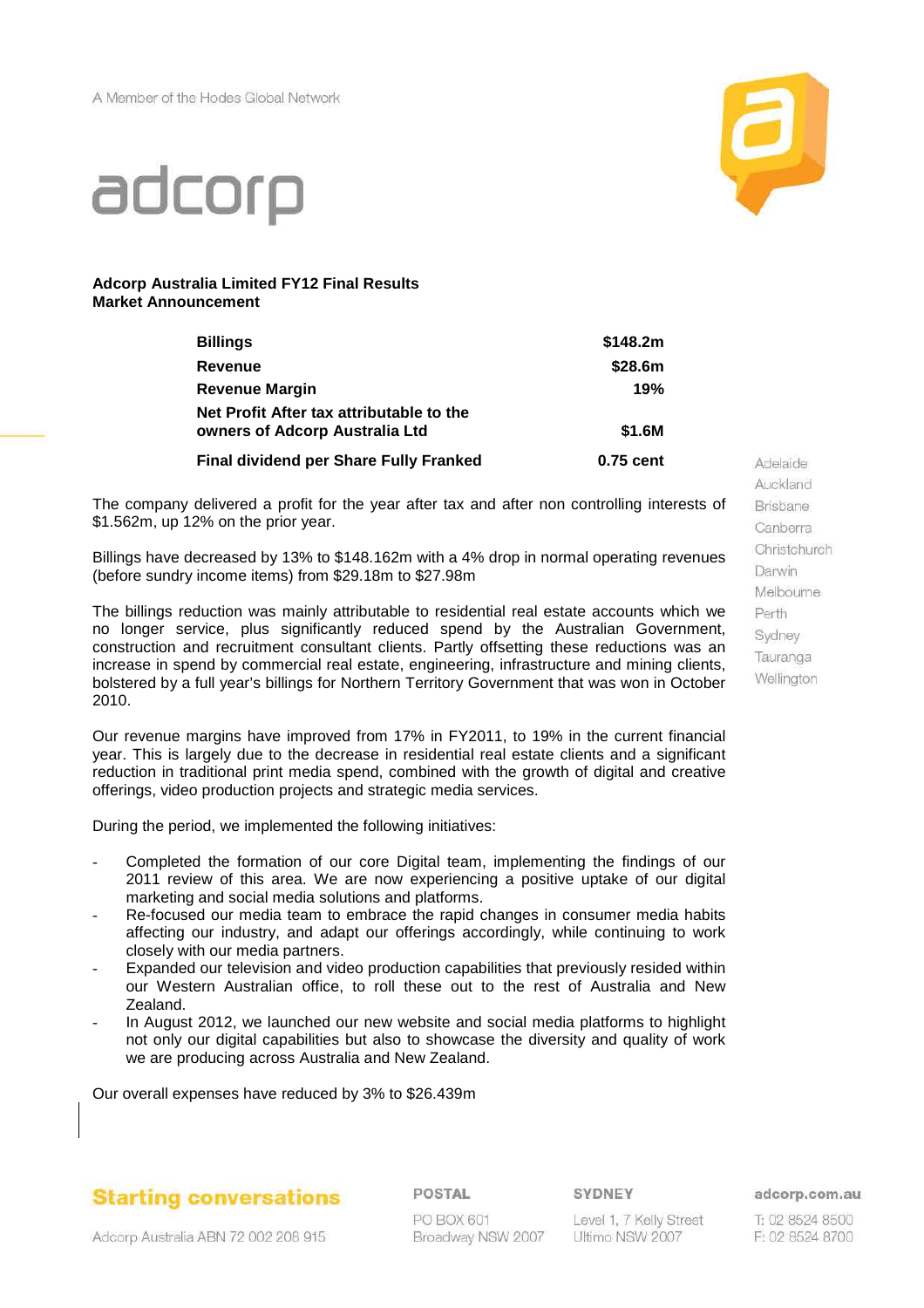

# adcorp

Administration overheads have reduced from \$1.330m to \$1.169m with lower legal fees in our 75% subsidiary Andrews Advertising, who have continued to prosecute the claim against the former director and former manager. There is an update on these proceedings in the statutory accounts.

Marketing expenses have reduced significantly from \$1.846m to \$1.352m. This includes substantial savings in travel and a significant reduction in bad debt charges due to streamlined billings and debtors processes.

Office and communications overheads have increased from \$5.090m to \$5.279m mainly as a result of annual increases in our premises leases, but such has been partly offset by reduced telephony and data communications costs, an area where we are continuing to drive efficiencies.

Client service overheads have reduced from \$18.968m to \$18.646m primarily in response to the reduced billings for the business. We also successfully implemented our new real estate marketing system "Breeze" in the latter half of FY2011 that has delivered efficiencies in processing and booking advertising and marketing collateral while also increasing reporting capabilities. To adapt to the challenges of a changing industry, we will continue to evaluate skills and capabilities within our teams, and ensure we are well positioned to seize growth opportunities in our markets.

Our balance sheet at the 30<sup>th</sup> June reflects a solid \$9.314m in cash and an improvement in our outstanding debtor's position. Total trade receivables at 30 June were \$17.228m (June 2011: \$28.043m) and the balances past due but not impaired, have reduced from \$11.449m at June 2011, to \$5.967m at June 2012.

Given these improvements in receivables, we have reduced our commercial bill facility from \$6.0m to \$4.0m in June 2012, (June 2011: \$6.0m) that will further reduce administration charges and bank fees.

The current economic uncertainty and the requirements of government and businesses alike to drive cost savings in response, are impacting Adcorp. Likewise the challenges faced in the media industry which is in a state of large scale transition from traditional to new media channels, continue to influence the markets in which we are operating.

Accordingly, we are experiencing substantial decreases in traditional print media spend by clients and are re-focusing our business on addressing these changes, as a matter of priority. The transition to online advertising, digital solutions and rapid growth of social media advertising is imperative and presents us with significant opportunities.

A full review of our technology platforms and online systems is currently underway to ensure we are meeting changing client needs, and enhancing accessibility to new media and advertising platforms.

The impact of these reductions in traditional spend and the significant challenge facing our business and our industry is not something we underestimate and we are taking steps to ensure we are adaptable, to seize the opportunities to grow the business in coming years.



POSTAL

**PO BOX 601** Broadway NSW 2007 SYDNEY

Level 1, 7 Kelly Street Ultimo NSW 2007

Auckland **Brisbane** Canberra Christchurch Darwin Melbourne Perth Sydney Tauranga Wellington

Adelaide

adcorp.com.au

T: 02 8524 8500 F: 02 8524 8700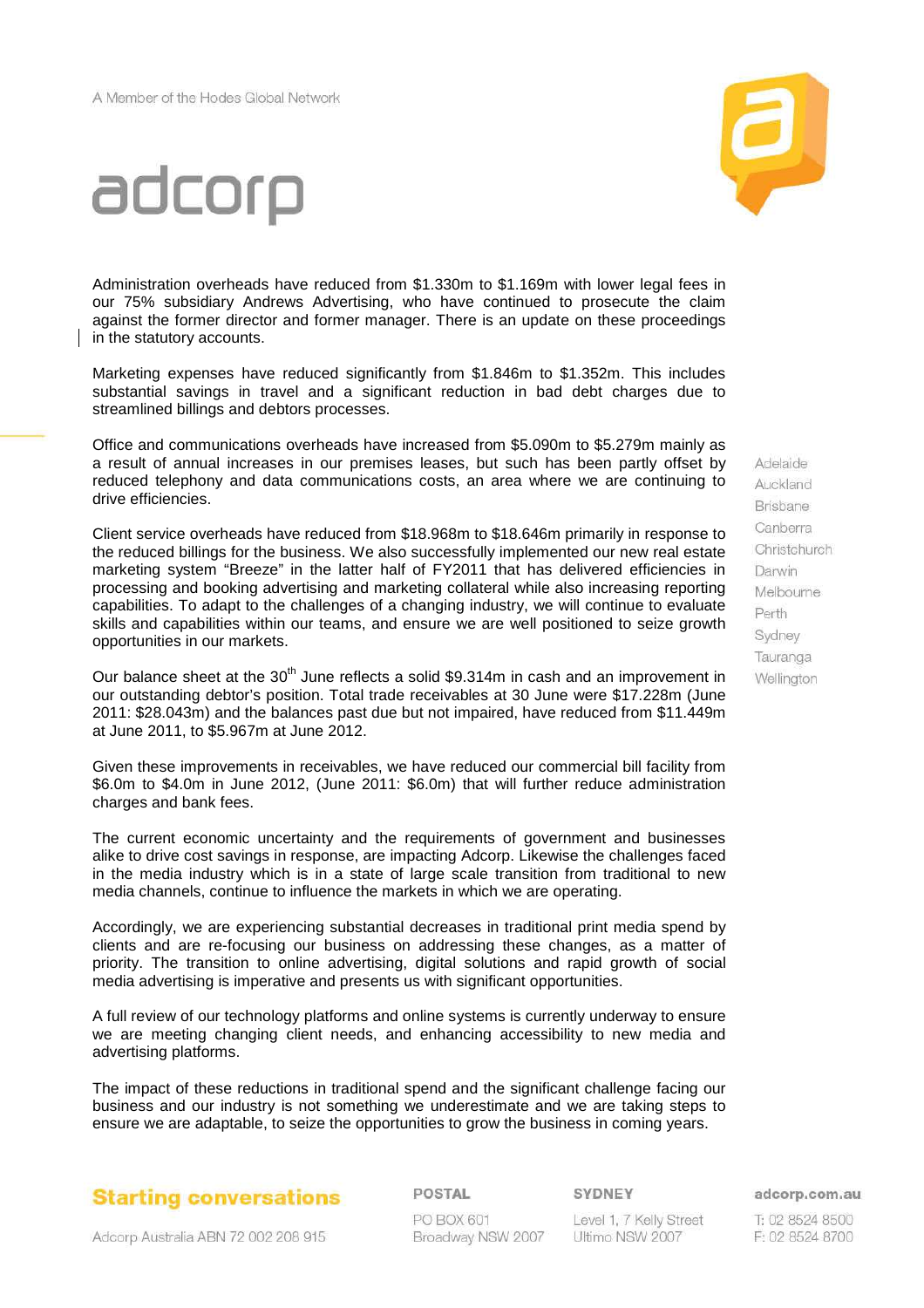

# adcorp

We are confident of our capabilities in servicing a broad range of clients from high volume government clients through to clients across any sector that require niche or specialty offerings that can include social media, video, digital, targeted research, consultative services and quality creative services.

In this uncertain environment, management and the Board are committed to transitioning the business and continuing to innovate and adapt to the market.

The board has accordingly declared a final dividend of 0.75 cents per share, fully franked, paid out of current profits. This takes our full year dividend to 1.75 cents per share, fully franked.

We thank our dedicated Adcorp team for all their efforts during this year.

~ends~

For further information, please contact: David Morrison Chief Executive Officer Adcorp Australia Limited + 61 2 8524 8500 davidmorrison@adcorp.com.au

Adelaide Auckland Brisbane Canberra Christchurch Darwin Melbourne Perth Sydney Tauranga Wellington

# **Starting conversations**

Adcorp Australia ABN 72 002 208 915

POSTAL

PO BOX 601 Broadway NSW 2007 SYDNEY

Level 1, 7 Kelly Street Ultimo NSW 2007

adcorp.com.au

T: 02 8524 8500 F: 02 8524 8700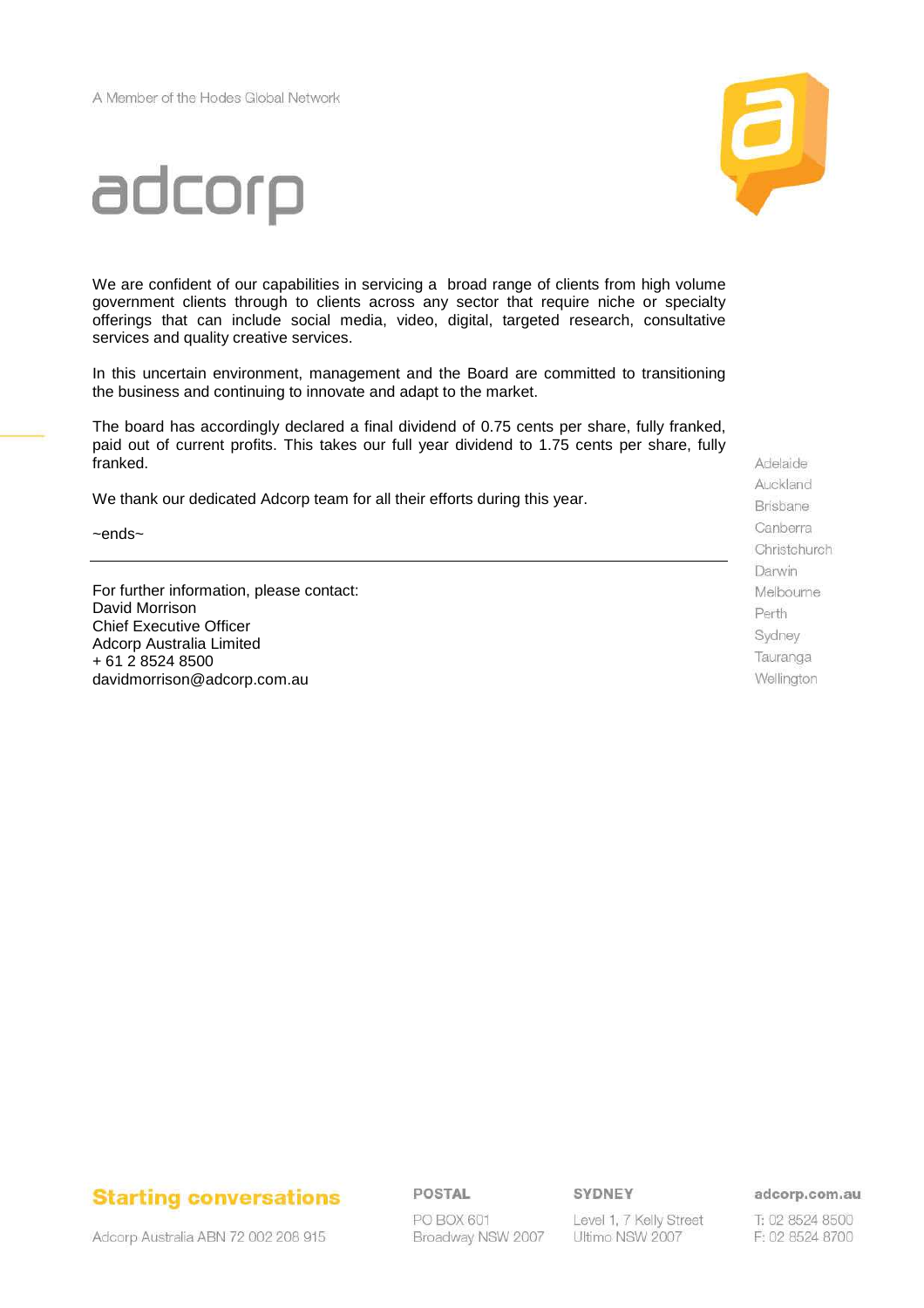# **APPENDIX 4E PRELIMINARY FINAL REPORT**

## **1. Company details**

Name of entity: ABN: Reporting period: Previous corresponding period: **Adcorp Australia Limited** ABN 72 002 208 915 **Year ended 30 June 2012** Year ended 30 June 2011

#### **2. Results for announcement to the market**

| <b>Dividends</b>                                                                                    | المشاروع والمستحدث والمستحدث المتحاوية والمستحدث والمستحدث والمستحدث والمستحدث |              |    |              |
|-----------------------------------------------------------------------------------------------------|--------------------------------------------------------------------------------|--------------|----|--------------|
| Profit for the period attributable to the owners of Adcorp Australia<br>Limited                     | <b>up</b>                                                                      | 12.2%        | to | \$1,562,000  |
| Profit from ordinary activities after tax attributable to the owners of<br>Adcorp Australia Limited | up                                                                             | 12.2%        | to | \$1,562,000  |
| Revenues from ordinary activities                                                                   |                                                                                | down $3.1\%$ | to | \$28,604,000 |

| Amount per security | Franked amount per security |
|---------------------|-----------------------------|
|                     |                             |
| $1.000$ cents       | $1.000$ cents               |
|                     |                             |
| 1.000 cents         | $1.000$ cents               |
|                     |                             |

On 31 August 2012 the directors declared a final dividend for the year ended 30 June 2012 of 0.75 cents per ordinary share to be paid on 28 September 2012. The dividend is fully franked.

#### **Comments**

The profit for the consolidated entity after providing for income tax and non-controlling interest amounted to \$1,562,000 (30 June 2011: \$1,392,000).

For detailed commentary on results for the year, refer to the Full Year Results Announcement preceding this Appendix

#### **3. NTA backing**

|    | Net tangible asset backing per ordinary security                                                                                                                              | Reporting period<br>9.01 cents | Previous corresponding period<br>8.62 cents |    |
|----|-------------------------------------------------------------------------------------------------------------------------------------------------------------------------------|--------------------------------|---------------------------------------------|----|
| 4. | <b>Control gained over entities</b>                                                                                                                                           |                                |                                             |    |
|    | Name of entities (or group of entities)                                                                                                                                       | Not applicable                 |                                             |    |
|    | Date control gained                                                                                                                                                           |                                |                                             |    |
|    | Contribution of such entities to the reporting entity's<br>profit/(loss) from ordinary activities during the period<br>(where material)                                       |                                |                                             | \$ |
|    | Profit/(loss) from ordinary activities after tax of the<br>controlled entity (or group of entities) for the whole of<br>the previous corresponding period<br>(where material) |                                |                                             | \$ |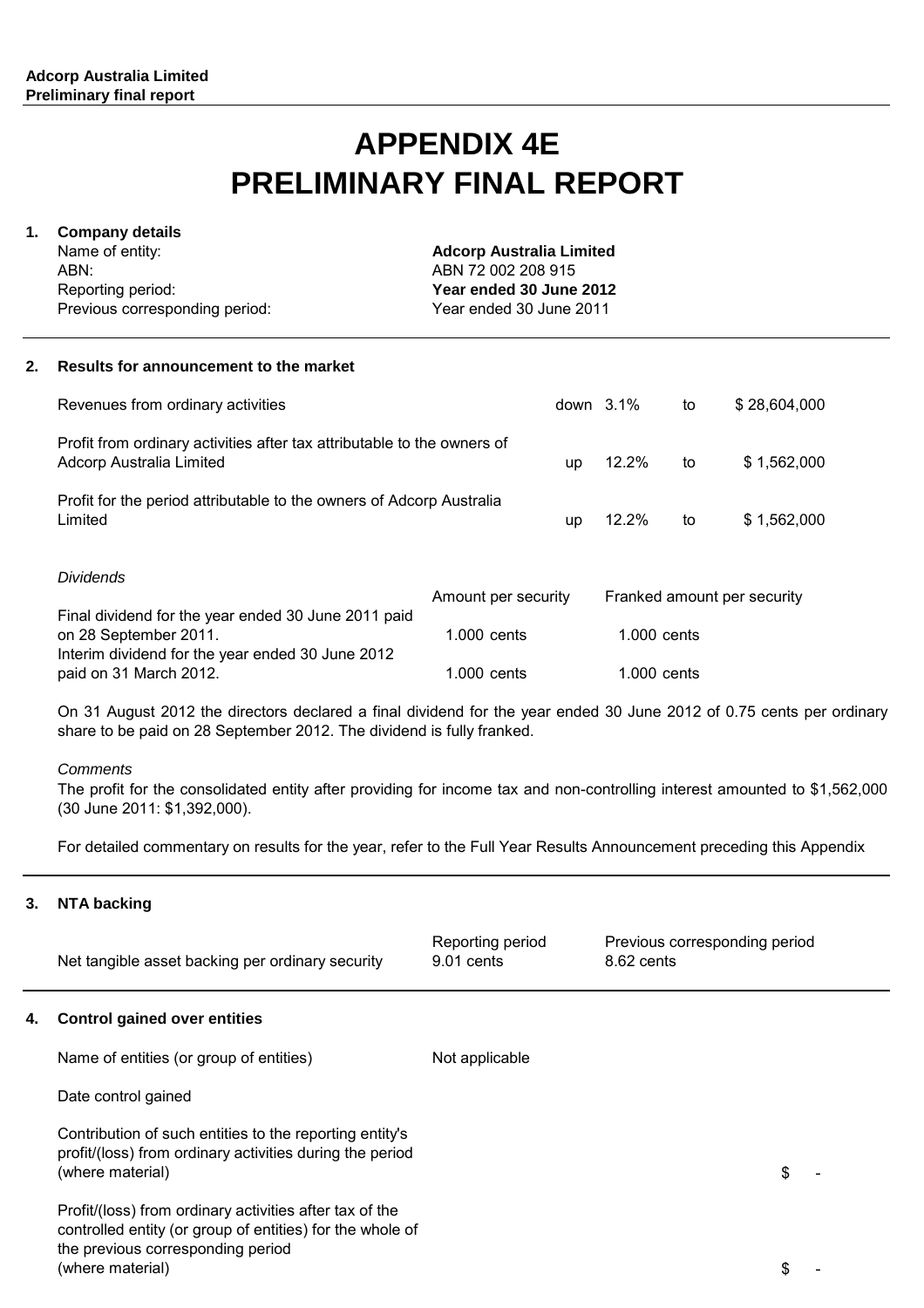#### **5. Loss of control over entities**

| Name of entities (or group of entities)                                                                                                                                                            | Not applicable |  |
|----------------------------------------------------------------------------------------------------------------------------------------------------------------------------------------------------|----------------|--|
| Date control lost                                                                                                                                                                                  |                |  |
| Contribution of such entities to the reporting entity's<br>profit/(loss) from ordinary activities during the period<br>(where material)                                                            |                |  |
| Profit/(loss) from ordinary activities after tax of the<br>controlled entity (or group of entities) whilst controlled<br>during the whole of the previous corresponding period<br>(where material) |                |  |

#### **6. Dividends**

| Current period                                                                                                                   | Amount per security | Franked amount per security |
|----------------------------------------------------------------------------------------------------------------------------------|---------------------|-----------------------------|
| Final dividend for the year ended 30 June 2011 paid<br>on 28 September 2011.<br>Interim dividend for the year ended 30 June 2012 | 1.000 cents         | $1.000$ cents               |
| paid on 31 March 2012.                                                                                                           | 1.000 cents         | $1.000$ cents               |

On 31 August 2012 the directors declared a final dividend for the year ended 30 June 2012 of 0.75 cents per ordinary share to be paid on 28 September 2012. The dividend is fully franked.

#### Previous corresponding period

|                                                  | Amount per security | Franked amount per security |
|--------------------------------------------------|---------------------|-----------------------------|
| Interim dividend for the year ended 30 June 2011 |                     |                             |
| paid on 31 March 2011.                           | l.000 cents.        | $1.000$ cents               |

#### **7. Dividend reinvestment plans**

The following dividend or distribution plans are in operation:

Not applicable.

Not applicable. The last date(s) for receipt of election notices for the dividend or distribution plans: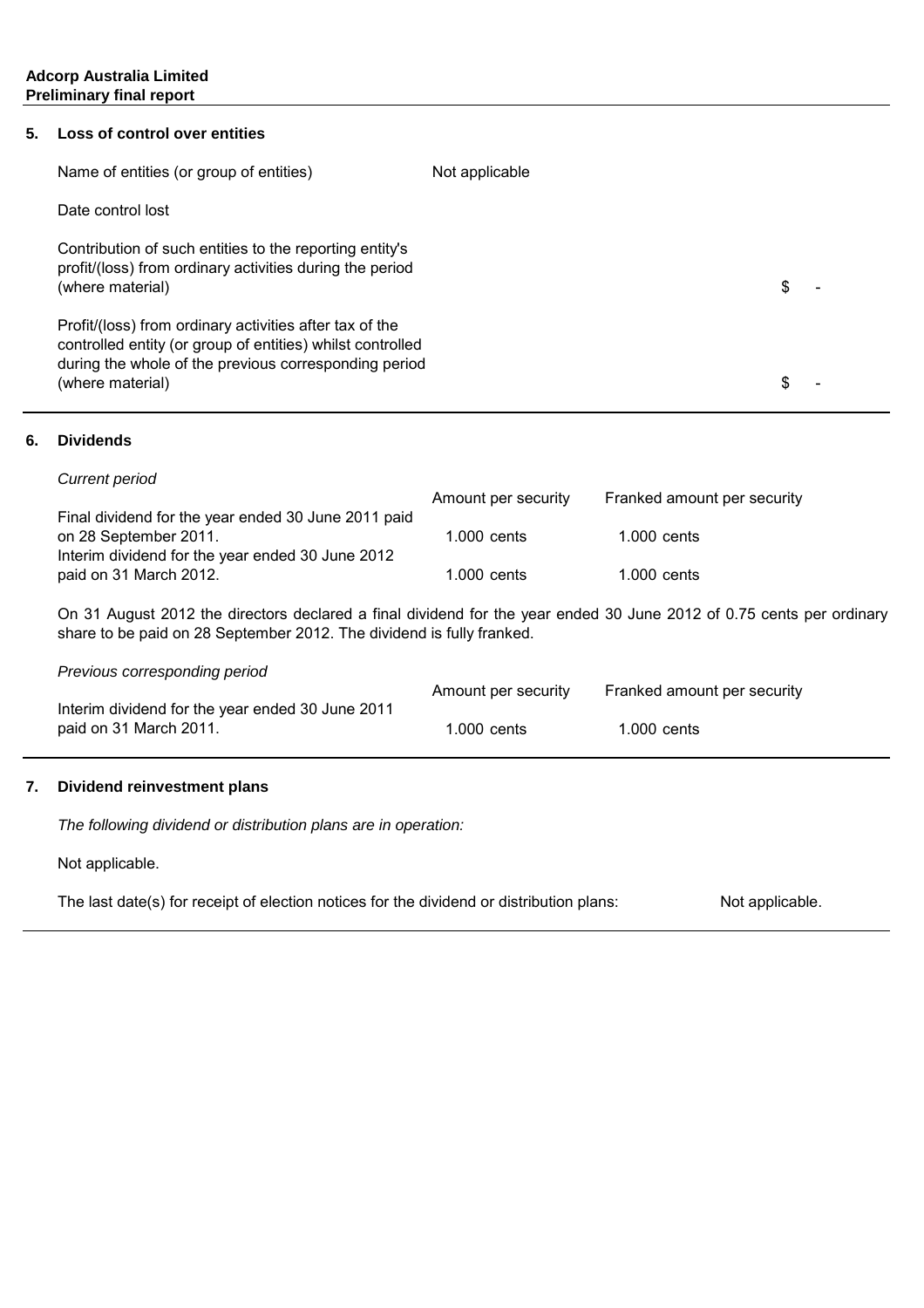#### **8. Details of associates and joint venture entities**

|                                                                                                                                                                                                      |                | Reporting entity's<br>percentage holding | Contribution to profit/(loss) | (where material)                           |    |
|------------------------------------------------------------------------------------------------------------------------------------------------------------------------------------------------------|----------------|------------------------------------------|-------------------------------|--------------------------------------------|----|
| Name of associate / joint venture                                                                                                                                                                    | Current period | Previous<br>corresponding<br>period      | Current period                | <b>Previous</b><br>corresponding<br>period |    |
| Not applicable.                                                                                                                                                                                      |                |                                          |                               |                                            |    |
| Group's aggregate share of associates and joint<br>venture entities' profit/(loss) (where material)<br>Profit(loss) from ordinary activities before income tax<br>Income tax on operating activities |                |                                          |                               |                                            | \$ |

#### **9. Foreign entities**

Details of origin of accounting standards used in compiling the report:

International Financial Reporting Standards have been used in relation to all foreign entities in compiling the financial report.

#### **10. Audit qualification or review**

Details of audit/review dispute or qualification (if any):

The accounts have been audited and an unqualified opinion has been issued.

#### **11. Attachments**

Details of attachments (if any):

The Detailed Financial Report of Adcorp Australia Limited for the year ended 30 June 2012 is attached.

#### **12. Signed**

WM <sup>cL</sup>

Signed: \_\_\_\_\_\_\_\_\_\_\_\_\_\_\_\_\_\_\_\_\_\_\_\_\_\_\_\_\_\_\_\_ Date: 31 August 2012

Sydney Company Secretary Craig McMenamin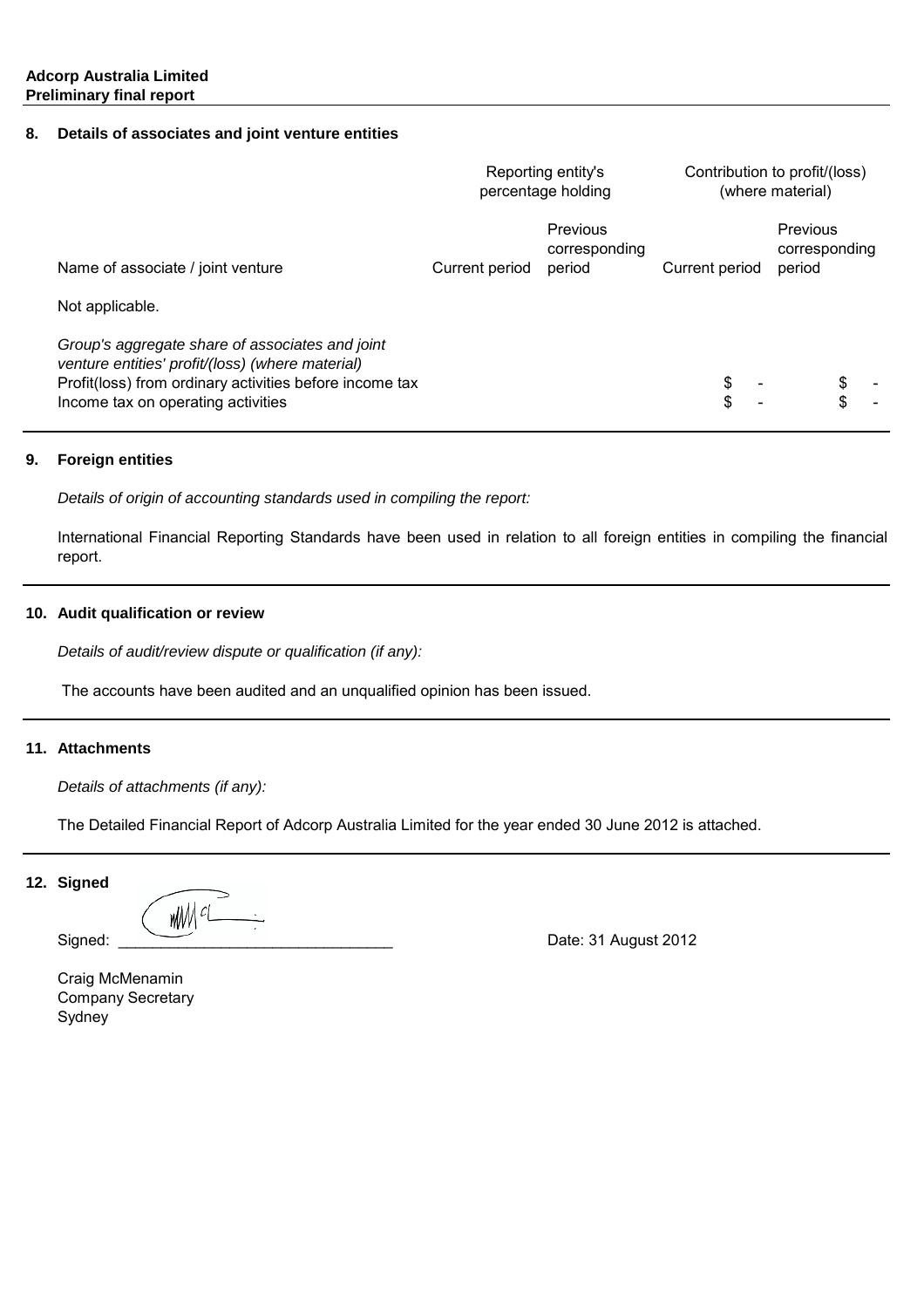# **Adcorp Australia Limited**

**ABN 72 002 208 915**

**Detailed Financial Report - 30 June 2012**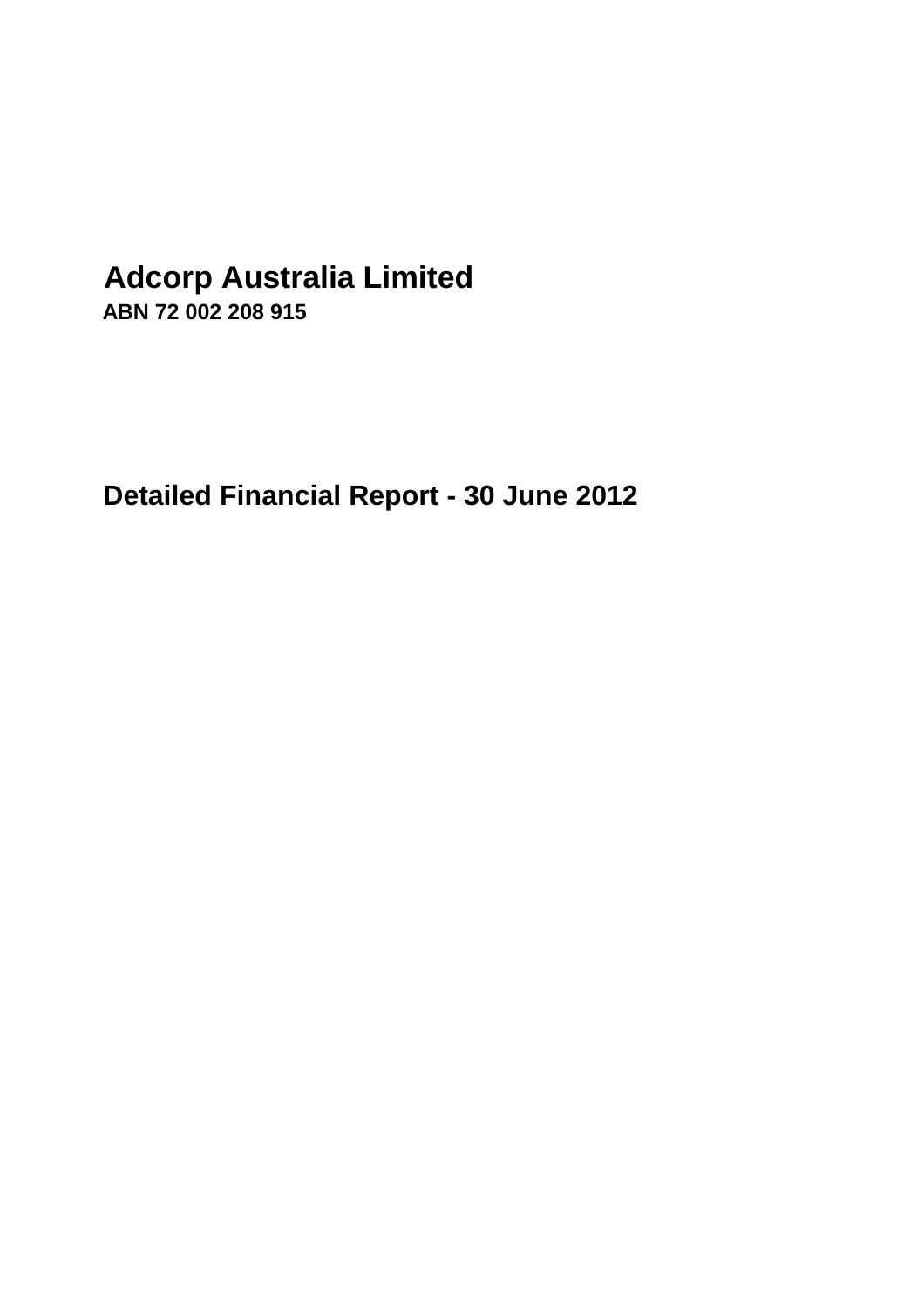#### **Adcorp Australia Limited 30 June 2012 Corporate directory**

| <b>Directors</b>                 | <b>Bob Campbell</b><br>Ian Rodwell<br>David Morrison                                                                 |                                                                         |
|----------------------------------|----------------------------------------------------------------------------------------------------------------------|-------------------------------------------------------------------------|
| Company secretary                | Craig McMenamin                                                                                                      |                                                                         |
| Notice of annual general meeting |                                                                                                                      | The annual general meeting of Adcorp Australia Limited:                 |
|                                  | will be held at                                                                                                      | <b>TBA</b>                                                              |
|                                  | time<br>date                                                                                                         | 11:00 AM<br>Friday 30 November 2012                                     |
| Registered office                | Level 1<br>7 Kelly Street<br>Ultimo NSW 2007<br>Tel: +61 2 8524 8500<br>Fax: +61 2 8524 8700                         |                                                                         |
| Principal place of business      | Level 1<br>7 Kelly Street<br>Ultimo NSW 2007                                                                         |                                                                         |
| Share register                   | Computershare Investor Services Pty Ltd<br>Level 3<br>60 Carrington Street<br>Sydney NSW 2000<br>Phone: 1300 787 272 |                                                                         |
| Auditor                          | <b>Grant Thornton Audit Pty Ltd</b><br>Level 17<br>383 Kent Street<br>Sydney NSW 2000                                |                                                                         |
| Stock exchange listing           | Exchange (ASX code: AAU)                                                                                             | Adcorp Australia Limited shares are listed on the Australian Securities |
| Website address                  | www.adcorp.com.au                                                                                                    |                                                                         |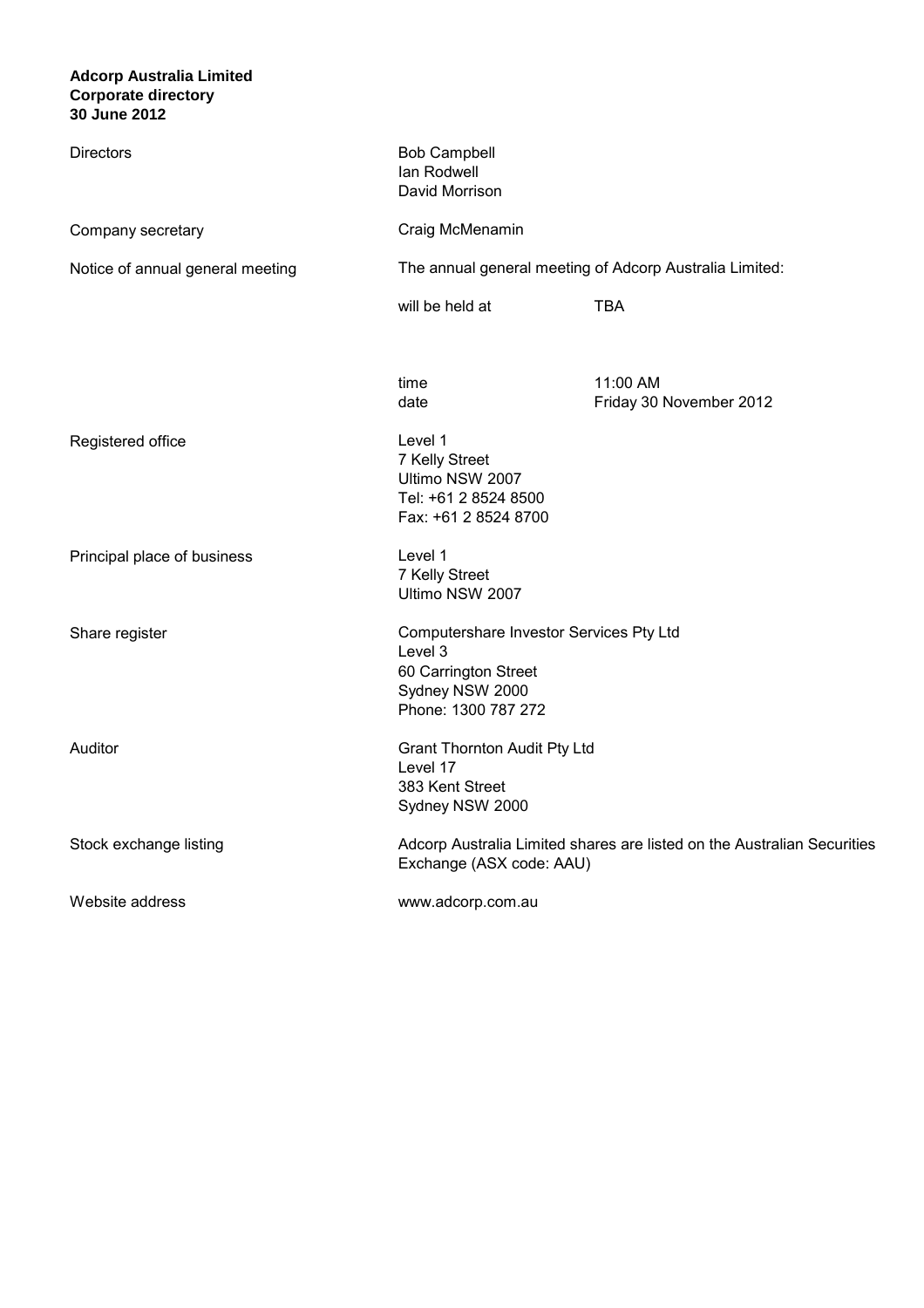The directors present their report, together with the financial statements, on the consolidated entity (referred to hereafter as the 'consolidated entity') consisting of Adcorp Australia Limited (referred to hereafter as the 'company' or 'parent entity') and the entities it controlled for the year ended 30 June 2012.

#### **Directors**

The following persons were directors of Adcorp Australia Limited during the whole of the financial year and up to the date of this report, unless otherwise stated:

David Morrison Bob Campbell Ian Rodwell

#### **Principal activities**

During the financial year the principal continuing activities of the consolidated entity consisted of:

- Advertising agency services specialising in human resources, real estate government, motor vehicle, education and retail;
- Website design, development and database support services; and
- Digital marketing services and consulting, including supply of web-based products, and strategic employment solutions.

#### **Dividends**

Dividends paid during the financial year were as follows:

|                                                                                        | 2012<br>\$'000 | 2011<br>\$'000 |
|----------------------------------------------------------------------------------------|----------------|----------------|
| Final dividend for the year ended 30 June 2011 of 1 cent per ordinary share paid on 28 |                |                |
| September 2011                                                                         | 607            |                |
| Interim dividend for the year ended 30 June 2012 (2011: 30 June 2011) of 1 cent (2011: |                |                |
| 1 cent) per ordinary share paid on 31 March 2012 (2011: 31 March 2011)                 | 607            | 607            |
|                                                                                        |                |                |
|                                                                                        | 1.214          | 607            |

On 31 August 2012 the directors declared a final dividend for the year ended 30 June 2012 of 0.75 cents per ordinary share to be paid on 28 September 2012. As the dividend is fully franked, there are no income tax consequences for the owners of Adcorp Australia Limited relating to this dividend.

#### **Review of operations**

The profit for the consolidated entity after providing for income tax and non-controlling interest amounted to \$1,562,000 (30 June 2011: \$1,392,000), an improvement of 12% on the prior year.

Trading conditions remained very challenging with a noticeable decrease in advertising activity in the final months of the second half.

Billings have decreased by 13% to \$148.162m with a 3% drop in revenues to \$28.604m.

This reduction was mainly attributable to large residential real estate accounts which we have decided to no longer service due to financial viability, plus significantly reduced spend in Australian Government, construction and recruitment consultant clients. Partly offsetting these reductions were an increase in spend by commercial real estate, engineering, infrastructure and mining clients, further bolstered by a full year's billings for Northern Territory Government which we secured in October 2010.

During the period, following a 2011 review of our digital service offering, we commenced building a digital and social media team and are pleased to report a strong uptake of such services. We also undertook an internal review of our strategic media services and our video marketing capabilities, and have now identified opportunities to grow the business in these areas.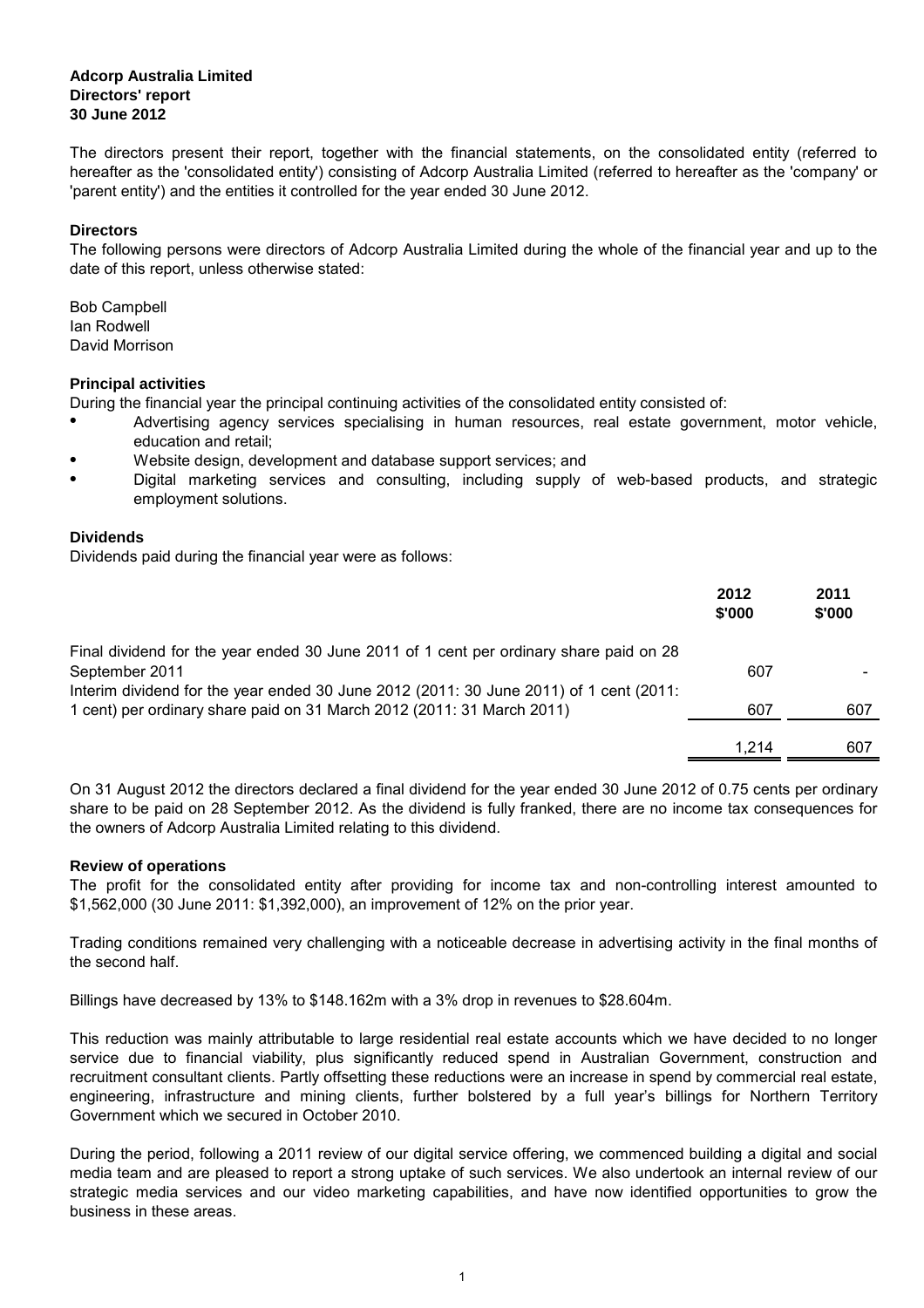Our revenue margins have improved from 17% in FY2011, to 19% in the current financial year. This is largely due to the decrease in residential real estate clients and a significant reduction in traditional print media spend, combined with the growth of digital and creative offerings, video marketing projects and strategic media services.

#### Expenses

Overheads, excluding finance charges have reduced by 3% to \$26.439m. Administration overheads have reduced from \$1.330m to \$1.169m with lower legal fees in our 75% subsidiary Andrews Advertising, who have continued to prosecute the claim against a former director and former manager. There is an update on these proceedings in the statutory accounts following this directors' report.

Our marketing expenses have reduced significantly from \$1.846m to \$1.352m and include substantial savings in travel, as we have now structured our agencies with a locally based agency head in each office, and a significant reduction in bad debt charges, with a re-organised billings and debtors function and improvements in the collection process.

We also completed the redesign of our website and successfully launched the new Adcorp website and social media platforms in August 2012.

Office and communications overheads have increased from \$5.090m to \$5.272m mainly as a result of premises lease annual increases, partly offset by reduced telephony and data communications costs, which is an area where we are continuing to drive efficiencies.

Client service overheads have reduced from \$18.968m to \$18.646m primarily in response to the reduced billings. We also successfully implemented our new real estate marketing system "Breeze" at the back-end of FY2011, which has delivered efficiencies in processing and booking.

To adapt to the challenges of a rapidly changing industry, we will continue to evaluate skills and capabilities within our teams, and ensure we are well positioned to seize growth opportunities in our markets.

Our balance sheet at the 30 June reflects a solid \$9.314m in cash and an improvement in our outstanding debtor's position. Total trade receivables at 30 June were \$17.228m (2011: \$28.043m) and the balances past due but not impaired, have reduced from \$11.449m at 30 June 2011 to \$5.967m at 30 June 2012. Given these improvements in receivables, we have reduced our commercial bill facility from \$6.0m at 30 June 2011 to \$4.0m at 30 June 2012 which will further reduce administration charges and bank fees.

Looking forward, we are well aware of the challenges faced in the media industry which is in a state of large scale transition and we are re-focussing our business on addressing these changes.

The move to online advertising, digital solutions and rapid growth of social media advertising has presented us with significant opportunities to transition our business.

We have formed a strong digital team that have the capability and experience in developing online and social media solutions for our clients. We have also re-focussed our media team to embrace the changes in our industry and adapt our offerings accordingly. We continue to work closely with our media partners to maximise the opportunities of these new trends.

We are also undertaking a full review of our technology platforms and portals to ensure we are meeting changing client needs and enhancing accessibility to media and advertising platforms.

We are confident that the Adcorp team has the capability to drive these changes and continue to provide market leading solutions for our clients.

#### **Significant changes in the state of affairs**

There were no significant changes in the state of affairs of the consolidated entity during the financial year.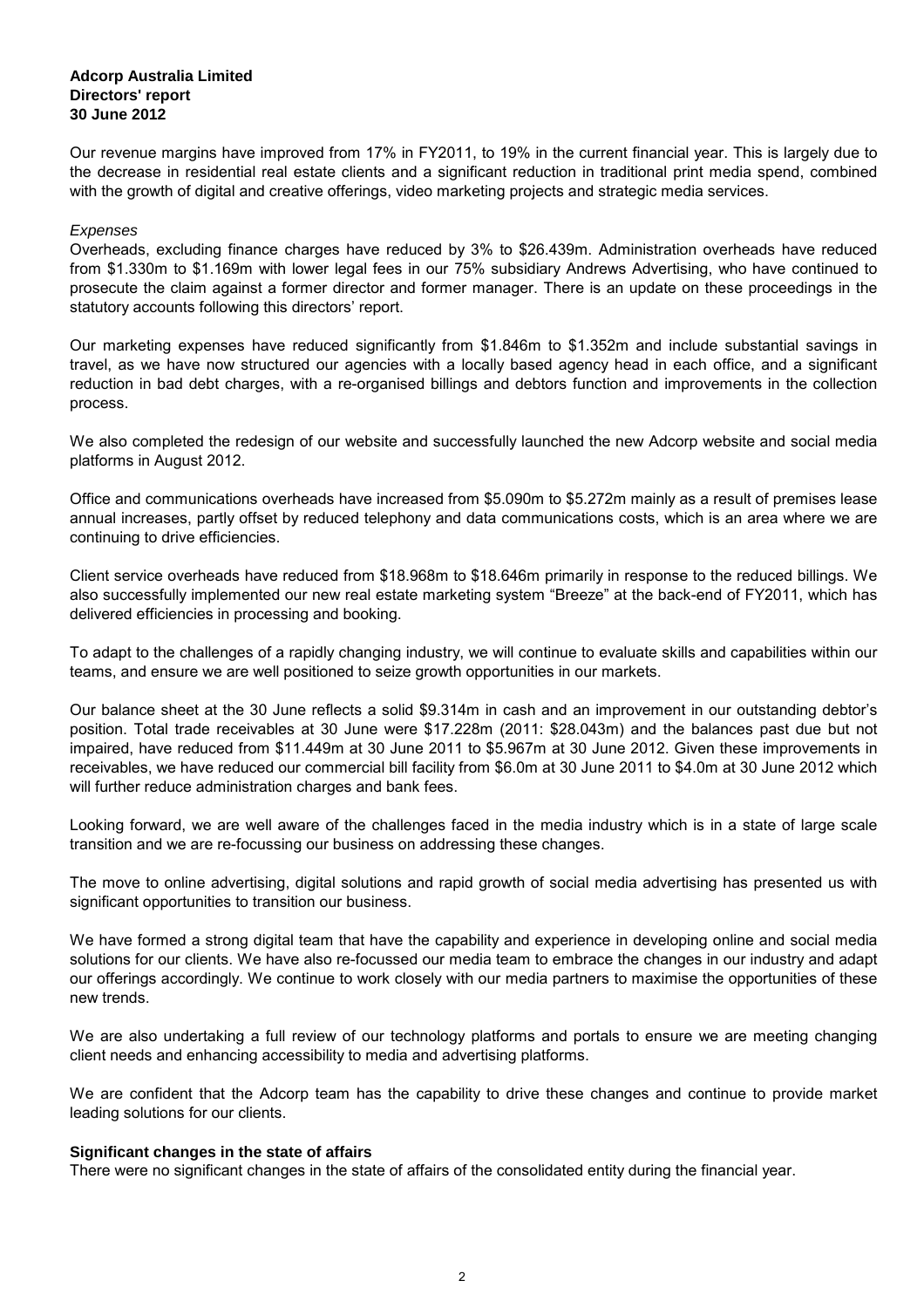### **Matters subsequent to the end of the financial year**

Apart from the dividend declared as discussed above, no other matter or circumstance has arisen since 30 June 2012 that has significantly affected, or may significantly affect the consolidated entity's operations, the results of those operations, or the consolidated entity's state of affairs in future financial years.

### **Likely developments and expected results of operations**

Except as already disclosed to the ASX, further information on likely developments in the operations of the consolidated entity and the expected results of operations have not been included in this report because the directors believe it would be likely to result in unreasonable prejudice to the consolidated entity.

#### **Environmental regulation**

The consolidated entity is not subject to any significant environmental regulation under Australian Commonwealth or State law.

#### **Information on directors**

| Name:<br>Title:<br>Qualifications:<br>Experience and expertise: | <b>Bob Campbell</b><br>Non-Executive Chairman<br><b>BEc</b><br>Bob Campbell has spent his career working in the media. He held senior<br>management positions with Network TEN prior to being appointed Managing Director<br>and Chief Executive Officer of The Seven Network from 1987 to 1995. He is a former<br>Chairman of The Film Finance Corporation, the Sydney Dance Company and a<br>director of The Australian Film Radio and Television School and the Australian Film<br>Commission. He is currently a director of the Sydney Swans. In 1996 he formed, with<br>Des Monaghan, the television production company, Screentime, which has<br>operations in Australia, New Zealand and Ireland. Bob was appointed as Non-<br>Executive Chairman in May 2005. |
|-----------------------------------------------------------------|-----------------------------------------------------------------------------------------------------------------------------------------------------------------------------------------------------------------------------------------------------------------------------------------------------------------------------------------------------------------------------------------------------------------------------------------------------------------------------------------------------------------------------------------------------------------------------------------------------------------------------------------------------------------------------------------------------------------------------------------------------------------------|
| Other current directorships:<br>Former directorships (in the    | None                                                                                                                                                                                                                                                                                                                                                                                                                                                                                                                                                                                                                                                                                                                                                                  |
| last 3 years):                                                  | None                                                                                                                                                                                                                                                                                                                                                                                                                                                                                                                                                                                                                                                                                                                                                                  |
| Special responsibilities:                                       | Member of the Audit Committee and Member of the Remuneration and Nomination<br>Committee                                                                                                                                                                                                                                                                                                                                                                                                                                                                                                                                                                                                                                                                              |
| Interests in shares:                                            | None                                                                                                                                                                                                                                                                                                                                                                                                                                                                                                                                                                                                                                                                                                                                                                  |
| Interests in options:                                           | None                                                                                                                                                                                                                                                                                                                                                                                                                                                                                                                                                                                                                                                                                                                                                                  |
| Name:                                                           | lan Rodwell                                                                                                                                                                                                                                                                                                                                                                                                                                                                                                                                                                                                                                                                                                                                                           |
| Title:                                                          |                                                                                                                                                                                                                                                                                                                                                                                                                                                                                                                                                                                                                                                                                                                                                                       |
|                                                                 | <b>Non-Executive Director</b>                                                                                                                                                                                                                                                                                                                                                                                                                                                                                                                                                                                                                                                                                                                                         |
| Qualifications:                                                 | <b>BComm</b>                                                                                                                                                                                                                                                                                                                                                                                                                                                                                                                                                                                                                                                                                                                                                          |
| Experience and expertise:                                       | lan Rodwell is the founder of the Adcorp Group and held the position of Managing<br>Director from Adcorp's inception until his retirement in January 2004. He is also a<br>Director of the Diabetes Australia Research Trust ('DART'), an organisation<br>responsible for the raising of funds for diabetes research and awarding of grants to<br>medical researchers in Australia; Chairman of Optalert Ltd, a company developing an<br>innovative technology product to measure both alertness and drowsiness, as an aid<br>to the global transport and mining industries; Director of MND Australia, an<br>organisation responsible for raising and funding medical research to find the cause<br>and cure for motor neurone disease.                              |
| Other current directorships:<br>Former directorships (in the    | None                                                                                                                                                                                                                                                                                                                                                                                                                                                                                                                                                                                                                                                                                                                                                                  |
| last 3 years):                                                  | None                                                                                                                                                                                                                                                                                                                                                                                                                                                                                                                                                                                                                                                                                                                                                                  |
| Special responsibilities:                                       | Chairman of the Audit Committee and Chairman of the Remuneration and<br><b>Nomination Committee</b>                                                                                                                                                                                                                                                                                                                                                                                                                                                                                                                                                                                                                                                                   |
| Interests in shares:<br>Interests in options:                   | 23,022,362 ordinary shares<br>None                                                                                                                                                                                                                                                                                                                                                                                                                                                                                                                                                                                                                                                                                                                                    |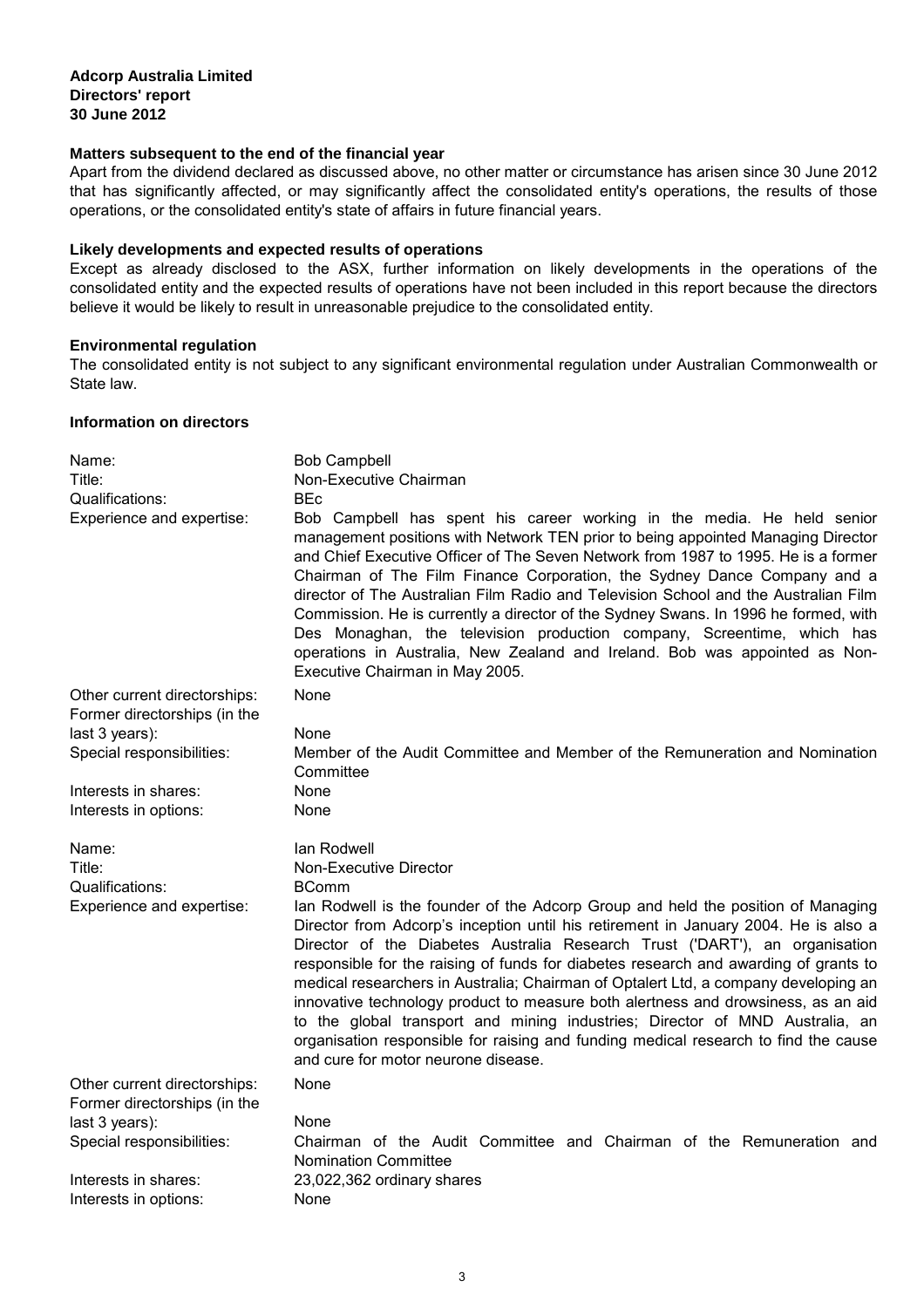| Name:                        | David Morrison                                                                                                                                                                                                                                                                                                                                                                                                  |
|------------------------------|-----------------------------------------------------------------------------------------------------------------------------------------------------------------------------------------------------------------------------------------------------------------------------------------------------------------------------------------------------------------------------------------------------------------|
| Title:                       | <b>Executive Director and Chief Executive Officer</b>                                                                                                                                                                                                                                                                                                                                                           |
| Experience and expertise:    | David Morrison has a wealth of advertising industry experience, most recently as the<br>Head of Business for Adcorp's WA, SA and NT markets. In just over 7 years, David<br>managed to near triple Adcorp's WA operation (by billings) and has been<br>instrumental in Adcorp's appointment to a number of key accounts. He was<br>appointed by the Board to the role of Chief Executive Officer in March 2011. |
| Other current directorships: | None                                                                                                                                                                                                                                                                                                                                                                                                            |
| Former directorships (in the |                                                                                                                                                                                                                                                                                                                                                                                                                 |
| last $3$ years):             | None                                                                                                                                                                                                                                                                                                                                                                                                            |
| Special responsibilities:    | None                                                                                                                                                                                                                                                                                                                                                                                                            |
| Interests in shares:         | 170,000 ordinary shares                                                                                                                                                                                                                                                                                                                                                                                         |
| Interests in options:        | 150,000 options over ordinary shares expired on 30 June 2012                                                                                                                                                                                                                                                                                                                                                    |

'Other current directorships' quoted above are current directorships for listed entities only and excludes directorships in all other types of entities, unless otherwise stated.

'Former directorships (in the last 3 years)' quoted above are directorships held in the last 3 years for listed entities only and excludes directorships in all other types of entities, unless otherwise stated.

#### **Company secretary**

Craig McMenamin commenced in April 2007 as Chief Financial Officer ('CFO') and Company Secretary and is an experienced CFO with over 18 years of financial leadership in the Media, Retail, Entertainment and Manufacturing sectors, both locally and abroad. Craig's track record includes leading the financial strategy of high-growth, transformational businesses, playing a key role in strategic development and growth, while driving improvements of underlying operational systems, processes and investments. Craig is a Chartered Accountant and member of the Australian Institute of Company Directors.

#### **Meetings of directors**

The number of meetings of the company's Board of Directors and of each board committee held during the year ended 30 June 2012, and the number of meetings attended by each director were:

|                     | <b>Full Board</b> |      | <b>Audit Committee</b> |      | Other                    |      |
|---------------------|-------------------|------|------------------------|------|--------------------------|------|
|                     | Attended          | Held | Attended               | Held | Attended                 | Held |
| <b>Bob Campbell</b> |                   |      |                        |      | $\overline{\phantom{a}}$ |      |
| lan Rodwell         |                   |      |                        |      |                          |      |
| David Morrison      |                   |      |                        |      |                          |      |

Held: represents the number of meetings held during the time the director held office or was a member of the relevant committee.

The Remuneration Committee meetings are incorporated into Board meetings.

#### **Remuneration report (audited)**

The remuneration report, which has been audited, outlines the director and executive remuneration arrangements for the consolidated entity and the company, in accordance with the requirements of the Corporations Act 2001 and its Regulations.

The remuneration report is set out under the following main headings:

- A Principles used to determine the nature and amount of remuneration
- B Details of remuneration
- C Service agreements
- D Share-based compensation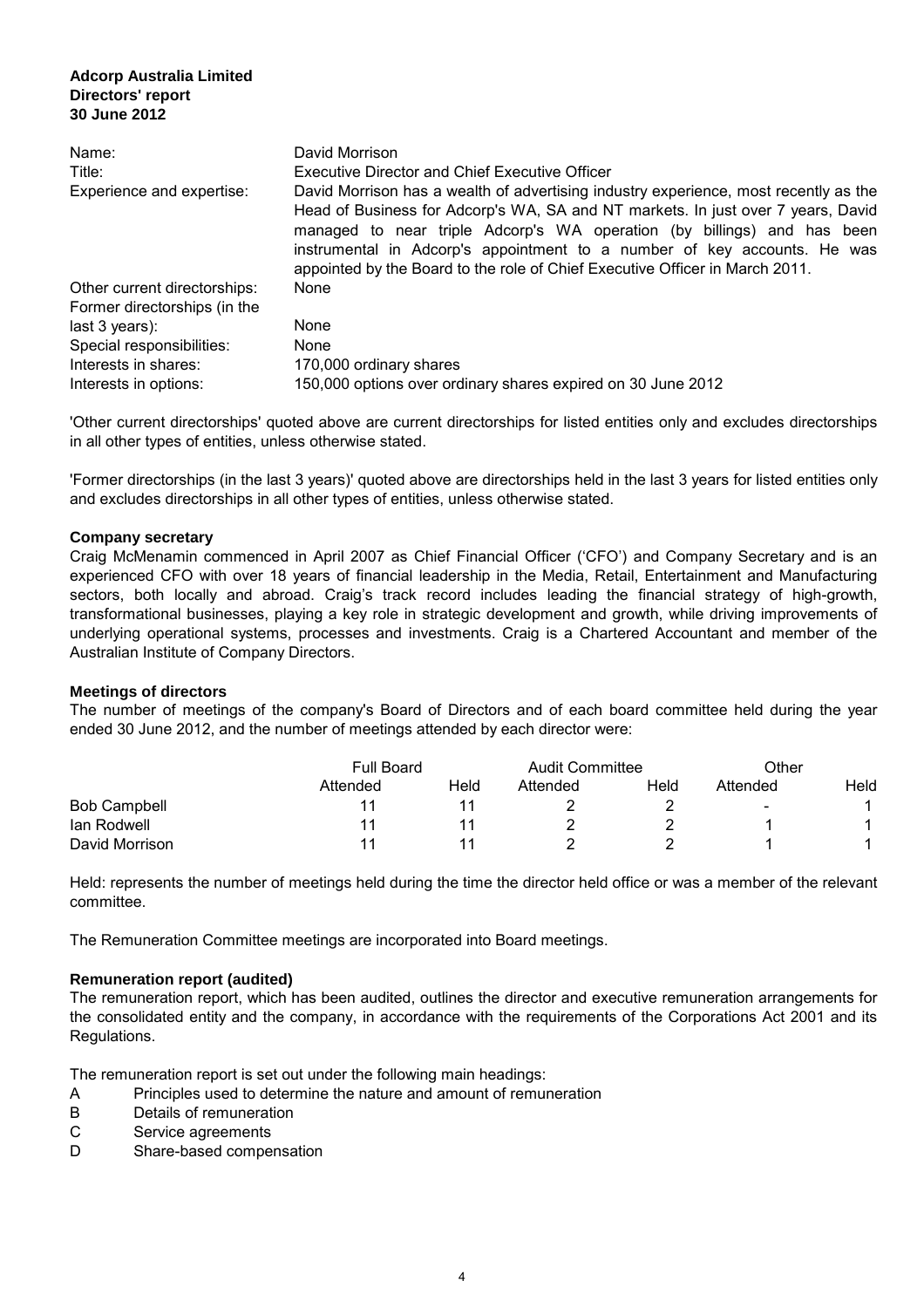### **A Principles used to determine the nature and amount of remuneration**

The Remuneration and Nomination Committee of the Board of Directors of Adcorp Australia Limited is responsible for determining and reviewing compensation arrangements for the directors, the Chief Executive Officer and the executive team. The Remuneration and Nomination Committee assesses the appropriateness of the nature and amount of emoluments of such officers on a periodic basis by reference to relevant employment market conditions with the overall objective of ensuring maximum stakeholder benefit from the retention of a high quality Board and executive team. Such officers are given the opportunity to receive their base emolument in a variety of forms including cash and fringe benefits such as motor vehicles and expense payment plans. It is intended that the manner of payment chosen will be optimal for the recipient without creating undue cost for the company and consolidated entity.

The performance of the company and consolidated entity is dependent upon the attraction, motivation and retention of highly skilled and experienced directors and executives.

To achieve this, the company and consolidated entity embodies the following principles into its remuneration framework:

- Provide competitive remuneration packages to attract highly skilled and experienced executives
- Significant proportion of executive remuneration 'at risk', dependent upon meeting predetermined performance benchmarks
- Performance benchmarks are aligned to the creation of shareholder value
- Participation in Adcorp Employee Option Plan to create long term incentives

Alignment to program participants' interests:

- rewards capability and experience
- reflects competitive reward for contribution to growth in shareholder wealth
- provides a clear structure for earning rewards

In accordance with best practice corporate governance, the structure of non-executive directors and executive remunerations are separate.

#### Non-executive directors remuneration

The constitution and the ASX Listing Rules specify that the aggregate remuneration of non-executive directors shall be determined from time to time by a general meeting. An amount not exceeding the amount determined is then allocated to the directors as agreed. The latest determination was at the Annual General Meeting held in October 2004 when the shareholders approved a maximum aggregate amount of \$250,000 per year. Non-executive directors are not entitled to performance-based bonuses.

The remuneration of non-executive directors for the financial year ended 30 June 2012 is detailed later in this report.

#### Executive remuneration

The company and consolidated entity aims to remunerate and reward executives with a level and mix of remuneration that is commensurate with their position, responsibilities and performance within the company and consolidated entity and so as to:

- Reward executives for achievement of company and consolidated entity, business unit and individual objectives against appropriate benchmarks
- Align interest of executives with those of shareholders
- $\bullet$ Ensure total remuneration is competitive by market standards

Remuneration consists of the following key elements:

- Fixed remuneration
- Variable short term incentive remuneration
- Variable long term incentive remuneration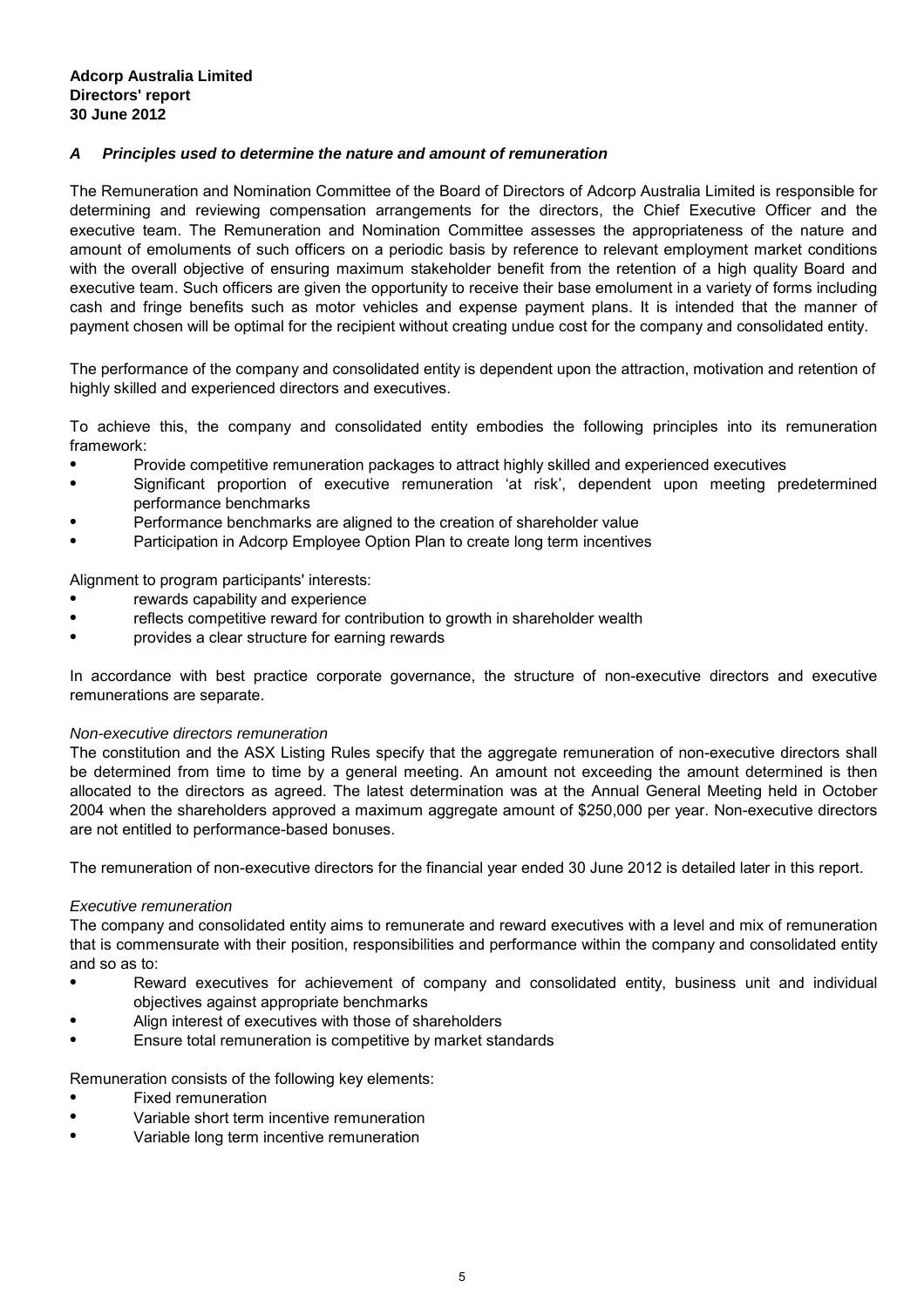The combination of these comprises the executive's total remuneration.

Fixed remuneration, consisting of base salary, superannuation and non-monetary benefits, are reviewed annually by the Nomination and Remuneration Committee, based on individual and business unit performance, the overall performance of the company and consolidated entity and comparable market remunerations.

Executives can receive their fixed remuneration in the form of cash or other fringe benefits (for example motor vehicle benefits) where it does not create any additional costs to the consolidated entity or company and adds additional value to the executive.

The variable short-term incentives ('STI') are set covering financial and operational measures of performance. Measures are set to cover business unit and overall company and consolidated entity performances. The total potential STI available is set at a level so as to provide a sufficient incentive for the executive to achieve the operational targets of the company and consolidated entity and so that the cost to the company and consolidated entity is reasonable in the circumstances. Actual STI payments are made subject to the extent that specific targets set at the beginning of the financial year are met. Payments made are usually delivered as a cash bonus.

The variable long-term incentives ('LTI') are designed to reward executives in a manner which aligns this element of the remuneration with the creation of shareholder value. LTI grants to executives are delivered in the form of options. LTI grants are only made to executives who are able to influence the generation of shareholder wealth and thus have a direct impact on the company and consolidated entity's performance.

#### Consolidated entity performance and link to remuneration

Executive fixed remuneration is not directly linked to the performance of the company and consolidated entity. Bonus and incentive payments are at the discretion of the Board. Incentives have not been accrued to KMP during the year under review as the performance targets were not achieved.

#### Use of remuneration consultants

During the financial year ended 30 June 2012, the company did not engage remuneration consultants to review its existing remuneration policies and provide recommendations on how to improve both the short-term incentives ('STI') program and long-term incentives ('LTI') program.

#### Voting and comments made at the company's 2011 Annual General Meeting ('AGM')

At the last AGM 97% of the shareholders voted to adopt the remuneration report for the year ended 30 June 2011. The company did not receive any specific feedback at the AGM regarding its remuneration practices.

## **B Details of remuneration**

#### Amounts of remuneration

Details of the remuneration of the directors and key management personnel are set out in the following tables. Key management personnel are defined as those who have the authority and responsibility for planning, directing and controlling the major activities of the consolidated entity.

The key management personnel of the consolidated entity consisted of the directors of Adcorp Australia Limited and the following executive:

● Craig McMenamin - Chief Financial Officer and Company Secretary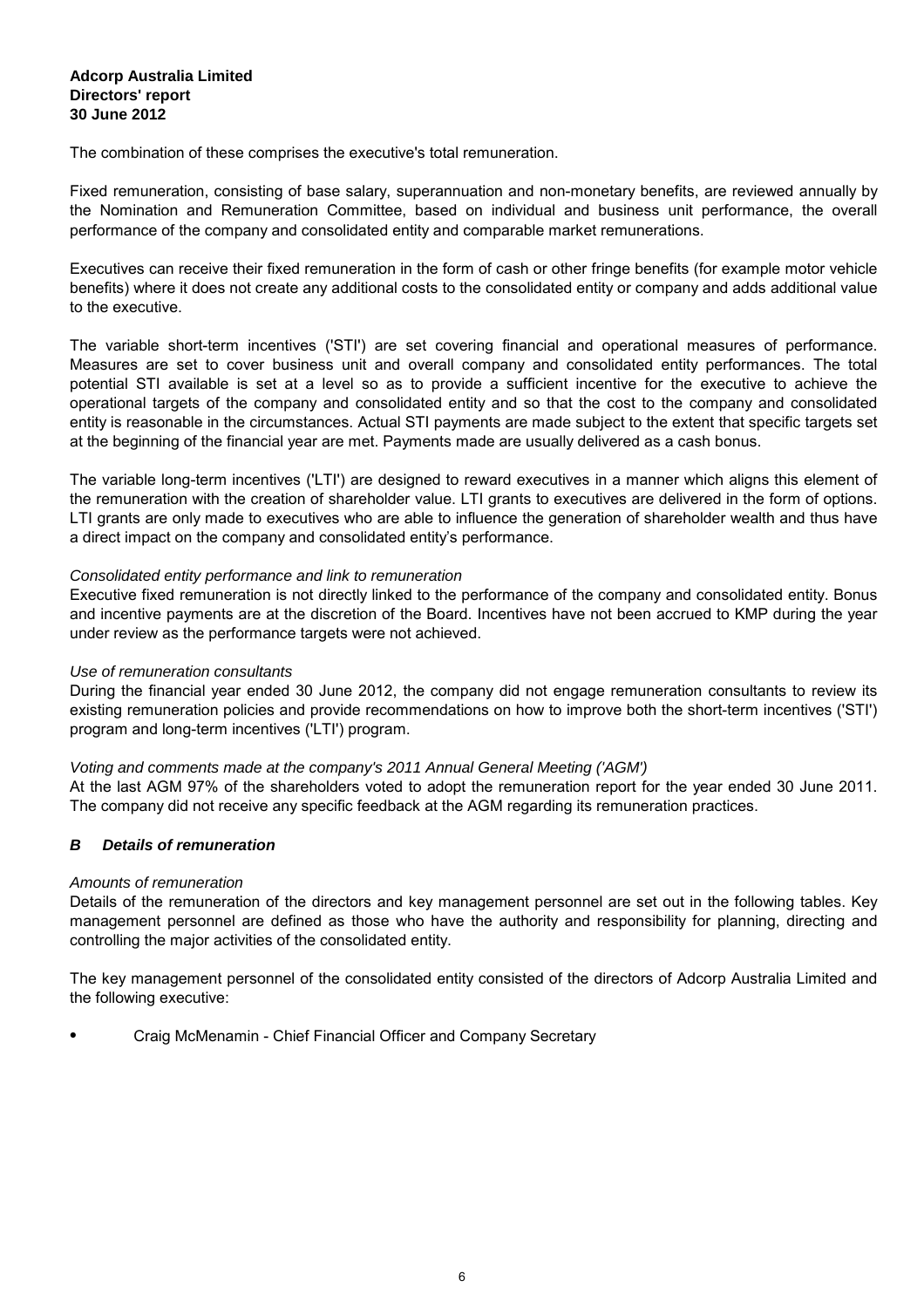| 2012                           |                               | Short-term benefits |                                      | Post-<br>employment<br>benefits | Long-term<br>benefits       | Share-based<br>payments  |                  |
|--------------------------------|-------------------------------|---------------------|--------------------------------------|---------------------------------|-----------------------------|--------------------------|------------------|
| Name                           | Cash salary<br>and fees<br>\$ | <b>Bonus</b><br>\$  | <b>Termination</b><br>payments<br>\$ | Super-<br>annuation<br>\$       | Long service<br>leave<br>\$ | Equity-<br>settled<br>\$ | Total<br>\$      |
| Non-Executive                  |                               |                     |                                      |                                 |                             |                          |                  |
| Directors:                     | 72,000                        |                     |                                      | 6,480                           |                             |                          |                  |
| <b>B</b> Campbell<br>I Rodwell | 40,000                        |                     |                                      | 3,600                           |                             |                          | 78,480<br>43,600 |
|                                |                               |                     |                                      |                                 |                             |                          |                  |
| Executive<br>Directors:        |                               |                     |                                      |                                 |                             |                          |                  |
| D Morrison                     | 324,225                       |                     |                                      | 15,775                          |                             |                          | 340,000          |
| Other Key                      |                               |                     |                                      |                                 |                             |                          |                  |
| Management                     |                               |                     |                                      |                                 |                             |                          |                  |
| Personnel:                     |                               |                     |                                      |                                 |                             |                          |                  |
| C McMenamin *                  | 254,239                       |                     |                                      | 15,775                          |                             |                          | 270,014          |
|                                | 690,464                       |                     |                                      | 41,630                          |                             |                          | 732,094          |

\* Cash salary and fees for Craig McMenamin includes an amount of \$40,699 refund of excess salary sacrifice contribution for motor vehicle in prior years.

| 2011                                  |                               | Short-term benefits |                                      | Post-<br>employment<br>benefits | Long-term<br>benefits       | Share-based<br>payments  |             |
|---------------------------------------|-------------------------------|---------------------|--------------------------------------|---------------------------------|-----------------------------|--------------------------|-------------|
| Name                                  | Cash salary<br>and fees<br>\$ | <b>Bonus</b><br>\$  | <b>Termination</b><br>payments<br>\$ | Super-<br>annuation<br>\$       | Long service<br>leave<br>\$ | Equity-<br>settled<br>\$ | Total<br>\$ |
| Non-Executive<br>Directors:           |                               |                     |                                      |                                 |                             |                          |             |
| <b>B</b> Campbell                     | 72,000                        |                     |                                      | 6,480                           |                             |                          | 78,480      |
| I Rodwell                             | 40,000                        |                     |                                      | 3,600                           |                             |                          | 43,600      |
| Executive<br>Directors:               |                               |                     |                                      |                                 |                             |                          |             |
| M Mellor *                            | 232,357                       | 27,523              | 121,095                              | 13,088                          |                             |                          | 394,063     |
| D Morrison **                         | 86,739                        |                     |                                      | 3,800                           |                             |                          | 90,539      |
| Other Key<br>Management<br>Personnel: |                               |                     |                                      |                                 |                             |                          |             |
| C McMenamin                           | 207,284                       |                     |                                      | 15,199                          |                             |                          | 222,483     |
|                                       | 638,380                       | 27,523              | 121,095                              | 42,167                          |                             |                          | 829,165     |

\* Remuneration paid was for the period to the date no longer a director or key management personnel.

\*\* David Morrison was appointed as director and Chief Executive Officer on 21 March 2011. Remuneration was for the period from the date of appointment.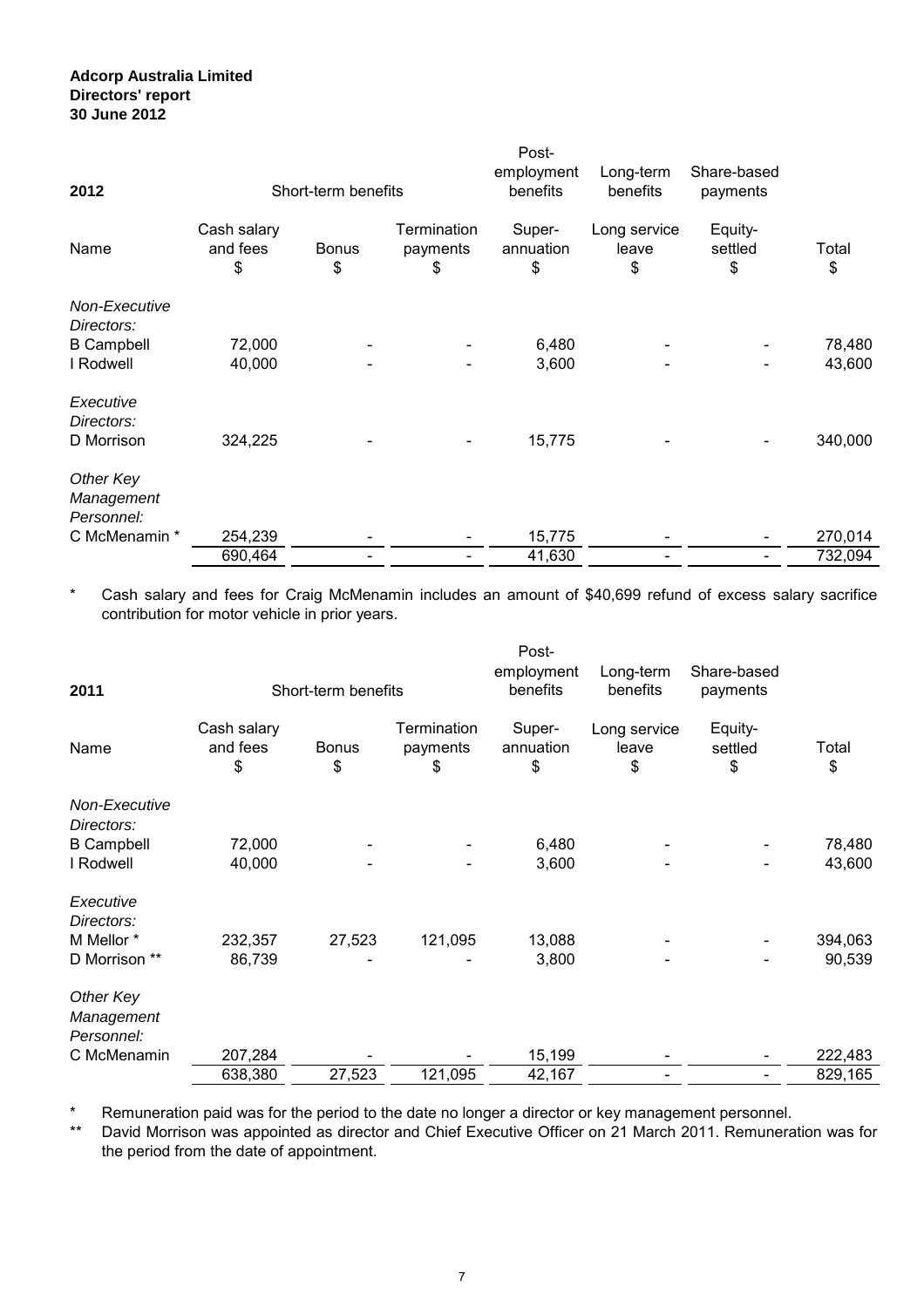The proportion of remuneration linked to performance and the fixed proportion are as follows:

|                                           | Fixed remuneration |      | At risk - STI |       | At risk - LTI |       |
|-------------------------------------------|--------------------|------|---------------|-------|---------------|-------|
| Name                                      | 2012               | 2011 | 2012          | 2011  | 2012          | 2011  |
| <b>Non-Executive Directors:</b>           |                    |      |               |       |               |       |
| <b>B</b> Campbell                         | 100%               | 100% | $-$ %         | $-$ % | $-$ %         | $-$ % |
| I Rodwell                                 | 100%               | 100% | $-$ %         | $-$ % | $-$ %         | $-$ % |
| <b>Executive Directors:</b>               |                    |      |               |       |               |       |
| D Morrison                                | 100%               | 100% | $-$ %         | $-$ % | $-$ %         | $-$ % |
| M Mellor *                                | $-$ %              | 100% | $-$ %         | $-$ % | $-$ %         | $-$ % |
| <b>Other Key Management</b><br>Personnel: |                    |      |               |       |               |       |
| C McMenamin                               | 100%               | 100% | $-$ %         | $-$ % | $-$ %         | $-$ % |

\* No longer a key management personnel

#### **C Service agreements**

Remuneration and other terms of employment for key management personnel are formalised in service agreements. Details of these agreements are as follows:

| Name:                | David Morrison                                                                                                                                                                  |
|----------------------|---------------------------------------------------------------------------------------------------------------------------------------------------------------------------------|
| Title:               | <b>Executive Director and Chief Executive Officer</b>                                                                                                                           |
| Agreement commenced: | 21 March 2011                                                                                                                                                                   |
| Term of agreement:   | No fixed period                                                                                                                                                                 |
| Details:             | Remuneration package of \$340,000 with discretionary indexed CPI increase annually<br>plus short term incentives based on financial performance of the company for the<br>vear. |

Executives' employment contracts require employees to provide three month's notice or the company to provide a standard three month's notice. Other than the terms outlined, the employment contracts of key management personnel are consistent with normal employment contracts of the company.

In addition, all executives are entitled to annual bonuses payable upon the achievement of annual profitability measures and other KPI's including achievement of new business targets.

Key management personnel have no entitlement to termination payments in the event of removal for misconduct.

#### **D Share-based compensation**

#### Issue of shares

There were no shares issued to directors and other key management personnel as part of compensation during the year ended 30 June 2012.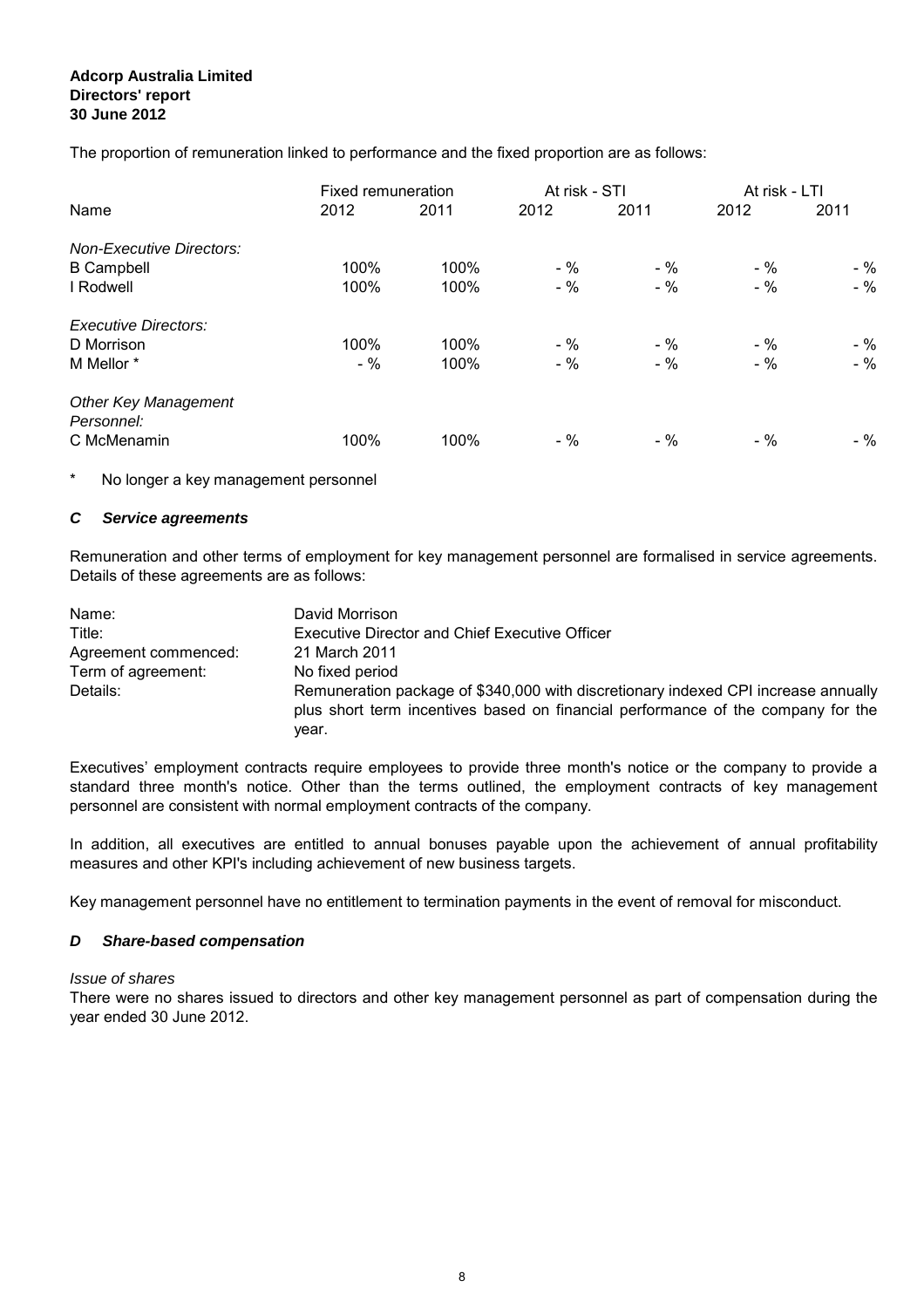#### **Options**

The terms and conditions of each grant of options affecting remuneration of directors and other key management personnel in this financial year or future reporting years are as follows:

|             | Vesting date and |              |                              | Fair value<br>per option |
|-------------|------------------|--------------|------------------------------|--------------------------|
| Grant date  | exercisable date | Expiry date  | Exercise price at grant date |                          |
| 1 July 2008 | Conditional *    | 30 June 2013 | \$0.40                       | \$0.400                  |

\* Options vest no earlier than 1 July 2010 provided the earnings per share ('EPS') has grown by 10% per annum cumulative on the 30 June 2008 financial year EPS.

Options granted carry no dividend or voting rights.

250,000 options expired on 30 June 2012. 100,000 options remain unvested.

There were no options granted to or exercised by directors and other key management personnel as part of compensation during the year ended 30 June 2012.

Values of options over ordinary shares granted, exercised and lapsed for directors and other key management personnel during the year ended 30 June 2012 are set out below:

|                | Value of   | Value of   | Value of   | Remuneration  |
|----------------|------------|------------|------------|---------------|
|                | options    | options    | options    | consisting of |
|                | granted    | exercised  | lapsed     | options       |
|                | during the | during the | during the | for the       |
|                | year       | vear       | year       | year          |
|                | \$         | \$         | \$         | $\%$          |
| Name           |            |            |            |               |
| David Morrison |            | ۰          | 58,500     |               |

#### **This concludes the remuneration report, which has been audited.**

#### **Shares under option**

Unissued ordinary shares of Adcorp Australia Limited under option at the date of this report are as follows:

| Grant date  | Expiry date  | Exercise<br>price | Number<br>under option |
|-------------|--------------|-------------------|------------------------|
| 1 July 2008 | 30 June 2013 | \$0.40            | 100.000                |

No person entitled to exercise the options had or has any right by virtue of the option to participate in any share issue of the company or of any other body corporate.

#### **Shares issued on the exercise of options**

There were no shares of Adcorp Australia Limited issued on the exercise of options during the year ended 30 June 2012.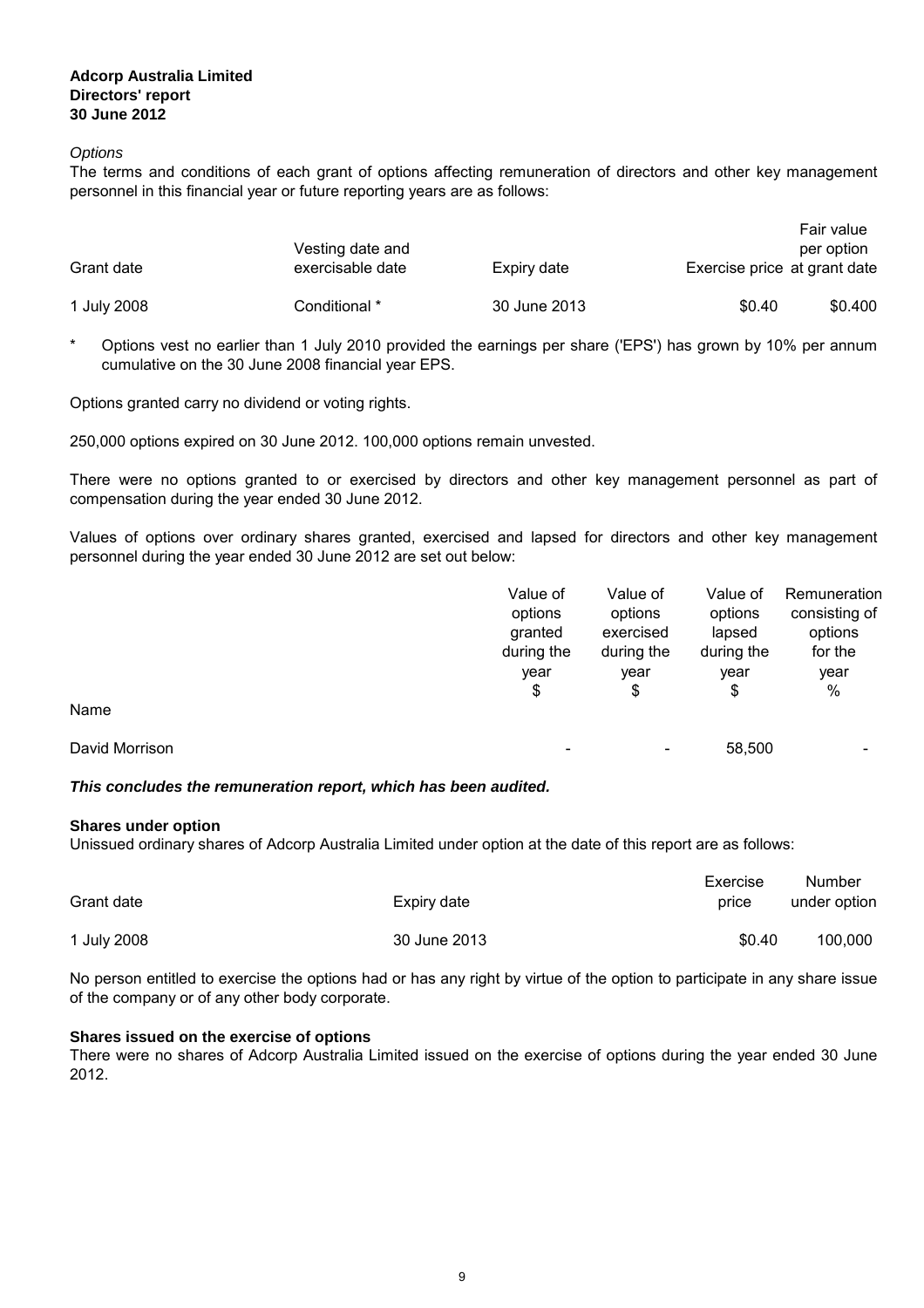#### **Indemnity and insurance of officers**

The company has indemnified the directors of the company for costs incurred, in their capacity as a director, for which they may be held personally liable, except where there is a lack of good faith.

Adcorp Australia Limited paid an insurance premium of \$19,636 in respect of a contract insuring each of the directors of the company named earlier in this report, and each director and secretary of the consolidated entity, against all liabilities and expenses arising as a result of work performed in their respective capacities, to the extent permitted by law.

#### **Indemnity and insurance of auditor**

The company has not, during or since the financial year, indemnified or agreed to indemnify the auditor of the company or any related entity against a liability incurred by the auditor.

During the financial year, the company has not paid a premium in respect of a contract to insure the auditor of the company or any related entity.

#### **Proceedings on behalf of the company**

No person has applied to the Court under section 237 of the Corporations Act 2001 for leave to bring proceedings on behalf of the company, or to intervene in any proceedings to which the company is a party for the purpose of taking responsibility on behalf of the company for all or part of those proceedings.

#### **Non-audit services**

Details of the amounts paid or payable to the auditor for non-audit services provided during the financial year by the auditor are outlined in note 27 to the financial statements.

The directors are satisfied that the provision of non-audit services during the financial year, by the auditor (or by another person or firm on the auditor's behalf), is compatible with the general standard of independence for auditors imposed by the Corporations Act 2001.

The directors are of the opinion that the services as disclosed in note 27 to the financial statements do not compromise the external auditor's independence for the following reasons:

- all non-audit services have been reviewed and approved to ensure that they do not impact the integrity and objectivity of the auditor, and
- none of the services undermine the general principles relating to auditor independence as set out in APES 110 Code of Ethics for Professional Accountants issued by the Accounting Professional and Ethical Standards Board, including reviewing or auditing the auditor's own work, acting in a management or decisionmaking capacity for the company, acting as advocate for the company or jointly sharing economic risks and rewards.

#### **Officers of the company who are former audit partners of Grant Thornton Audit Pty Ltd**

There are no officers of the company who are former audit partners of Grant Thornton Audit Pty Ltd.

#### **Rounding of amounts**

The company is of a kind referred to in Class Order 98/100, issued by the Australian Securities and Investments Commission, relating to 'rounding-off'. Amounts in this report have been rounded off in accordance with that Class Order to the nearest thousand dollars, or in certain cases, the nearest dollar.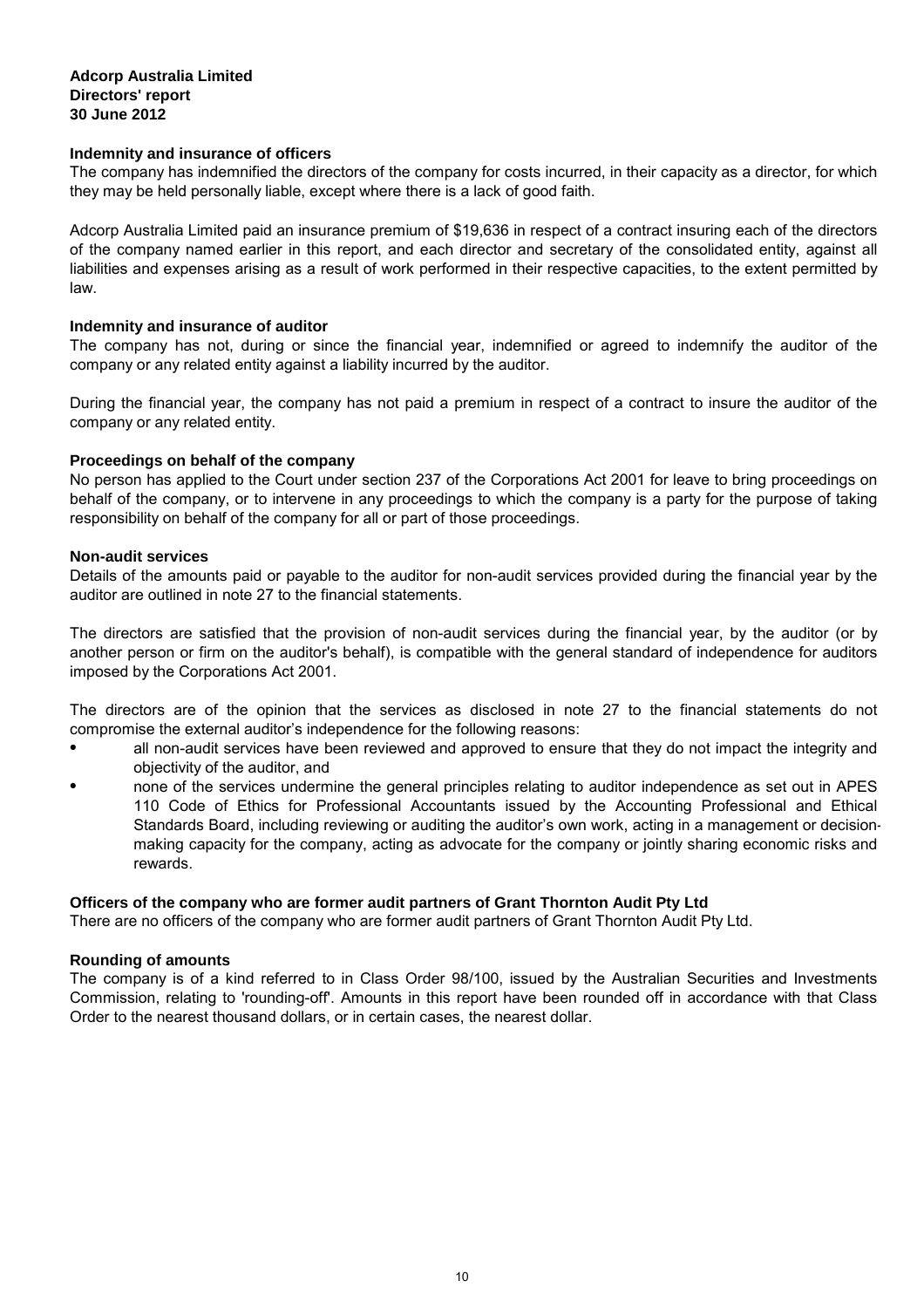#### **Auditor's independence declaration**

A copy of the auditor's independence declaration as required under section 307C of the Corporations Act 2001 is set out on the following page.

#### **Auditor**

Grant Thornton Audit Pty Ltd was appointed during the year and continues in office in accordance with section 327 of the Corporations Act 2001.

This report is made in accordance with a resolution of directors, pursuant to section 298(2)(a) of the Corporations Act 2001.

On behalf of the directors

 $\overline{\phantom{a}}$ 

Director and Chief Executive Officer Chairman David Morrison

Sydney 31 August 2012

Ren

\_\_\_\_\_\_\_\_\_\_\_\_\_\_\_\_\_\_\_\_\_\_\_\_\_\_\_\_\_\_\_\_

Bob Campbell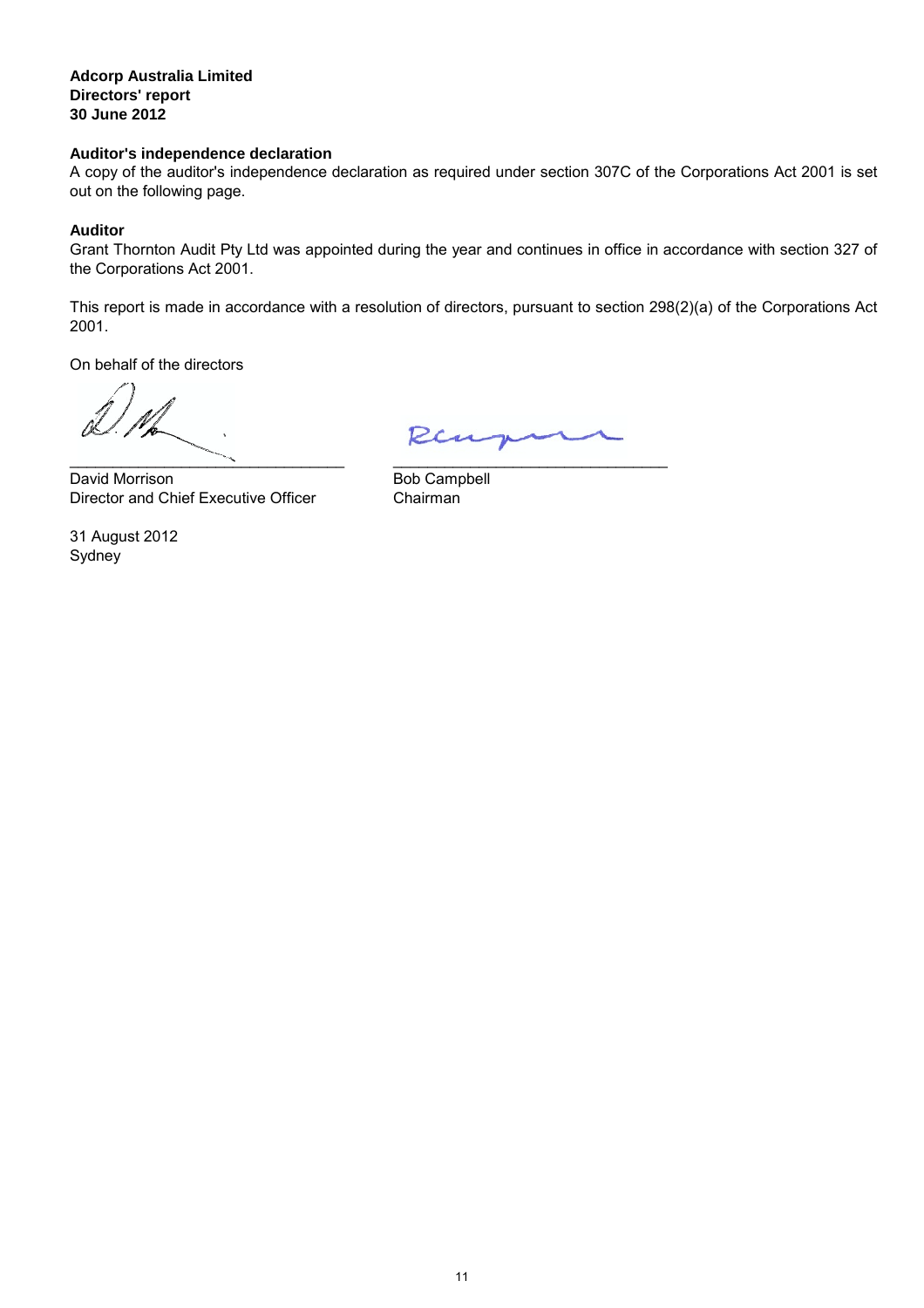

Grant Thornton Audit Pty Ltd ACN 130 913 594

Level 17, 383 Kent Street Sydney NSW 2000 Locked Bag Q800 QVB Post Office Sydney NSW 1230

**T** +61 2 8297 2400 **F** +61 2 9299 4445 **E** info.nsw@au.gt.com **W** www.grantthornton.com.au

#### Auditor's Independence Declaration To the Directors of Adcorp Australia Limited

In accordance with the requirements of section 307C of the Corporations Act 2001, as lead auditor for the audit of Adcorp Australia Limited for the year ended 30 June 2012, I declare that, to the best of my knowledge and belief, there have been:

- a no contraventions of the auditor independence requirements of the Corporations Act 2001 in relation to the audit; and
- b no contraventions of any applicable code of professional conduct in relation to the audit.

Grant Thornton

GRANT THORNTON AUDIT PTY LTD Chartered Accountants

P J Woodley Partner – Audit & Assurance

Sydney, 31 August 2012

Grant Thornton Australia Limited is a member firm within Grant Thornton International Ltd. Grant Thornton International Ltd and the member firms are not a worldwide partnership. Grant Thornton Australia Limited, together with its subsidiaries and related entities, delivers its services independently in Australia.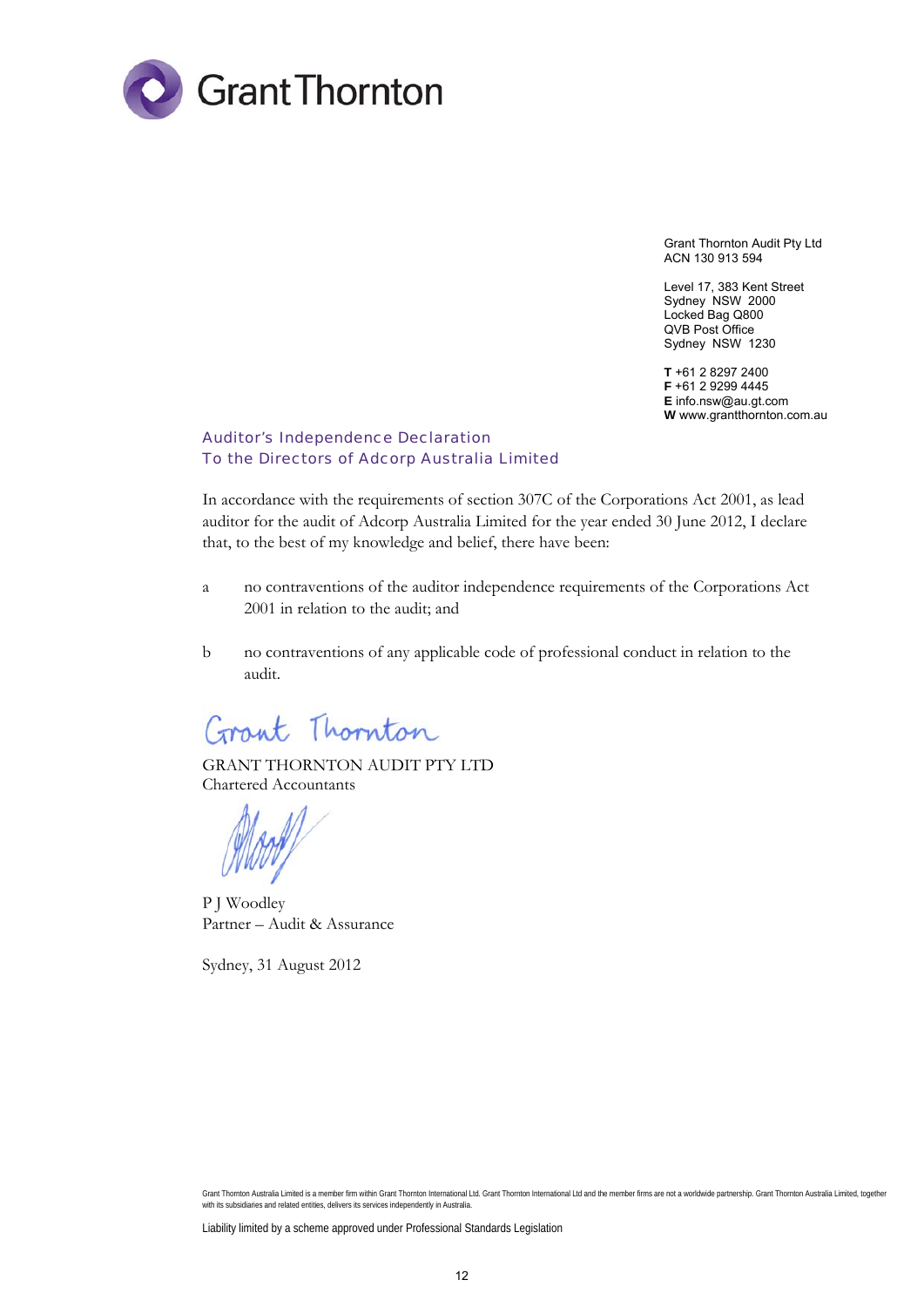The Board of Directors ('the Board') of Adcorp Australia Limited ('the Company') aim to achieve good practice in the area of corporate governance and business conduct. Consistent with this aim, the Company has followed the good practice recommendations established in the ASX Corporate Governance Council 'Principles of Good Corporate Governance and Good Practice Recommendations', version 2. The following is a summary of the current position of the Company.

#### **Principle 1: Lay solid foundations for management and oversight**

The primary role of the Board is the protection and enhancement of shareholder value. The Board has established a Board Charter. Responsibility for the operation and administration of the consolidated entity is delegated by the Board to the Managing Director and the executive team. The Board ensures that this team is appropriately qualified and experienced to discharge their responsibilities.

The Board is responsible for ensuring that management objectives and activities are aligned with the expectations and risks identified by the Board. In addition to the Committees referred to below, the Board achieves this by:

- approval of the strategic direction designed to meet stakeholders' needs and manage business risk;
- approving and monitoring financial reporting of the Company;
- implementation of operating plans and budgets by management and monitoring progress against budget;
- monitoring senior management's performance and implementation of strategy, and ensuring the appropriate resources are available; and
- approving and monitoring the progress of acquisitions and major capital expenditure.

Subject to normal privacy requirements, Directors have access to Company records and information, to the Company Secretary and other relevant senior officers, and receive regular detailed reports on financial and operational aspects of the Company's business. Each Director has the added right to seek independent professional advice at the Company's expense.

## **Principle 2: Structure the Board to add value**

#### Composition of the Board

The Directors' Report contains details of the Directors' skills, experience, education and length of service.

The composition of the Board is deemed appropriate and is determined in accordance with the following principles and guidelines:

- the Board should have effective composition, size and commitment to adequately discharge its responsibilities and duties;
- the Chairman must be an independent Director; and
- the Board consists of Directors with an appropriate range of experience, skill and knowledge.

The Board currently comprises three Directors, of whom one is an independent Director. An independent Director is a Non-Executive Director and;

- is not a substantial shareholder of the Company, or an officer of, or otherwise associated directly with, a substantial shareholder of the Company;
- within the last three years, has not been employed in an executive capacity by the consolidated entity or has been a Director after ceasing to hold any such employment;
- within the last three years, has not been a principal or professional advisor to the consolidated entity;
- is not directly or indirectly a material supplier or customer, being 5% or greater, of the Company;
- has no material contractual relationship, being of value greater than \$100,000, with the consolidated entity other than as Director;
- has not served on the Board for a period greater than 10 years; and
- is free from any interest and any business or other relationship, which could, or could reasonably be perceived to, materially interfere with the Director's ability to act in the best interests of the Company.

The current Board structure is inconsistent with good practice recommendation 2.1 (the majority of the Board should be independent Directors). This structure, however, is considered appropriate to the extent and nature of Company operations. The current structure allows for more proactive communication between Directors and more effective decision making. All Directors have a full understanding and competence to deal with emerging issues of the business. The Non-Executive Directors, in addition, can effectively review and challenge the performance of management and exercise independent judgement.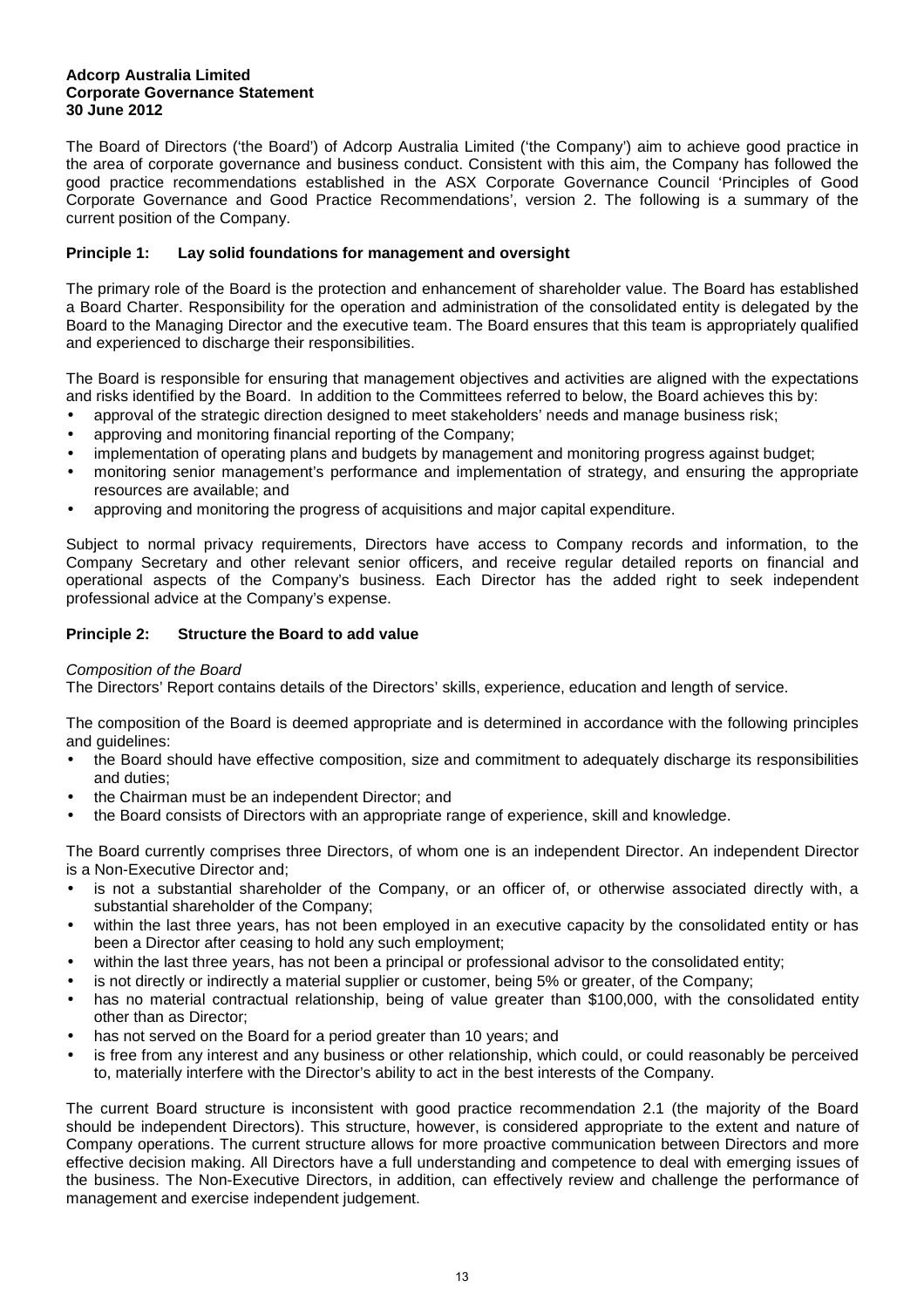#### **Principle 3: Promote ethical and responsible decision making**

#### Code of conduct

The Company has developed and implemented a Corporate Social Responsibility policy, which seeks to ensure a culture where we continually conduct our operations in a socially responsible manner. Through this policy, the Company seeks to encourage and develop a culture of professionalism, honesty and responsibility in order to maintain and enhance our reputation as a valued employer, diligent business partner and an ethical corporate citizen. Our code of conduct provides the guidelines for behaviours of directors, officers, employees and contractors of the Company in carrying out their roles for the Company and addresses the following key areas:

#### Compliance with and respect for the law

All Employees shall have access to, and must understand, relevant operating rules and regulations in appropriate procedure manuals or policies.

#### Professional conduct

Employees have a responsibility to maintain high levels of professional conduct, ensuring all dealings with any parties are undertaken in an honest and fair manner, with integrity and respect.

#### Equal opportunity and employee discrimination

The Company actively promotes equal opportunity, equality and diversity, irrespective of race, ethnic or national origins, gender, sexuality, disability, marital status and religious belief. We recruit, train, evaluate and develop all our employees in a manner consistent with the principle.

Discrimination and harassment will not be tolerated under any circumstances and disciplinary action will be taken against any employee who breaches this policy.

#### **Environment**

The Company strives to operate in a manner which minimises waste and prevents pollution. We ensure that we are aware of and responsible for, upholding the relevant statutory and regulatory requirements;

#### Occupational health and safety

The Company is committed to providing a safe and healthy workplace, and to developing, maintaining and promoting safe and productive work practices in all aspects of its business. The Company is committed to complying with all occupational health and safety laws and regulations governing its activities and we take into account health and safety issues when making business decisions

#### Disclosure of company information

The Company's disclosure processes comply with the Australian Stock Exchange ('ASX') listing rules and we have a formal continuous disclosure policy.

The Company Secretary makes any additional disclosures in accordance with relevant obligations and our senior management are aware of our obligations to alert the Company Secretary of any developments that may call for disclosure.

#### Trading in securities

The Company has a share trading policy (updated in line with ASX guidelines in January 2011). For the full disclosure of this policy visit: http://www.asx.com.au/asxpdf/20110117/pdf/41w6pkj5nx8bxv.pdf )

The policy imposes restrictions on trading in the Company on

- Executive and Non-Executive Directors;
- Full-time, part-time and casual employees; and
- Contractors, consultants and advisors,

and any relevant persons or related entities that are considered to be in possession of inside information. Additional restrictions in the form of trading 'windows' are imposed on key management personnel and directors.

#### Conflict of interest

Employees should consistently maintain their integrity whilst carrying out their duties by avoiding situations in which their personal interests conflict or might appear to conflict with their duties to the Company.

Employees may not use their position to obtain personal gain or benefit from those seeking to do business with the Company. Procedures exist to evaluate the nature and reasonableness of gifts or entertainment offered by third parties.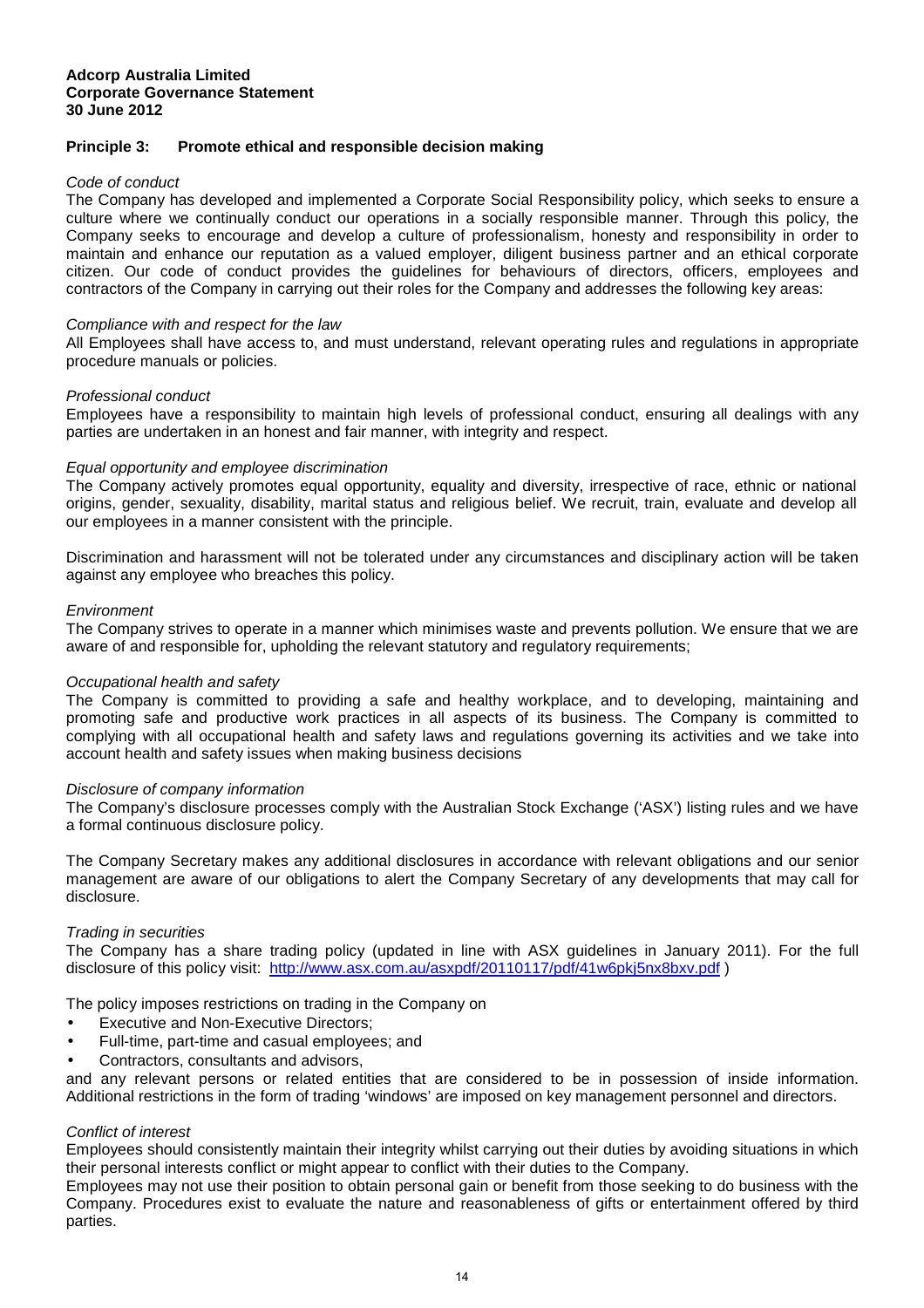#### Financial controls and records

Accounting and financial records must be maintained which accurately reflect all Company transactions, are appropriately reconciled, and are retained for the required period of time. Accounting and financial records must be adequately protected from destruction or tampering.

#### Confidential / private information

Unless previously published under regulatory requirements, the Company's records, reports, papers, processes, plans and methods are private and confidential. Employees should not reveal information concerning such matters without proper authorisation.

During the course of its activities, the Company may collect or maintain information of a personal nature. Any personal information must be managed according to the law, in a professional and ethical manner and is not to be used for any purpose or disclosed outside the Company, without the permission of the individual concerned, unless authorised or required by law.

#### Efficiency in employment

Employees should carry out their roles in a cost effective and responsible manner. This includes:

- Using the Company's property and equipment only for authorised company business;
- Avoiding waste of company resources; and
- Maintaining adequate security over the Company's property and resources.

#### Alcohol and drug use

Employees must not be under the influence of any drug, including alcohol, while at work or when conducting Company business, including the driving of Company vehicles.

In addition, the Company prohibits the possession, transfer, or use of illegal substances on Company premises, when engaged in Company business, or at Company functions.

All Company buildings and sites are either non-smoking or have designated smoking and non-smoking areas. If smoking areas are provided they are sealed off from adjacent work areas, clearly marked and adequately ventilated.

Failure to comply with this policy is regarded as serious misconduct that may lead to dismissal.

#### Compliance and reporting breaches of the code

Adherence to the Code of Conduct is fundamental to our reputation in the business community and we view breaches of the Code by Employees as serious misconduct.

All Employees who are aware of any breaches of this Code must report the matter immediately to their manager, or if that is not feasible, the employee may report to senior management of the company or to the Company Secretary. Any Employee who reports in good faith a breach or suspected breach of this Code will not be subject to retaliation, retribution or other recriminations for making that report.

Employees who breach the policies outlined in the Code may be subject to disciplinary action including, in the case of serious breaches, dismissal. If the situation involves a violation of law, the matter may also be referred to the appropriate law enforcement agency for consideration.

#### Diversity policy

In addition to procedures under the Code of Conduct and Equal Opportunities, the Company strives to embody the principles of Diversity in our business practices.

The participation of women in the company is currently as follows:

| $\bullet$ | Women employees in the consolidated entity | 67%  |
|-----------|--------------------------------------------|------|
| $\bullet$ | Women in senior management positions       | 64%  |
| $\bullet$ | Women on the board                         | . በ% |

We periodically evaluate skills among our employees and management, including a measurement of the proportion of male and female employees, in order to appropriately train and develop our teams. These metrics are made available to management and the Board. We have not formalised a policy on gender diversification as we believe that we have sufficient procedures in place, appropriate to the scale of our operations that provide adequate measurement, reporting, evaluation and development of our employees.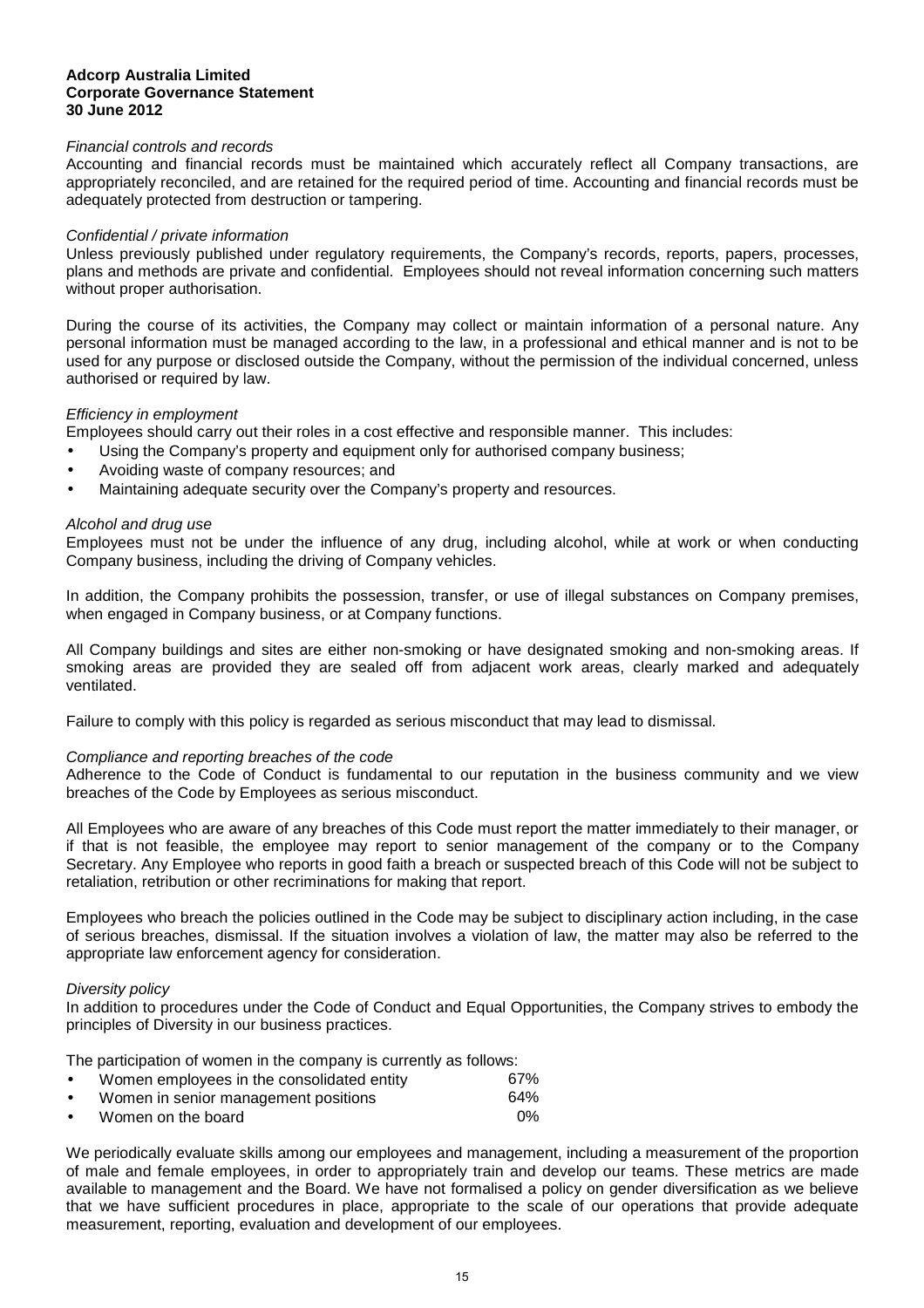### **Principle 4: Safeguard integrity in financial reporting**

The Company has a structure to verify and safeguard the integrity of the Company's financial reporting independently. The principal components of this are the Audit Committee, external auditors and the certification provided to the Board by the Chief Executive Officer and the Chief Financial Officer.

#### Audit committee

The Audit committee operates under a Charter approved by the Board. Their functions are as follows:

- to ensure compliance with statutory responsibilities relating to the accounting policy and disclosure by full review of half-yearly and annual financial statements;
- assessment of the management processes and operating controls supporting external reporting;
- liaise with, assesses the quality and reviews the scope of work and reports of the external auditors, and whether the Audit Committee is satisfied that independence of this function has been maintained, having regard to the provision of non-audit activities; and
- assesses the effectiveness of the management of business risk and the reliability of management reporting.

The Audit committee consists only of Non-Executive Directors.

The members of the Audit committee during or since the end of the financial year are:

- Ian Rodwell (Chairman)
- Bob Campbell

#### **Principle 5: Make timely and balanced disclosure**

#### Shareholder relations

The Company has policies in place in relation to Shareholder communications. The Board seeks to inform shareholders of all major developments affecting the Company by:

- preparing half-yearly and annual financial reports and making these available to all shareholders;
- advising shareholders of the key issues affecting the Company;
- submitting proposed major changes in the Company's affairs to a vote of shareholders, as required by the Corporations Act 2001;
- conducting shareholder information sessions to maintain the efficiency of the market.;
- holding an Annual General Meeting each year to enable shareholders to receive reports by the Board of the Company's activities. All shareholders who are unable to attend these meetings are encouraged to communicate issues or ask questions by writing to the Company; and
- publishing regular news articles and performance updates on the Company's website.

#### **Principle 6: Respect the rights of shareholders**

The Board is committed to empowering shareholders by:

- communicating effectively with them;
- giving them ready access to accurate and understandable information about the Company's strategy and performance;
- encouraging participation at shareholder meetings; and
- having Auditors attend the Annual General Meeting to be available to answer shareholder questions.

#### **Principle 7: Recognise and manage risk**

The Audit Committee is responsible for monitoring the Company's risk, exposures and compliance with statutory obligations.

The Company has systems in place to identify, assess, monitor and manage risk. The Company has documented its key risks and action plans to manage risk. Managers of all the Company's business units report regularly to the Board on the key risks that may influence achievement of their business objectives.

The Board receives assurance from the Chief Executive Officer and Chief Financial Officer that the declaration in accordance with s295 of the Corporations Act is founded on a solid system of internal control and that the system is operating effectively in all material respects in relation to financial reporting risks.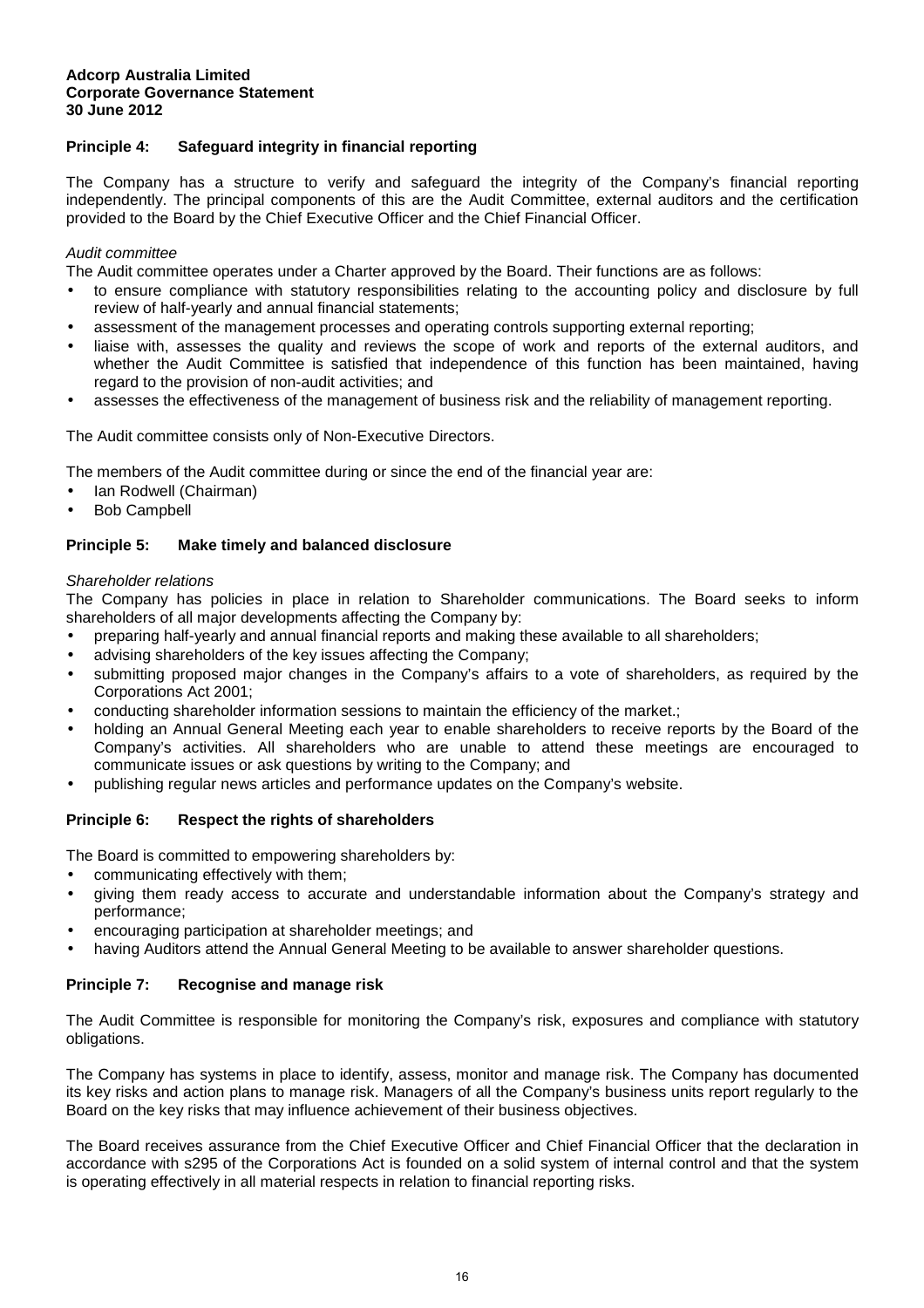#### **Principle 8: Remunerate fairly and responsibly**

The Board has established a Remuneration and Nomination Committee to consider and report on, among other things, remuneration policies and packages applicable to Board members and senior management of the Company.

Two Directors, Mr Bob Campbell (Chairman) and Mr Ian Rodwell are members of the Committee and meet at least annually. Specific activities include:

- remuneration of the Chief Executive Officer and his direct reports;
- proposals for incentive rewards;
- succession plans for senior management;
- proposals for issues under Employee Share Option Plans;
- performance of Chief Executive Officer and senior management; and
- review the size, range of skills, and composition of the Board.

The Company has processes in place to review the performance of senior management and Board members. Each senior manager, including the Chief Executive Officer, has personal objectives as well as objectives related to business units and the Company as a whole. They are assessed against these objectives on an annual basis.

The Board Charter provides for annual reviews of the performance of the Board in achieving shareholder and stakeholder expectations and identifies any particular goals and objectives for the next year.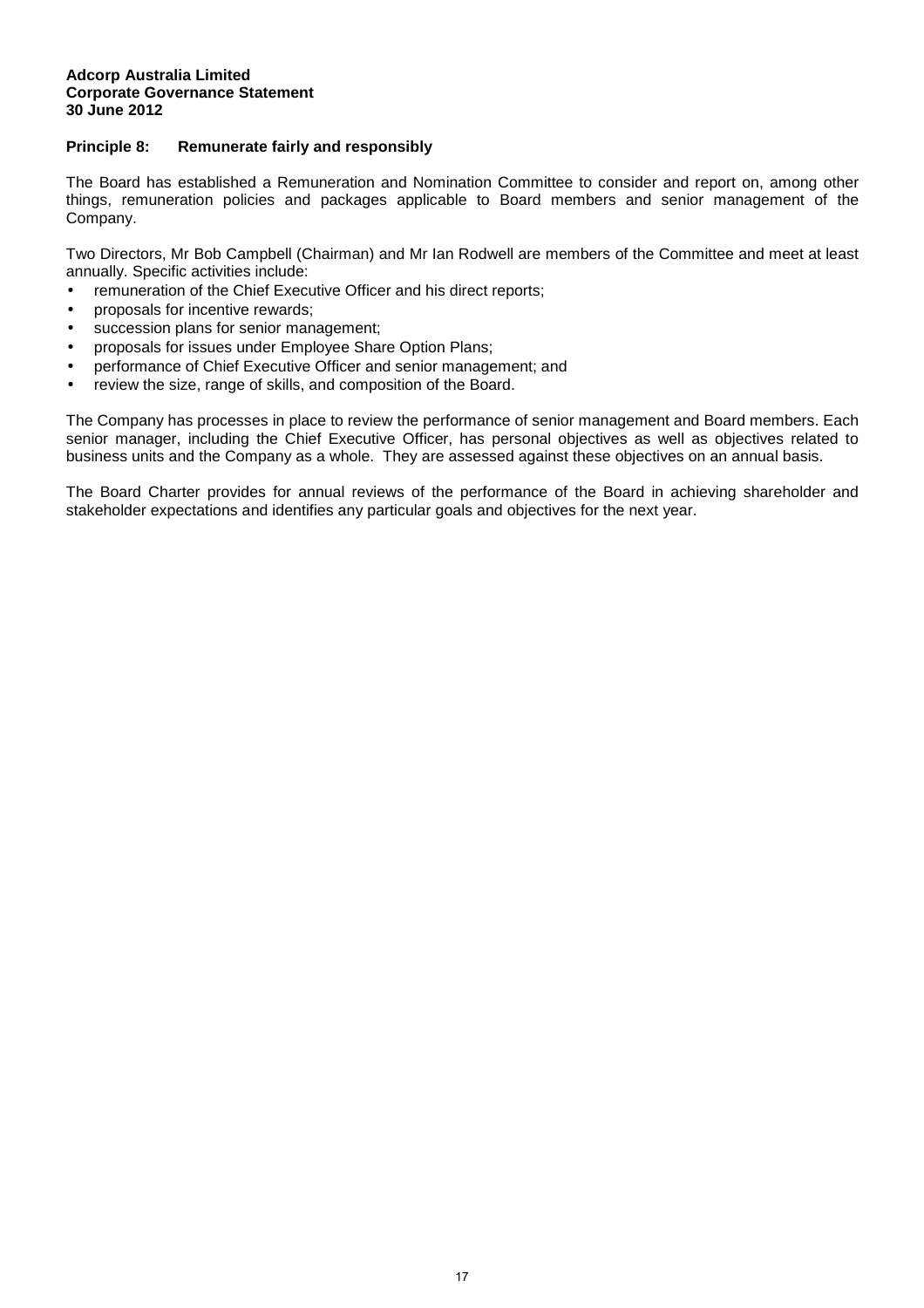#### **Adcorp Australia Limited 30 June 2012 Financial report**

#### **Contents**

|                                                                         | ayu |
|-------------------------------------------------------------------------|-----|
| Financial report                                                        |     |
| Statement of comprehensive income                                       | 19  |
| Statement of financial position                                         | 20  |
| Statement of changes in equity                                          | 21  |
| Statement of cash flows                                                 | 22  |
| Notes to the financial statements                                       | 23  |
| Directors' declaration                                                  | 63  |
| Independent auditor's report to the members of Adcorp Australia Limited | 64  |
|                                                                         |     |

#### **General information**

The financial report covers Adcorp Australia Limited as a consolidated entity consisting of Adcorp Australia Limited and the entities it controlled. The financial report is presented in Australian dollars, which is Adcorp Australia Limited's functional and presentation currency.

Page

The financial report consists of the financial statements, notes to the financial statements and the directors' declaration.

Adcorp Australia Limited is a listed public company limited by shares, incorporated and domiciled in Australia. Its registered office and principal place of business is:

Level 1 7 Kelly Street Ultimo NSW 2007

A description of the nature of the consolidated entity's operations and its principal activities are included in the directors' report, which is not part of the financial report.

The financial report was authorised for issue, in accordance with a resolution of directors, on 31 August 2012. The directors have the power to amend and reissue the financial report.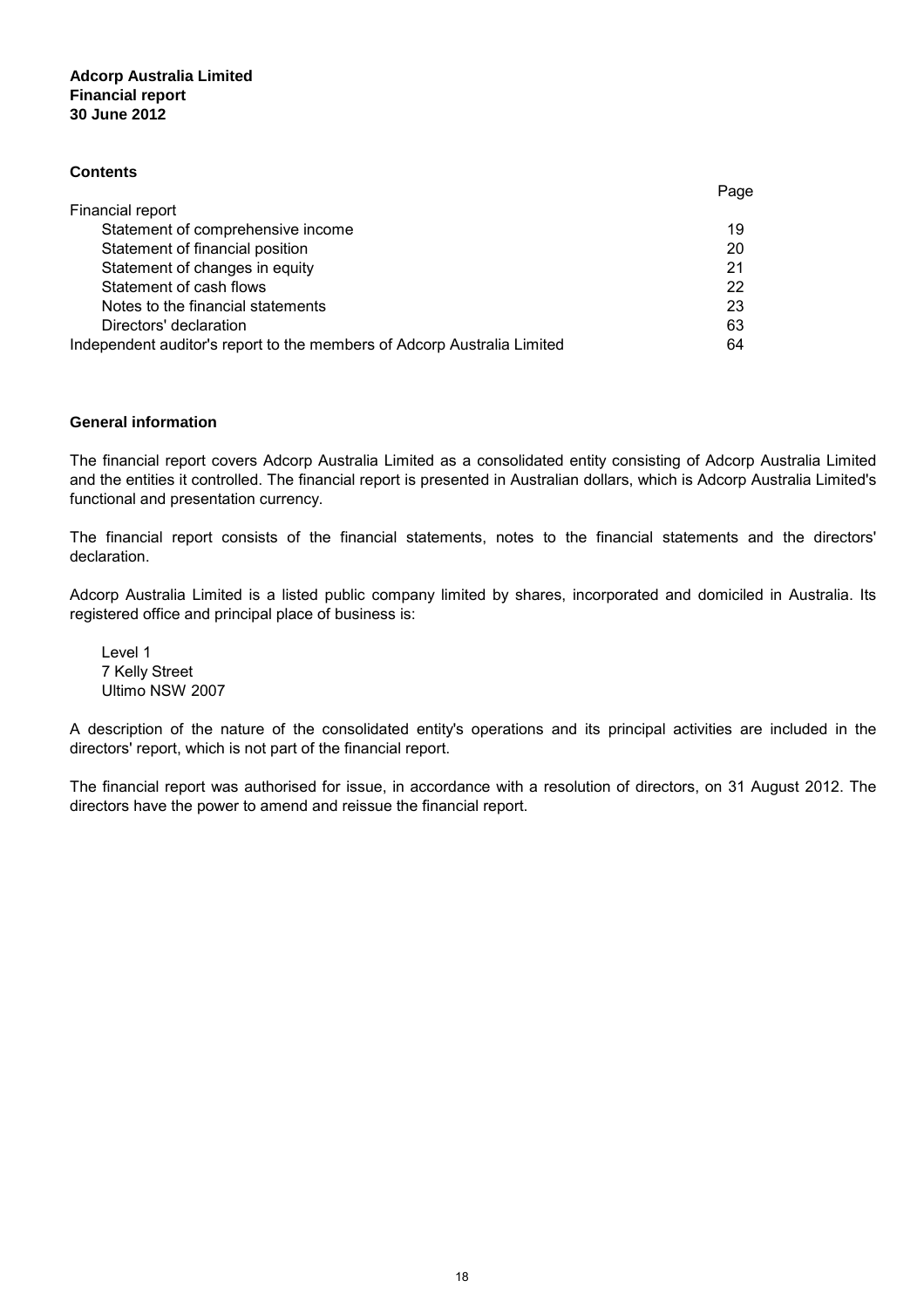### **Adcorp Australia Limited For the year ended 30 June 2012 Statement of comprehensive income**

|                                                                                                                                                                                 |                | <b>Consolidated</b>                                 |                                                           |  |
|---------------------------------------------------------------------------------------------------------------------------------------------------------------------------------|----------------|-----------------------------------------------------|-----------------------------------------------------------|--|
|                                                                                                                                                                                 | <b>Note</b>    | 2012<br>\$'000                                      | 2011<br>\$'000                                            |  |
| <b>Revenue</b>                                                                                                                                                                  | 4              | 28,604                                              | 29,525                                                    |  |
| Other income                                                                                                                                                                    | 5              | $\overline{2}$                                      | 5                                                         |  |
| <b>Expenses</b><br>Client service expenses<br>Administrative expenses<br>Marketing expenses<br>Office and communication expenses<br>Finance costs<br>Impairment of fixed assets | $\,6$          | (18, 646)<br>(1, 169)<br>(1, 352)<br>(5,272)<br>(8) | (18,968)<br>(1, 330)<br>(1,846)<br>(5,090)<br>(86)<br>(5) |  |
| Profit before income tax expense                                                                                                                                                |                | 2,159                                               | 2,205                                                     |  |
| Income tax expense                                                                                                                                                              | $\overline{7}$ | (670)                                               | (935)                                                     |  |
| Profit after income tax expense for the year                                                                                                                                    |                | 1,489                                               | 1,270                                                     |  |
| Other comprehensive income<br>Exchange differences on translating foreign operations                                                                                            |                | 37                                                  | (170)                                                     |  |
| Other comprehensive income for the year, net of tax                                                                                                                             |                | 37                                                  | (170)                                                     |  |
| Total comprehensive income for the year                                                                                                                                         |                | 1,526                                               | 1,100                                                     |  |
| Profit for the year is attributable to:<br>Non-controlling interest<br>Owners of Adcorp Australia Limited                                                                       | 22             | (73)<br>1,562                                       | (122)<br>1,392                                            |  |
|                                                                                                                                                                                 |                | 1,489                                               | 1,270                                                     |  |
| Total comprehensive income for the year is attributable to:<br>Non-controlling interest<br>Owners of Adcorp Australia Limited                                                   |                | (73)<br>1,599                                       | (122)<br>1,222                                            |  |
|                                                                                                                                                                                 |                | 1,526                                               | 1,100                                                     |  |
|                                                                                                                                                                                 |                | <b>Cents</b>                                        | <b>Cents</b>                                              |  |
| Basic earnings per share<br>Diluted earnings per share                                                                                                                          | 37<br>37       | 2.57<br>2.57                                        | 2.29<br>2.29                                              |  |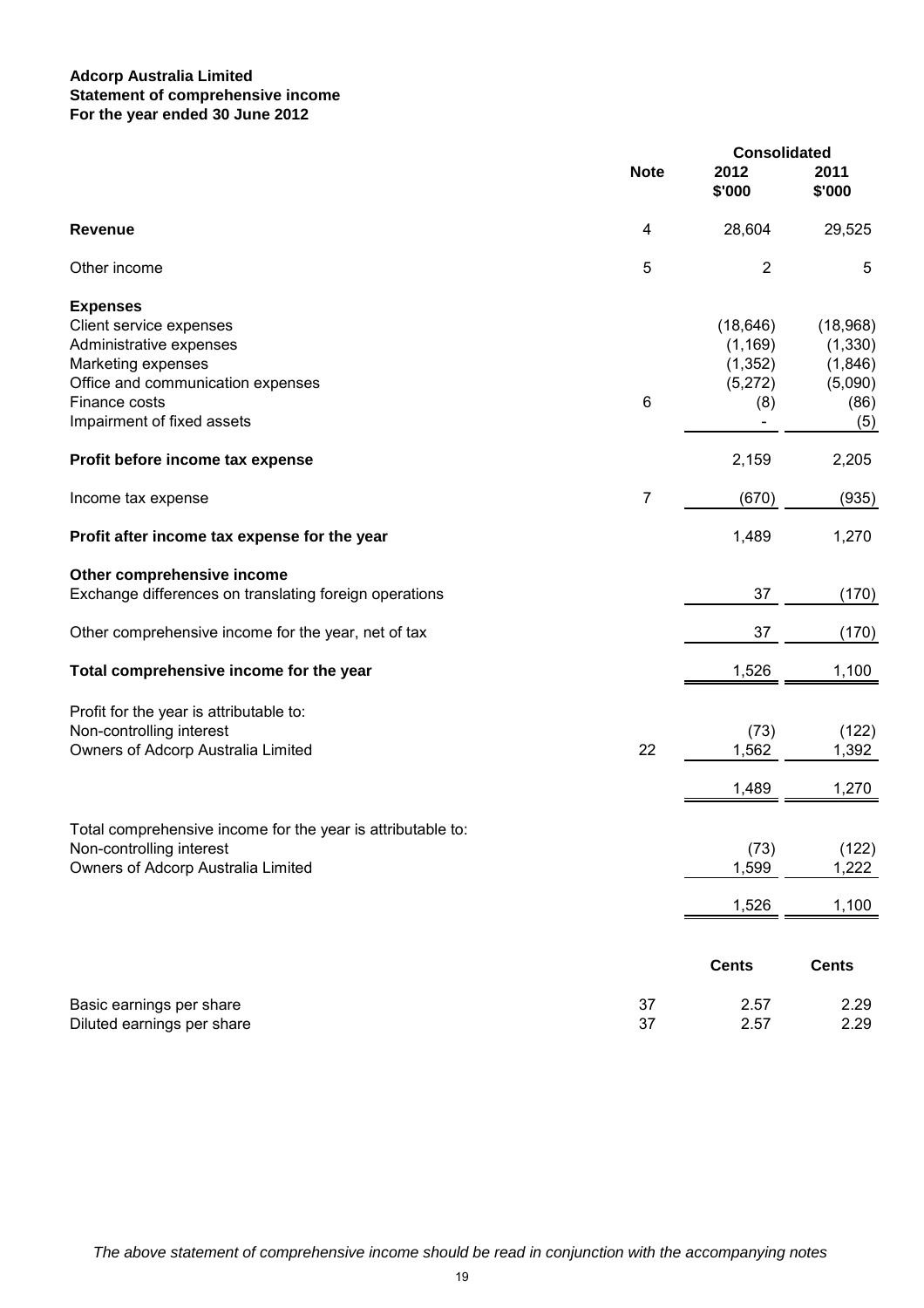#### **Adcorp Australia Limited Statement of financial position As at 30 June 2012**

|                                                               |             | <b>Consolidated</b> |                |  |
|---------------------------------------------------------------|-------------|---------------------|----------------|--|
|                                                               | <b>Note</b> | 2012<br>\$'000      | 2011<br>\$'000 |  |
| <b>Assets</b>                                                 |             |                     |                |  |
| <b>Current assets</b>                                         |             |                     |                |  |
| Cash and cash equivalents                                     | 8           | 9,314               | 10,273         |  |
| Trade and other receivables                                   | 9           | 17,308              | 28,557         |  |
| Income tax refund due                                         | 10          | 812                 | 65             |  |
| Other                                                         | 11          | 252                 | 168            |  |
| <b>Total current assets</b>                                   |             | 27,686              | 39,063         |  |
| <b>Non-current assets</b>                                     |             |                     |                |  |
| Property, plant and equipment                                 | 12          | 2,399               | 1,350          |  |
| Intangibles                                                   | 13          | 3,229               | 3,154          |  |
| Deferred tax                                                  | 14          | 583                 | 1,283          |  |
| Total non-current assets                                      |             | 6,211               | 5,787          |  |
| <b>Total assets</b>                                           |             | 33,897              | 44,850         |  |
| <b>Liabilities</b>                                            |             |                     |                |  |
| <b>Current liabilities</b>                                    |             |                     |                |  |
| Trade and other payables                                      | 15          | 23,366              | 34,519         |  |
| Income tax                                                    | 16          |                     | 424            |  |
| Provisions                                                    | 17          | 1,192               | 898            |  |
| <b>Total current liabilities</b>                              |             | 24,558              | 35,841         |  |
| <b>Non-current liabilities</b>                                |             |                     |                |  |
| Deferred tax                                                  | 18          | 12                  | 4              |  |
| Provisions                                                    | 19          | 633                 | 623            |  |
| Total non-current liabilities                                 |             | 645                 | 627            |  |
| <b>Total liabilities</b>                                      |             | 25,203              | 36,468         |  |
| <b>Net assets</b>                                             |             | 8,694               | 8,382          |  |
| <b>Equity</b>                                                 |             |                     |                |  |
| Issued capital                                                | 20          | 28,894              | 28,894         |  |
| Reserves                                                      | 21          | (721)               | (468)          |  |
| <b>Accumulated losses</b>                                     | 22          | (19, 334)           | (19, 972)      |  |
| Equity attributable to the owners of Adcorp Australia Limited |             | 8,839               | 8,454          |  |
| Non-controlling interest                                      | 23          | (145)               | (72)           |  |
| <b>Total equity</b>                                           |             | 8,694               | 8,382          |  |
|                                                               |             |                     |                |  |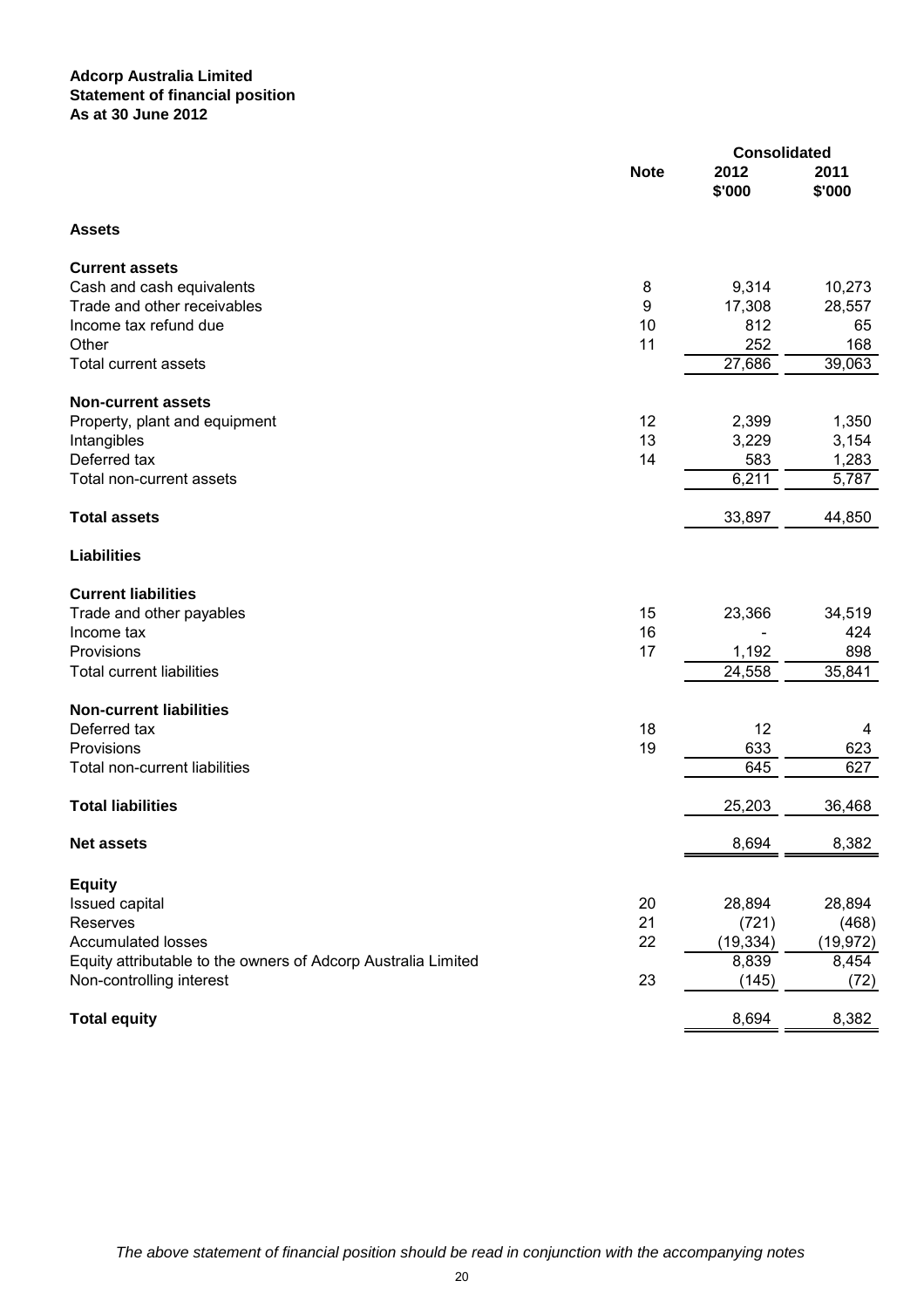### **Adcorp Australia Limited For the year ended 30 June 2012 Statement of changes in equity**

|                                                                                      | <b>Issued</b><br>capital<br>\$'000 | <b>Reserves</b><br>\$'000 | <b>Accumulated</b><br>losses<br>\$'000        | Non-<br>controlling<br>interest<br>\$'000 | <b>Total</b><br>equity<br>\$'000 |
|--------------------------------------------------------------------------------------|------------------------------------|---------------------------|-----------------------------------------------|-------------------------------------------|----------------------------------|
| <b>Consolidated</b><br>Balance at 1 July 2010                                        | 28,894                             | (298)                     | (20, 757)                                     | 50                                        | 7,889                            |
| Profit/(loss) after income tax<br>expense for the year<br>Other comprehensive income |                                    |                           | 1,392                                         | (122)                                     | 1,270                            |
| for the year, net of tax                                                             |                                    | (170)                     |                                               |                                           | (170)                            |
| Total comprehensive income<br>for the year                                           |                                    | (170)                     | 1,392                                         | (122)                                     | 1,100                            |
| Transactions with owners in<br>their capacity as owners:                             |                                    |                           |                                               |                                           |                                  |
| Dividends paid                                                                       |                                    |                           | (607)                                         |                                           | (607)                            |
| Balance at 30 June 2011                                                              | 28,894                             | (468)                     | (19, 972)                                     | (72)                                      | 8,382                            |
|                                                                                      | <b>Issued</b><br>capital<br>\$'000 | <b>Reserves</b><br>\$'000 | <b>Accumulated</b><br><b>losses</b><br>\$'000 | Non-<br>controlling<br>interest<br>\$'000 | <b>Total</b><br>equity<br>\$'000 |
| <b>Consolidated</b><br>Balance at 1 July 2011                                        | 28,894                             | (468)                     | (19, 972)                                     | (72)                                      | 8,382                            |
| Profit/(loss) after income tax<br>expense for the year<br>Other comprehensive income |                                    |                           | 1,562                                         | (73)                                      | 1,489                            |
| for the year, net of tax                                                             |                                    | 37                        |                                               |                                           | 37                               |
| Total comprehensive income<br>for the year                                           |                                    | 37                        | 1,562                                         | (73)                                      | 1,526                            |
| Transactions with owners in<br>their capacity as owners:                             |                                    |                           |                                               |                                           |                                  |
| <b>Transfers</b><br>Dividends paid                                                   |                                    | (290)                     | 290<br>(1, 214)                               |                                           | (1, 214)                         |
| Balance at 30 June 2012                                                              | 28,894                             | (721)                     | (19, 334)                                     | (145)                                     | 8,694                            |
|                                                                                      |                                    |                           |                                               |                                           |                                  |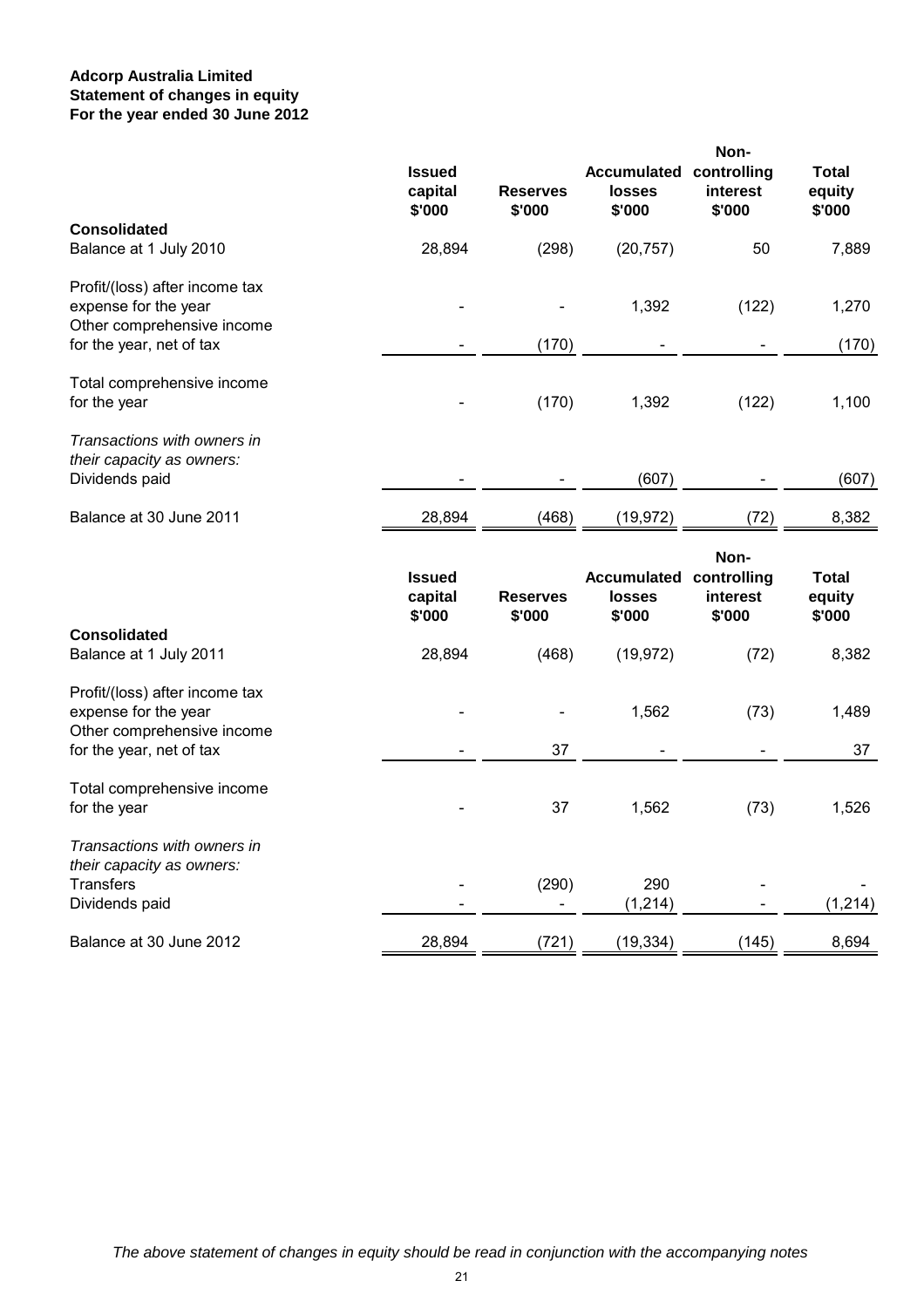## **Adcorp Australia Limited For the year ended 30 June 2012 Statement of cash flows**

|                                                                  |             | <b>Consolidated</b> |                |
|------------------------------------------------------------------|-------------|---------------------|----------------|
|                                                                  | <b>Note</b> | 2012<br>\$'000      | 2011<br>\$'000 |
|                                                                  |             |                     |                |
| Cash flows from operating activities                             |             |                     |                |
| Receipts from customers (inclusive of GST)                       |             | 198,928             | 171,686        |
| Payments to suppliers (inclusive of GST)                         |             | (195,789)           | (169, 898)     |
|                                                                  |             | 3,139               | 1,788          |
| Interest received                                                |             | 259                 | 259            |
| Interest and other finance costs paid                            |             | (8)                 | (86)           |
| Income taxes paid                                                |             | (1, 133)            | (950)          |
| Net cash from operating activities                               | 36          | 2,257               | 1,011          |
| Cash flows from investing activities                             |             |                     |                |
| Payments for property, plant and equipment                       | 12          | (1,831)             | (752)          |
| Payments for intangibles                                         | 13          | (383)               | (292)          |
| Payments for security deposits                                   |             |                     | (7)            |
| Proceeds from sale of property, plant and equipment              |             | 202                 | 36             |
| Proceeds from sale of intangibles                                |             | 3                   | 9              |
| Proceeds from release of security deposits                       |             | 7                   |                |
| Net cash used in investing activities                            |             | (2,002)             | (1,006)        |
| Cash flows from financing activities                             |             |                     |                |
| Dividends paid                                                   | 24          | (1, 214)            | (607)          |
| Net cash used in financing activities                            |             | (1, 214)            | (607)          |
| Net decrease in cash and cash equivalents                        |             | (959)               | (602)          |
| Cash and cash equivalents at the beginning of the financial year |             | 10,273              | 10,875         |
| Cash and cash equivalents at the end of the financial year       | 8           | 9,314               | 10,273         |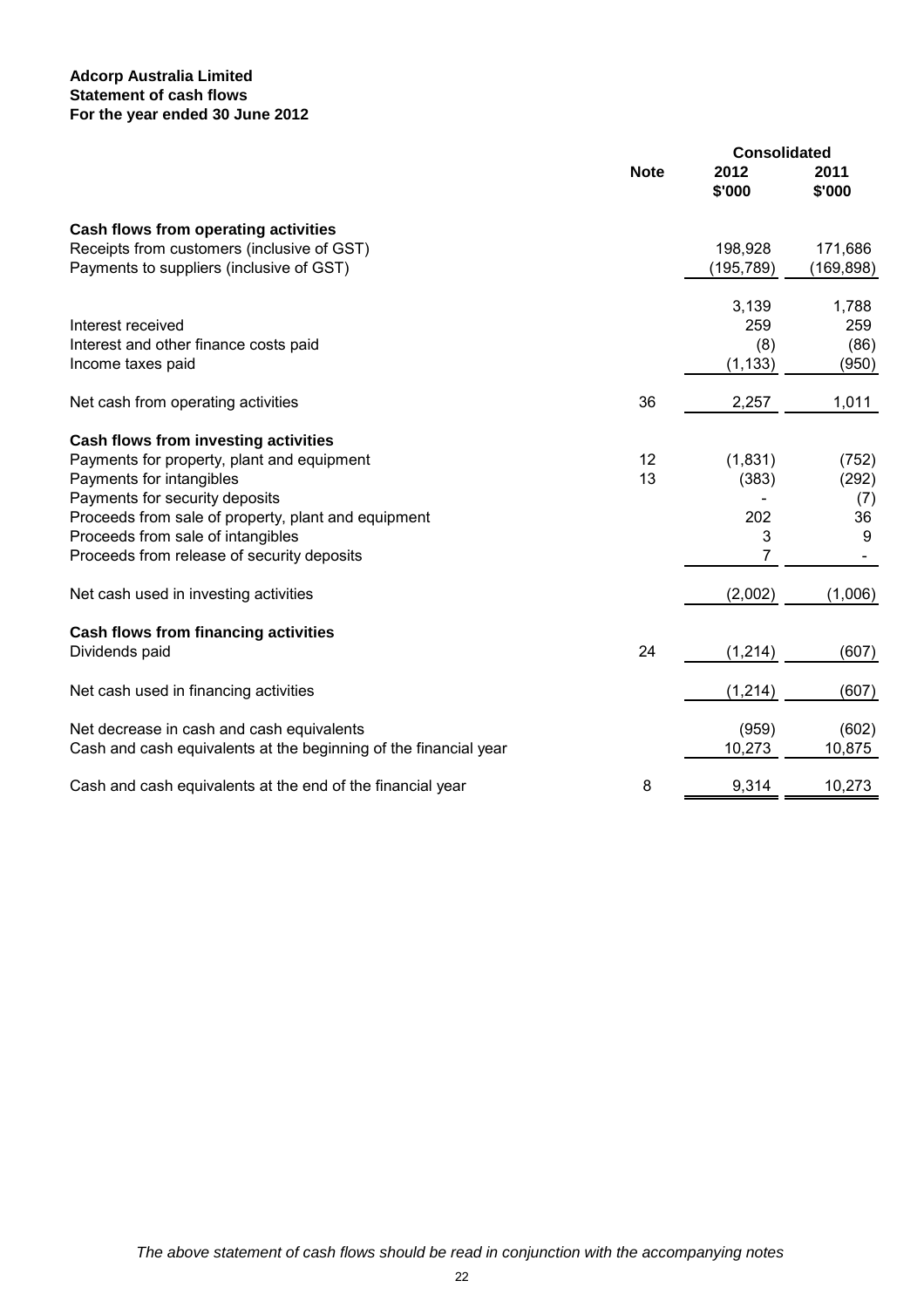#### **30 June 2012 Notes to the financial statements Adcorp Australia Limited**

#### **Note 1. Significant accounting policies**

The principal accounting policies adopted in the preparation of the financial statements are set out below. These policies have been consistently applied to all the years presented, unless otherwise stated.

#### **New, revised or amending Accounting Standards and Interpretations adopted**

The consolidated entity has adopted all of the new, revised or amending Accounting Standards and Interpretations issued by the Australian Accounting Standards Board ('AASB') that are mandatory for the current reporting period.

Any new, revised or amending Accounting Standards or Interpretations that are not yet mandatory have not been early adopted.

Any significant impact on the accounting policies of the consolidated entity from the adoption of these Accounting Standards and Interpretations are disclosed in the relevant accounting policy. The adoption of these Accounting Standards and Interpretations did not have any significant impact on the financial performance or position of the consolidated entity.

The following Accounting Standards and Interpretations are most relevant to the consolidated entity:

#### AASB 2009-12 Amendments to Australian Accounting Standards

The consolidated entity has applied AASB 2009-12 from 1 July 2011. These amendments make numerous editorial amendments to a range of Australian Accounting Standards and Interpretations, which had no major impact on the requirements of the amended pronouncements. The main amendment was to AASB 8 'Operating Segments' and required an entity to exercise judgement in assessing whether a government and entities known to be under the control of that government are considered a single customer for the purposes of certain operating segment disclosures.

#### AASB 2010-5 Amendments to Australian Accounting Standards

The consolidated entity has applied AASB 2010-5 amendments from 1 July 2011. The amendments made numerous editorial amendments to a range of Australian Accounting Standards and Interpretations, including amendments to reflect changes made to the text of International Financial Reporting Standards by the International Accounting Standards Board.

#### AASB 124 Related Party Disclosures (December 2009)

The consolidated entity has applied AASB 124 (revised) from 1 July 2011. The revised standard simplified the definition of a related party by clarifying its intended meaning and eliminating inconsistencies from the definition. A subsidiary and an associate with the same investor are related parties of each other; entities significantly influenced by one person and entities significantly influenced by a close member of the family of that person are no longer related parties of each other; and whenever a person or entity has both joint control over a second entity and joint control or significant influence over a third party, the second and third entities are related to each other.

#### AASB 2010-6 Amendments to Australian Accounting Standards - Disclosures on Transfers of Financial Assets

The consolidated entity has applied AASB 2010-6 amendments from 1 July 2011. These amendments add and amend disclosure requirements in AASB 7 about transfer of financial assets, including the nature of the financial assets involved and the risks associated with them. Additional disclosures are now required when (i) an asset is transferred but is not derecognised; and (ii) when assets are derecognised but the consolidated entity has a continuing exposure to the asset after the sale.

#### AASB 1054 Australian Additional Disclosures

The consolidated entity has applied AASB 1054 from 1 July 2011. The standard sets out the Australian-specific disclosures as a result of Phase I of the Trans-Tasman Convergence Project, which are in addition to International Financial Reporting Standards, for entities that have adopted Australian Accounting Standards.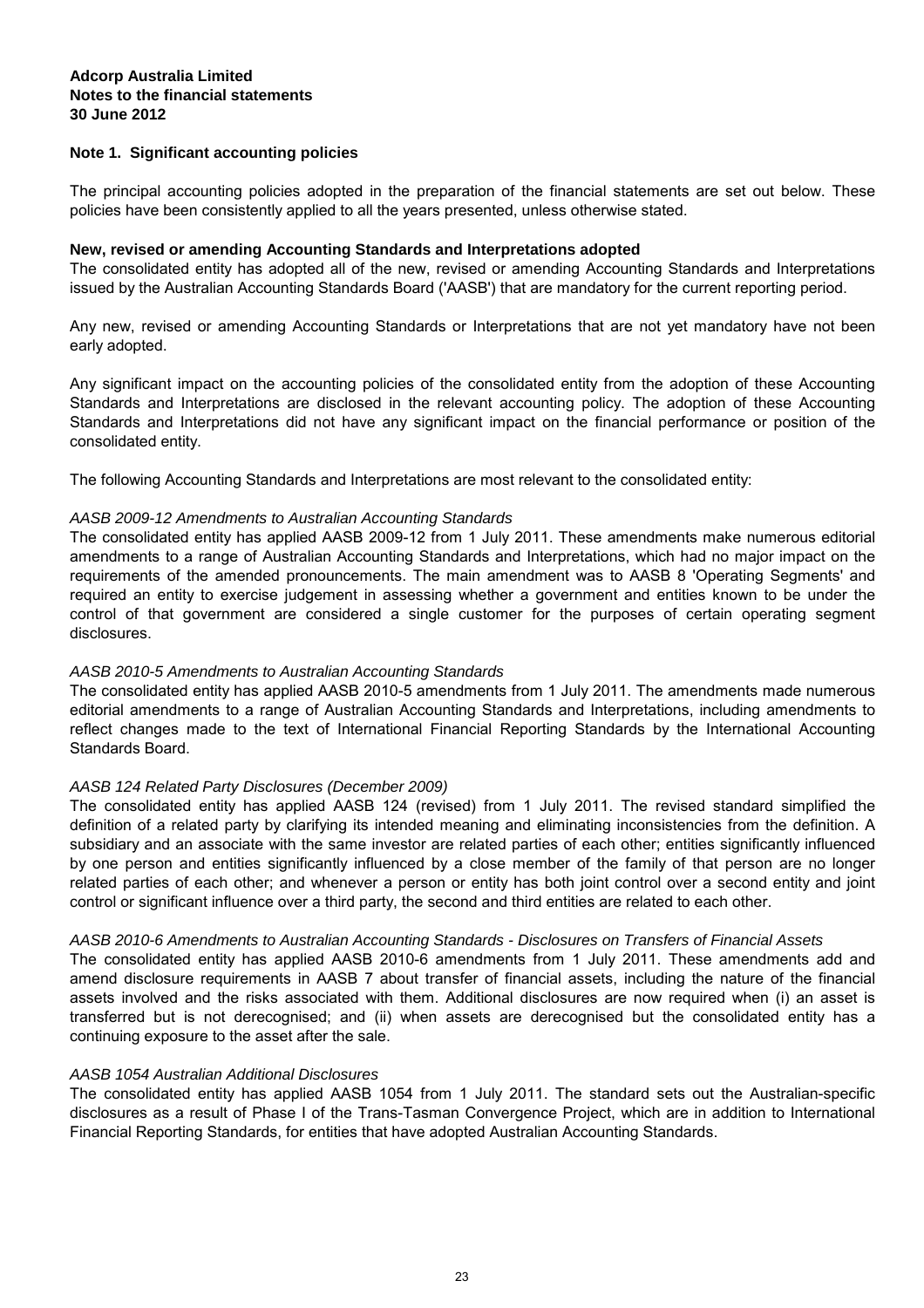#### **30 June 2012 Notes to the financial statements Adcorp Australia Limited**

### **Note 1. Significant accounting policies (continued)**

AASB 2011-1 Amendments to Australian Accounting Standards arising from the Trans-Tasman Convergence Project The consolidated entity has applied AASB 2011-1 amendments from 1 July 2011. These amendments made changes to a range of Australian Accounting Standards and Interpretations for the purpose of closer alignment to International Financial Reporting Standards ('IFRSs') and harmonisation between Australian and New Zealand Standards. The amendments removed certain guidance and definitions from Australian Accounting Standards for conformity of drafting with IFRSs but without any intention to change requirements.

#### **Basis of preparation**

These general purpose financial statements have been prepared in accordance with Australian Accounting Standards and Interpretations issued by the Australian Accounting Standards Board ('AASB') and the Corporations Act 2001, as appropriate for-profit oriented entities. These financial statements also comply with International Financial Reporting Standards as issued by the International Accounting Standards Board ('IASB').

#### Historical cost convention

The financial statements have been prepared under the historical cost convention.

#### Critical accounting estimates

The preparation of the financial statements requires the use of certain critical accounting estimates. It also requires management to exercise its judgement in the process of applying the consolidated entity's accounting policies. The areas involving a higher degree of judgement or complexity, or areas where assumptions and estimates are significant to the financial statements, are disclosed in note 2.

#### **Parent entity information**

In accordance with the Corporations Act 2001, these financial statements present the results of the consolidated entity only. Supplementary information about the parent entity is disclosed in note 32.

#### **Principles of consolidation**

The consolidated financial statements incorporate the assets and liabilities of all subsidiaries of Adcorp Australia Limited ('company' or 'parent entity') as at 30 June 2012 and the results of all subsidiaries for the year then ended. Adcorp Australia Limited and its subsidiaries together are referred to in these financial statements as the 'consolidated entity'.

Subsidiaries are all those entities over which the consolidated entity has the power to govern the financial and operating policies, generally accompanying a shareholding of more than one-half of the voting rights. The effects of potential exercisable voting rights are considered when assessing whether control exists. Subsidiaries are fully consolidated from the date on which control is transferred to the consolidated entity. They are de-consolidated from the date that control ceases.

Intercompany transactions, balances and unrealised gains on transactions between entities in the consolidated entity are eliminated. Unrealised losses are also eliminated unless the transaction provides evidence of the impairment of the asset transferred. Accounting policies of subsidiaries have been changed where necessary to ensure consistency with the policies adopted by the consolidated entity.

The acquisition of subsidiaries is accounted for using the acquisition method of accounting. Refer to the 'business combinations' accounting policy for further details. A change in ownership interest, without the loss of control, is accounted for as an equity transaction, where the difference between the consideration transferred and the book value of the share of the non-controlling interest acquired is recognised directly in equity attributable to the parent.

Non-controlling interest in the results and equity of subsidiaries are shown separately in the statement of comprehensive income and statement of financial position of the consolidated entity. Losses incurred by the consolidated entity are attributed to the non-controlling interest in full, even if that results in a deficit balance.

Where the consolidated entity loses control over a subsidiary, it derecognises the assets including goodwill, liabilities and non-controlling interest in the subsidiary together with any cumulative translation differences recognised in equity. The consolidated entity recognises the fair value of the consideration received and the fair value of any investment retained together with any gain or loss in profit or loss.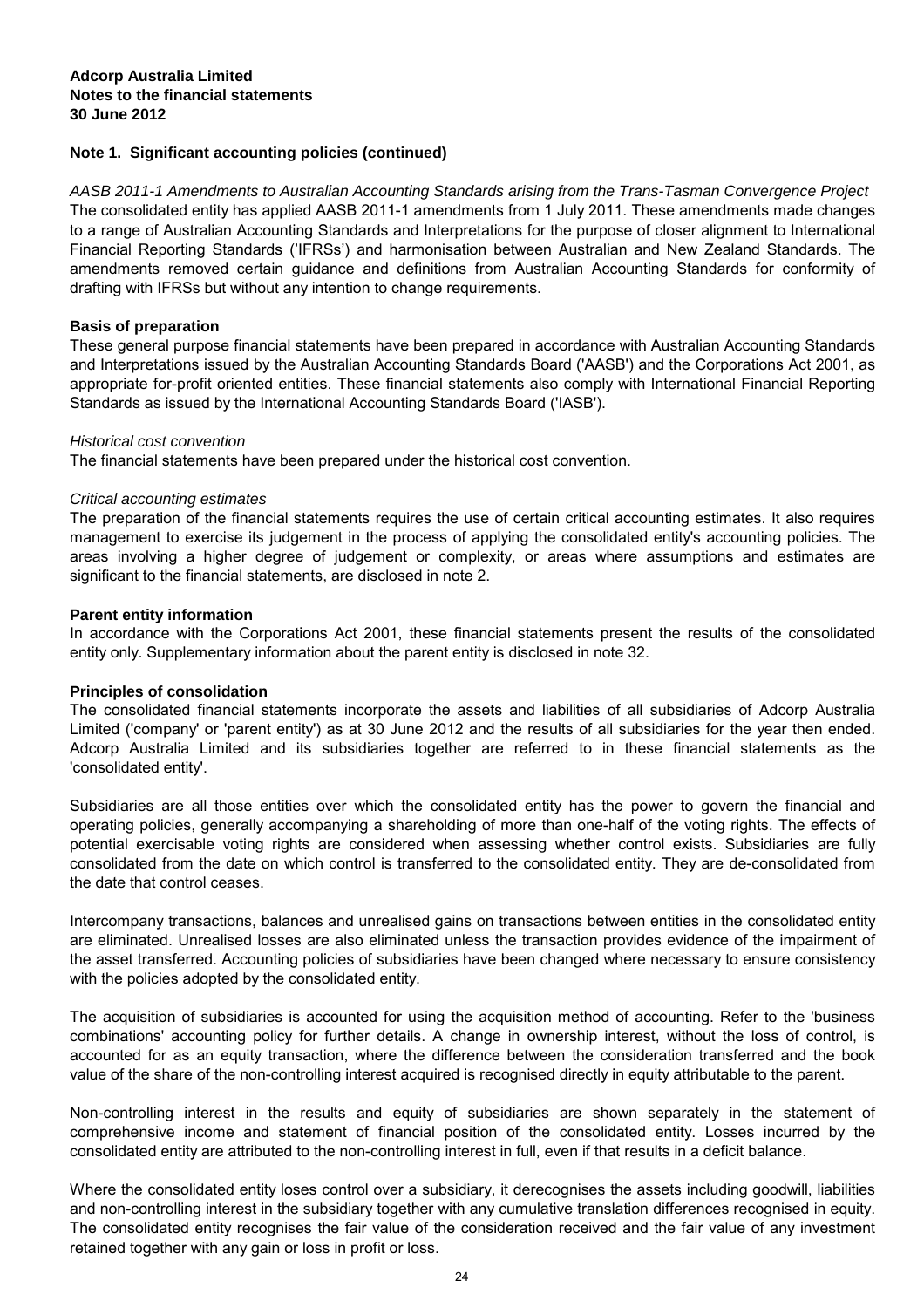#### **Operating segments**

Operating segments are presented using the 'management approach', where the information presented is on the same basis as the internal reports provided to the Chief Operating Decision Makers ('CODM'). The CODM is responsible for the allocation of resources to operating segments and assessing their performance.

#### **Foreign currency translation**

The financial report is presented in Australian dollars, which is Adcorp Australia Limited's functional and presentation currency.

#### Foreign currency transactions

Foreign currency transactions are translated into Australian dollars using the exchange rates prevailing at the dates of the transactions. Foreign exchange gains and losses resulting from the settlement of such transactions and from the translation at financial year-end exchange rates of monetary assets and liabilities denominated in foreign currencies are recognised in profit or loss.

#### Foreign operations

The assets and liabilities of foreign operations are translated into Australian dollars using the exchange rates at the reporting date. The revenues and expenses of foreign operations are translated into Australian dollars using the average exchange rates, which approximates the rate at the date of the transaction, for the period. All resulting foreign exchange differences are recognised in the foreign currency reserve in equity.

The foreign currency reserve is recognised in profit or loss when the foreign operation or net investment is disposed of.

#### **Revenue recognition**

Revenue is recognised when it is probable that the economic benefit will flow to the consolidated entity and the revenue can be reliably measured. Revenue is measured at the fair value of the consideration received or receivable.

#### Operating revenues

Media, production and creative revenue, net of direct costs, are brought to account when billed to the client once an advertisement has appeared or published material produced. For cash flow purposes the amounts are shown as gross receipts and gross payments.

#### **Dividends**

Dividends revenue is recognised when received or when the right to receive payment is established.

#### Interest

Interest revenue is recognised as interest accrues using the effective interest method. This is a method of calculating the amortised cost of a financial asset and allocating the interest income over the relevant period using the effective interest rate, which is the rate that exactly discounts estimated future cash receipts through the expected life of the financial asset to the net carrying amount of the financial asset.

#### Rent

Rent revenue from sub-leasing is recognised on a straight-line basis over the lease term. Lease incentives granted are recognised as part of the rental revenue. Contingent rentals are recognised as income in the period when earned.

#### Other revenue

Other revenue is recognised when it is received or when the right to receive payment is established and receipt of payment is probable.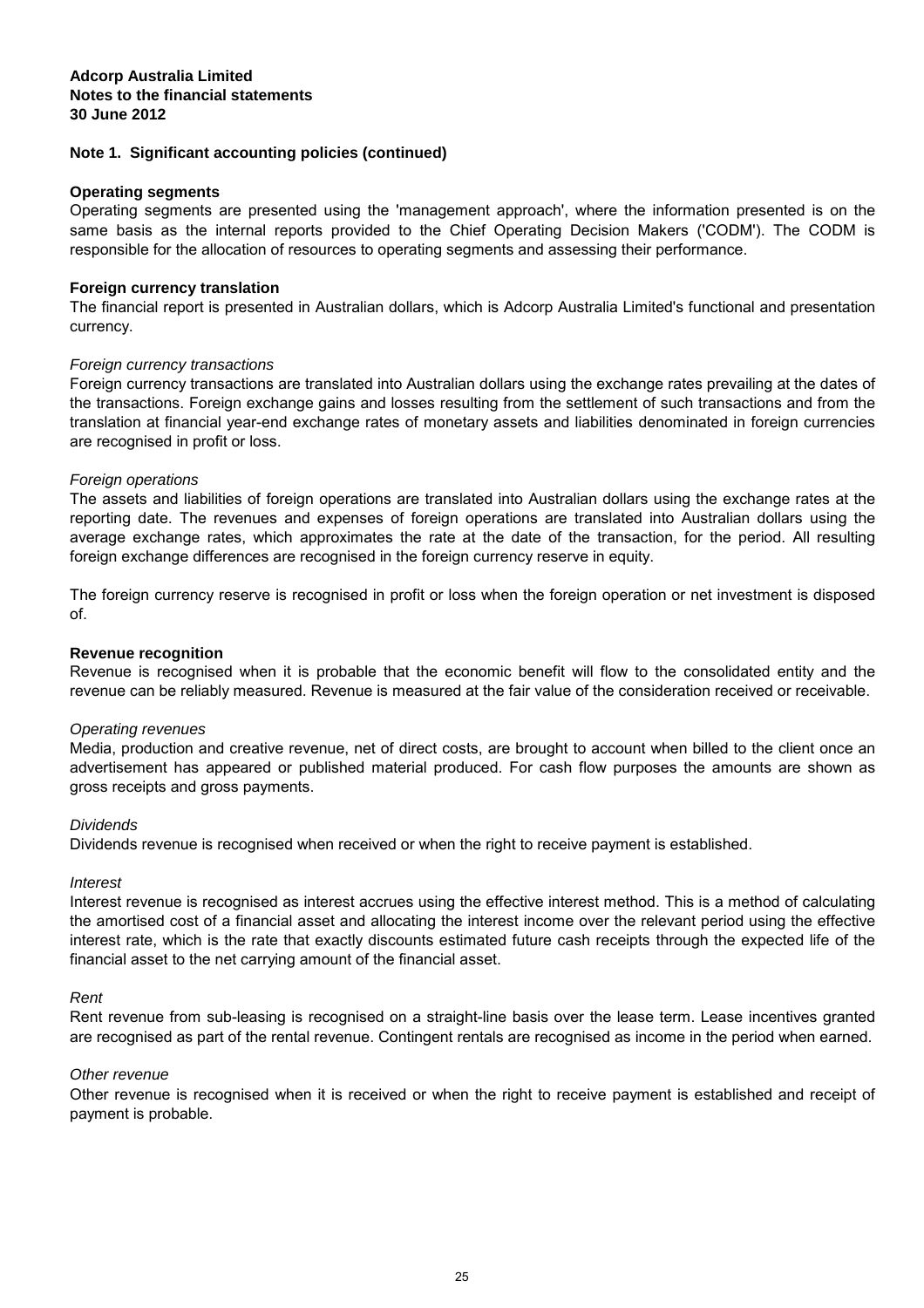#### **Income tax**

The income tax expense or benefit for the period is the tax payable on that period's taxable income based on the applicable income tax rate for each jurisdiction adjusted by changes in deferred tax assets and liabilities attributable to temporary differences and unused tax losses and the adjustment recognised for prior periods, where applicable.

Deferred tax assets and liabilities are recognised for temporary differences at the tax rates expected to apply when the assets are recovered or liabilities are settled, based on those tax rates that are enacted or substantively enacted, except for:

- When the deferred income tax asset or liability arises from the initial recognition of goodwill or an asset or liability in a transaction that is not a business combination and that, at the time of the transaction, affects neither the accounting nor taxable profits; or
- When the taxable temporary difference is associated with investments in subsidiaries, associates or interests in joint ventures, and the timing of the reversal can be controlled and it is probable that the temporary difference will not reverse in the foreseeable future.

Deferred tax assets are recognised for deductible temporary differences and unused tax losses only if it is probable that future taxable amounts will be available to utilise those temporary differences and losses.

The carrying amount of recognised and unrecognised deferred tax assets are reviewed each reporting date. Deferred tax assets recognised are reduced to the extent that it is no longer probable that future taxable profits will be available for the carrying amount to be recovered. Previously unrecognised deferred tax assets are recognised to the extent that it is probable that there are future taxable profits available to recover the asset.

Deferred tax assets and liabilities are offset only where there is a legally enforceable right to offset current tax assets against current tax liabilities and deferred tax assets against deferred tax liabilities; and they relate to the same taxable authority on either the same taxable entity or different taxable entity's which intend to settle simultaneously.

Adcorp Australia Limited (the 'head entity') and its wholly-owned Australian controlled entities have formed an income tax consolidated group under the tax consolidation regime. The head entity and the controlled entities in the tax consolidated group continue to account for their own current and deferred tax amounts. The tax consolidated group has applied the 'separate taxpayer within a group' allocation approach in determining the appropriate amount of taxes to allocate to members of the tax consolidated group.

In addition to its own current and deferred tax amounts, the head entity also recognises the current tax liabilities (or assets) and the deferred tax assets arising from unused tax losses and unused tax credits assumed from controlled entities in the tax consolidated group.

Assets or liabilities arising under tax funding agreements with the tax consolidated entities are recognised as amounts receivable from or payable to other entities in the tax consolidated group. The tax funding arrangement ensures that the intercompany charge equals the current tax liability or benefit of each tax consolidated group member, resulting in neither a contribution by the head entity to the subsidiaries nor a distribution by the subsidiaries to the head entity.

#### **Cash and cash equivalents**

Cash and cash equivalents includes cash on hand, deposits held at call with financial institutions, other short-term, highly liquid investments with original maturities of three months or less that are readily convertible to known amounts of cash and which are subject to an insignificant risk of changes in value.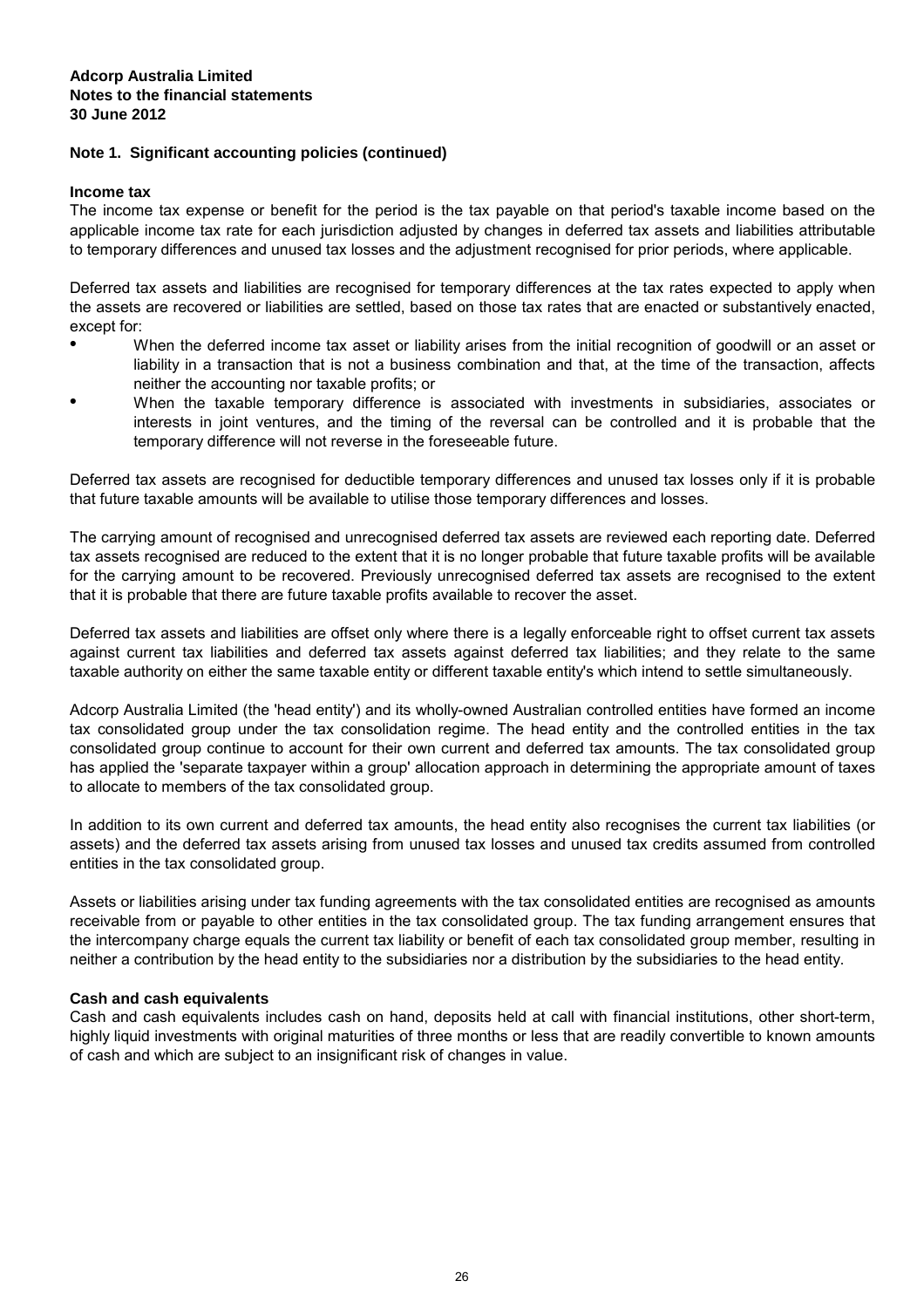#### **Trade and other receivables**

Trade receivables are initially recognised at fair value and subsequently measured at amortised cost using the effective interest method, less any provision for impairment. Trade receivables are generally due for settlement within 30 days. The company has a trade credit policy in place at 30 June 2012.

Collectability of trade receivables is reviewed on an ongoing basis. Debts which are known to be uncollectable are written off by reducing the carrying amount directly. A provision for impairment of trade receivables is raised when there is objective evidence that the consolidated entity will not be able to collect all amounts due according to the original terms of the receivables. Significant financial difficulties of the debtor, probability that the debtor will enter bankruptcy or financial reorganisation and default or delinquency in payments (more than 60 days overdue) are considered indicators that the trade receivable may be impaired. The amount of the impairment allowance is the difference between the asset's carrying amount and the present value of estimated future cash flows, discounted at the original effective interest rate. Cash flows relating to short-term receivables are not discounted if the effect of discounting is immaterial.

Other receivables are recognised at amortised cost, less any provision for impairment.

#### **Property, plant and equipment**

Plant and equipment is stated at historical cost less accumulated depreciation and impairment. Historical cost includes expenditure that is directly attributable to the acquisition of the items.

Depreciation is calculated on a straight-line and diminishing value basis to write off the net cost of each item of property, plant and equipment over their expected useful lives as follows:

| Office equipment    | 3-5 years       |
|---------------------|-----------------|
| Plant and equipment | over lease term |

The residual values, useful lives and depreciation methods are reviewed, and adjusted if appropriate, at each reporting date.

Leasehold improvements and plant and equipment under lease are depreciated over the unexpired period of the lease or the estimated useful life of the assets, whichever is shorter.

An item of property, plant and equipment is derecognised upon disposal or when there is no future economic benefit to the consolidated entity. Gains and losses between the carrying amount and the disposal proceeds are taken to profit or loss.

#### **Leases**

The determination of whether an arrangement is or contains a lease is based on the substance of the arrangement and requires an assessment of whether the fulfilment of the arrangement is dependent on the use of a specific asset or assets and the arrangement conveys a right to use the asset.

A distinction is made between finance leases, which effectively transfer from the lessor to the lessee substantially all the risks and benefits incidental to ownership of leased assets, and operating leases, under which the lessor effectively retains substantially all such risks and benefits.

Finance leases are capitalised. A lease asset and liability are established at the present value of minimum lease payments. Lease payments are allocated between the principal component of the lease liability and the finance costs, so as to achieve a constant rate of interest on the remaining balance of the liability.

Leased assets acquired under a finance lease are depreciated over the asset's useful life or over the shorter of the asset's useful life and the lease term if there is no reasonable certainty that the consolidated entity will obtain ownership at the end of the lease term.

Operating lease payments, net of any incentives received from the lessor, are charged to profit or loss on a straightline basis over the term of the lease.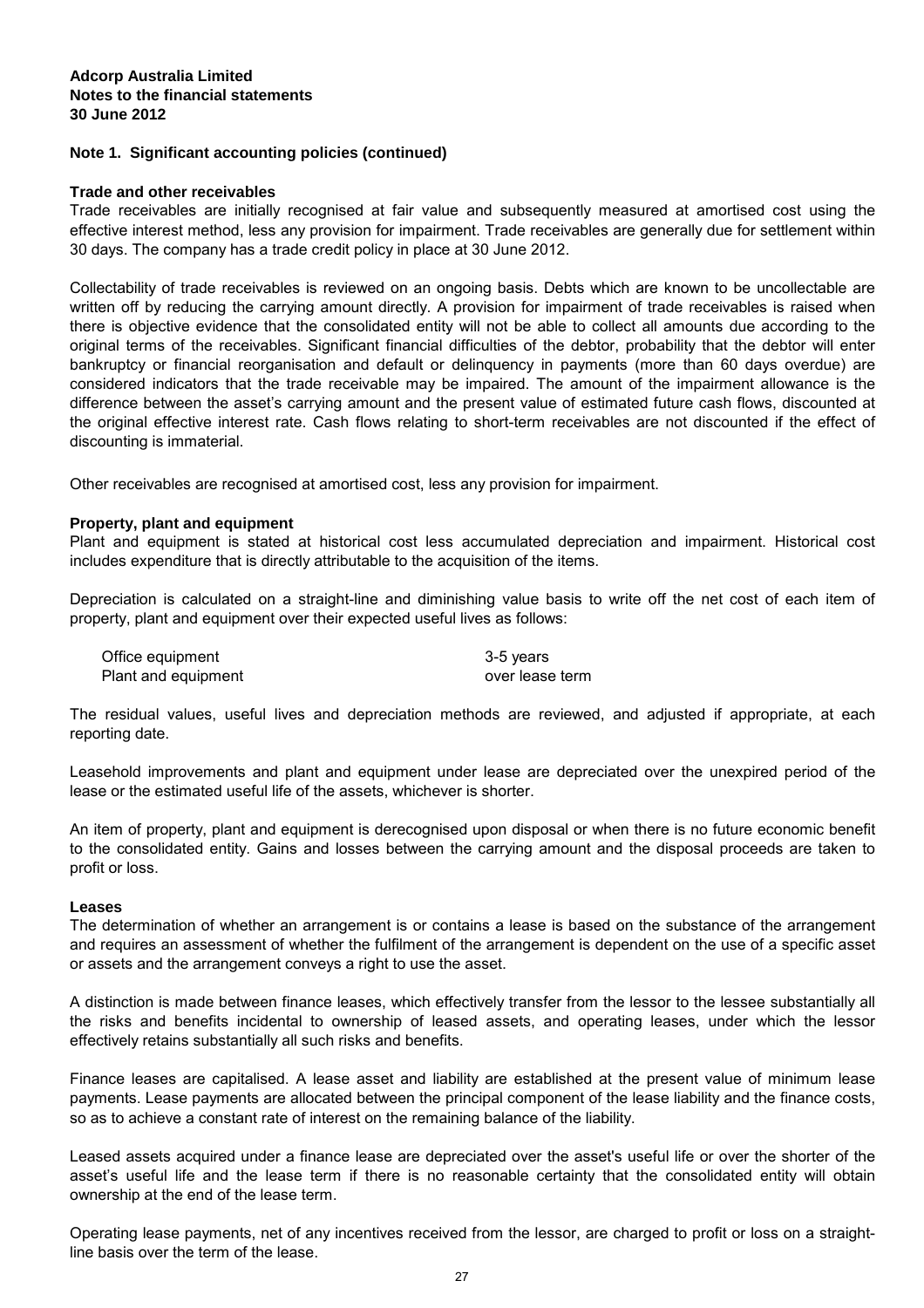#### **Intangible assets**

Intangible assets acquired as part of a business combination, other than goodwill, are initially measured at their fair value at the date of the acquisition. Intangible assets acquired separately are initially recognised at cost. Intangible assets are subsequently measured at cost less amortisation and any impairment. The gains or losses recognised in profit or loss arising from the derecognition of intangible assets are measured as the difference between net disposal proceeds and the carrying amount of the intangible asset. The method and useful lives of finite life intangibles are reviewed annually. Changes in the expected pattern of consumption or useful life are accounted for prospectively by changing the amortisation method or period.

#### Goodwill

Where an entity or operation is acquired in a business combination, the identifiable net assets acquired are measured at fair value. The excess of the fair value of the cost of the acquisition over the fair value of the identifiable net assets acquired is brought to account as goodwill. Goodwill is not amortised. Instead, goodwill is tested annually for impairment, or more frequently if events or changes in circumstances indicate that it might be impaired, and is carried at cost less accumulated impairment losses. Impairment losses on goodwill are taken to profit or loss and are not subsequently reversed.

#### Software licences

Significant costs associated with software are deferred and amortised on a straight-line and diminishing value basis over the period of their expected benefit, being their finite life of 2 to 3 years.

#### Customer lists

Costs in relation to customer lists of the consolidated entity are capitalised as an asset and amortised on a straightline basis over 3 years.

#### **Impairment of non-financial assets**

Goodwill and other intangible assets that have an indefinite useful life are not subject to amortisation and are tested annually for impairment, or more frequently if events or changes in circumstances indicate that they might be impaired. Other non-financial assets are reviewed for impairment whenever events or changes in circumstances indicate that the carrying amount may not be recoverable. An impairment loss is recognised for the amount by which the asset's carrying amount exceeds its recoverable amount.

Recoverable amount is the higher of an asset's fair value less costs to sell and value-in-use. The value-in-use is the present value of the estimated future cash flows relating to the asset using a pre-tax discount rate specific to the asset or cash-generating unit to which the asset belongs. Assets that do not have independent cash flows are grouped together to form a cash-generating unit.

#### **Trade and other payables**

These amounts represent liabilities for goods and services provided to the consolidated entity prior to the end of the financial year and which are unpaid. Due to their short-term nature they are measured at amortised cost and not discounted. The amounts are unsecured and are usually paid within 30 days of recognition except for media creditors who are on 45 day terms. Other payables have repayment terms of less than 12 months.

#### **Finance costs**

Finance costs attributable to qualifying assets are capitalised as part of the asset. All other finance costs are expensed in the period in which they are incurred.

#### **Provisions**

Provisions are recognised when the consolidated entity has a present (legal or constructive) obligation as a result of a past event, it is probable the consolidated entity will be required to settle the obligation, and a reliable estimate can be made of the amount of the obligation. The amount recognised as a provision is the best estimate of the consideration required to settle the present obligation at the reporting date, taking into account the risks and uncertainties surrounding the obligation. If the time value of money is material, provisions are discounted using a current pre-tax rate specific to the liability. The increase in the provision resulting from the passage of time is recognised as a finance cost.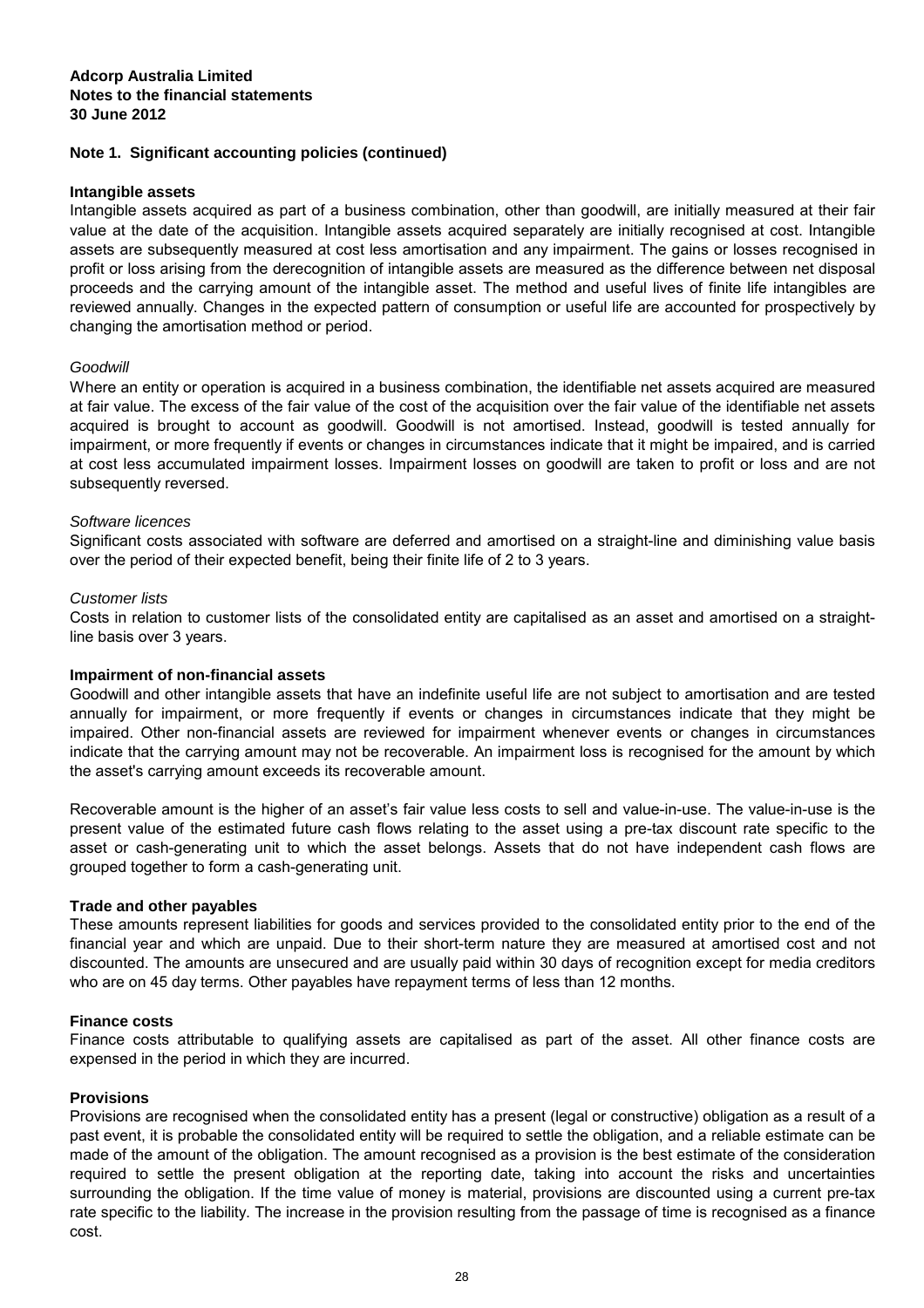## **Note 1. Significant accounting policies (continued)**

## **Employee benefits**

## Wages and salaries and annual leave

Liabilities for wages and salaries, including non-monetary benefits, and annual leave expected to be settled within 12 months of the reporting date are recognised in current liabilities in respect of employees' services up to the reporting date and are measured at the amounts expected to be paid when the liabilities are settled.

#### Long service leave

The liability for long service leave is recognised in current and non-current liabilities, depending on the unconditional right to defer settlement of the liability for at least 12 months after the reporting date. The liability is measured as the present value of expected future payments to be made in respect of services provided by employees up to the reporting date using the projected unit credit method. Consideration is given to expected future wage and salary levels, experience of employee departures and periods of service. Expected future payments are discounted using market yields at the reporting date on national government bonds with terms to maturity and currency that match, as closely as possible, the estimated future cash outflows.

#### Defined contribution superannuation expense

Contributions to defined contribution superannuation plans are expensed in the period in which they are incurred.

#### Share-based payments

Equity-settled and cash-settled share-based compensation benefits are provided to employees. There is currently an employee share option plan ('ESOP') in place which provides benefits to directors and senior executives.

Equity-settled transactions are awards of shares, or options over shares, that are provided to employees in exchange for the rendering of services. Cash-settled transactions are awards of cash for the exchange of services, where the amount of cash is determined by reference to the share price.

The cost of equity-settled transactions are measured at fair value on grant date. Fair value is independently determined using either the Binomial or Black-Scholes option pricing model that takes into account the exercise price, the term of the option, the impact of dilution, the share price at grant date and expected price volatility of the underlying share, the expected dividend yield and the risk free interest rate for the term of the option, together with non-vesting conditions that do not determine whether the consolidated entity receives the services that entitle the employees to receive payment. No account is taken of any vesting conditions other than market conditions.

The cost of equity-settled transactions are recognised as an expense with a corresponding increase in equity over the vesting period. The cumulative charge to profit or loss is calculated based on the grant date fair value of the award, the best estimate of the number of awards that are likely to vest and the expired portion of the vesting period. The amount recognised in profit or loss for the period is the cumulative amount calculated at each reporting date less amounts already recognised in previous periods.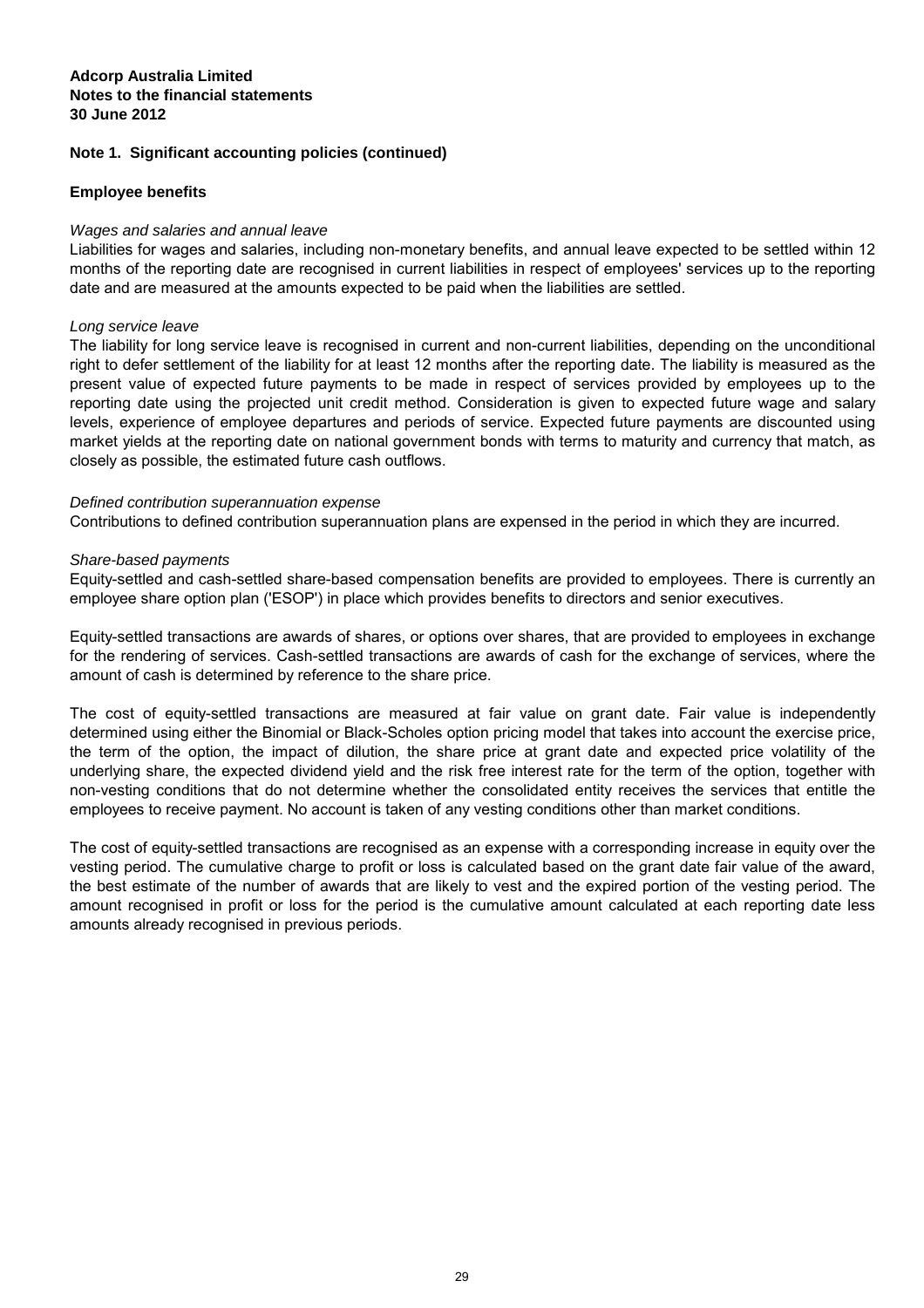The cost of cash-settled transactions is initially, and at each reporting date until vested, determined by applying either the Binomial or Black-Scholes option pricing model, taking into consideration the terms and conditions on which the award was granted. The cumulative charge to profit or loss until settlement of the liability is calculated as follows:

- during the vesting period, the liability at each reporting date is the fair value of the award at that date multiplied by the expired portion of the vesting period.
- from the end of the vesting period until settlement of the award, the liability is the full fair value of the liability at the reporting date.

All changes in the liability are recognised in profit or loss. The ultimate cost of cash-settled transactions is the cash paid to settle the liability.

Equity-settled awards by the parent to employees of subsidiaries are recognised in the parent's individual financial statements as an increase in investment in the subsidiary with a corresponding credit to equity and not as a charge to profit or loss. The investment in subsidiary is reduced by any contribution by the subsidiary.

Market conditions are taken into consideration in determining fair value. Therefore any awards subject to market conditions are considered to vest irrespective of whether or not that market condition has been met, provided all other conditions are satisfied.

If equity-settled awards are modified, as a minimum an expense is recognised as if the modification has not been made. An additional expense is recognised, over the remaining vesting period, for any modification that increases the total fair value of the share-based compensation benefit as at the date of modification.

If the non-vesting condition is within the control of the consolidated entity or employee, the failure to satisfy the condition is treated as a cancellation. If the condition is not within the control of the consolidated entity or employee and is not satisfied during the vesting period, any remaining expense for the award is recognised over the remaining vesting period, unless the award is forfeited.

If equity-settled awards are cancelled, it is treated as if it has vested on the date of cancellation, and any remaining expense is recognised immediately. If a new replacement award is substituted for the cancelled award, the cancelled and new award is treated as if they were a modification.

#### **Operating expenses**

Operating expenses are recognised in profit or loss upon utilisation of the service or at the date of their origin.

#### **Issued capital**

Ordinary shares are classified as equity.

Incremental costs directly attributable to the issue of new shares or options are shown in equity as a deduction, net of tax, from the proceeds.

#### **Dividends**

Dividends are recognised when declared during the financial year and no longer at the discretion of the company.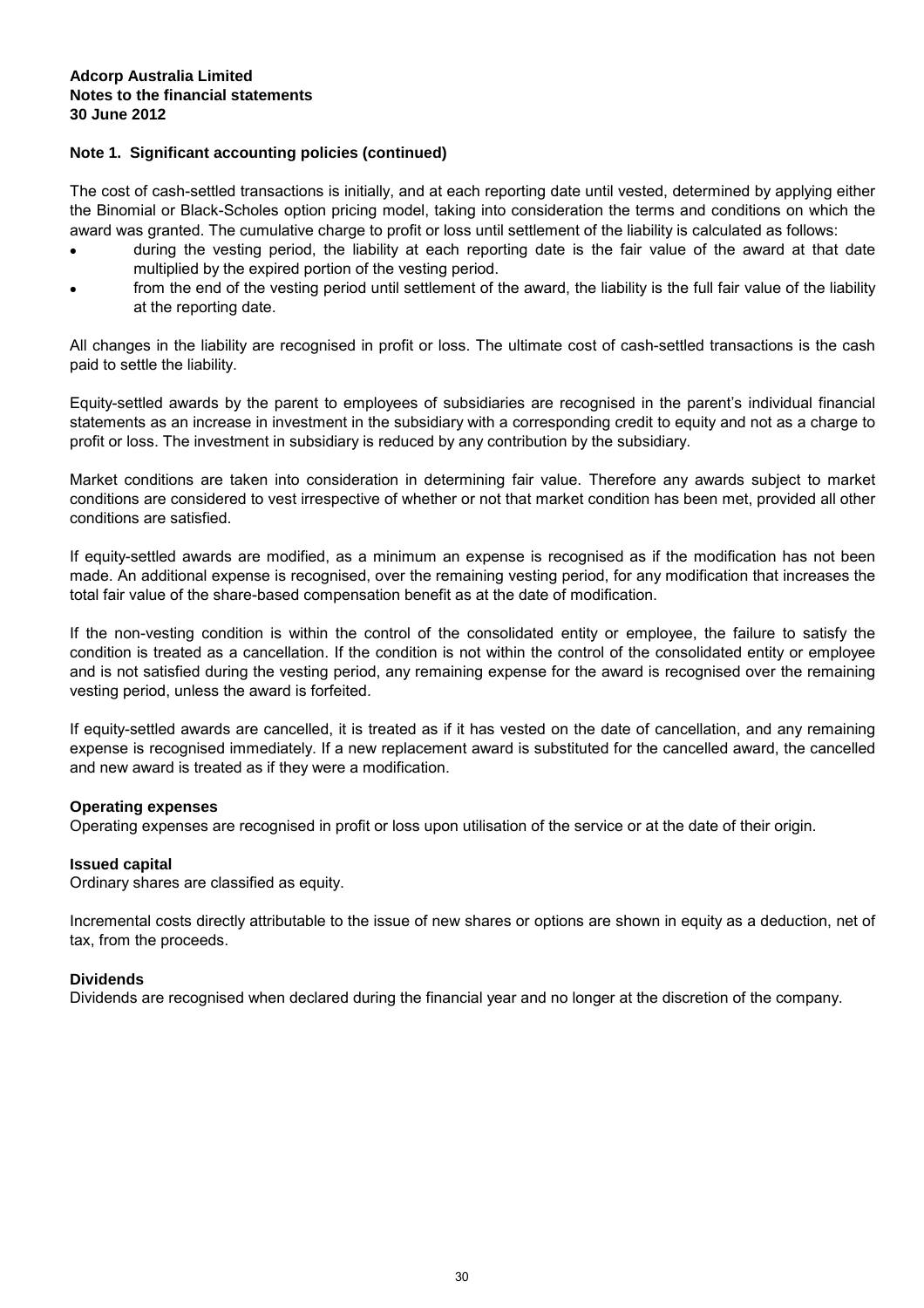#### **Business combinations**

The acquisition method of accounting is used to account for business combinations regardless of whether equity instruments or other assets are acquired.

The consideration transferred is the sum of the acquisition-date fair values of the assets transferred, equity instruments issued or liabilities incurred by the acquirer to former owners of the acquiree and the amount of any noncontrolling interest in the acquiree. For each business combination, the non-controlling interest in the acquiree is measured at either fair value or at the proportionate share of the acquiree's identifiable net assets. All acquisition costs are expensed as incurred to profit or loss.

On the acquisition of a business, the consolidated entity assesses the financial assets acquired and liabilities assumed for appropriate classification and designation in accordance with the contractual terms, economic conditions, the consolidated entity's operating or accounting policies and other pertinent conditions in existence at the acquisition-date.

Where the business combination is achieved in stages, the consolidated entity remeasures its previously held equity interest in the acquiree at the acquisition-date fair value and the difference between the fair value and the previous carrying amount is recognised in profit or loss.

Contingent consideration to be transferred by the acquirer is recognised at the acquisition-date fair value. Subsequent changes in the fair value of contingent consideration classified as an asset or liability is recognised in profit or loss. Contingent consideration classified as equity is not remeasured and its subsequent settlement is accounted for within equity.

The difference between the acquisition-date fair value of assets acquired, liabilities assumed and any non-controlling interest in the acquiree and the fair value of the consideration transferred and the fair value of any pre-existing investment in the acquiree is recognised as goodwill. If the consideration transferred and the pre-existing fair value is less than the fair value of the identifiable net assets acquired, being a bargain purchase to the acquirer, the difference is recognised as a gain directly in profit or loss by the acquirer on the acquisition-date, but only after a reassessment of the identification and measurement of the net assets acquired, the non-controlling interest in the acquiree, if any, the consideration transferred and the acquirer's previously held equity interest in the acquirer.

Business combinations are initially accounted for on a provisional basis. The acquirer retrospectively adjusts the provisional amounts recognised and also recognises additional assets or liabilities during the measurement period, based on new information obtained about the facts and circumstances that existed at the acquisition-date. The measurement period ends on either the earlier of (i) 12 months from the date of the acquisition or (ii) when the acquirer receives all the information possible to determine fair value.

#### **Earnings per share**

#### Basic earnings per share

Basic earnings per share is calculated by dividing the profit attributable to the owners of Adcorp Australia Limited, excluding any costs of servicing equity other than ordinary shares, by the weighted average number of ordinary shares outstanding during the financial year, adjusted for bonus elements in ordinary shares issued during the financial year.

#### Diluted earnings per share

Diluted earnings per share adjusts the figures used in the determination of basic earnings per share to take into account the after income tax effect of interest and other financing costs associated with dilutive potential ordinary shares and the weighted average number of shares assumed to have been issued for no consideration in relation to dilutive potential ordinary shares.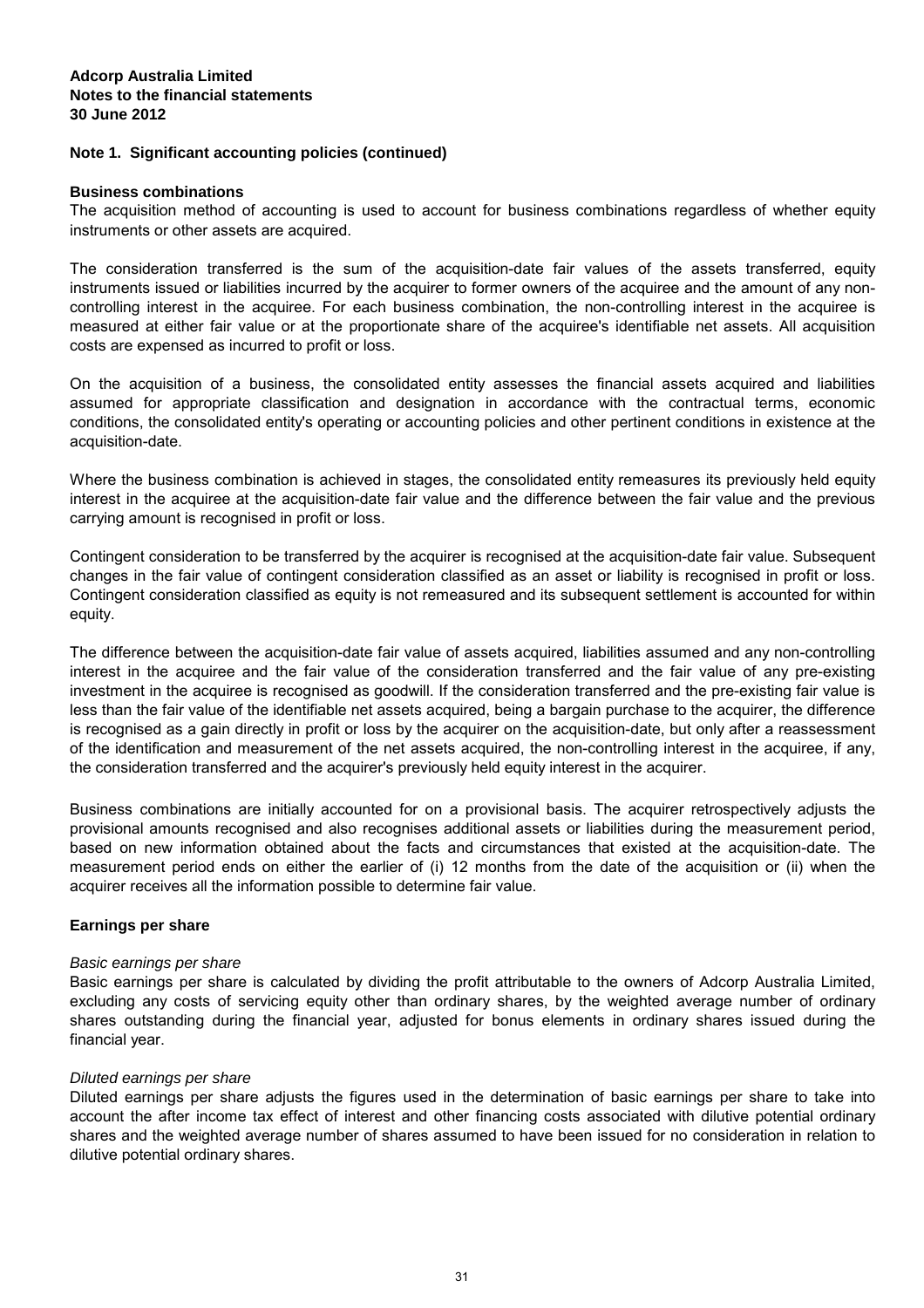#### **Goods and Services Tax ('GST') and other similar taxes**

Revenues, expenses and assets are recognised net of the amount of associated GST, unless the GST incurred is not recoverable from the tax authority. In this case it is recognised as part of the cost of the acquisition of the asset or as part of the expense.

Receivables and payables are stated inclusive of the amount of GST receivable or payable. The net amount of GST recoverable from, or payable to, the tax authority is included in other receivables or other payables in the statement of financial position.

Cash flows are presented on a gross basis. The GST components of cash flows arising from investing or financing activities which are recoverable from, or payable to the tax authority, are presented as operating cash flows.

Commitments and contingencies are disclosed net of the amount of GST recoverable from, or payable to, the tax authority.

#### **Rounding of amounts**

The company is of a kind referred to in Class Order 98/100, issued by the Australian Securities and Investments Commission, relating to 'rounding-off'. Amounts in this report have been rounded off in accordance with that Class Order to the nearest thousand dollars, or in certain cases, the nearest dollar.

#### **New Accounting Standards and Interpretations not yet mandatory or early adopted**

Australian Accounting Standards and Interpretations that have recently been issued or amended but are not yet mandatory, have not been early adopted by the consolidated entity for the annual reporting period ended 30 June 2012. The consolidated entity's assessment of the impact of these new or amended Accounting Standards and Interpretations, most relevant to the consolidated entity, are set out below.

## AASB 9 Financial Instruments, 2009-11 Amendments to Australian Accounting Standards arising from AASB 9 and 2010-7 Amendments to Australian Accounting Standards arising from AASB 9

This standard and its consequential amendments are applicable to annual reporting periods beginning on or after 1 January 2013 and completes phase I of the IASB's project to replace IAS 39 (being the international equivalent to AASB 139 'Financial Instruments: Recognition and Measurement'). This standard introduces new classification and measurement models for financial assets, using a single approach to determine whether a financial asset is measured at amortised cost or fair value. To be classified and measured at amortised cost, assets must satisfy the business model test for managing the financial assets and have certain contractual cash flow characteristics. All other financial instrument assets are to be classified and measured at fair value. This standard allows an irrevocable election on initial recognition to present gains and losses on equity instruments (that are not held-for-trading) in other comprehensive income, with dividends as a return on these investments being recognised in profit or loss. In addition, those equity instruments measured at fair value through other comprehensive income would no longer have to apply any impairment requirements nor would there be any 'recycling' of gains or losses through profit or loss on disposal. The accounting for financial liabilities continues to be classified and measured in accordance with AASB 139, with one exception, being that the portion of a change of fair value relating to the entity's own credit risk is to be presented in other comprehensive income unless it would create an accounting mismatch. With the proposed deferral of the adoption date being considered by the AASB, the consolidated entity anticipates adoption from 1 July 2015.

#### AASB 2010-8 Amendments to Australian Accounting Standards- Deferred Tax: Recovery of Underlying Assets

These amendments are applicable to annual reporting periods beginning on or after 1 January 2012 and a practical approach for the measurement of deferred tax relating to investment properties measured at fair value, property, plant and equipment and intangible assets measured using the revaluation model. The measurement of deferred tax for these specified assets is based on the presumption that the carrying amount of the underlying asset will be recovered entirely through sale, unless the entity has clear evidence that economic benefits of the underlying asset will be consumed during its economic life. The consolidated entity is yet to quantify the tax effect of adopting these amendments from 1 July 2012.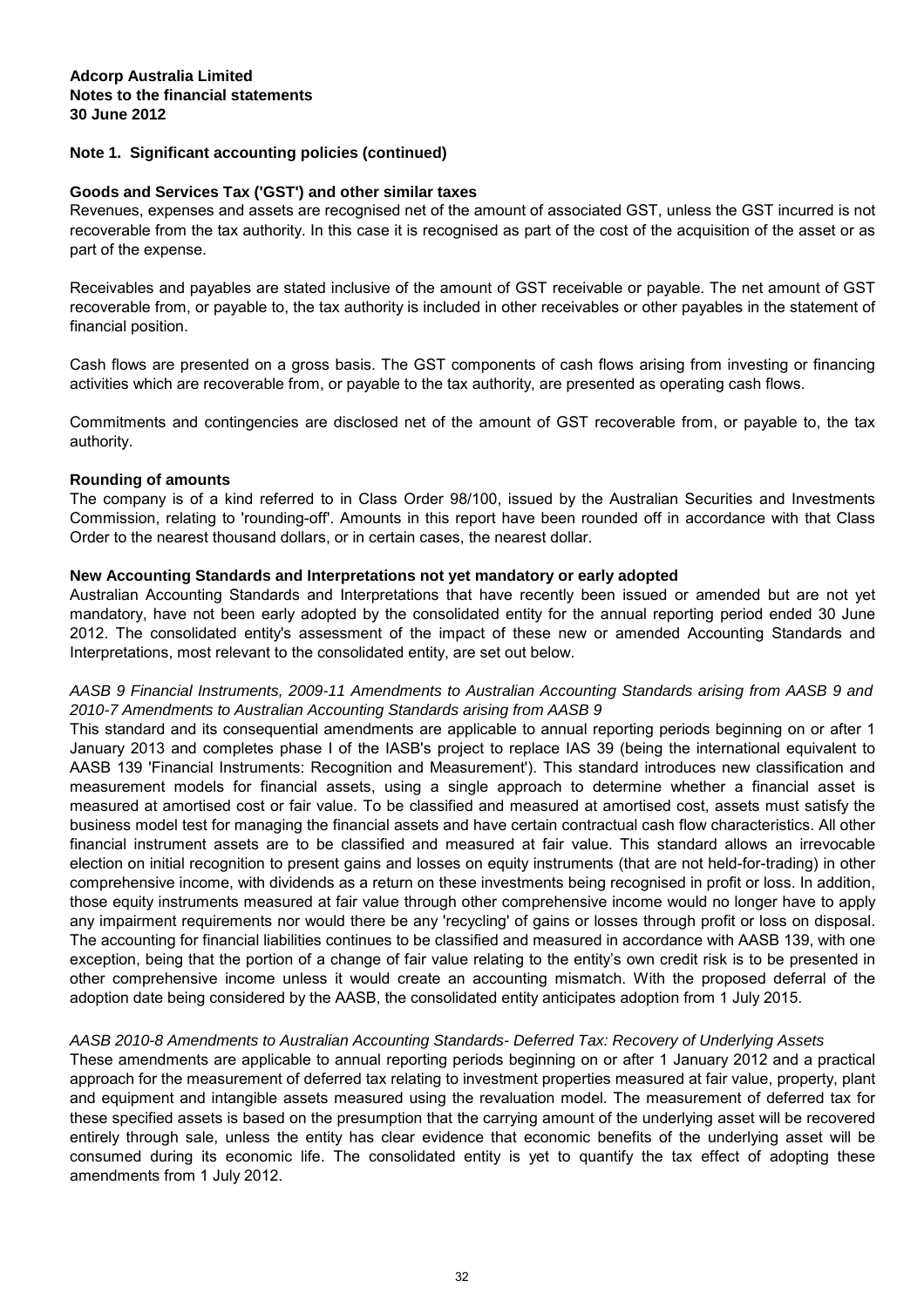## AASB 10 Consolidated Financial Statements

This standard is applicable to annual reporting periods beginning on or after 1 January 2013. The standard has a new definition of 'control'. Control exists when the reporting entity is exposed, or has the rights, to variable returns (e.g. dividends, remuneration, returns that are not available to other interest holders including losses) from its involvement with another entity and has the ability to affect those returns through its 'power' over that other entity. A reporting entity has power when it has rights (e.g. voting rights, potential voting rights, rights to appoint key management, decision making rights, kick out rights) that give it the current ability to direct the activities that significantly affect the investee's returns (e.g. operating policies, capital decisions, appointment of key management). The consolidated entity will not only have to consider its holdings and rights but also the holdings and rights of other shareholders in order to determine whether it has the necessary power for consolidation purposes. The adoption of this standard from 1 July 2013 may have an impact where the consolidated entity has a holding of less than 50% in an entity, has de facto control, and is not currently consolidating that entity.

## AASB 11 Joint Arrangements

This standard is applicable to annual reporting periods beginning on or after 1 January 2013. The standard defines which entities qualify as joint ventures and removes the option to account for joint ventures using proportional consolidation. Joint ventures, where the parties to the agreement have the rights to the net assets will use equity accounting. Joint operations, where the parties to the agreements have the rights to the assets and obligations for the liabilities will account for the assets, liabilities, revenues and expenses separately, using proportionate consolidation. The adoption of this standard from 1 July 2013 will not have a material impact on the consolidated entity.

## AASB 12 Disclosure of Interests in Other Entities

This standard is applicable to annual reporting periods beginning on or after 1 January 2013. It contains the entire disclosure requirement associated with other entities, being subsidiaries, associates and joint ventures. The disclosure requirements have been significantly enhanced when compared to the disclosures previously located in AASB 127 'Consolidated and Separate Financial Statements', AASB 128 'Investments in Associates', AASB 131 'Interests in Joint Ventures' and Interpretation 112 'Consolidation - Special Purpose Entities'. The adoption of this standard from 1 July 2013 will significantly increase the amount of disclosures required to be given by the consolidated entity such as significant judgements and assumptions made in determining whether it has a controlling or non-controlling interest in another entity and the type of non-controlling interest and the nature and risks involved.

## AASB 13 Fair Value Measurement and AASB 2011-8 Amendments to Australian Accounting Standards arising from AASB 13

This standard and its consequential amendments are applicable to annual reporting periods beginning on or after 1 January 2013. The standard provides a single robust measurement framework, with clear measurement objectives, for measuring fair value using the 'exit price' and it provides guidance on measuring fair value when a market becomes less active. The 'highest and best use' approach would be used to measure assets whereas liabilities would be based on transfer value. As the standard does not introduce any new requirements for the use of fair value, its impact on adoption by the consolidated entity from 1 July 2013 should be minimal, although there will be increased disclosures where fair value is used.

## AASB 127 Separate Financial Statements (Revised)

#### AASB 128 Investments in Associates and Joint Ventures (Reissued)

These standards are applicable to annual reporting periods beginning on or after 1 January 2013. They have been modified to remove specific guidance that is now contained in AASB 10, AASB 11 and AASB 12. The adoption of these revised standards from 1 July 2013 will not have a material impact on the consolidated entity.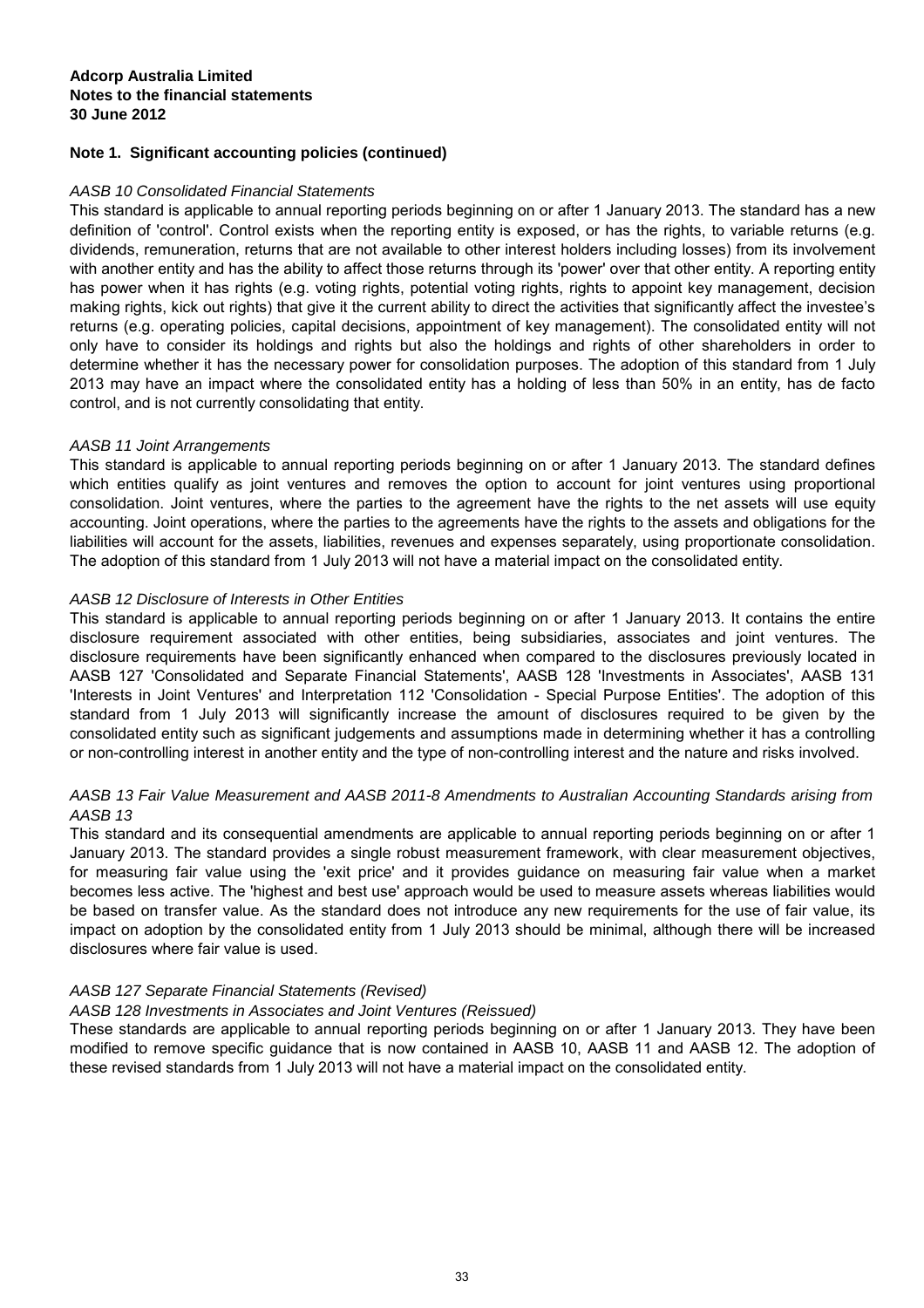AASB 119 Employee Benefits (September 2011) and AASB 2011-10 Amendments to Australian Accounting Standards arising from AASB 119 (September 2011)

This revised standard and its consequential amendments are applicable to annual reporting periods beginning on or after 1 January 2013. The amendments eliminate the corridor approach for the deferral of gains and losses; streamlines the presentation of changes in assets and liabilities arising from defined benefit plans, including requiring remeasurements to be presented in other comprehensive income; and enhances the disclosure requirements for defined benefit plans. The amendments also change the definition of short-term employee benefits, from 'due to' to 'expected to' be settled within 12 months and will require annual leave that is not expected to be wholly settled within 12 months to be discounted allowing for expected salary levels in the future period when the leave is expected to be taken. The adoption of the revised standard from 1 July 2013 is expected to reduce the reported annual leave liability and increase disclosures of the consolidated entity.

## AASB 2011-4 Amendments to Australian Accounting Standards to Remove Individual Key Management Personnel Disclosure Requirement

These amendments are applicable to annual reporting periods beginning on or after 1 July 2013, with early adoption not permitted. They amend AASB 124 'Related Party Disclosures' by removing the disclosure requirements for individual key management personnel ('KMP'). The adoption of these amendments from 1 July 2013 will remove the duplication of information relating to individual KMP in the notes to the financial statements and the directors report. As the aggregate disclosures are still required by AASB 124 and during the transitional period the requirements may be included in the Corporations Act or other legislation, it is expected that the amendments will not have a material impact on the consolidated entity.

## AASB 2011-7 Amendments to Australian Accounting Standards arising from the Consolidation and Joint Arrangements Standards

The amendments are applicable to annual reporting periods beginning on or after 1 January 2013. The amendments make numerous consequential changes to a range of Australian Accounting Standards and Interpretations, following the issuance of AASB 10, AASB 11, AASB 12 and revised AASB 127 and AASB 128. The adoption of these amendments from 1 July 2013 will not have a material impact on the consolidated entity.

## AASB 2011-9 Amendments to Australian Accounting Standards - Presentation of Items of Other Comprehensive Income

These amendments are applicable to annual reporting periods beginning on or after 1 July 2012. The amendments requires grouping together of items within other comprehensive income on the basis of whether they will eventually be 'recycled' to the profit or loss (reclassification adjustments). The change provides clarity about the nature of items presented as other comprehensive income and the related tax presentation. The adoption of the revised standard from 1 July 2012 will impact the consolidated entity's presentation of its statement of comprehensive income.

## AASB 2012-2 Amendments to Australian Accounting Standards - Disclosures - Offsetting Financial Assets and Financial Liabilities

The amendments are applicable to annual reporting periods beginning on or after 1 January 2013. The disclosure requirements of AASB 7 'Financial Instruments: Disclosures' (and consequential amendments to AASB 132 'Financial Instruments: Presentation') have been enhanced to provide users of financial statements with information about netting arrangements, including rights of set-off related to an entity's financial instruments and the effects of such rights on its statement of financial position. The adoption of the amendments from 1 July 2013 will increase the disclosures by the consolidated entity.

#### AASB 2012-3 Amendments to Australian Accounting Standards - Offsetting Financial Assets and Financial Liabilities

The amendments are applicable to annual reporting periods beginning on or after 1 January 2014. The amendments add application guidance to address inconsistencies in the application of the offsetting criteria in AASB 132 'Financial Instruments: Presentation', by clarifying the meaning of "currently has a legally enforceable right of set-off"; and clarifies that some gross settlement systems may be considered to be equivalent to net settlement. The adoption of the amendments from 1 July 2014 will not have a material impact on the consolidated entity.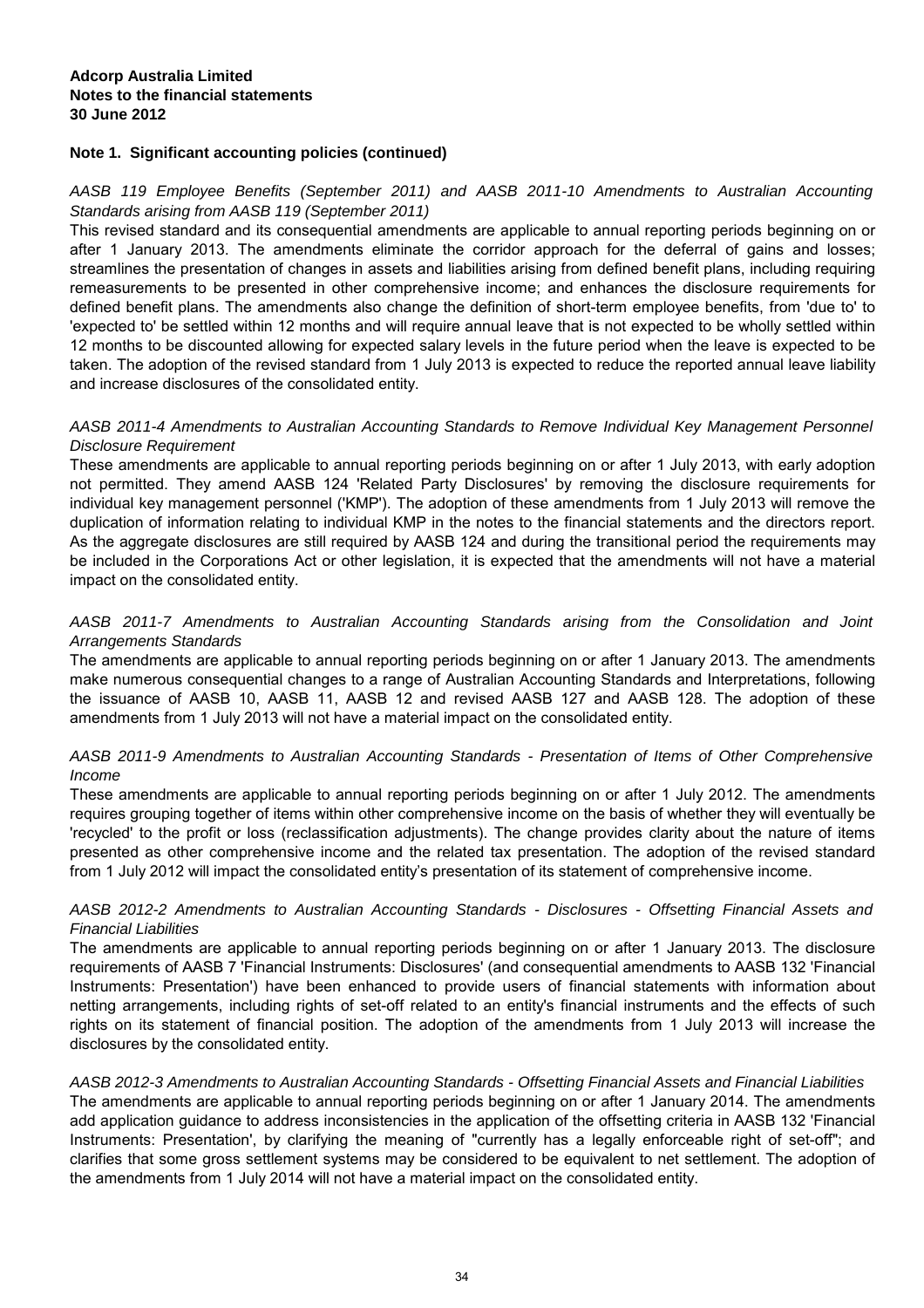AASB 2012-5 Amendments to Australian Accounting Standards arising from Annual Improvements 2009-2011 Cycle The amendments are applicable to annual reporting periods beginning on or after 1 January 2013. The amendments affect five Australian Accounting Standards as follows: Confirmation that repeat application of AASB 1 (IFRS 1) 'Firsttime Adoption of Australian Accounting Standards' is permitted; Clarification of borrowing cost exemption in AASB 1; Clarification of comprehensive information requirements when an entity provides a third balance sheet in accordance with AASB 101 'Presentation of Financial Statements'; Clarification that servicing of equipment is covered by AASB 116 'Property, Plant and Equipment', if such equipment is used for more than one period; AASB 132 'Financial Instruments: Presentation' Clarification of the tax effect of distributions to holders of an equity instrument is recognised in the income statement; and clarification of the financial reporting requirements in AASB 134 'Interim Financial Reporting' and the disclosure requirements of segment assets and liabilities. The adoption of the amendments from 1 July 2013 will not have a material impact on the consolidated entity.

## **Note 2. Critical accounting judgements, estimates and assumptions**

The preparation of the financial statements requires management to make judgements, estimates and assumptions that affect the reported amounts in the financial statements. Management continually evaluates its judgements and estimates in relation to assets, liabilities, contingent liabilities, revenue and expenses. Management bases its judgements, estimates and assumptions on historical experience and on other various factors, including expectations of future events, management believes to be reasonable under the circumstances. The resulting accounting judgements and estimates will seldom equal the related actual results. The judgements, estimates and assumptions that have a significant risk of causing a material adjustment to the carrying amounts of assets and liabilities within the next financial year are discussed below.

## Share-based payment transactions

The consolidated entity operates equity-settled share-based remuneration plans for its employees. None of the consolidated entity's plans feature any options for a cash settlement.

All goods and services received in exchange for the grant of any share-based payment are measured at their fair values. Where employees are rewarded using share-based payments, the fair values of employee's services are determined indirectly by reference to the fair value of the equity instruments granted. This fair value is appraised at the grant date and excludes the impact of non-market vesting conditions (for example profitability and sales growth targets and performance conditions).

All share-based remuneration is ultimately recognised as an expense in profit or loss with a corresponding credit to share option reserve. If vesting periods or other vesting conditions apply, the expense is allocated over the vesting period, based on the best available estimate of the number of share options expected to vest.

Non-market vesting conditions are included in assumptions about the number of options that are expected to become exercisable. Estimates are subsequently revised if there is any indication that the number of share options expected to vest differs from previous estimates. Any cumulative adjustment prior to vesting is recognised in the current period. No adjustment is made to any expense resognised in prior periods if share options ultimately exercised are different to that estimated on vesting.

Upon exercise of share options, the proceeds received net of any directly attributable transaction costs are allocated to share capital.

## Provision for impairment of receivables

The provision for impairment of receivables assessment requires a degree of estimation and judgement. The level of provision is assessed by taking into account the recent sales experience, the ageing of receivables, historical collection rates and specific knowledge of the individual debtors financial position.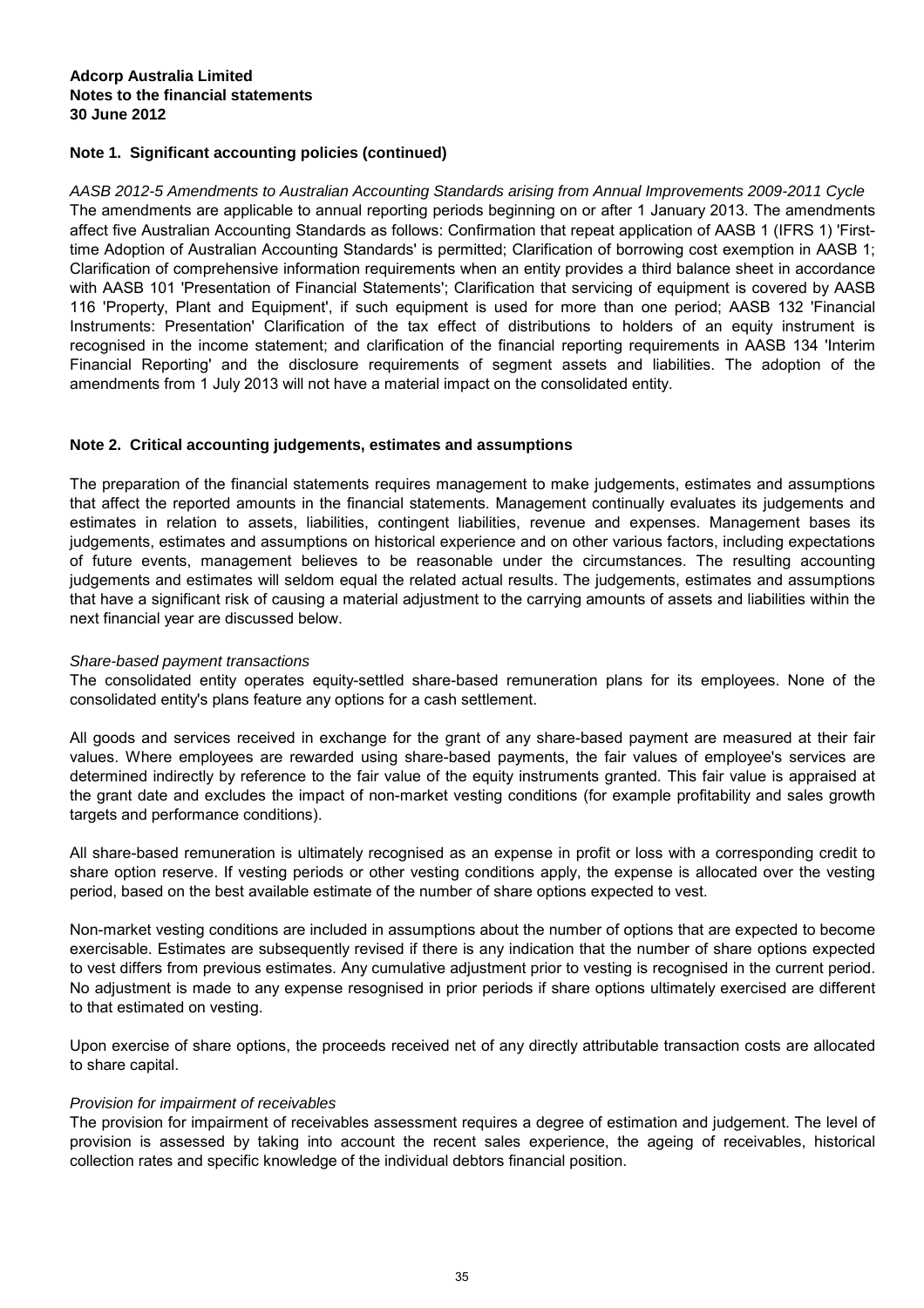## **Note 2. Critical accounting judgements, estimates and assumptions (continued)**

## Estimation of useful lives of assets

The consolidated entity determines the estimated useful lives and related depreciation and amortisation charges for its property, plant and equipment and finite life intangible assets. The useful lives could change significantly as a result of technical innovations or some other event. The depreciation and amortisation charge will increase where the useful lives are less than previously estimated lives, or technically obsolete or non-strategic assets that have been abandoned or sold will be written off or written down.

## Goodwill and other indefinite life intangible assets

The consolidated entity tests annually, or more frequently if events or changes in circumstances indicate impairment, whether goodwill and other indefinite life intangible assets have suffered any impairment, in accordance with the accounting policy stated in note 1. The recoverable amounts of cash-generating units have been determined based on value-in-use calculations. These calculations require the use of assumptions, including estimated discount rates based on the current cost of capital and growth rates of the estimated future cash flows.

## Impairment of non-financial assets other than goodwill and other indefinite life intangible assets

The consolidated entity assesses impairment of non-financial assets other than goodwill and other indefinite life intangible assets at each reporting date by evaluating conditions specific to the consolidated entity and to the particular asset that may lead to impairment. If an impairment trigger exists, the recoverable amount of the asset is determined. This involves fair value less costs to sell or value-in-use calculations, which incorporate a number of key estimates and assumptions.

#### Income tax

The consolidated entity is subject to income taxes in the jurisdictions in which it operates. Significant judgement is required in determining the provision for income tax. There are many transactions and calculations undertaken during the ordinary course of business for which the ultimate tax determination is uncertain. The consolidated entity recognises liabilities for anticipated tax audit issues based on the consolidated entity's current understanding of the tax law. Where the final tax outcome of these matters is different from the carrying amounts, such differences will impact the current and deferred tax provisions in the period in which such determination is made.

#### Recovery of deferred tax assets

Deferred tax assets are recognised for deductible temporary differences only if the consolidated entity considers it is probable that future taxable amounts will be available to utilise those temporary differences and losses.

#### Long service leave provision

As discussed in note 1, the liability for long service leave is recognised and measured at the present value of the estimated future cash flows to be made in respect of all employees at the reporting date. In determining the present value of the liability, estimates of attrition rates and pay increases through promotion and inflation have been taken into account.

#### Lease make good provision

A provision has been made for the estimated value of anticipated costs for future restoration of leased premises. The provision includes future cost estimates associated with closure of the premises. The calculation of this provision requires assumptions such as application of closure dates and cost estimates. The provision recognised for each site is periodically reviewed and updated based on the facts and circumstances available at the time. Changes to the estimated future costs for sites are recognised in the statement of financial position by adjusting the asset and the provision. Reductions in the provision that exceed the carrying amount of the asset will be recognised in profit or loss.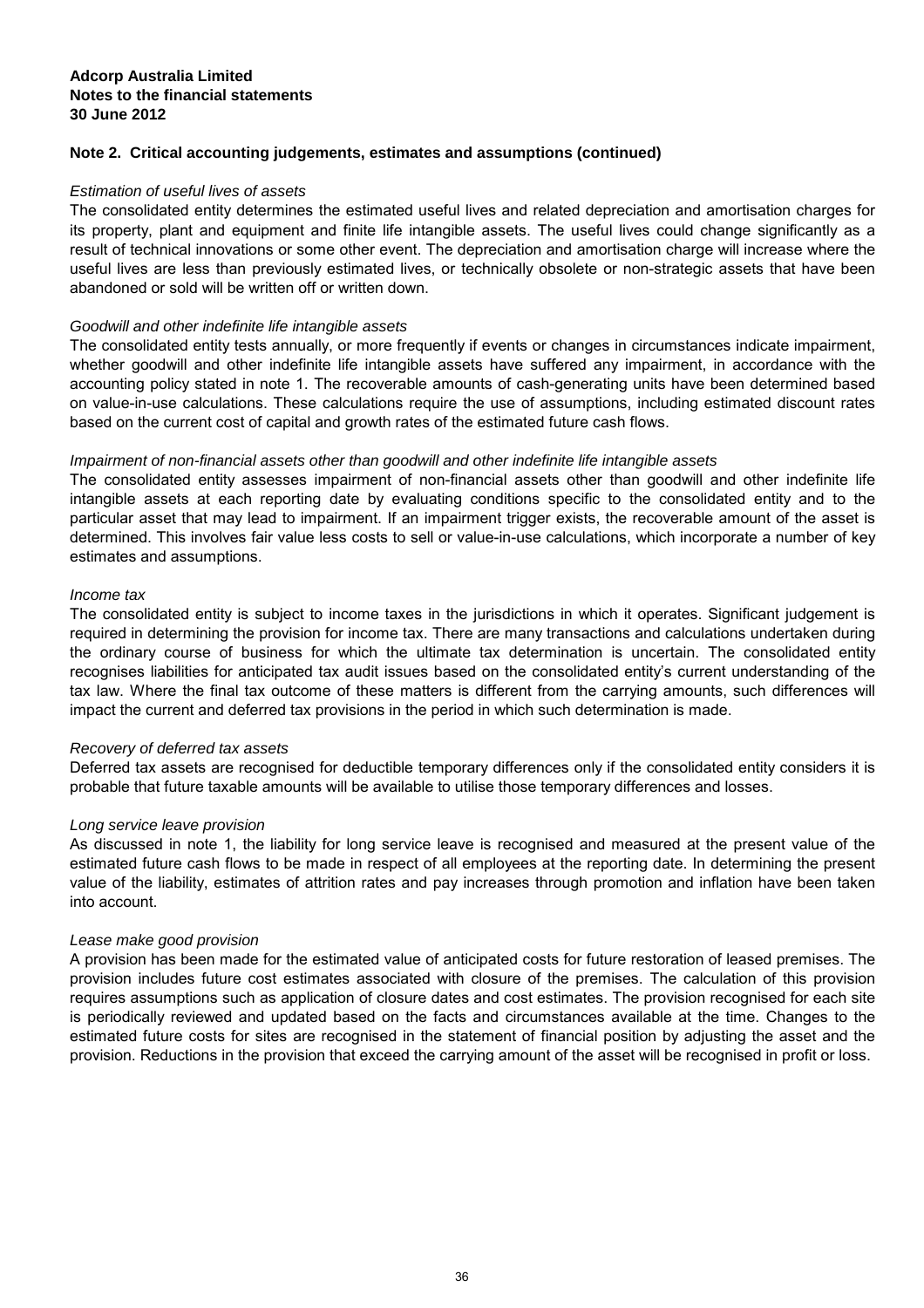## **Note 3. Operating segments**

#### Identification of reportable operating segments

The consolidated entity has identified its operating segments based on the internal reports that are reviewed and used by the Board (the chief operating decision maker ('CODM')) in assessing performance and determining the allocation of resources.

The operating segments are identified based on the comparative geographical products and services, production process, regulatory environment and the separate identification of assets reported to the Board on a monthly basis. The consolidated entity's products and services are the same within both geographical segments.

Greater than or equal to 10% of total combined revenues of the consolidated entity A further assessment is conducted based on the revenue and profit contribution by each segment to the consolidated entity's result. Segments identified as meeting any of the 3 thresholds below, have been separately reported: Reported revenue

Greater than or equal to 10% of combined assets of the consolidated entity Reported profit or loss Assets Greater than or equal to 10% of the greater of (i) total profitable entities or (ii) total lossmaking entities

Intersegment transactions were made at market rates. Intersegment transactions are eliminated on consolidation. Intersegment transactions

#### Corporate charges

Corporate charges comprise non-segmental expenses such as Head Office expenses and are allocated to each segment in proportion to the activity and labour cost of that segment.

#### Inter-entity sales

Inter-entity sales are recognised based on a set standard cost.

#### Intersegment loans

Loans between Australia and New Zealand operating segments arise through transfer of funds to meet respective working capital payments, are non-interest bearing and do not have any other transaction charges attached.

#### Income tax expense

Income tax expense is calculated based on the segment operating profit using a notional 30% rate (2011: 30%).

#### Major customers

There are no significant customers in any reported segment that comprise greater than 10% of the segments aggregated revenues.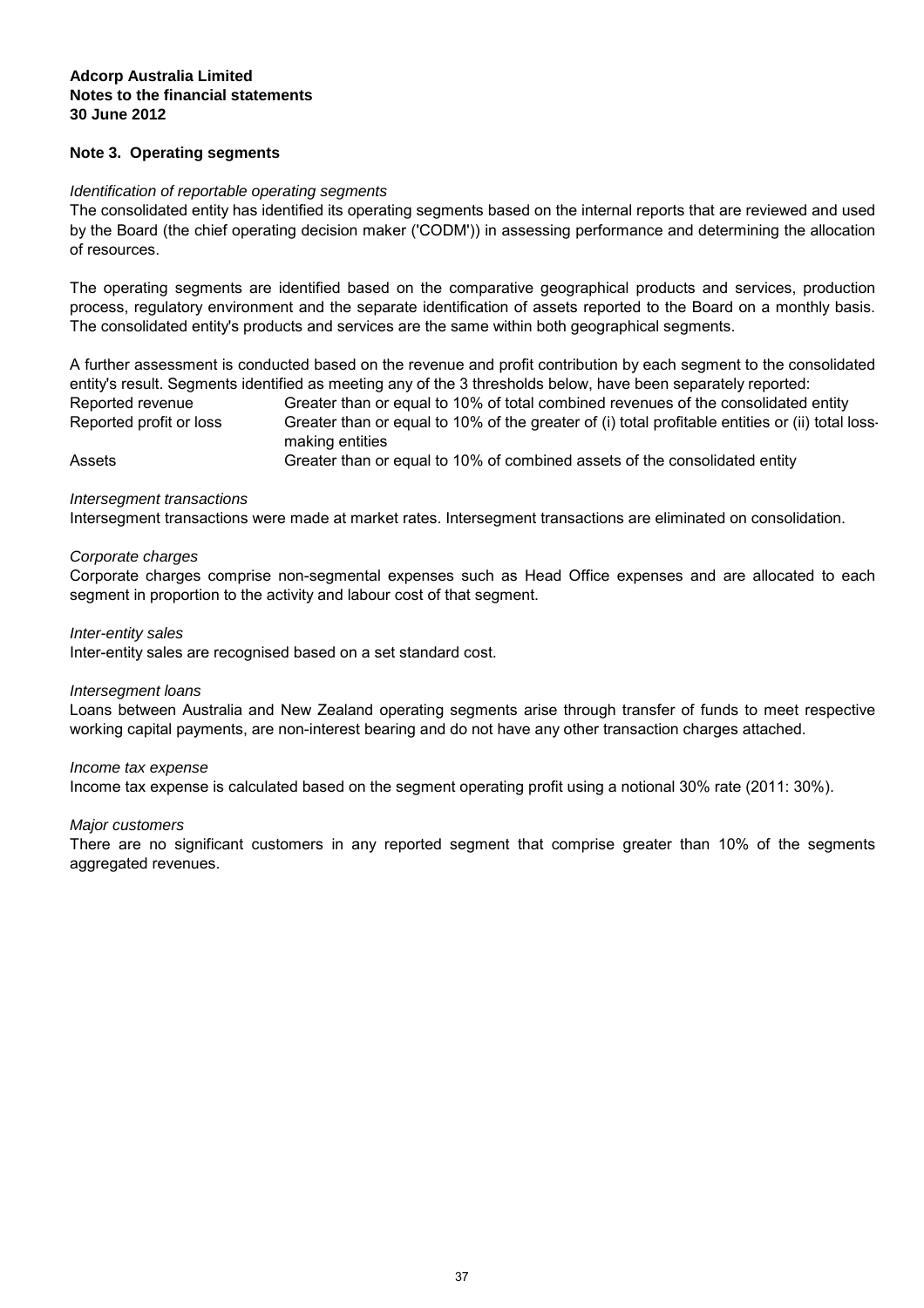# **Note 3. Operating segments (continued)**

# Operating segment information

| 2012                                               | Australia<br>\$'000 | New Zealand<br>\$'000 | Intersegment<br>eliminations/<br>unallocated<br>\$'000 | Consolidated<br>\$'000 |
|----------------------------------------------------|---------------------|-----------------------|--------------------------------------------------------|------------------------|
|                                                    |                     |                       |                                                        |                        |
| Revenue                                            |                     |                       |                                                        |                        |
| Sales to external customers                        | 25,202              | 2,773                 |                                                        | 27,975                 |
| Total sales revenue                                | 25,202              | 2,773                 |                                                        | 27,975                 |
| Other revenue                                      | 589                 | 42                    |                                                        | 631                    |
| <b>Total revenue</b>                               | 25,791              | 2,815                 | $\overline{\phantom{0}}$                               | 28,606                 |
| <b>EBITDA*</b>                                     | 2,519               | 281                   |                                                        | 2,800                  |
| Depreciation and amortisation                      |                     |                       |                                                        | (892)                  |
| Interest revenue                                   |                     |                       |                                                        | 259                    |
| Finance costs                                      |                     |                       |                                                        | (8)                    |
| Profit before income tax                           |                     |                       |                                                        |                        |
| expense                                            |                     |                       |                                                        | 2,159                  |
| Income tax expense                                 |                     |                       |                                                        | (670)                  |
| Profit after income tax                            |                     |                       |                                                        |                        |
| expense                                            |                     |                       |                                                        | 1,489                  |
| <b>Assets</b>                                      |                     |                       |                                                        |                        |
| Segment assets                                     | 28,562              | 4,752                 |                                                        | 33,314                 |
| Unallocated assets:                                |                     |                       |                                                        |                        |
| Deferred tax asset                                 |                     |                       |                                                        | 583                    |
| <b>Total assets</b>                                |                     |                       |                                                        | 33,897                 |
| <b>Liabilities</b>                                 |                     |                       |                                                        |                        |
| Segment liabilities                                | 23,825              | 1,366                 |                                                        | 25,191                 |
| Unallocated liabilities:<br>Deferred tax liability |                     |                       |                                                        | 12                     |
| <b>Total liabilities</b>                           |                     |                       |                                                        | 25,203                 |
|                                                    |                     |                       |                                                        |                        |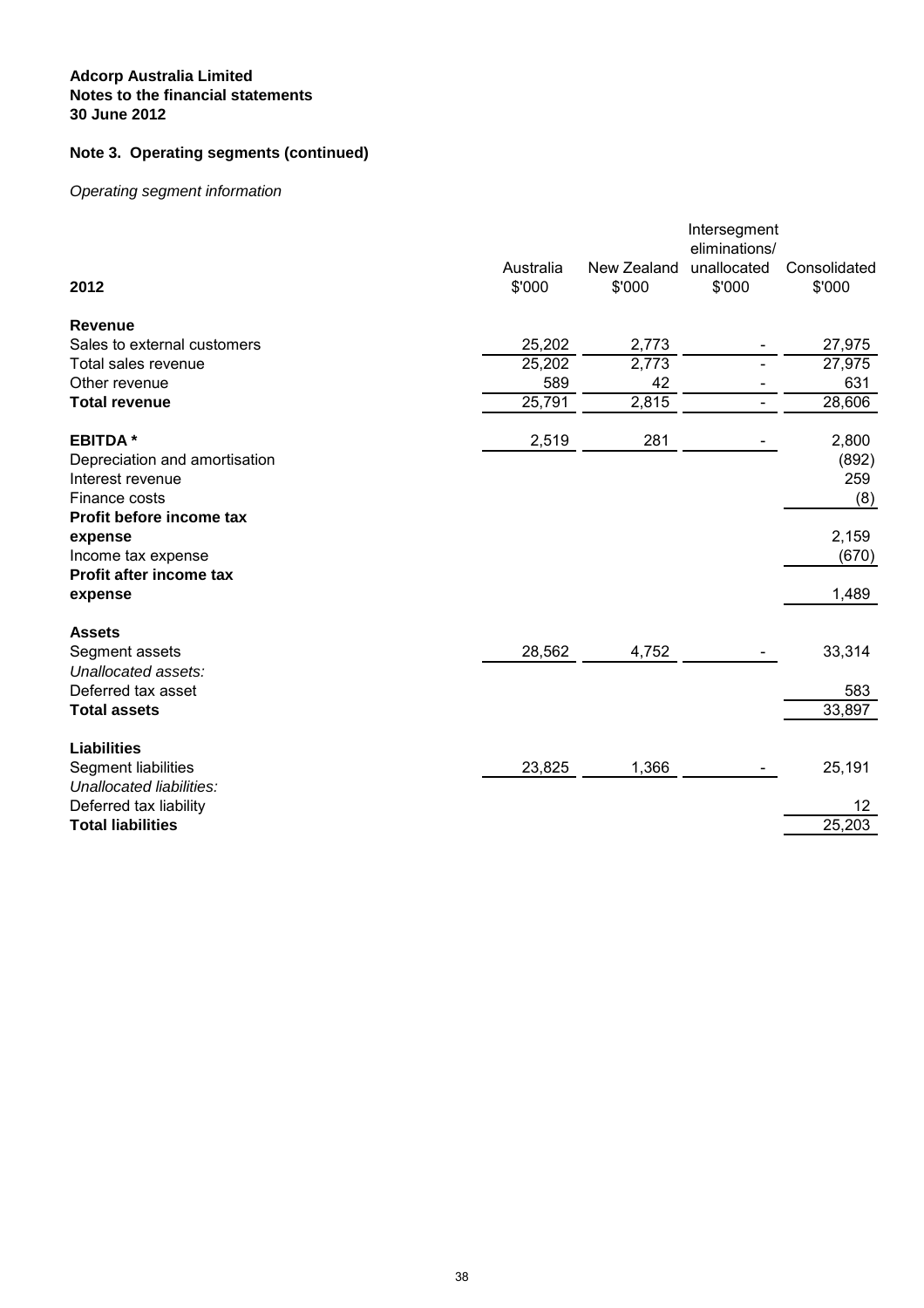# **Note 3. Operating segments (continued)**

|                               |           |             | Intersegment  |              |
|-------------------------------|-----------|-------------|---------------|--------------|
|                               |           |             | eliminations/ |              |
|                               | Australia | New Zealand | unallocated   | Consolidated |
| 2011                          | \$'000    | \$'000      | \$'000        | \$'000       |
| <b>Revenue</b>                |           |             |               |              |
| Sales to external customers   | 26,092    | 3,085       |               | 29,177       |
| Total sales revenue           | 26,092    | 3,085       |               | 29,177       |
| Other revenue                 | 475       | 42          | (164)         | 353          |
| <b>Total revenue</b>          | 26,567    | 3,127       | (164)         | 29,530       |
| <b>EBITDA*</b>                | 2,459     | 417         | (115)         | 2,761        |
| Depreciation and amortisation |           |             |               | (735)        |
| Impairment of assets          |           |             |               | (5)          |
| Interest revenue              |           |             |               | 259          |
| Finance costs                 |           |             |               | (86)         |
| Other non-cash expenses       |           |             |               | 11           |
| Profit before income tax      |           |             |               |              |
| expense                       |           |             |               | 2,205        |
| Income tax expense            |           |             |               | (935)        |
| Profit after income tax       |           |             |               |              |
| expense                       |           |             |               | 1,270        |
| <b>Assets</b>                 |           |             |               |              |
| Segment assets                | 38,853    | 4,584       | 130           | 43,567       |
| Unallocated assets:           |           |             |               |              |
| Deferred tax asset            |           |             |               | 1,283        |
| <b>Total assets</b>           |           |             |               | 44,850       |
| <b>Liabilities</b>            |           |             |               |              |
| Segment liabilities           | 34,937    | 1,397       | 130           | 36,464       |
| Unallocated liabilities:      |           |             |               |              |
| Deferred tax liability        |           |             |               | 4            |
| <b>Total liabilities</b>      |           |             |               | 36,468       |
|                               |           |             |               |              |

\* EBITDA is earnings before interest, tax, depreciation and amortisation.

## **Note 4. Revenue**

|                    | <b>Consolidated</b> |                          |
|--------------------|---------------------|--------------------------|
|                    | 2012<br>\$'000      | 2011<br>\$'000           |
| Sales revenue      |                     |                          |
| Operating revenues | 27,975              | 29,177                   |
| Other revenue      |                     |                          |
| Interest           | 259                 | 259                      |
| Rent               | 93                  | 89                       |
| Other revenue      | 277                 | $\overline{\phantom{0}}$ |
|                    | 629                 | 348                      |
| Revenue            | 28,604              | 29,525                   |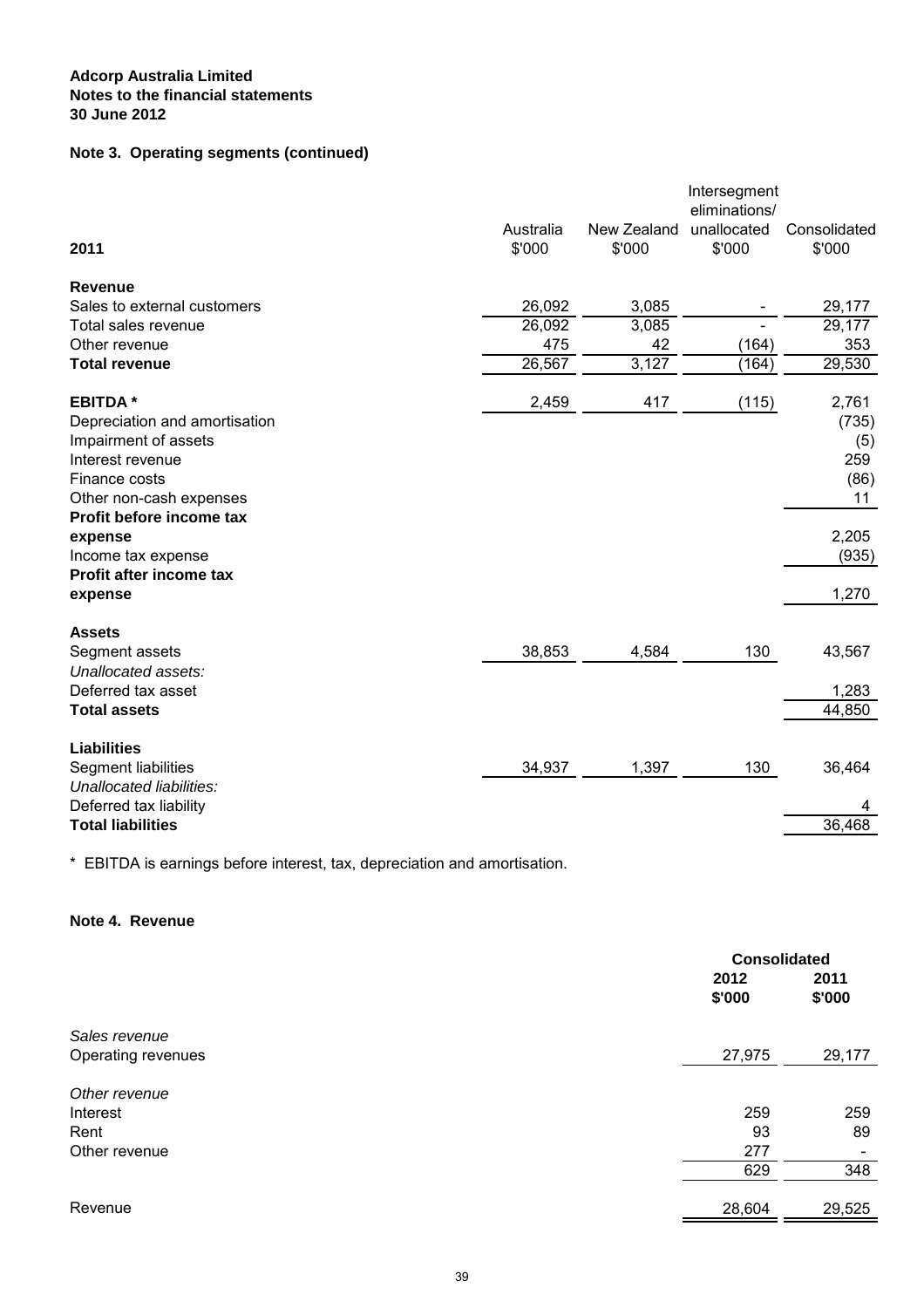## **Note 5. Other income**

|                                                                       | <b>Consolidated</b>     |                |
|-----------------------------------------------------------------------|-------------------------|----------------|
|                                                                       | 2012                    | 2011           |
|                                                                       | \$'000                  | \$'000         |
| Net gain on disposal of property, plant and equipment                 | $\overline{\mathbf{c}}$ | 5              |
| Note 6. Expenses                                                      |                         |                |
|                                                                       | <b>Consolidated</b>     |                |
|                                                                       | 2012<br>\$'000          | 2011<br>\$'000 |
| Profit before income tax includes the following specific<br>expenses: |                         |                |
| Depreciation                                                          |                         |                |
| Office equipment<br>Plant and equipment                               | 229<br>356              | 147<br>202     |
| Total depreciation                                                    | 585                     | 349            |
| Amortisation                                                          |                         |                |
| Software licences                                                     | 307                     | 332            |
| <b>Customer lists</b>                                                 |                         | 54             |
| <b>Total amortisation</b>                                             | 307                     | 386            |
| Total depreciation and amortisation                                   | 892                     | 735            |
| Impairment                                                            |                         |                |
| Office equipment                                                      |                         | 5              |
| Finance costs                                                         |                         |                |
| Bank loans and overdrafts                                             | 8                       | 86             |
| Net foreign exchange loss                                             |                         |                |
| Net foreign exchange loss                                             |                         | 17             |
| Rental expense relating to operating leases                           |                         |                |
| Minimum lease payments                                                | 2,373                   | 2,187          |
| Superannuation expense                                                |                         |                |
| Defined contribution superannuation expense                           | 1,175                   | 1,185          |
| Employee benefits expense excluding superannuation                    |                         |                |
| Employee benefits expense excluding superannuation                    | 17,463                  | 14,346         |
| Bad debt expense                                                      |                         |                |
| Bad debt expense                                                      | 36                      | 193            |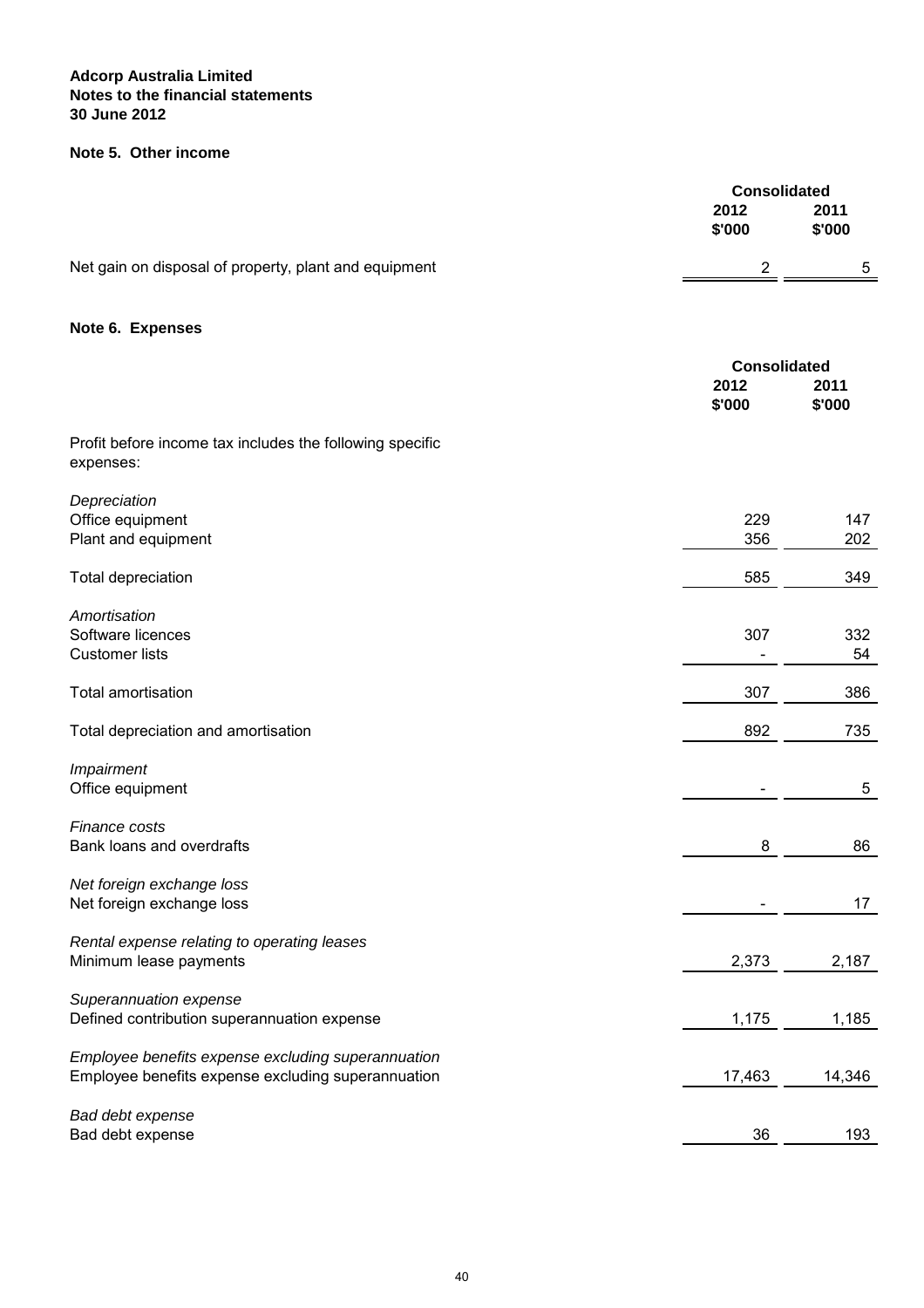# **Note 7. Income tax expense**

|                                                           | <b>Consolidated</b> |                |
|-----------------------------------------------------------|---------------------|----------------|
|                                                           | 2012<br>\$'000      | 2011<br>\$'000 |
| Income tax expense                                        |                     |                |
| Current tax                                               | 84                  | 946            |
| Deferred tax - origination and reversal of temporary      |                     |                |
| differences                                               | 586                 | (48)           |
| Adjustment recognised for prior periods                   |                     | 37             |
| Aggregate income tax expense                              | 670                 | 935            |
|                                                           |                     |                |
| Deferred tax included in income tax expense comprises:    |                     |                |
| Decrease/(increase) in deferred tax assets (note 14)      | 578                 | (19)           |
| Increase/(decrease) in deferred tax liabilities (note 18) | 8                   | (29)           |
| Deferred tax - origination and reversal of temporary      |                     |                |
| differences                                               | 586                 | (48)           |
|                                                           |                     |                |
| Numerical reconciliation of income tax expense and tax at |                     |                |
| the statutory rate                                        |                     |                |
| Profit before income tax expense                          | 2,159               | 2,205          |
| Tax at the statutory tax rate of 30%                      | 648                 | 662            |
| Tax effect amounts which are not deductible/(taxable) in  |                     |                |
| calculating taxable income:                               |                     |                |
| Derecognition of Andrews losses                           | 88                  | 127            |
| Expenditure non-deductible for tax purposes               | 11                  | 33             |
| Non-assessable items                                      | (77)                | 76             |
|                                                           | 670                 | 898            |
| Adjustment recognised for prior periods                   |                     | 37             |
|                                                           |                     |                |
| Income tax expense                                        | 670                 | 935            |
| Amounts charged directly to equity                        |                     |                |
| Deferred tax assets (note 14)                             | 122                 |                |
|                                                           |                     |                |
| Note 8. Current assets - cash and cash equivalents        |                     |                |
|                                                           |                     |                |

|              | <b>Consolidated</b> |                |
|--------------|---------------------|----------------|
|              | 2012<br>\$'000      | 2011<br>\$'000 |
| Cash at bank | 9,314               | 10,273         |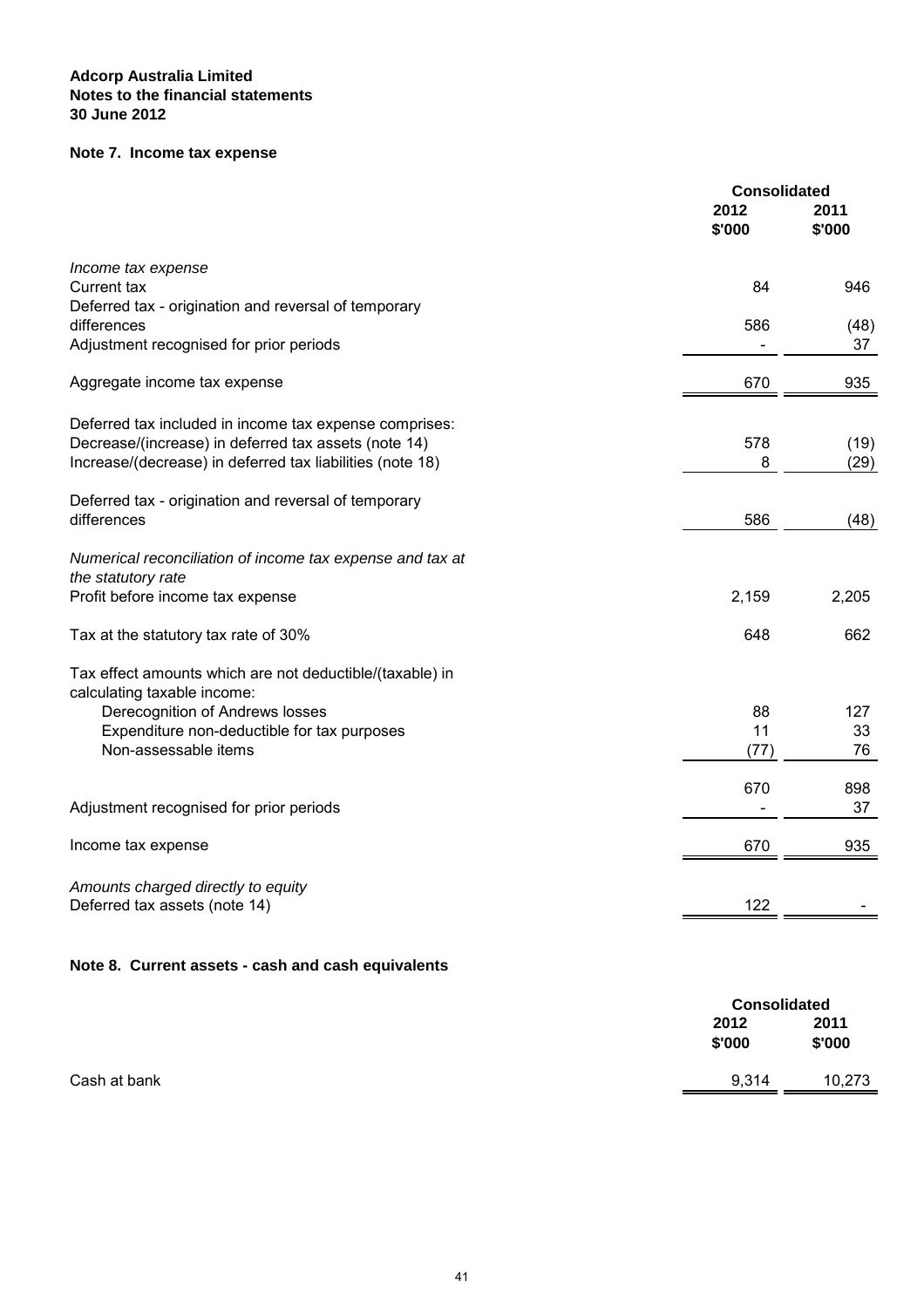## **Note 9. Current assets - trade and other receivables**

|                                               |                 | <b>Consolidated</b> |  |
|-----------------------------------------------|-----------------|---------------------|--|
|                                               | 2012<br>\$'000  | 2011<br>\$'000      |  |
| Trade receivables                             | 17,228          | 28,043              |  |
| Less: Provision for impairment of receivables | (291)<br>16,937 | (510)<br>27,533     |  |
| Other receivables                             | 371             | 1,024               |  |
|                                               | 17,308          | 28,557              |  |

#### Impairment of receivables

The consolidated entity has recognised a net gain of \$219,000 (2011: \$9,000) in respect of doubtful debt provision for the year ended 30 June 2012.

The ageing of the impaired receivables provided for above are as follows:

| 2011<br>2012                 |     |
|------------------------------|-----|
| \$'000<br>\$'000             |     |
| Over 3 months overdue<br>291 | 510 |

Movements in the provision for impairment of receivables are as follows:

|                                                          | <b>Consolidated</b> |                |
|----------------------------------------------------------|---------------------|----------------|
|                                                          | 2012<br>\$'000      | 2011<br>\$'000 |
| Opening balance                                          | 510                 | 519            |
| Additional provisions recognised                         | 21                  | 184            |
| Receivables written off during the year as uncollectable | (240)               | (193)          |
| Closing balance                                          | 291                 | 510            |

Past due but not impaired

Customers with balances past due but without provision for impairment of receivables amount to \$5,967,000 as at 30 June 2012 (\$11,449,000 as at 30 June 2011).

The consolidated entity did not consider a credit risk on the aggregate balances after reviewing credit terms of customers based on recent collection practices.

The ageing of the past due but not impaired receivables are as follows:

|                       |                | <b>Consolidated</b> |  |
|-----------------------|----------------|---------------------|--|
|                       | 2012<br>\$'000 | 2011<br>\$'000      |  |
| 1 to 3 months overdue | 5,372          | 9,123               |  |
| Over 3 months overdue | 595            | 2,326               |  |
|                       | 5,967          | 11,449              |  |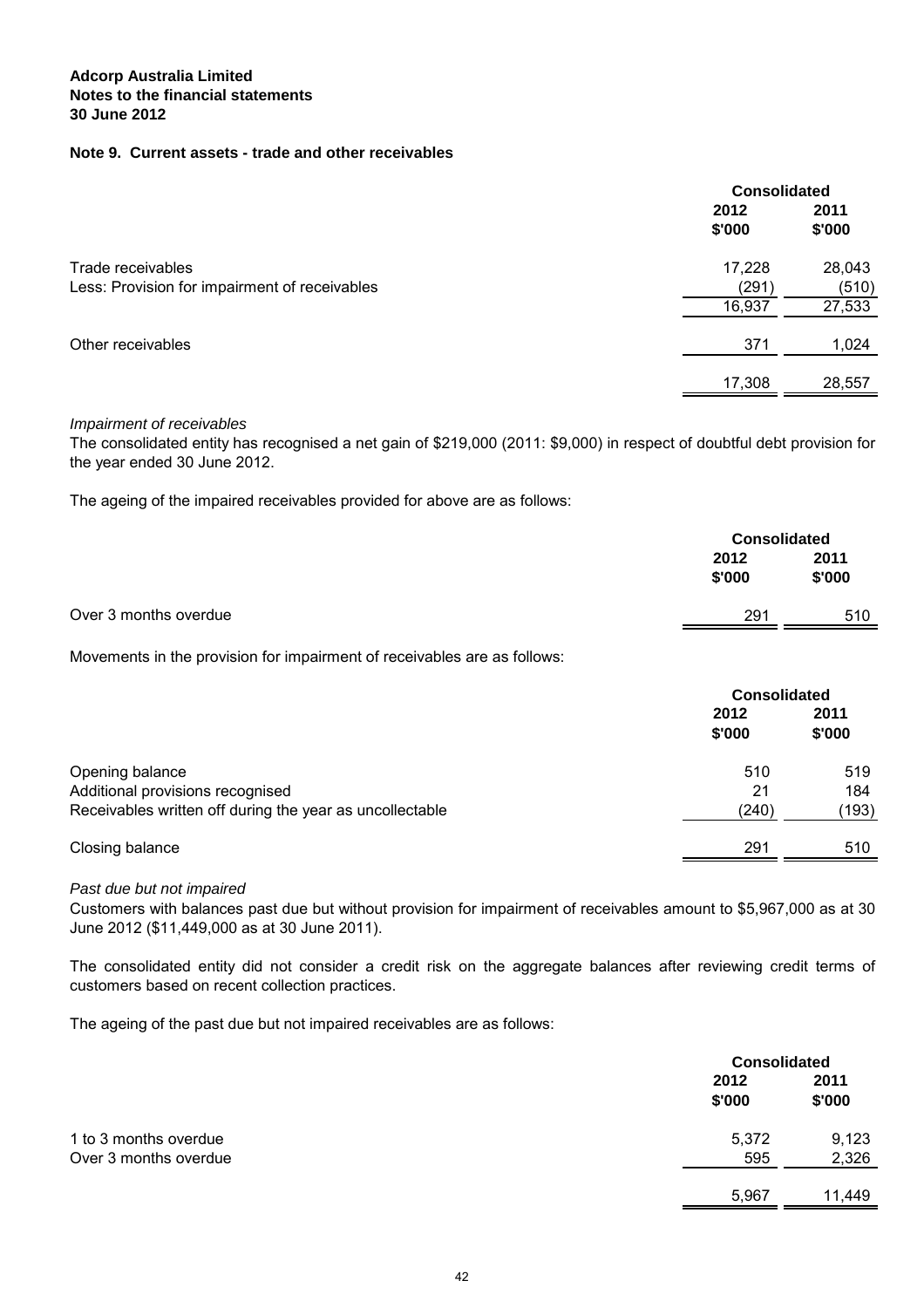# **Note 10. Current assets - income tax refund due**

|                       |                | <b>Consolidated</b> |  |
|-----------------------|----------------|---------------------|--|
|                       | 2012<br>\$'000 | 2011<br>\$'000      |  |
| Income tax refund due | 812            | 65                  |  |
|                       |                |                     |  |

## **Note 11. Current assets - other**

|                   |                          | <b>Consolidated</b> |  |
|-------------------|--------------------------|---------------------|--|
|                   | 2012<br>\$'000           | 2011<br>\$'000      |  |
| Prepayments       | 252                      | 161                 |  |
| Security deposits | $\overline{\phantom{0}}$ |                     |  |
|                   | 252                      | 168                 |  |

# **Note 12. Non-current assets - property, plant and equipment**

|                                | <b>Consolidated</b> |          |
|--------------------------------|---------------------|----------|
|                                | 2012                | 2011     |
|                                | \$'000              | \$'000   |
| Office equipment - at cost     | 2,502               | 1,955    |
| Less: Accumulated depreciation | (1,431)             | (1,224)  |
| Less: Impairment               | (337)               | (337)    |
|                                | 734                 | 394      |
| Plant and equipment - at cost  | 4,750               | 3,793    |
| Less: Accumulated depreciation | (2,673)             | (2, 425) |
| Less: Impairment               | (412)               | (412)    |
|                                | 1,665               | 956      |
|                                | 2,399               | 1,350    |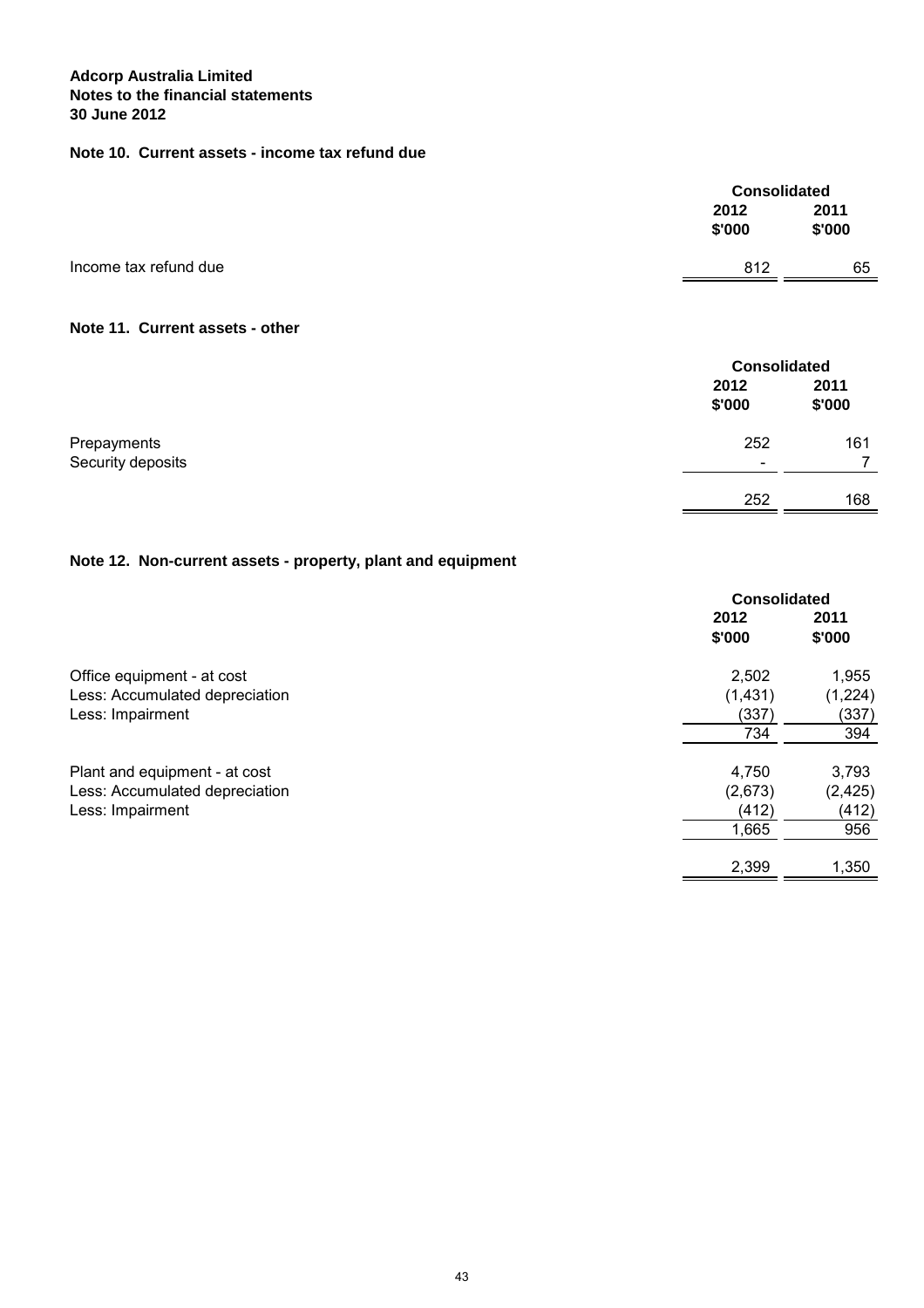# **Note 12. Non-current assets - property, plant and equipment (continued)**

**Reconciliations** 

Reconciliations of the written down values at the beginning and end of the current and previous financial year are set out below:

|                         | Office<br>equipment<br>\$'000 | Plant and<br>equipment<br>\$'000 | Total<br>\$'000 |
|-------------------------|-------------------------------|----------------------------------|-----------------|
| <b>Consolidated</b>     |                               |                                  |                 |
| Balance at 1 July 2010  | 284                           | 673                              | 957             |
| Additions               | 247                           | 505                              | 752             |
| <b>Disposals</b>        | (21)                          | (10)                             | (31)            |
| Exchange differences    | 36                            | (10)                             | 26              |
| Impairment of assets    | (5)                           |                                  | (5)             |
| Depreciation expense    | (147)                         | (202)                            | (349)           |
| Balance at 30 June 2011 | 394                           | 956                              | 1,350           |
| Additions               | 603                           | 1,228                            | 1,831           |
| <b>Disposals</b>        | (28)                          | (172)                            | (200)           |
| Exchange differences    | (6)                           | 9                                | 3               |
| Depreciation expense    | (229)                         | (356)                            | (585)           |
| Balance at 30 June 2012 | 734                           | 1,665                            | 2,399           |

## **Note 13. Non-current assets - intangibles**

|                                | <b>Consolidated</b> |                |
|--------------------------------|---------------------|----------------|
|                                | 2012<br>\$'000      | 2011<br>\$'000 |
| Goodwill - at cost             | 10,465              | 10,443         |
| Less: Impairment               | (7, 555)            | (7, 555)       |
|                                | 2,910               | 2,888          |
| Software licences - at cost    | 2,715               | 2,278          |
| Less: Accumulated amortisation | (2,274)             | (1,890)        |
| Less: Impairment               | (122)               | (122)          |
|                                | 319                 | 266            |
| Customer lists - at cost       | 133                 | 133            |
| Less: Accumulated amortisation | (133)               | (133)          |
|                                |                     |                |
|                                | 3,229               | 3,154          |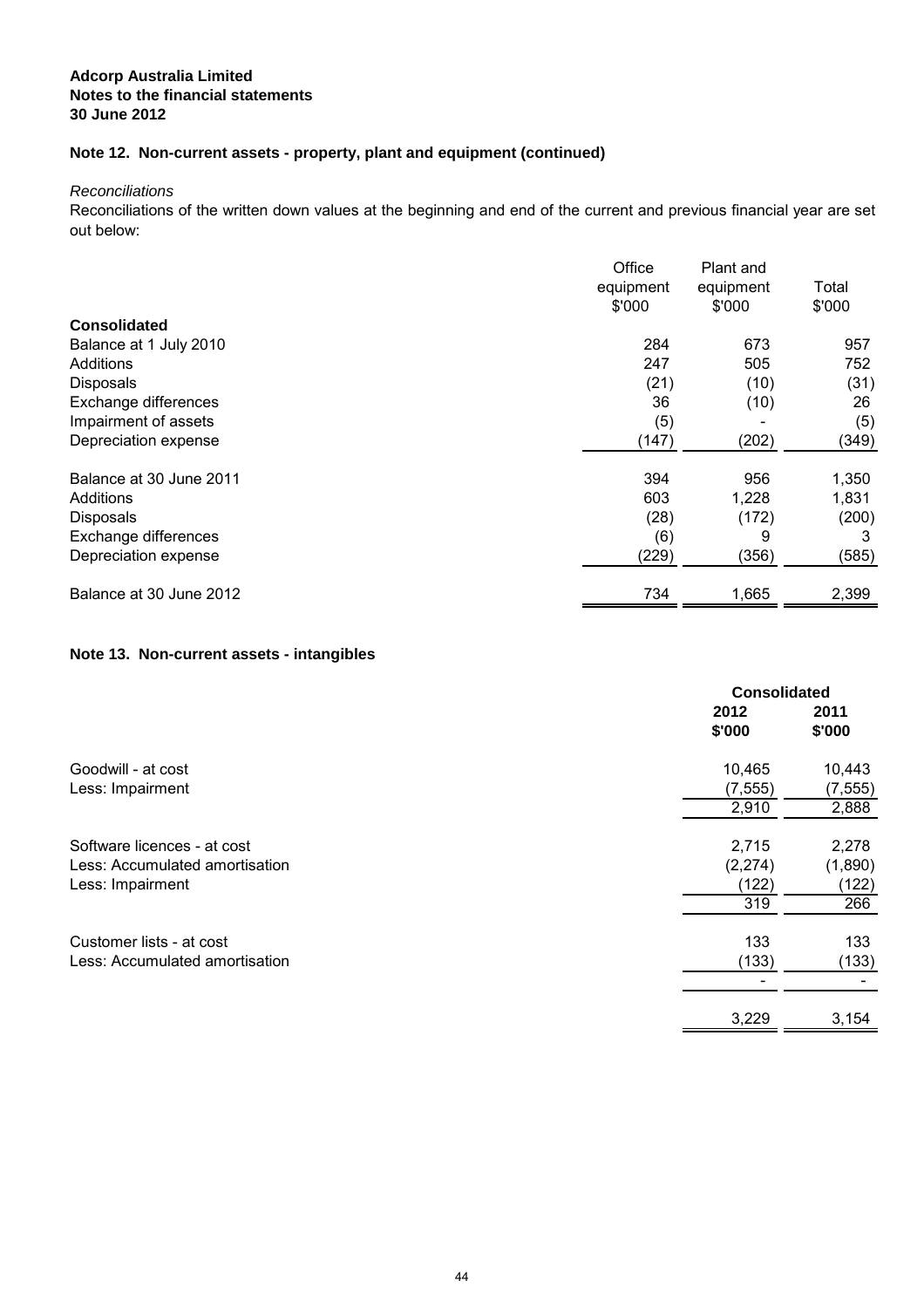## **Note 13. Non-current assets - intangibles (continued)**

Reconciliations

Reconciliations of the written down values at the beginning and end of the current and previous financial year are set out below:

|                         | Goodwill<br>\$'000 | Software<br>licences<br>\$'000 | Customer<br>list<br>\$'000 | Total<br>\$'000 |
|-------------------------|--------------------|--------------------------------|----------------------------|-----------------|
| <b>Consolidated</b>     |                    |                                |                            |                 |
| Balance at 1 July 2010  | 2,967              | 309                            | 54                         | 3,330           |
| Additions               |                    | 292                            |                            | 292             |
| <b>Disposals</b>        |                    | (9)                            |                            | (9)             |
| Revaluation increments  |                    | 10                             |                            | 10              |
| Exchange differences    | (79)               | (4)                            |                            | (83)            |
| Amortisation expense    |                    | (332)                          | (54)                       | (386)           |
| Balance at 30 June 2011 | 2,888              | 266                            |                            | 3,154           |
| Additions               | 22                 | 361                            |                            | 383             |
| <b>Disposals</b>        |                    | (3)                            |                            | (3)             |
| Exchange differences    |                    | 2                              |                            | 2               |
| Amortisation expense    |                    | (307)                          |                            | (307)           |
| Balance at 30 June 2012 | 2,910              | 319                            |                            | 3,229           |

Goodwill acquired through business combinations is allocated to cash generating units for impairment testing by office location. The recoverable amount is determined based on value-in-use calculations using a discounted cash flow model with an adjusted Weighted Average Cost of Capital ('WACC') discount rate. The cash flow projections are based on budgets approved by the Board for the year ending 30 June 2013 plus four years of extrapolated results plus a terminal value. The average revenue growth rate is approximately 2.5% (2011: 3.6%) per annum. The discount rate applied to cash flows is approximately 22% (2011: 20%).

A range of scenarios has been applied to test the sensitivity of the figures used to evaluate future sustainable cash flows in the cash generating units. Using financial year 30 June 2013 budgets for these CGU's at 2.5% (2011: 6%) growth in future years, and a conservative WACC of 22% (2011: 23%), no impairment indicators exist.

The carrying amount of goodwill allocated to each cash generating unit is:

|                        |                | <b>Consolidated</b> |  |
|------------------------|----------------|---------------------|--|
|                        | 2012<br>\$'000 | 2011<br>\$'000      |  |
| Victoria<br>Queensland | 358<br>785     | 358<br>785          |  |
| New Zealand            | 1,767          | 1,745               |  |
|                        | 2,910          | 2,888               |  |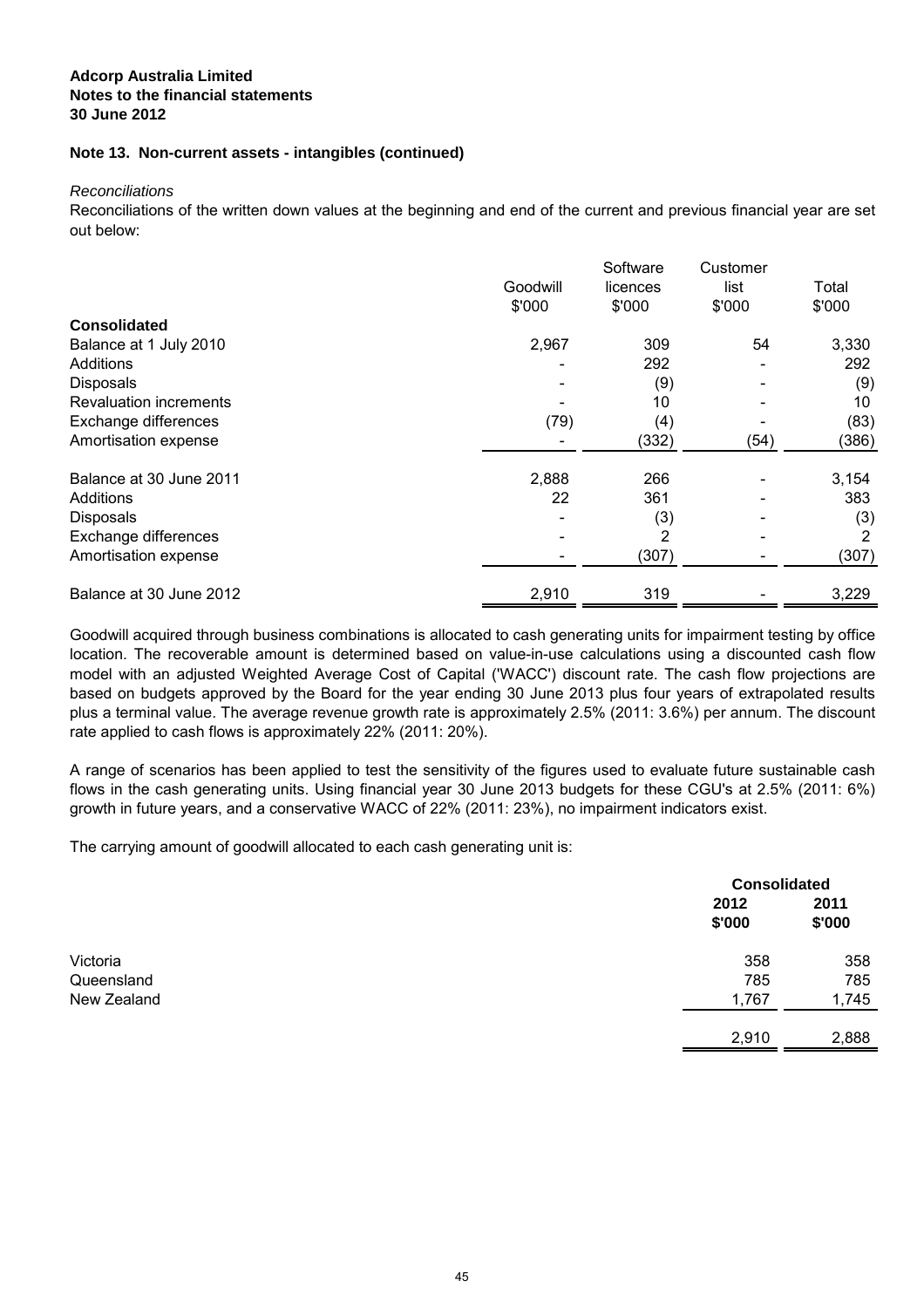## **Note 14. Non-current assets - deferred tax**

|                                                                        | <b>Consolidated</b> |                |
|------------------------------------------------------------------------|---------------------|----------------|
|                                                                        | 2012<br>\$'000      | 2011<br>\$'000 |
| Deferred tax asset comprises temporary differences<br>attributable to: |                     |                |
| Amounts recognised in profit or loss:                                  |                     |                |
| Property, plant and equipment                                          | 86                  | 141            |
| Employee benefits                                                      | 363                 | 358            |
| Other provisions                                                       | 134                 | 784            |
| Deferred tax asset                                                     | 583                 | 1,283          |
| Movements:                                                             |                     |                |
| Opening balance                                                        | 1,283               | 1,264          |
| Credited/(charged) to profit or loss (note 7)                          | (578)               | 19             |
| Charged to equity                                                      | (122)               |                |
| Closing balance                                                        | 583                 | 1,283          |

# **Note 15. Current liabilities - trade and other payables**

|                |                | <b>Consolidated</b> |  |
|----------------|----------------|---------------------|--|
|                | 2012<br>\$'000 | 2011<br>\$'000      |  |
| Trade payables | 20,174         | 27,304              |  |
| Other payables | 3,192          | 7,215               |  |
|                | 23,366         | 34,519              |  |

Refer to note 25 for further information on financial instruments.

# **Note 16. Current liabilities - income tax**

|                          |                          | <b>Consolidated</b> |  |
|--------------------------|--------------------------|---------------------|--|
|                          | 2012                     | 2011                |  |
|                          | \$'000                   | \$'000              |  |
| Provision for income tax | $\overline{\phantom{a}}$ | 424                 |  |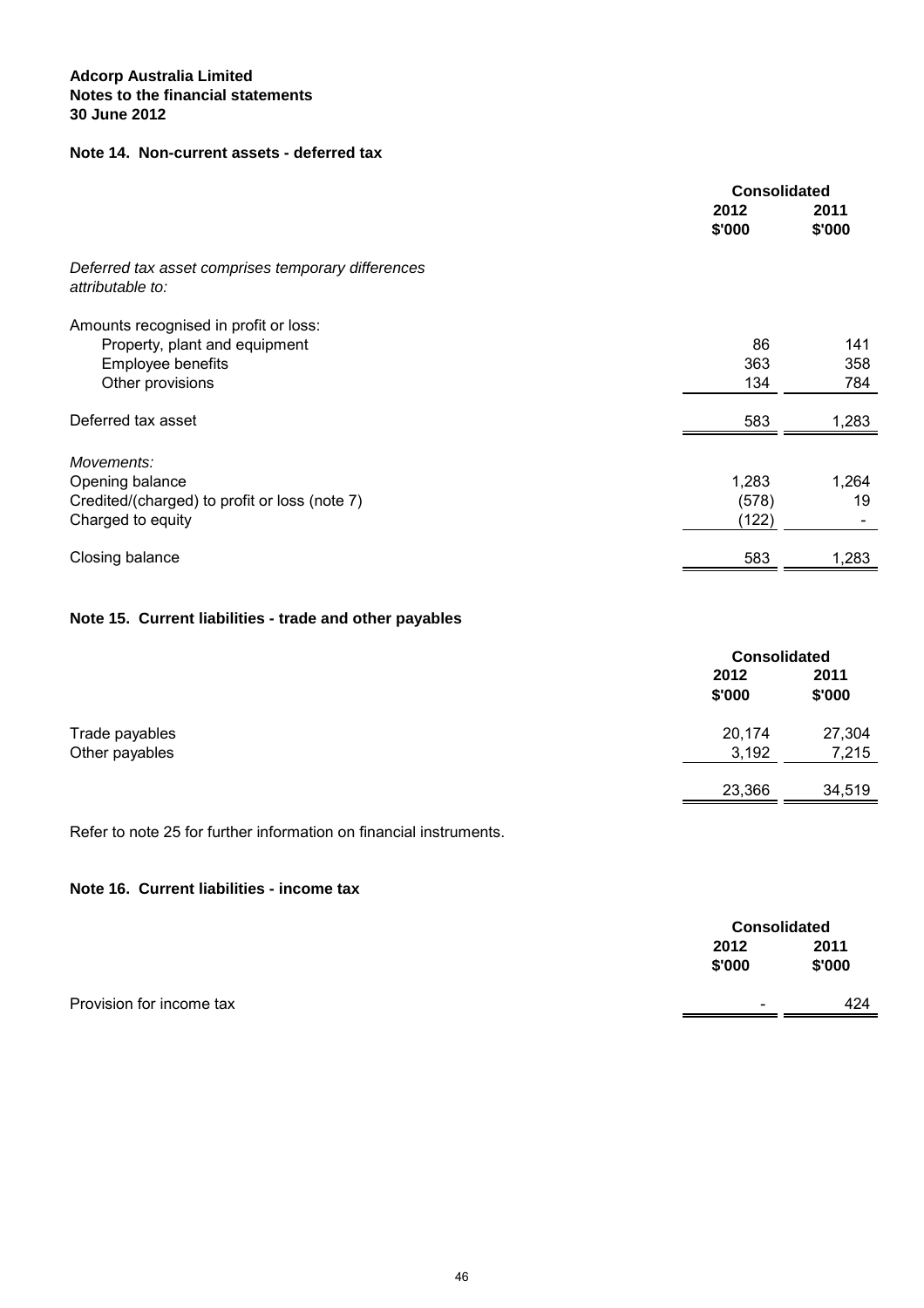## **Note 17. Current liabilities - provisions**

|                                      |                | <b>Consolidated</b> |  |
|--------------------------------------|----------------|---------------------|--|
|                                      | 2012<br>\$'000 | 2011<br>\$'000      |  |
| Employee benefits<br>Decommissioning | 1,100<br>92    | 853<br>45           |  |
|                                      | 1,192          | 898                 |  |

### Decommissioning

The provision represents the estimated costs to make good the premises leased by the consolidated entity at the end of the respective lease terms.

## Movements in provisions

Movements in each class of provision during the current financial year, other than employee benefits, are set out below:

|                                          | Decom-<br>missioning<br>\$'000 |
|------------------------------------------|--------------------------------|
| <b>Consolidated - 2012</b>               |                                |
| Carrying amount at the start of the year | 45                             |
| Additional provisions recognised         | 47                             |
| Carrying amount at the end of the year   | 92                             |

# **Note 18. Non-current liabilities - deferred tax**

|                                                                                | <b>Consolidated</b> |                |
|--------------------------------------------------------------------------------|---------------------|----------------|
|                                                                                | 2012<br>\$'000      | 2011<br>\$'000 |
| Deferred tax liability comprises temporary differences<br>attributable to:     |                     |                |
| Amounts recognised in profit or loss:<br>Other                                 | 12                  | 4              |
| Deferred tax liability                                                         | 12                  |                |
| Movements:<br>Opening balance<br>Charged/(credited) to profit or loss (note 7) | 4<br>8              | 33<br>(29)     |
| Closing balance                                                                | 12                  | 4              |
|                                                                                |                     |                |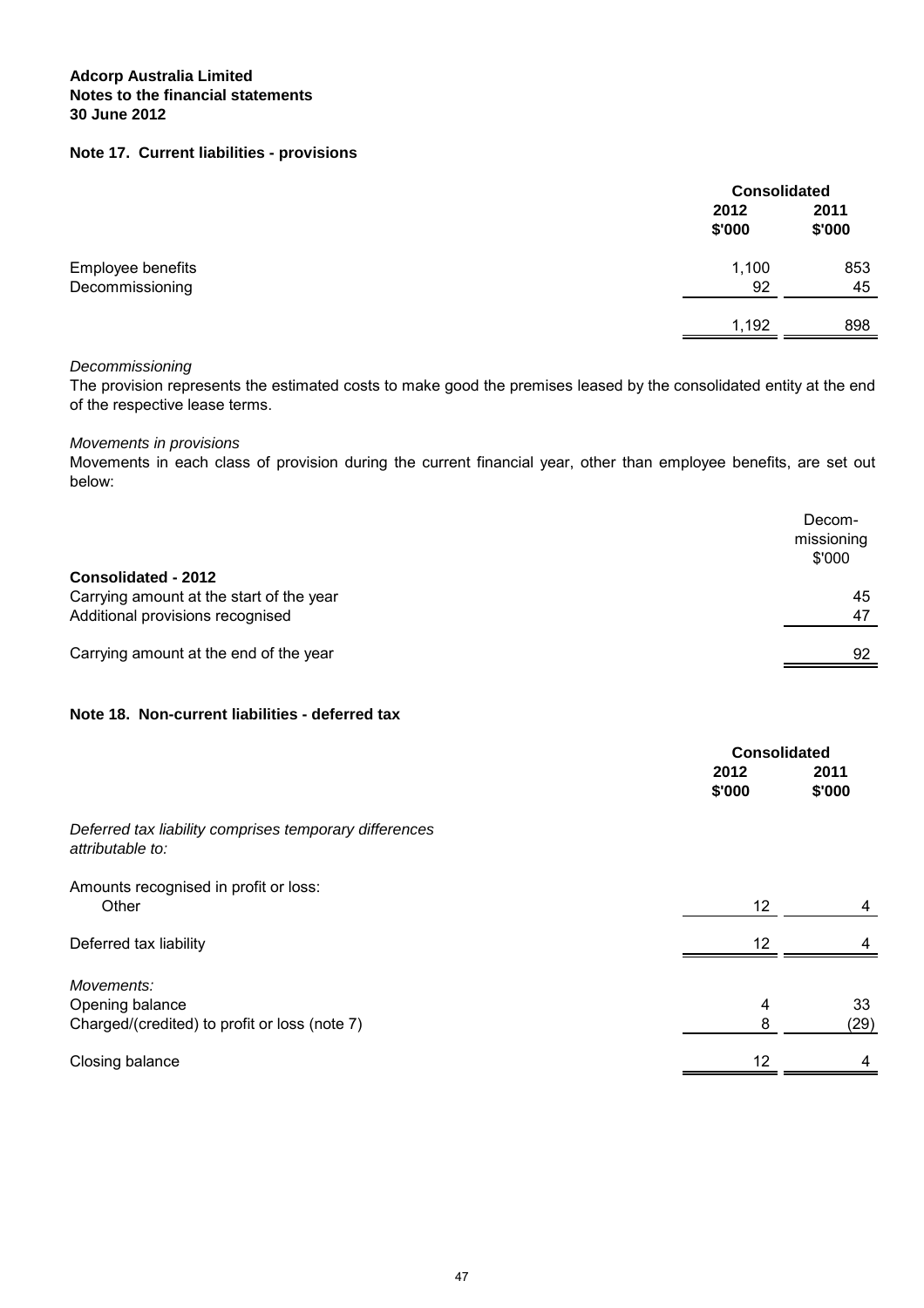#### **Note 19. Non-current liabilities - provisions**

|                   |                | <b>Consolidated</b> |  |
|-------------------|----------------|---------------------|--|
|                   | 2012<br>\$'000 | 2011<br>\$'000      |  |
| Employee benefits | 266            | 344                 |  |
| Decommissioning   | 367            | 279                 |  |
|                   | 633            | 623                 |  |

#### Decommissioning

The provision represents the present value of the estimated costs to make good the premises leased by the consolidated entity at the end of the respective lease terms.

#### Movements in provisions

Movements in each class of provision during the current financial year, other than employee benefits, are set out below:

|                                                                                                     | Decom-<br>missioning<br>\$'000 |
|-----------------------------------------------------------------------------------------------------|--------------------------------|
| Consolidated - 2012<br>Carrying amount at the start of the year<br>Additional provisions recognised | 279<br>88                      |
| Carrying amount at the end of the year                                                              | 367                            |

#### **Note 20. Equity - issued capital**

|                              | <b>Consolidated</b>   |                       | <b>Consolidated</b> |                |
|------------------------------|-----------------------|-----------------------|---------------------|----------------|
|                              | 2012<br><b>Shares</b> | 2011<br><b>Shares</b> | 2012<br>\$'000      | 2011<br>\$'000 |
| Ordinary shares - fully paid | 60,676,602            | 60,676,602            | 28,894              | 28,894         |

#### Ordinary shares

Ordinary shares entitle the holder to participate in dividends and the proceeds on the winding up of the company in proportion to the number of and amounts paid on the shares held. The fully paid ordinary shares have no par value.

On a show of hands every member present at a meeting in person or by proxy shall have one vote and upon a poll each share shall have one vote.

#### Share buy-back

There is no current on-market share buy-back.

#### Capital risk management

When managing capital, management's objective is to ensure the company and consolidated entity continues as a going concern as well as to maintain optimal returns to shareholders. Management are constantly reviewing the capital structure of the company and consolidated entity in light of any expected changes in market conditions. Management has no current plans to issue further shares on the market or to reduce the capital structure by conducting share buybacks.

Management aim to return a high level of profits to shareholders as dividend payments, whilst maintaining sufficient cash in the business for meeting working capital requirements.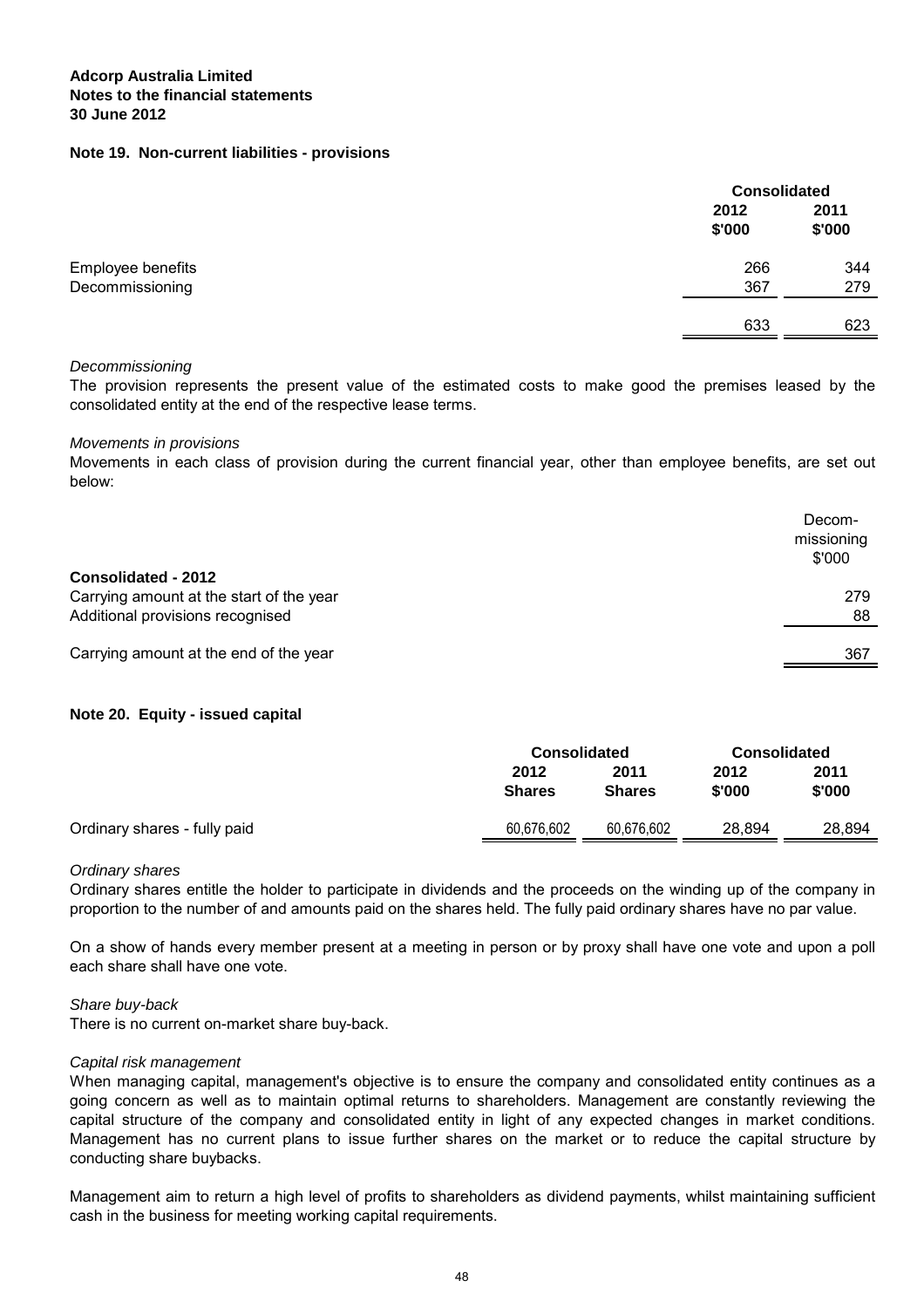## **Note 21. Equity - reserves**

|                                                                                    |                               | <b>Consolidated</b>                      |                 |
|------------------------------------------------------------------------------------|-------------------------------|------------------------------------------|-----------------|
|                                                                                    |                               | 2012<br>\$'000                           | 2011<br>\$'000  |
| Foreign currency reserve<br>Employee equity benefits reserve                       |                               | (721)                                    | (758)<br>290    |
|                                                                                    |                               | (721)                                    | (468)           |
|                                                                                    | Foreign<br>currency<br>\$'000 | Employee<br>equity<br>benefits<br>\$'000 | Total<br>\$'000 |
| <b>Consolidated</b><br>Balance at 1 July 2010<br>Foreign currency translation      | (588)<br>(170)                | 290                                      | (298)<br>(170)  |
| Balance at 30 June 2011<br>Foreign currency translation<br>Transfer to accumulated | (758)<br>37                   | 290                                      | (468)<br>37     |
| losses                                                                             |                               | (290)                                    | (290)           |
| Balance at 30 June 2012                                                            | (721)                         |                                          | (721)           |

#### Foreign currency reserve

The reserve is used to recognise exchange differences arising from translation of the financial statements of foreign operations to Australian dollars.

## Employee equity benefit reserve

The employee share option and share plan reserve is used to record the value of equity benefits provided to employees and directors as part of their remuneration. These plans are detailed in note 37.

#### **Note 22. Equity - accumulated losses**

|                                                           | <b>Consolidated</b> |                |
|-----------------------------------------------------------|---------------------|----------------|
|                                                           | 2012<br>\$'000      | 2011<br>\$'000 |
| Accumulated losses at the beginning of the financial year | (19, 972)           | (20, 757)      |
| Profit after income tax expense for the year              | 1.562               | 1,392          |
| Dividends paid (note 24)                                  | (1,214)             | (607)          |
| Transfer from employee equity benefits reserve            | 290                 |                |
| Accumulated losses at the end of the financial year       | (19,334)            | (19, 972)      |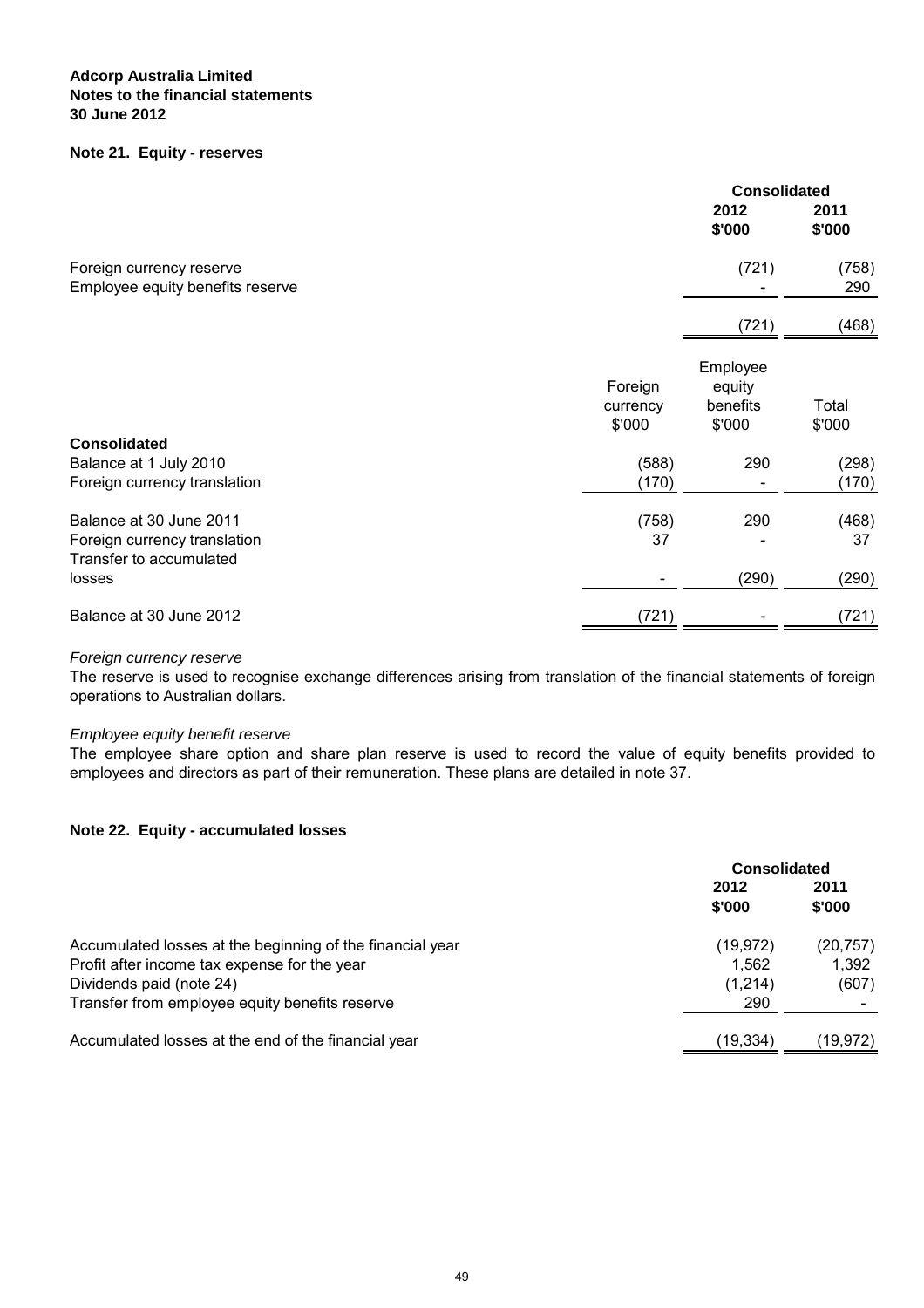## **Note 23. Equity - non-controlling interest**

|                                | <b>Consolidated</b> |                |
|--------------------------------|---------------------|----------------|
|                                | 2012<br>\$'000      | 2011<br>\$'000 |
| Contributed equity<br>Reserves | 202<br>32           | 202<br>32      |
| <b>Accumulated losses</b>      | (379)               | (306)          |
|                                | (145)               | (72)           |

The non-controlling interest has 25% (2011: 25%) equity holdings in Andrews Advertising Pty Limited and Quadrant Creative Pty Limited.

## **Note 24. Equity - dividends**

Dividends

|                                                                                        | <b>Consolidated</b> |                |
|----------------------------------------------------------------------------------------|---------------------|----------------|
|                                                                                        | 2012<br>\$'000      | 2011<br>\$'000 |
| Final dividend for the year ended 30 June 2011 of 1 cent per ordinary share paid on 28 |                     |                |
| September 2011                                                                         | 607                 |                |
| Interim dividend for the year ended 30 June 2012 (2011: 30 June 2011) of 1 cent (2011: |                     |                |
| 1 cent) per ordinary share paid on 31 March 2012 (2011: 31 March 2011)                 | 607                 | 607            |
|                                                                                        |                     |                |
|                                                                                        | 1 214               | 607            |
|                                                                                        |                     |                |

On 31 August 2012 the directors declared a final dividend for the year ended 30 June 2012 of 0.75 cents per ordinary share to be paid on 28 September 2012. As the dividend is fully franked, there are no income tax consequences for the owners of Adcorp Australia Limited relating to this dividend.

#### Franking credits

|                                                                                      | <b>Consolidated</b> |                |
|--------------------------------------------------------------------------------------|---------------------|----------------|
|                                                                                      | 2012<br>\$'000      | 2011<br>\$'000 |
| Franking credits available for subsequent financial years based on a tax rate of 30% | 5.835               | 6.070          |

The above amounts represent the balance of the franking account as at the end of the financial year, adjusted for:

- franking credits that will arise from the payment of the amount of the provision for income tax at the reporting date
- franking debits that will arise from the payment of dividends recognised as a liability at the reporting date
- franking credits that will arise from the receipt of dividends recognised as receivables at the reporting date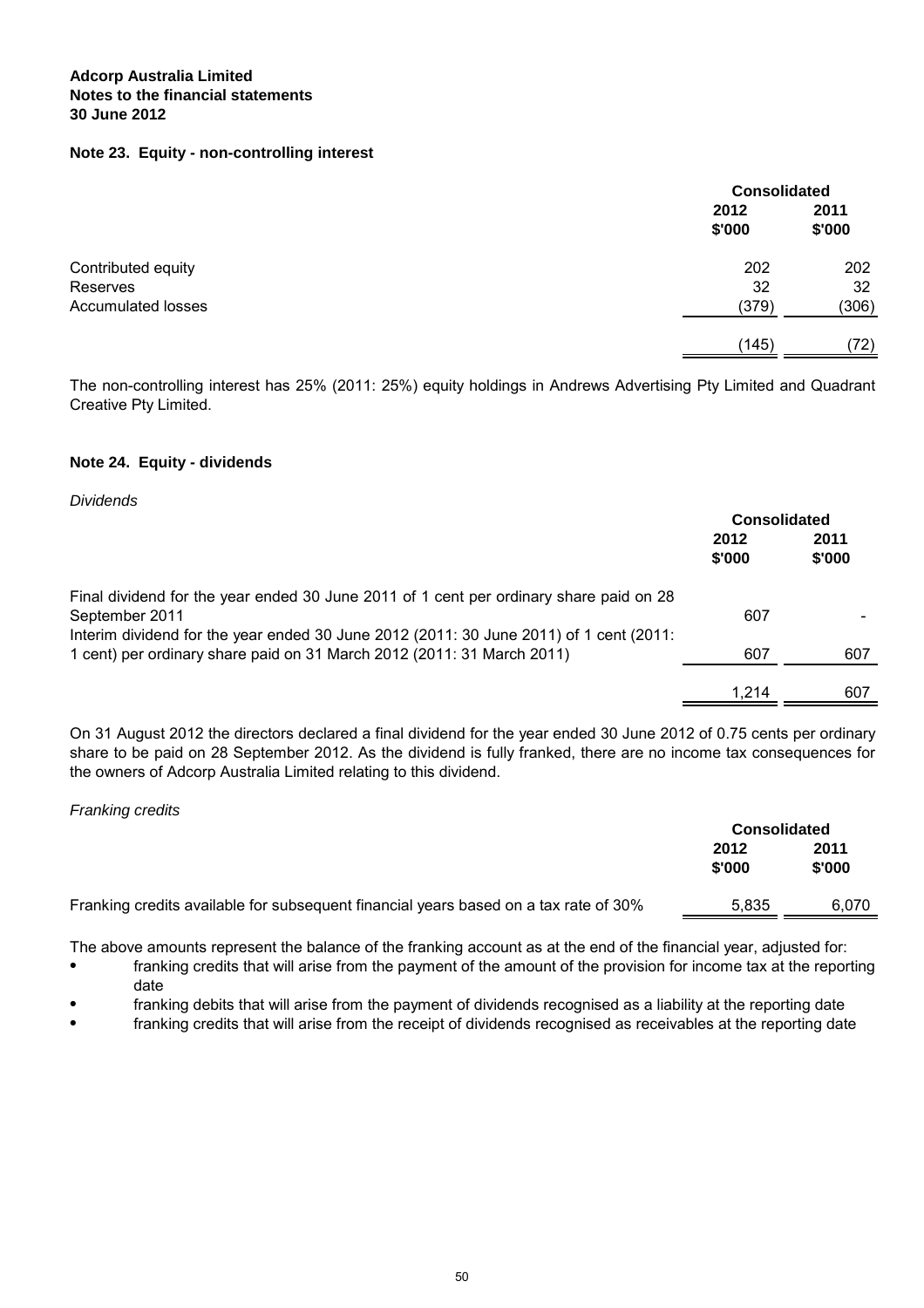## **Note 25. Financial instruments**

## **Financial risk management objectives**

The consolidated entity's principal financial liabilities comprise trade payables. These financial liabilities arise directly from the consolidated entity's operations. The consolidated entity has various financial assets such as trade receivables and cash and short-term deposits, which arise directly from its operations.

At 30 June 2012 the consolidated entity did not have financial instruments or derivatives other than those disclosed in these notes.

The main risks arising from the consolidated entity's financial instruments are credit risk, liquidity risk, interest rate risk and foreign currency risk. The Board of Directors reviews the management of each of these risks which are summarised below.

## **Market risk**

## Foreign currency risk

The consolidated entity has transactional foreign currency exposures. Such exposure arises from purchases by the consolidated entity in currencies other than the functional currency of the operating units. Approximately 2% of the consolidated entity's purchases are denominated in currencies other than the functional currency of the operating unit making the sale. These amounts include the payables of foreign creditors, which are not effectively hedged by other foreign currency denominated items.

The consolidated entity's main foreign currency exposure is New Zealand Dollars, as shown below. Based on this exposure, had the Australian Dollar weakened by 10% or strengthened by 10% against the New Zealand Dollar with all other variables held constant, the movement would have an immaterial impact on the consolidated entity. The consolidated entity is not sensitive to movements in other currencies.

The carrying amount of the consolidated entity's foreign currency denominated financial assets and financial liabilities at the reporting date was as follows:

|                        | <b>Assets</b>  |                | <b>Liabilities</b> |                |
|------------------------|----------------|----------------|--------------------|----------------|
|                        | 2012<br>\$'000 | 2011<br>\$'000 | 2012<br>\$'000     | 2011<br>\$'000 |
| <b>Consolidated</b>    |                |                |                    |                |
| US dollars             |                |                | 38                 | 72             |
| Euros                  |                |                |                    |                |
| Pound Sterling         |                |                | 73                 | 41             |
| New Zealand dollars    | 4,752          | 1,164          | 1,377              | 2              |
| Canadian dollars       |                |                | 3                  | 9              |
| South African Rand     |                |                | 6                  | 8              |
| Singapore dollars      |                |                | 12                 | 17             |
| Hong Kong dollars      |                |                |                    |                |
| Soloman Island dollars |                |                |                    |                |
|                        | 4,752          | 1,164          | 1,511              | 150            |

Price risk

The consolidated entity is not exposed to any significant price risk.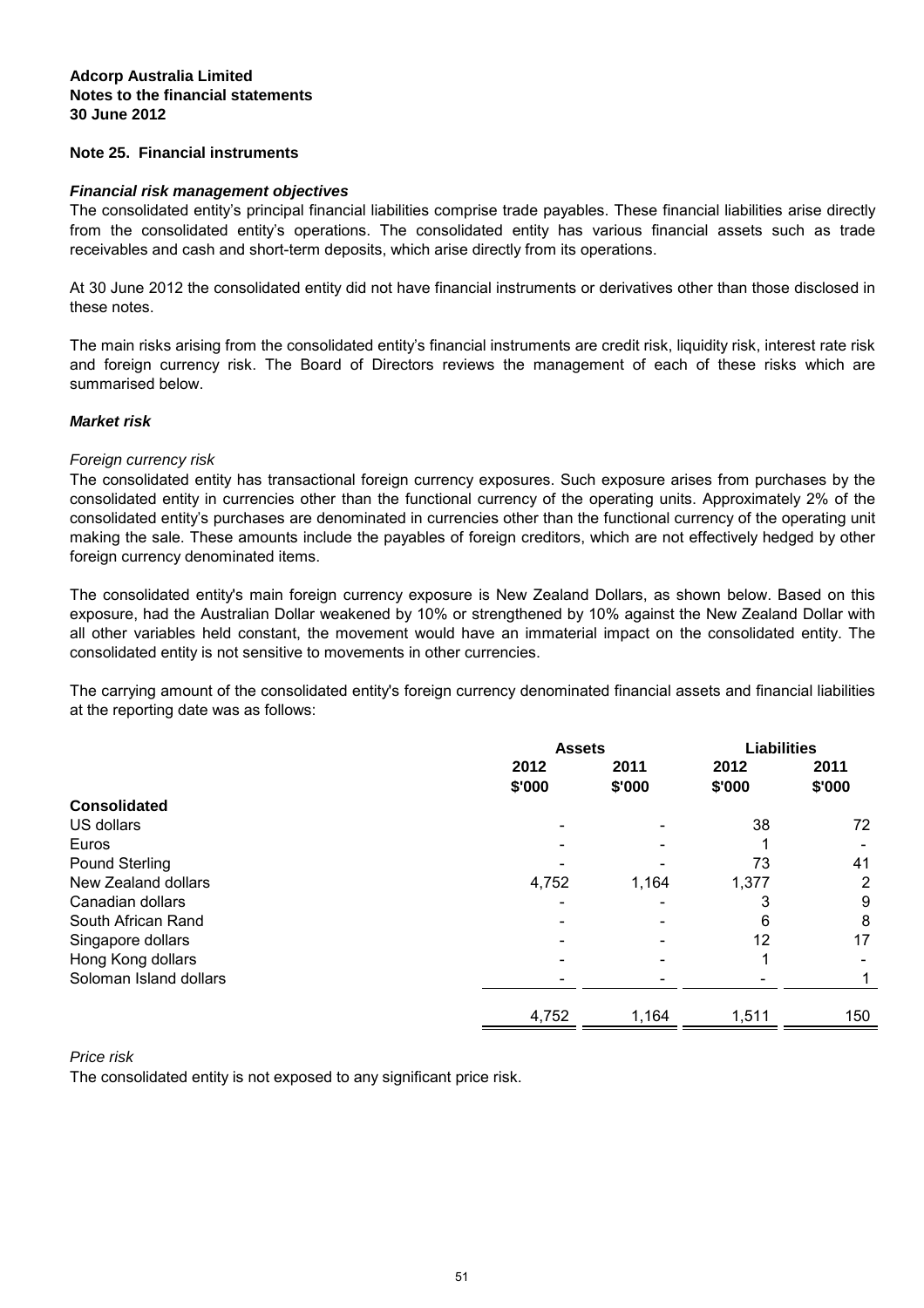## **Note 25. Financial instruments (continued)**

#### Interest rate risk

The consolidated entity's principal financial instruments comprise cash and short-term deposits. The main purpose of these financial instruments is to finance the consolidated entity's operations.

The consolidated entity has various other financial instruments such as trade debtors and trade creditors, which arise directly from its operations.

The consolidated entity is not exposed to any significant interest rate risk.

As at the reporting date, the consolidated entity had the following variable rate cash balances:

|                                              | 2012                                      |                          | 2011                                      |                          |
|----------------------------------------------|-------------------------------------------|--------------------------|-------------------------------------------|--------------------------|
|                                              | Weighted<br>average<br>interest rate<br>% | <b>Balance</b><br>\$'000 | Weighted<br>average<br>interest rate<br>% | <b>Balance</b><br>\$'000 |
| <b>Consolidated</b>                          |                                           |                          |                                           |                          |
| Cash at bank                                 | 3.08                                      | 9,314                    | 3.90                                      | 10,273                   |
| Net exposure to cash flow interest rate risk |                                           | 9,314                    |                                           | 10,273                   |

An analysis by remaining contractual maturities in shown in 'remaining contractual maturity' section below

An official increase or decrease in interest rates would have no significant impact on profit before tax.

#### **Credit risk**

Credit risk arises from the financial assets of the consolidated entity, which comprise cash and cash equivalents, trade and other receivables. The consolidated entity's exposure to credit risk arises from potential default of the counter party, with a maximum exposure equal to the carrying amount of these instruments.

It is the consolidated entity's policy that all customers who wish to trade on credit terms are subject to credit verification procedures including an assessment of their independent credit rating and financial position. Some customer credit risk within the consolidated entity is managed by the use of debtors insurance.

In addition, receivable balances are monitored on an ongoing basis with the result that the consolidated entity's exposure to bad debts is not considered to be significant.

## **Liquidity risk**

Liquidity risk is the risk that the consolidated entity will be unable to meet its payment obligations when they fall due under normal and stress circumstances. The consolidated entity's objective is to maintain a balance between continuity of funding and flexibility through effective management of working capital and the use of available bank credit lines. To limit this risk, management has arranged bank credit facilities, manages assets with liquidity in mind, and monitors future cash flows and liquidity on a daily basis.

As at 30 June 2012, the consolidated entity had a commercial bill facility of \$4 million (2011: \$6 million) with the ANZ Banking Corporation for working capital purposes, but had no bills outstanding and continues to generate positive operating cash flows.

Due to current levels of working capital and ongoing improvements in trade receivables and collections, the company has reduced its commercial bill facility and will realise considerable savings as a result.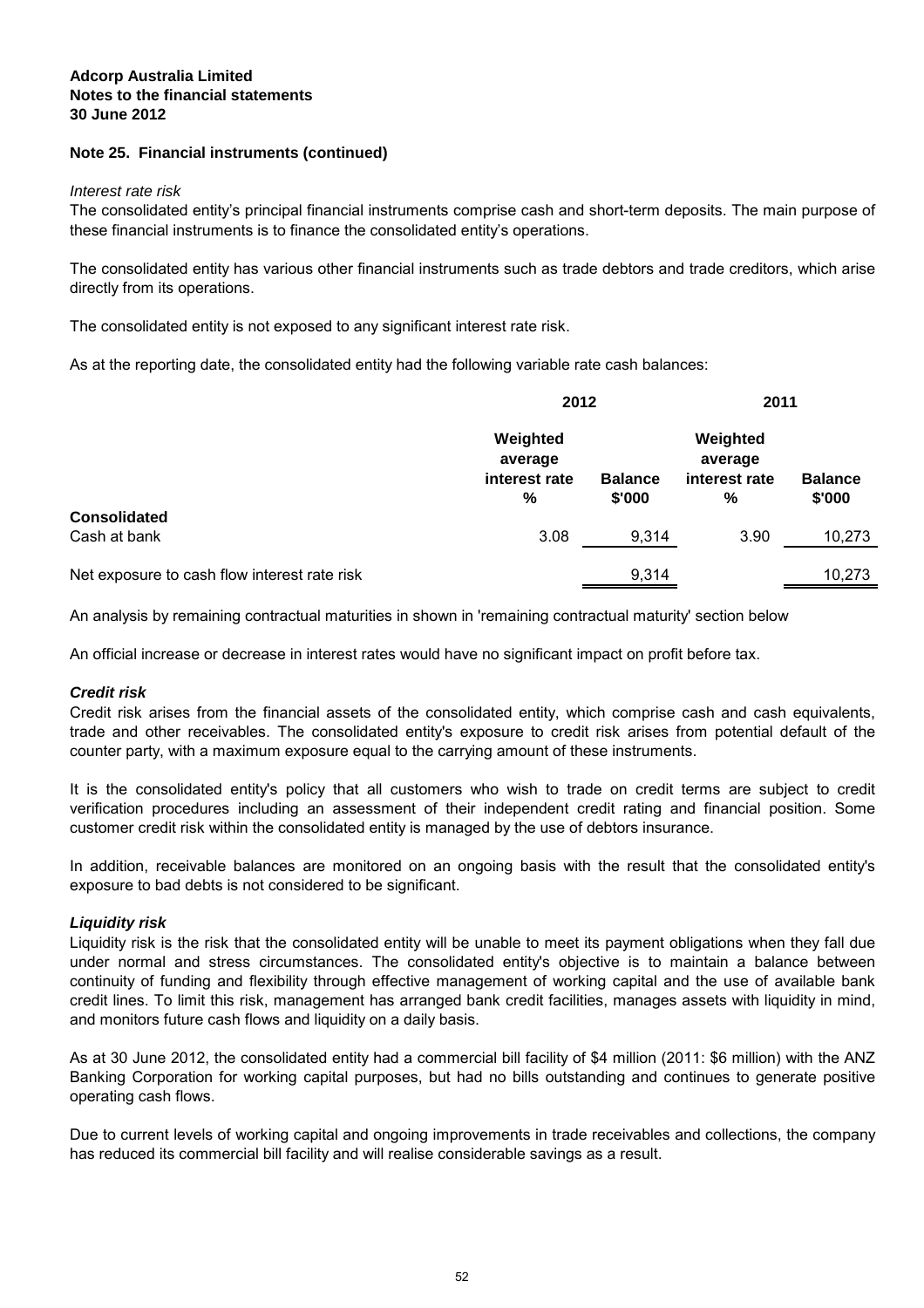## **Note 25. Financial instruments (continued)**

#### Remaining contractual maturities

The following tables detail the consolidated entity's remaining contractual maturity for its financial instrument liabilities. The tables have been drawn up based on the undiscounted cash flows of financial liabilities based on the earliest date on which the financial liabilities are required to be paid. The tables include both interest and principal cash flows disclosed as remaining contractual maturities and therefore these totals may differ from their carrying amount in the statement of financial position.

|                            | Weighted      |           |             |             |              | Remaining   |
|----------------------------|---------------|-----------|-------------|-------------|--------------|-------------|
|                            | average       | 1 year or | Between 1   | Between 2   |              | contractual |
| <b>Consolidated - 2012</b> | interest rate | less      | and 2 years | and 5 years | Over 5 years | maturities  |
|                            | $\%$          | \$'000    | \$'000      | \$'000      | \$'000       | \$'000      |
| <b>Non-derivatives</b>     |               |           |             |             |              |             |
| Non-interest bearing       |               |           |             |             |              |             |
| Trade payables             |               | 20,174    |             |             |              | 20,174      |
| Other payables             |               | 3,192     |             |             |              | 3,192       |
| Total non-derivatives      |               | 23,366    |             |             |              | 23,366      |
|                            |               |           |             |             |              |             |
|                            | Weighted      |           |             |             |              | Remaining   |
|                            | average       | 1 year or | Between 1   | Between 2   |              | contractual |
| <b>Consolidated - 2011</b> | interest rate | less      | and 2 years | and 5 years | Over 5 years | maturities  |
|                            | %             | \$'000    | \$'000      | \$'000      | \$'000       | \$'000      |
| <b>Non-derivatives</b>     |               |           |             |             |              |             |
| Non-interest bearing       |               |           |             |             |              |             |
| Trade payables             |               | 27,304    |             |             |              | 27,304      |
| Other payables             |               | 7,215     |             |             |              | 7,215       |
| Total non-derivatives      |               | 34,519    |             |             |              | 34,519      |

The cash flows in the maturity analysis above are not expected to occur significantly earlier than contractually disclosed above.

#### **Fair value of financial instruments**

Unless otherwise stated, the carrying amounts of financial instruments reflect their fair value. The carrying amounts of trade receivables and trade payables are assumed to approximate their fair values due to their short-term nature. The fair value of financial liabilities is estimated by discounting the remaining contractual maturities at the current market interest rate that is available for similar financial instruments.

#### **Note 26. Key management personnel disclosures**

**Directors** 

The following persons were directors of Adcorp Australia Limited during the financial year:

| <b>Bob Campbell</b> | Non-Executive Chairman                                |
|---------------------|-------------------------------------------------------|
| lan Rodwell         | Non-Executive Director                                |
| David Morrison      | <b>Executive Director and Chief Executive Officer</b> |

#### Other key management personnel

The following person also had the authority and responsibility for planning, directing and controlling the major activities of the consolidated entity, directly or indirectly, during the financial year:

Craig McMenamin Chief Financial Officer and Company Secretary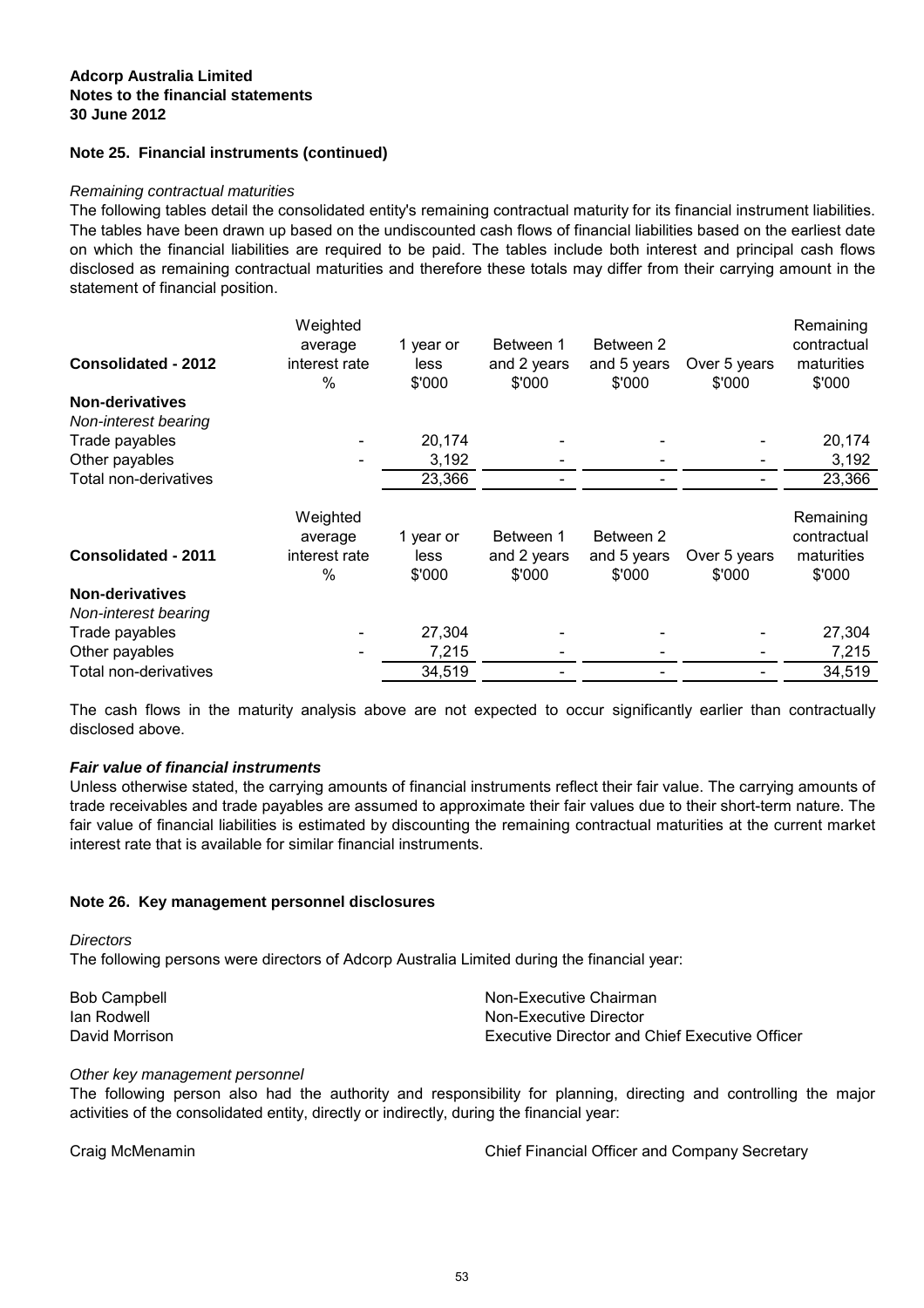## **Note 26. Key management personnel disclosures (continued)**

#### **Compensation**

The aggregate compensation made to directors and other members of key management personnel of the consolidated entity is set out below:

|                                                                                         | <b>Consolidated</b>                           |                              |
|-----------------------------------------------------------------------------------------|-----------------------------------------------|------------------------------|
|                                                                                         | 2012<br>S                                     | 2011<br>\$                   |
| Short-term employee benefits<br>Post-employment benefits<br><b>Termination benefits</b> | 690,464<br>41,630<br>$\overline{\phantom{a}}$ | 665,903<br>42,167<br>121,095 |
|                                                                                         | 732,094                                       | 829,165                      |

#### **Shareholding**

The number of shares in the parent entity held during the financial year by each director and other members of key management personnel of the consolidated entity, including their personally related parties, is set out below:

| 2012<br>Ordinary shares | Balance at<br>the start of<br>the year | Received<br>as part of<br>remuneration | Additions | Disposals/<br>other | Balance at<br>the end of<br>the year |
|-------------------------|----------------------------------------|----------------------------------------|-----------|---------------------|--------------------------------------|
| lan Rodwell             | 21,716,127                             |                                        | 1,306,235 |                     | 23,022,362                           |
| Craig McMenamin         | 2,900                                  |                                        |           |                     | 2,900                                |
| David Morrison          |                                        |                                        | 170,000   |                     | 170,000                              |
|                         | 21,719,027                             |                                        | 1,476,235 |                     | 23,195,262                           |
| 2011<br>Ordinary shares | Balance at<br>the start of<br>the year | Received<br>as part of<br>remuneration | Additions | Disposals/<br>other | Balance at<br>the end of<br>the year |
| lan Rodwell             | 21,309,127                             |                                        | 407,000   |                     | 21,716,127                           |
| Craig McMenamin         | 2,900                                  |                                        |           |                     | 2,900                                |
|                         | 21,312,027                             |                                        | 407,000   |                     | 21,719,027                           |

#### Option holding

The number of options over ordinary shares in the parent entity held during the financial year by each director and other members of key management personnel of the consolidated entity, including their personally related parties, is set out below:

| 2012                         | <b>Balance</b> at<br>the start of<br>the year | Granted | Exercised   | Expired/<br>forfeited/<br>other | Balance at<br>the end of<br>the year |
|------------------------------|-----------------------------------------------|---------|-------------|---------------------------------|--------------------------------------|
| Options over ordinary shares |                                               |         |             |                                 |                                      |
| David Morrison               | 150,000                                       |         |             | (150,000)                       |                                      |
| Craig McMenamin              | 200,000                                       |         |             | (100,000)                       | 100,000                              |
|                              | 350,000                                       |         |             | (250,000)                       | 100,000                              |
|                              |                                               |         | Vested and  | Vested and                      | Vested at<br>the end of              |
| 2012                         |                                               |         | exercisable | unexercisable                   |                                      |
| Options over ordinary shares |                                               |         |             |                                 | the year                             |
| Craig McMenamin              |                                               |         | 100,000     |                                 | 100,000                              |
|                              |                                               |         | 100,000     |                                 | 100,000                              |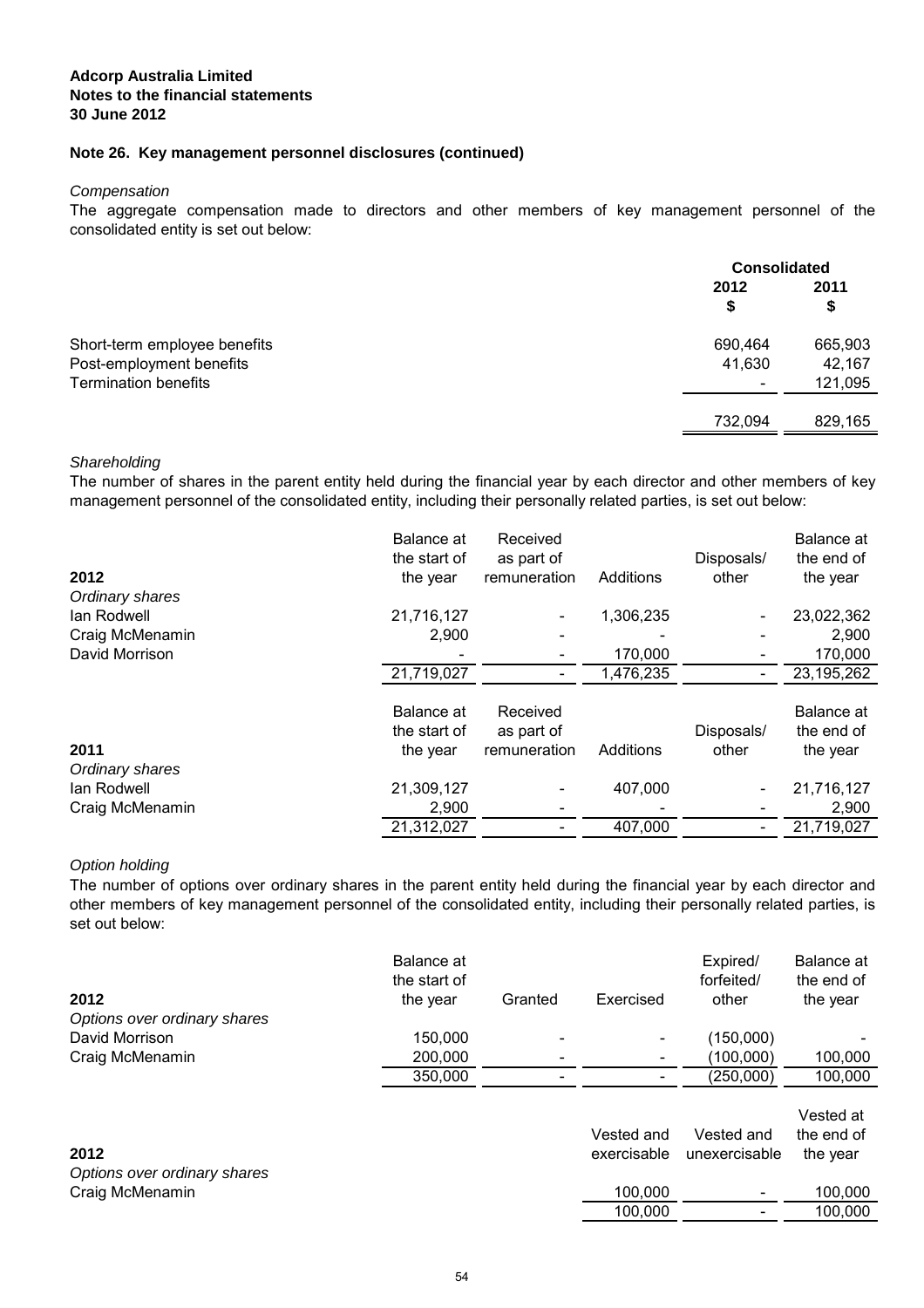## **Note 26. Key management personnel disclosures (continued)**

| 2011<br>Options over ordinary shares | Balance at<br>the start of<br>the year | Granted                  | Exercised | Expired/<br>forfeited/<br>other | Balance at<br>the end of<br>the year |
|--------------------------------------|----------------------------------------|--------------------------|-----------|---------------------------------|--------------------------------------|
| David Morrison                       | 150,000                                | ÷                        |           |                                 | 150,000                              |
| Matthew Mellor *                     | 200,000                                |                          |           | (200,000)                       |                                      |
| Craig McMenamin                      | 200,000                                | $\overline{\phantom{0}}$ |           |                                 | 200,000                              |
|                                      | 550,000                                | -                        |           | (200,000)                       | 350,000                              |

\* Expired/forfeited/other represents individual no longer being a key management personnel not necessarily expiry/forfeiture/other

| 2011                         | Vested and<br>exercisable | Vested and<br>unexercisable | Vested at<br>the end of<br>the year |
|------------------------------|---------------------------|-----------------------------|-------------------------------------|
| Options over ordinary shares |                           |                             |                                     |
| David Morrison               |                           | 150,000                     | 150,000                             |
| Craig McMenamin              | 100.000                   | $\overline{\phantom{a}}$    | 100,000                             |
|                              | 100.000                   | 150,000                     | 250,000                             |
|                              |                           |                             |                                     |

Related party transactions Related party transactions are set out in note 31.

## **Note 27. Remuneration of auditors**

During the financial year the following fees were paid or payable for services provided by Grant Thornton Audit Pty Ltd, the auditor of the company, and its network firms:

|                                                                                   | Consolidated |            |
|-----------------------------------------------------------------------------------|--------------|------------|
|                                                                                   | 2012<br>S    | 2011<br>\$ |
| Audit services - Grant Thornton Audit Pty Ltd (2011: Ernst<br>& Young)            |              |            |
| Audit or review of the financial statements                                       | 110,000      | 255,589    |
| Other services - Grant Thornton Audit Pty Ltd (2011: Ernst<br>& Young)            |              |            |
| <b>Taxation compliance</b>                                                        | 37,000       | 30,000     |
| Other advisory                                                                    | 10,000       |            |
|                                                                                   | 47,000       | 30,000     |
|                                                                                   | 157,000      | 285,589    |
| Audit services - related practices<br>Audit or review of the financial statements | 27,500       |            |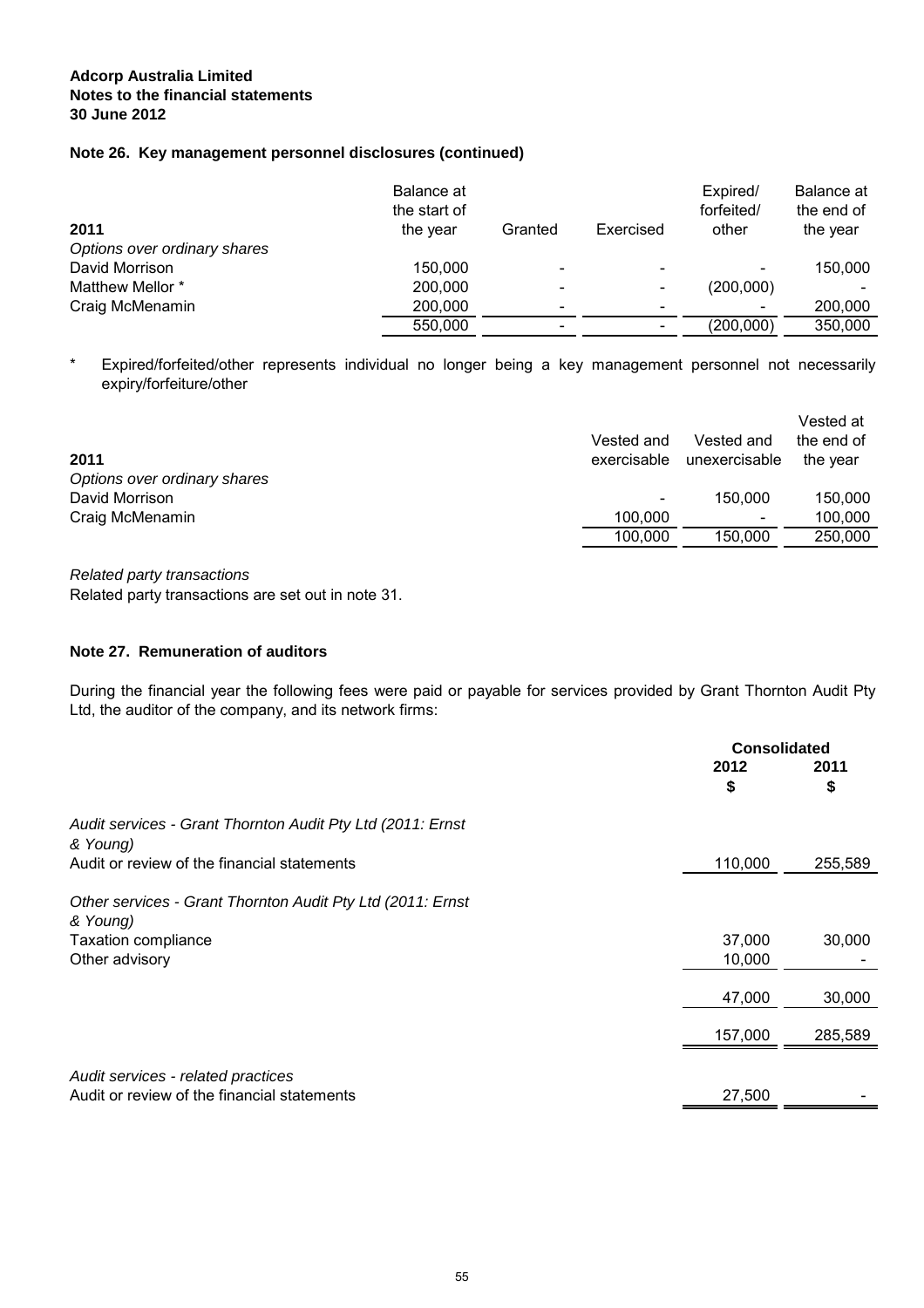## **Note 28. Contingent assets**

Andrews Advertising Pty Ltd ('AAPL') continues to prosecute its claim for damages in the Supreme Court of NSW. AAPL has negotiated a confidential settlement against one of the defendants, David Andrews who was a former director of AAPL. AAPL continues its claim against a former executive of AAPL, Dean Andrews and a number of parties and companies associated with him.

## **Note 29. Contingent liabilities**

The consolidated entity has various guarantees over premises.

|          | 2012<br>\$'000 | 2011<br>\$'000 |
|----------|----------------|----------------|
| Premises | 1,310          | 1,276          |

During the year, the Australian Taxation Office ('ATO') conducted a desktop review of Adcorp's GST and BAS submissions and has subsequently conducted a full audit of the company's GST transactions. Adcorp has lodged all necessary reconciliations and workings with the ATO, however as at the reporting date the matter has not been finalised. The directors believe there is no obligation to pay any material amount in respect of this matter and therefore do not expect any material adverse financial impact on the company.

## **Note 30. Commitments**

|                                                       | <b>Consolidated</b> |        |
|-------------------------------------------------------|---------------------|--------|
|                                                       | 2012                | 2011   |
|                                                       | \$'000              | \$'000 |
| Lease commitments - operating                         |                     |        |
| Committed at the reporting date but not recognised as |                     |        |
| liabilities, payable:                                 |                     |        |
| Within one year                                       | 2,629               | 2,557  |
| One to five years                                     | 6,617               | 7,168  |
| More than five years                                  |                     | 142    |
|                                                       | 9,246               | 9,867  |
|                                                       |                     |        |

Operating leases are entered into as a means of acquiring access to retail property and IT equipment. Rental payments are generally fixed, but with future inflation escalation clauses. Adcorp Australia Limited is a sub-lessor in two properties. The future minimum sub-lease payments expected to be received is \$348,000 (2011: \$93,000) within one year and \$792,000 (2011: \$121,000) between one to five years.

## **Note 31. Related party transactions**

## Parent entity

Adcorp Australia Limited is the parent entity.

Subsidiaries

Interests in subsidiaries are set out in note 33.

#### Key management personnel

Disclosures relating to key management personnel are set out in note 26 and the remuneration report in the directors' report.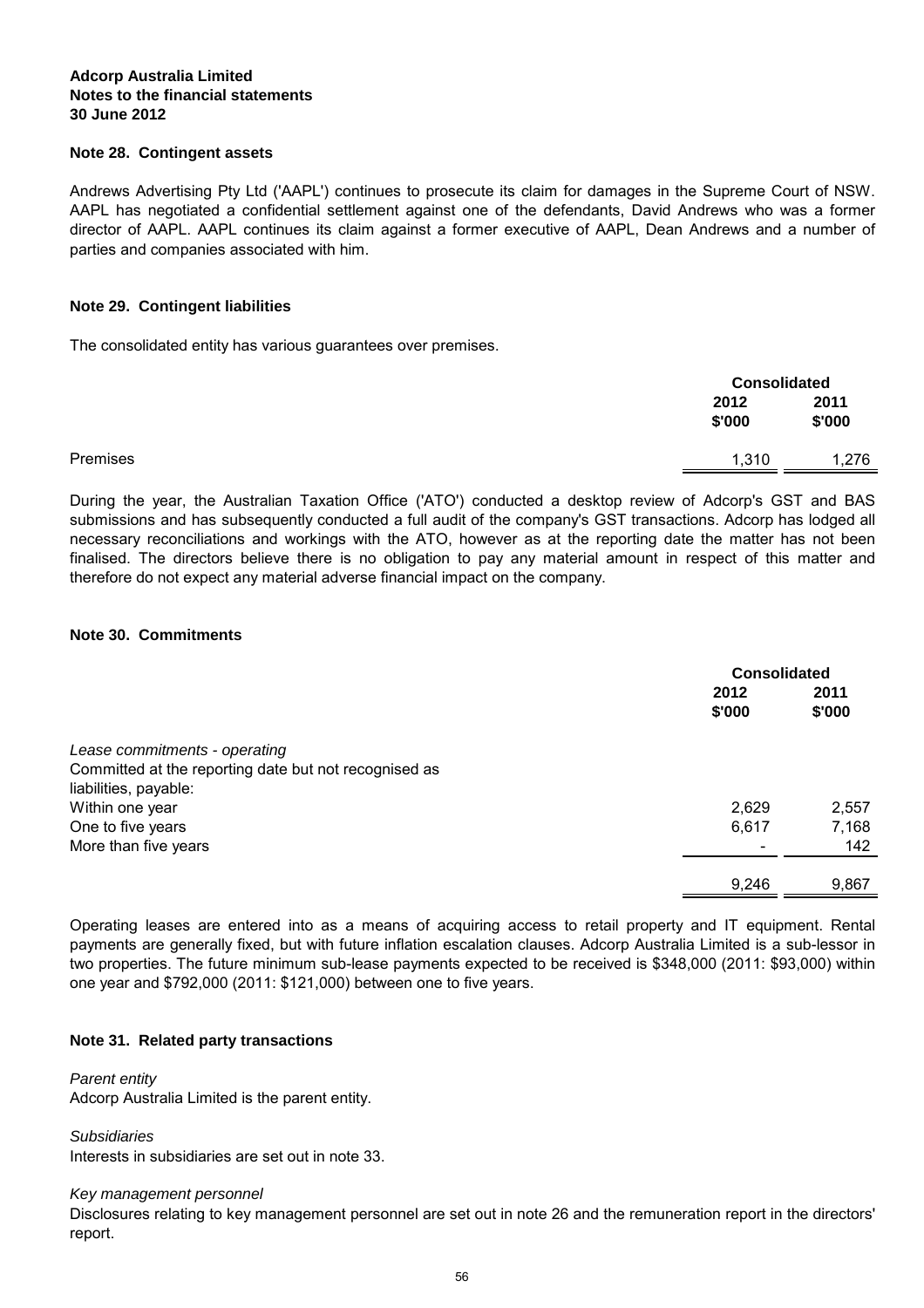## **Note 31. Related party transactions (continued)**

#### Transactions with related parties

There were no transactions with related parties during the current and previous financial year.

There were no trade receivables from or trade payables to related parties at the current and previous reporting date. Receivable from and payable to related parties

#### Loans to/from related parties

There were no loans to or from related parties at the current and previous reporting date.

#### **Note 32. Parent entity information**

Set out below is the supplementary information about the parent entity.

#### Statement of comprehensive income

|                            |                | <b>Parent</b>  |  |
|----------------------------|----------------|----------------|--|
|                            | 2012<br>\$'000 | 2011<br>\$'000 |  |
| Profit after income tax    | 1.916          | 1,095          |  |
| Total comprehensive income | 1,916          | 1,095          |  |

## Statement of financial position

|                                                                                           | <b>Parent</b>      |                           |
|-------------------------------------------------------------------------------------------|--------------------|---------------------------|
|                                                                                           | 2012<br>\$'000     | 2011<br>\$'000            |
| Total current assets                                                                      | 39,866             | 47,198                    |
| <b>Total assets</b>                                                                       | 43,747             | 50,342                    |
| Total current liabilities                                                                 | 34,074             | 41,861                    |
| <b>Total liabilities</b>                                                                  | 34,952             | 42,249                    |
| Equity<br>Issued capital<br>Employee equity benefits reserve<br><b>Accumulated losses</b> | 28,894<br>(20,099) | 28,894<br>290<br>(21,091) |
| <b>Total equity</b>                                                                       | 8,795              | 8,093                     |

Guarantees entered into by the parent entity in relation to the debts of its subsidiaries

The parent entity had no guarantees in relation to the debts of its subsidiaries as at 30 June 2012 and 30 June 2011.

Contingent liabilities

| $\sim$          |                | <b>Parent</b>  |
|-----------------|----------------|----------------|
|                 | 2012<br>\$'000 | 2011<br>\$'000 |
| Bank guarantees | 882            | 750            |
|                 |                |                |

Lease commitments

The parent entity had lease commitments of \$6,412,000 (2011: \$6,254,000) at 30 June 2012.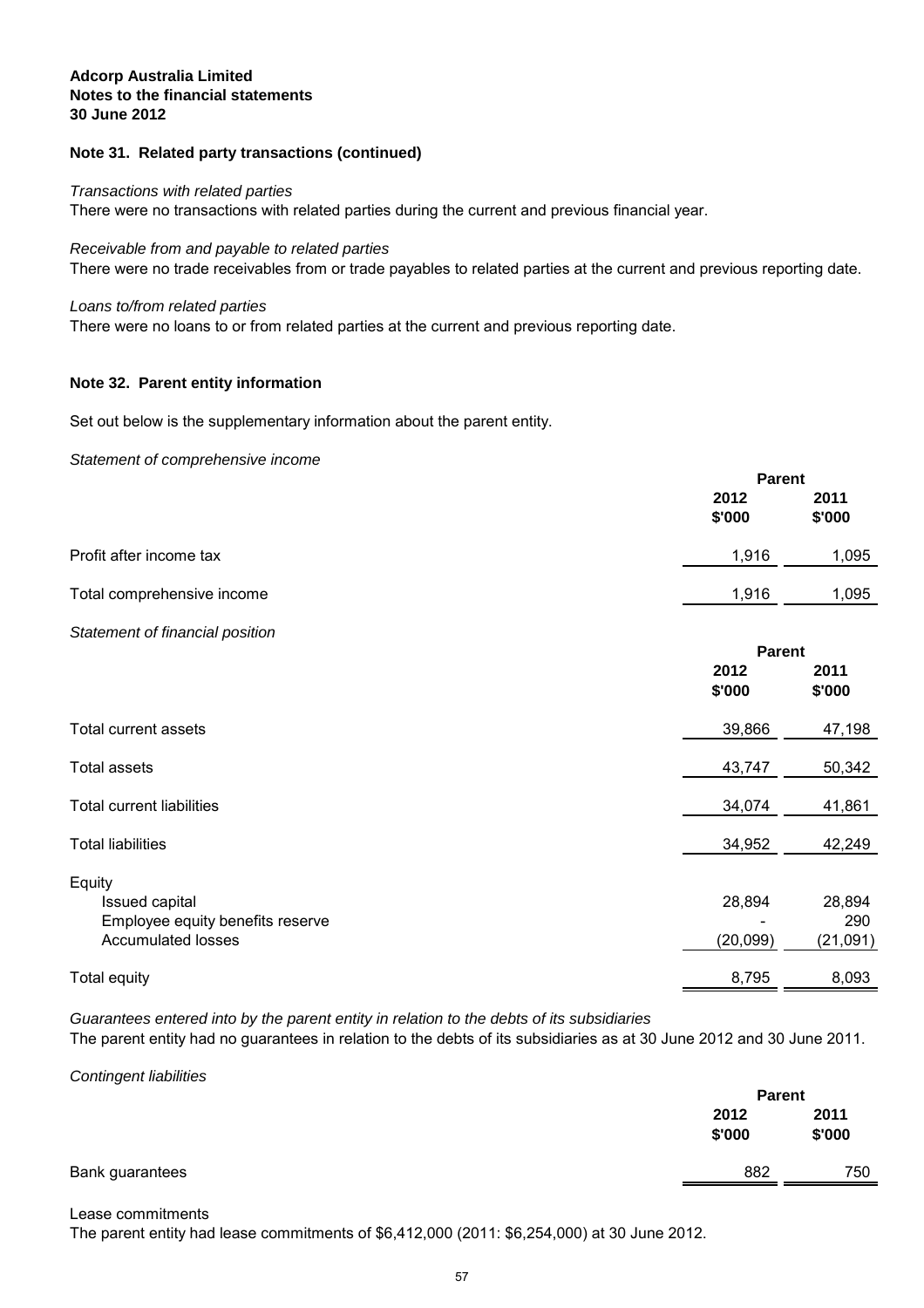## **Note 32. Parent entity information (continued)**

#### Capital commitments - Property, plant and equipment

The parent entity had no capital commitments for property, plant and equipment at as 30 June 2012 and 30 June 2011.

## Significant accounting policies

The accounting policies of the parent entity are consistent with those of the consolidated entity, as disclosed in note 1, except for the following:

- Investments in subsidiaries are accounted for at cost, less any impairment. Impairment is based on value in use calculation using cash flow projections based on budgets approved by the Board for the year ending 30 June 2013 plus a further four years of forecast results plus a terminal value.
- Dividends received from subsidiaries are recognised as other income by the parent entity and its receipt may be an indicator of an impairment of the investment.
- Management fees are charged to subsidiaries to recover costs of functions performed by the head office. Revenue is recognised as earned.

## **Note 33. Subsidiaries**

The consolidated financial statements incorporate the assets, liabilities and results of the following subsidiaries in accordance with the accounting policy described in note 1:

|                                |                   | <b>Equity holding</b> |        |  |
|--------------------------------|-------------------|-----------------------|--------|--|
|                                | <b>Country of</b> | 2012                  | 2011   |  |
| Name of entity                 | incorporation     | %                     | ℅      |  |
| Adcorp Australia (Vic) Pty Ltd | Australia         | 100.00                | 100.00 |  |
| Adcorp Australia (Qld) Pty Ltd | Australia         | 100.00                | 100.00 |  |
| R&L Advertising Pty Ltd        | Australia         | 100.00                | 100.00 |  |
| Adcorp D&D Pty Ltd             | Australia         | 100.00                | 100.00 |  |
| Austpac Media Pty Ltd *        | Australia         | 100.00                | 100.00 |  |
| Adcorp SWA Pty Ltd *           | Australia         | 100.00                | 100.00 |  |
| Donald & Donald (Victoria) Pty |                   |                       |        |  |
| $Ltd*$                         | Australia         | 100.00                | 100.00 |  |
| <b>Nancarrow Marketing</b>     |                   |                       |        |  |
| Company Pty Ltd                | Australia         | 100.00                | 100.00 |  |
| Adcorp New Zealand Limited     | New Zealand       | 100.00                | 100.00 |  |
| <b>Adcorp Technologies Pty</b> |                   |                       |        |  |
| Limited                        | Australia         | 100.00                | 100.00 |  |
| Employment Opportunities in    |                   |                       |        |  |
| Australia Pty Ltd              | Australia         | 100.00                | 100.00 |  |
| Andrews Advertising Pty Ltd    | Australia         | 75.00                 | 75.00  |  |
| Quadrant Creative Pty Ltd      | Australia         | 75.00                 | 75.00  |  |
|                                |                   |                       |        |  |

\* These entities are controlled entities of Adcorp D&D Pty Ltd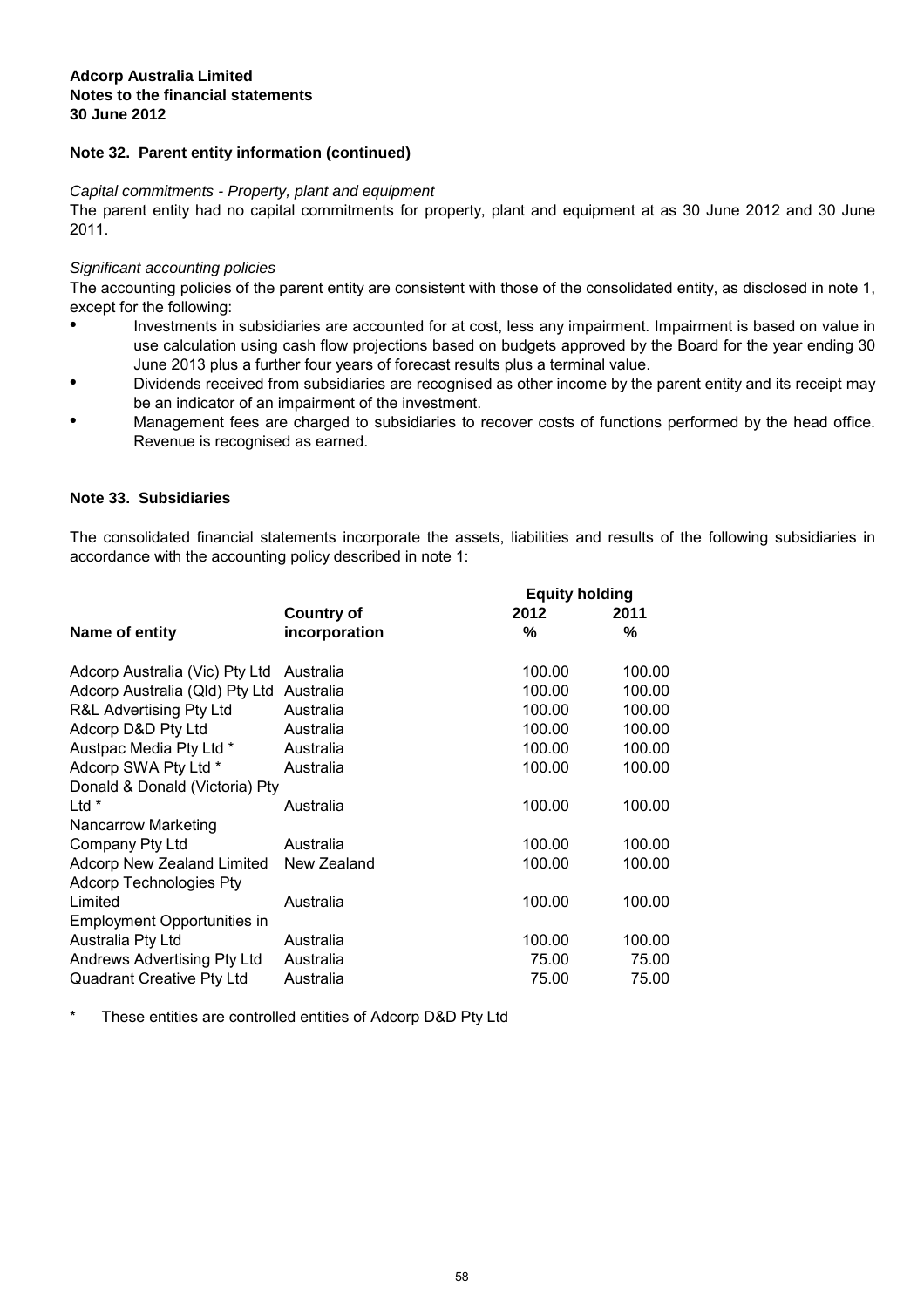## **Note 34. Deed of cross guarantee**

The following entities are party to a deed of cross guarantee under which each company guarantees the debts of the others:

Adcorp D&D Pty Ltd Adcorp Australia Limited Adcorp Australia (Vic) Pty Ltd Adcorp Australia (Qld) Pty Ltd

By entering into the deed, the wholly-owned entities have been relieved from the requirement to prepare a financial report and directors' report under Class Order 98/1418 (as amended) issued by the Australian Securities and Investments Commission ('ASIC').

The above companies represent a 'Closed Group' for the purposes of the Class Order, and as there are no other parties to the Deed of Cross Guarantee that are controlled by Adcorp Australia Limited, they also represent the 'Extended Closed Group'.

Set out below is a consolidated statement of comprehensive income and statement of financial position of the 'Closed Group'.

| <b>Statement of comprehensive income</b>            | 2012<br>\$'000 | 2011<br>\$'000 |
|-----------------------------------------------------|----------------|----------------|
| Revenue                                             | 24,324         | 23,691         |
| Other income                                        | 475            | 293            |
| Client service expenses                             | (14, 628)      | (14, 858)      |
| Administrative expenses                             | (927)          | (938)          |
| Marketing expenses                                  | (1,052)        | (1,518)        |
| Office and communication expenses                   | (4,287)        | (3,851)        |
| Finance costs                                       | (7)            | (81)           |
| Profit before income tax expense                    | 3,898          | 2,738          |
| Income tax expense                                  | (852)          | (498)          |
| Profit after income tax expense                     | 3,046          | 2,240          |
| Other comprehensive income for the year, net of tax |                |                |
| Total comprehensive income for the year             | 3,046          | 2,240          |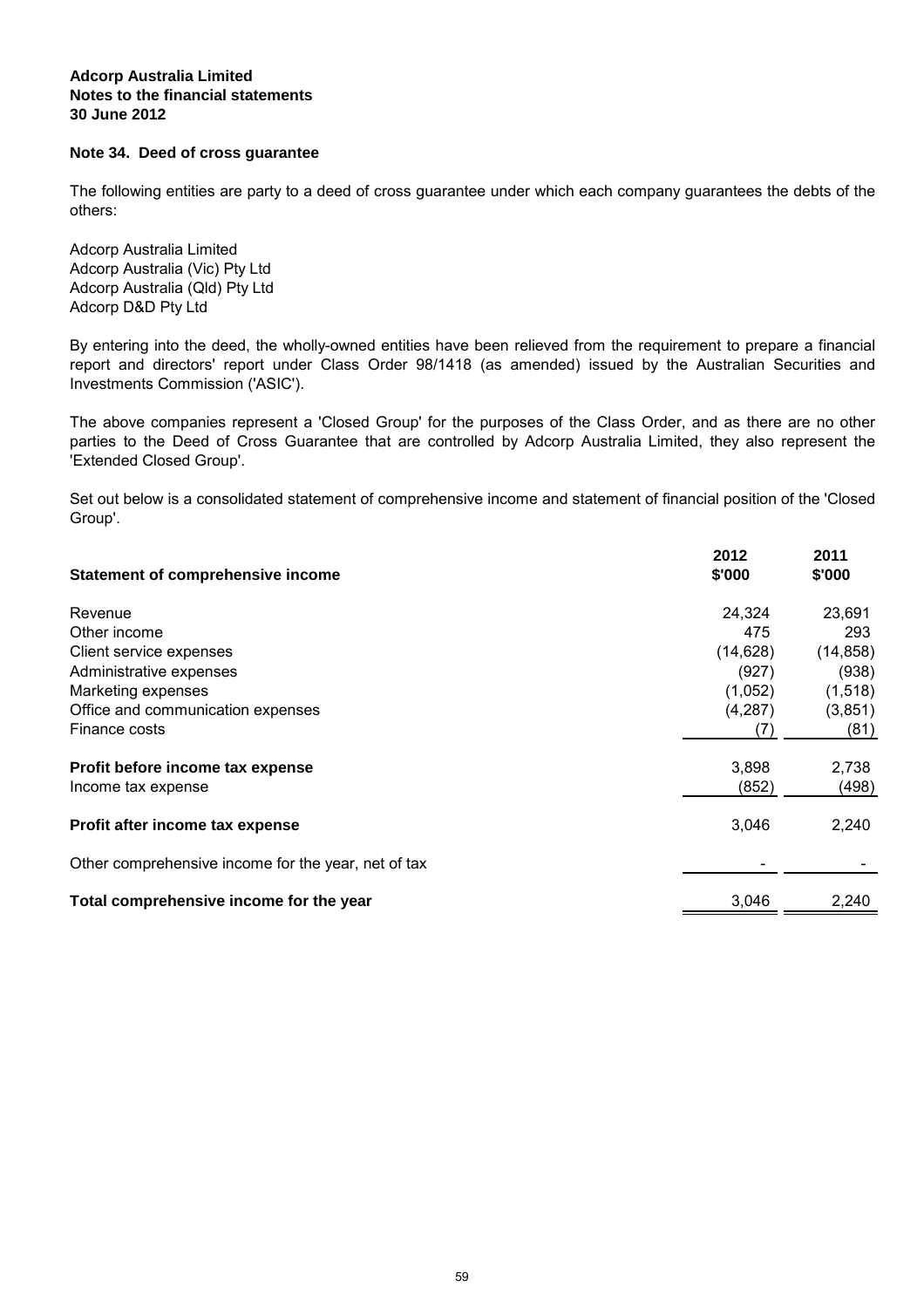## **Note 34. Deed of cross guarantee (continued)**

| <b>Statement of financial position</b> | 2012<br>\$'000 | 2011<br>\$'000 |
|----------------------------------------|----------------|----------------|
| <b>Current assets</b>                  |                |                |
| Cash and cash equivalents              | 7,947          | 8,810          |
| Trade and other receivables            | 17,402         | 25,933         |
| Other                                  | 149            | 116            |
|                                        | 25,498         | 34,859         |
| <b>Non-current assets</b>              |                |                |
| Other financial assets                 | 10,635         | 10,135         |
| Property, plant and equipment          | 2,004          | 992            |
| Intangibles                            | 292            | 255            |
| Deferred tax                           | 721            | 1,041          |
|                                        | 13,652         | 12,423         |
| <b>Total assets</b>                    | 39,150         | 47,282         |
|                                        |                |                |
| <b>Current liabilities</b>             |                |                |
| Trade and other payables               | 21,744         | 31,545         |
| Income tax                             | (460)          | 48             |
| Provisions                             | 3,074          | 3,372          |
|                                        | 24,358         | 34,965         |
| <b>Non-current liabilities</b>         |                |                |
| Deferred tax                           | 161            | 36             |
| Provisions                             | 1,031          | 431            |
|                                        | 1,192          | 467            |
|                                        |                |                |
| <b>Total liabilities</b>               | 25,550         | 35,432         |
| <b>Net assets</b>                      | 13,600         | 11,850         |
|                                        |                |                |
| <b>Equity</b>                          |                |                |
| Issued capital                         | 28,894         | 28,894         |
| Reserves                               |                | 290            |
| <b>Accumulated losses</b>              | (15, 294)      | (17, 334)      |
| <b>Total equity</b>                    | 13,600         | 11,850         |

## **Note 35. Events after the reporting period**

Apart from the dividend declared as disclosed in note 24, no other matter or circumstance has arisen since 30 June 2012 that has significantly affected, or may significantly affect the consolidated entity's operations, the results of those operations, or the consolidated entity's state of affairs in future financial years.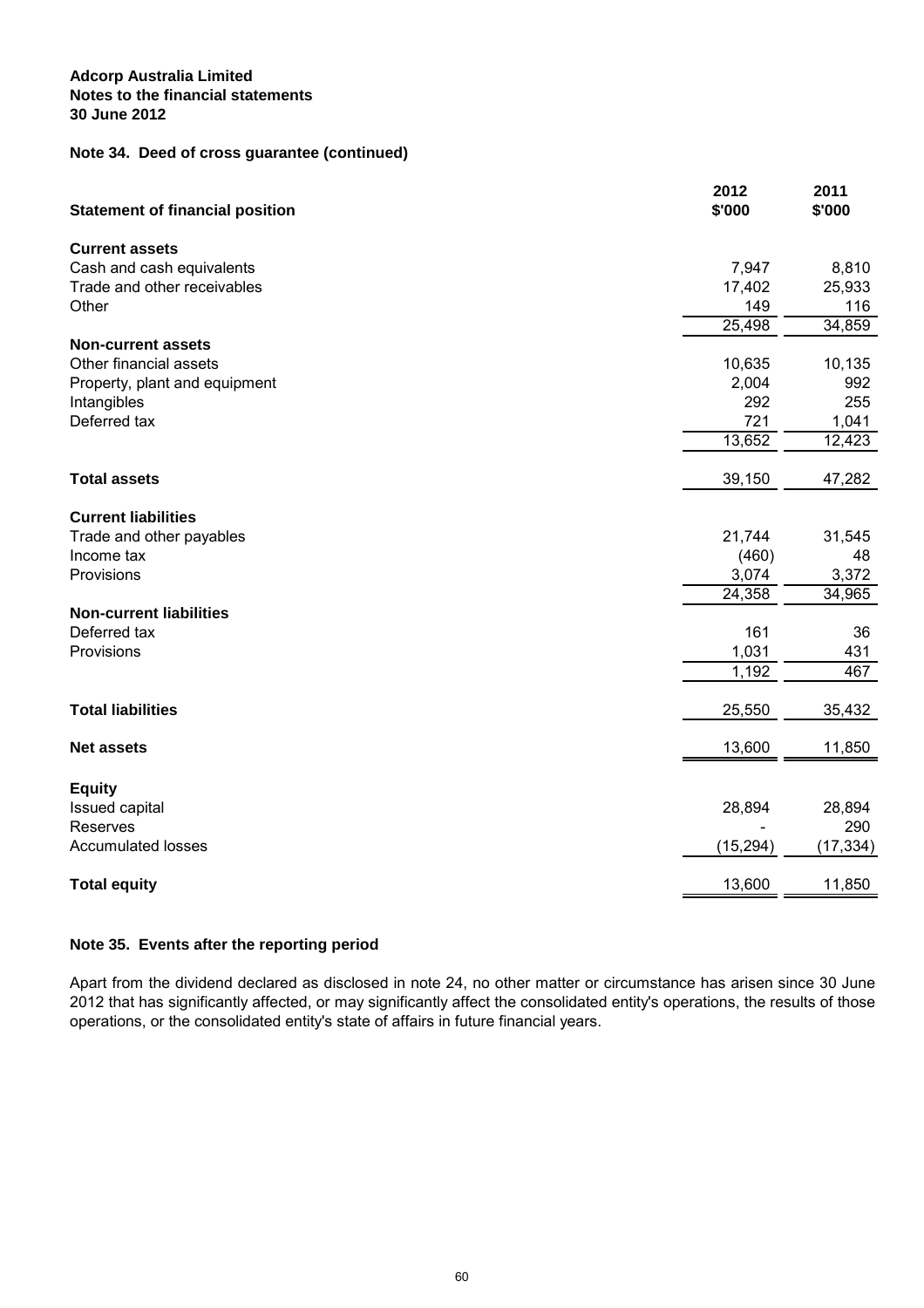## **Note 36. Reconciliation of profit after income tax to net cash from operating activities**

|                                                       | <b>Consolidated</b> |                |
|-------------------------------------------------------|---------------------|----------------|
|                                                       | 2012<br>\$'000      | 2011<br>\$'000 |
| Profit after income tax expense for the year          | 1,489               | 1,270          |
| Adjustments for:                                      |                     |                |
| Depreciation and amortisation                         | 892                 | 735            |
| Net gain on disposal of property, plant and equipment | (2)                 | (5)            |
| Foreign exchange differences                          | 32                  | (123)          |
| Impairment of assets                                  |                     | 5              |
| Change in operating assets and liabilities:           |                     |                |
| Decrease in trade and other receivables               | 11,249              | 768            |
| Decrease/(increase) in income tax refund due          | (747)               | 80             |
| Decrease/(increase) in deferred tax assets            | 700                 | (19)           |
| Increase in prepayments                               | (91)                | (11)           |
| Decrease in trade and other payables                  | (11, 153)           | (1,679)        |
| Decrease in provision for income tax                  | (424)               | (47)           |
| Increase/(decrease) in deferred tax liabilities       | 8                   | (29)           |
| Increase in employee benefits                         | 169                 | 53             |
| Increase in other provisions                          | 135                 | 13             |
| Net cash from operating activities                    | 2,257               | 1,011          |
|                                                       |                     |                |

## **Note 37. Earnings per share**

|                                                                                              | <b>Consolidated</b> |                |
|----------------------------------------------------------------------------------------------|---------------------|----------------|
|                                                                                              | 2012<br>\$'000      | 2011<br>\$'000 |
| Profit after income tax<br>Non-controlling interest                                          | 1,489<br>73         | 1,270<br>122   |
| Profit after income tax attributable to the owners of Adcorp Australia Limited               | 1,562               | 1,392          |
|                                                                                              | <b>Number</b>       | <b>Number</b>  |
| Weighted average number of ordinary shares used in calculating basic earnings per<br>share   | 60,676,602          | 60,676,602     |
| Weighted average number of ordinary shares used in calculating diluted earnings per<br>share | 60,676,602          | 60,676,602     |
|                                                                                              | <b>Cents</b>        | <b>Cents</b>   |
| Basic earnings per share<br>Diluted earnings per share                                       | 2.57<br>2.57        | 2.29<br>2.29   |

100,000 options (2011: 350,000) are not included in the calculation of diluted earnings per share due to the exercise price exceeding the average share price throughout the year.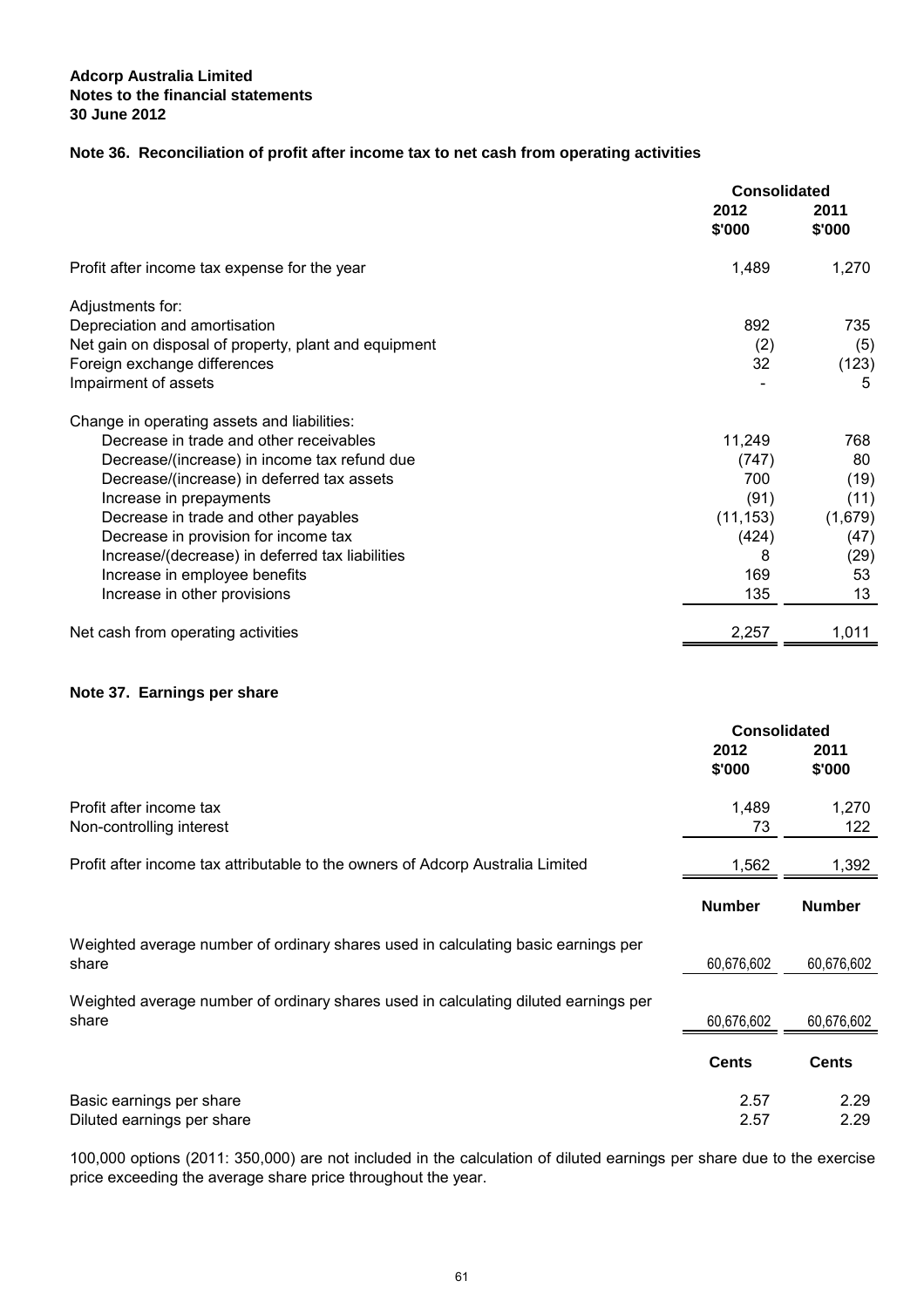## **Note 38. Share-based payments**

#### Employee share option plan

The consolidated entity has an Employee Share Option Plan ('ESOP') for the granting of non-transferable options to certain directors and senior executives.

## Options issued under the ESOP will vest as follows:

i) on the second anniversary of the grant date - 30% of the options granted; ii) on the third anniversary of the grant date - a further 30% of the options granted; and iii) on the fourth anniversary of the grant date - the remaining 40% of the options granted.

100,000 options have not yet vested as the vesting is conditional on a cumulative 10% growth in earnings per share ('EPS') on the 2008 financial year EPS, this growth has not yet been achieved.

Other relevant terms and conditions applicable to options granted under the ESOP include:

i) the exercise price of the options is equal to Adcorp Australia Limited's weighted average share price for the five days prior to the grant date;

ii) any options that are unvested on the fifth anniversary of their grant date will lapse;

iii) upon exercise, these options will be settled in ordinary shares of Adcorp Australia Limited; and

(iv) options are cancelled 3 months after the employee departs the company.

The fair value of the options is estimated at the date of the grant using the Black-Scholes model.

Set out below are summaries of options granted under the plan:

| <b>2012</b> |             | Exercise | Balance at<br>the start of |                          |           | Expired/<br>forfeited/ | Balance at<br>the end of |
|-------------|-------------|----------|----------------------------|--------------------------|-----------|------------------------|--------------------------|
| Grant date  | Expiry date | price    | the year                   | Granted                  | Exercised | other                  | the year                 |
| 01/07/07    | 30/06/12    | \$0.39   | 250,000                    |                          |           | (250,000)              |                          |
| 01/07/08    | 30/06/13    | \$0.40   | 100,000                    | $\overline{\phantom{0}}$ |           |                        | 100,000                  |
|             |             |          | 350,000                    | $\overline{\phantom{a}}$ |           | (250,000)              | 100,000                  |
|             |             |          |                            |                          |           |                        |                          |

### **2011**

**2012**

| Grant date | Expiry date | Exercise<br>price | Balance at<br>the start of<br>the year | Granted                      | Exercised | Expired/<br>forfeited/<br>other | Balance at<br>the end of<br>the year |
|------------|-------------|-------------------|----------------------------------------|------------------------------|-----------|---------------------------------|--------------------------------------|
| 01/07/07   | 30/06/12    | \$0.39            | 550,000                                | $\overline{\phantom{a}}$     | $\sim$    | (300,000)                       | 250,000                              |
| 01/07/08   | 30/06/13    | \$0.40            | 100.000                                | $\qquad \qquad \blacksquare$ | -         |                                 | 100,000                              |
|            |             |                   | 650,000                                |                              |           | (300,000)                       | 350,000                              |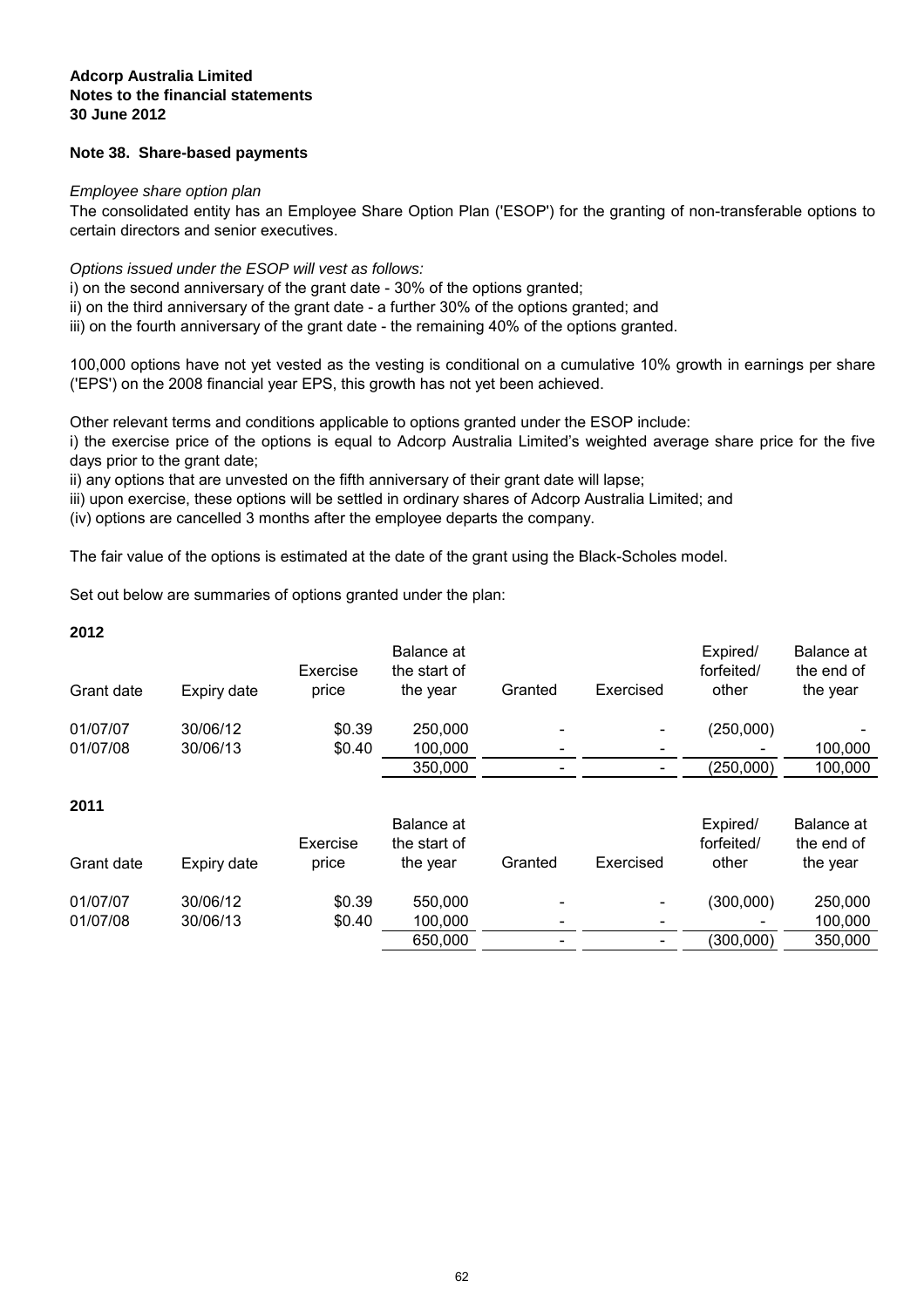## **Directors' declaration Adcorp Australia Limited**

In the directors' opinion:

- the attached financial statements and notes thereto comply with the Corporations Act 2001, the Accounting Standards, the Corporations Regulations 2001 and other mandatory professional reporting requirements;
- the attached financial statements and notes thereto comply with International Financial Reporting Standards as issued by the International Accounting Standards Board as described in note 1 to the financial statements;
- the attached financial statements and notes thereto give a true and fair view of the consolidated entity's financial position as at 30 June 2012 and of its performance for the financial year ended on that date;
- there are reasonable grounds to believe that the company will be able to pay its debts as and when they become due and payable; and
- at the date of this declaration, there are reasonable grounds to believe that the members of the Extended Closed Group will be able to meet any obligations or liabilities to which they are, or may become, subject by virtue of the deed of cross guarantee described in note 34 to the financial statements.

The directors have been given the declarations required by section 295A of the Corporations Act 2001.

Signed in accordance with a resolution of directors made pursuant to section 295(5) of the Corporations Act 2001.

On behalf of the directors

\_\_\_\_\_\_\_\_\_\_\_\_\_\_\_\_\_\_\_\_\_\_\_\_\_\_\_\_\_\_\_\_

David Morrison Director and Chief Executive Officer

Sydney 31 August 2012

Ren

Bob Campbell \_\_\_\_\_\_\_\_\_\_\_\_\_\_\_\_\_\_\_\_\_\_\_\_\_\_\_\_\_\_\_\_ Chairman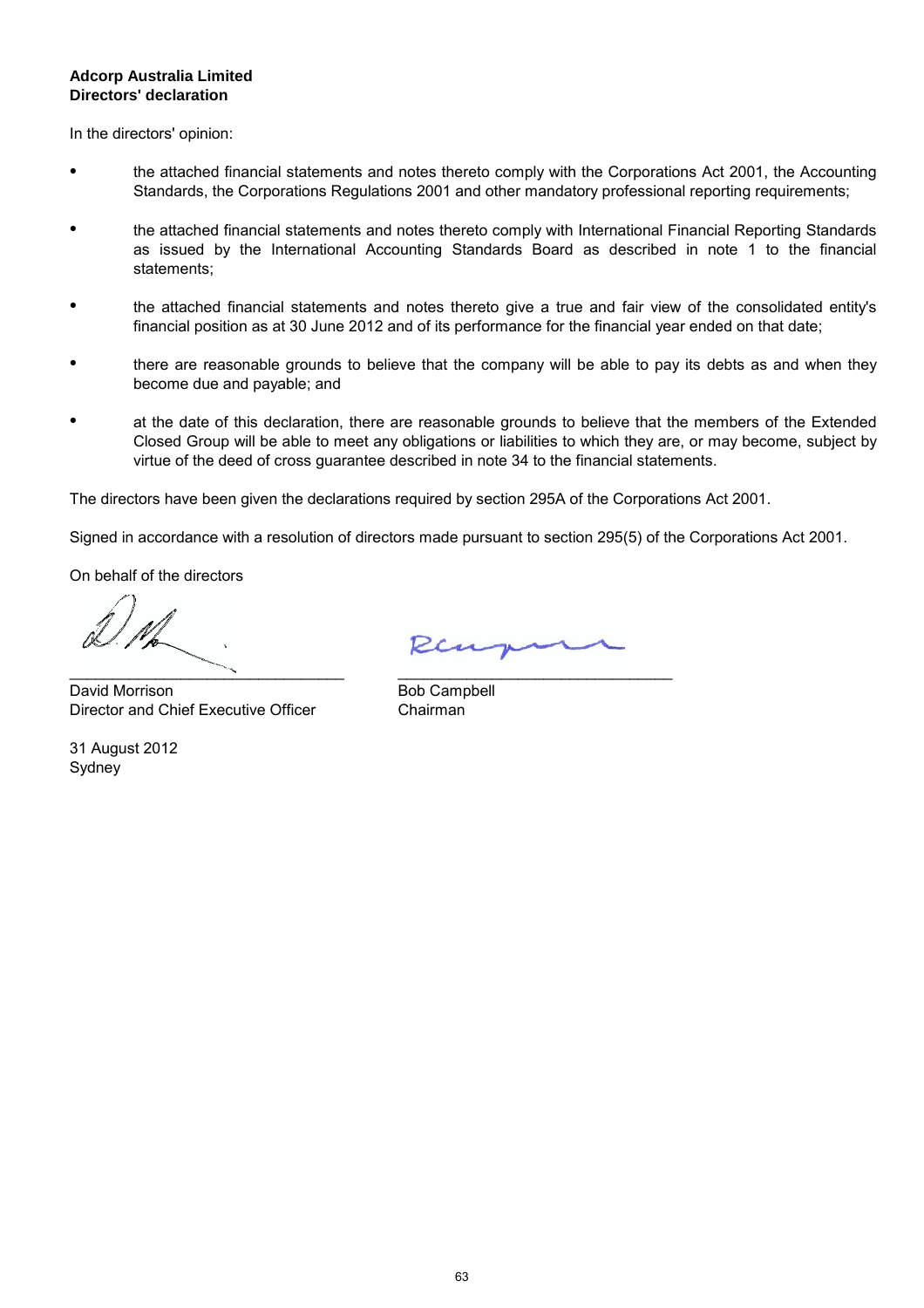

Grant Thornton Audit Pty Ltd ACN 130 913 594

Level 17, 383 Kent Street Sydney NSW 2000 Locked Bag Q800 QVB Post Office Sydney NSW 1230

**T** +61 2 8297 2400 **F** +61 2 9299 4445 **E** info.nsw@au.gt.com **W** www.grantthornton.com.au

#### Independent Auditor's Report To the Members of Adcorp Australia Limited

#### Report on the financial report

We have audited the accompanying financial report of Adcorp Australia Limited (the "Company"), which comprises the consolidated statement of financial position as at 30 June 2012, the consolidated statement of comprehensive income, consolidated statement of changes in equity and consolidated statement of cash flows for the year then ended, notes comprising a summary of significant accounting policies and other explanatory information and the directors' declaration of the consolidated entity comprising the Company and the entities it controlled at the year's end or from time to time during the financial year.

#### Directors responsibility for the financial report

The Directors of the Company are responsible for the preparation of the financial report that gives a true and fair view of the financial report in accordance with Australian Accounting Standards and the Corporations Act 2001. This responsibility includes such internal controls as the Directors determine are necessary to enable the preparation of the financial report to be free from material misstatement, whether due to fraud or error. The Directors also state, in the notes to the financial report, in accordance with Accounting Standard AASB 101 Presentation of Financial Statements, that compliance with the Australian equivalents to International Financial Reporting Standards ensures that the financial report, comprising the financial statements and notes, complies with International Financial Reporting Standards.

#### Auditor's responsibility

Our responsibility is to express an opinion on the financial report based on our audit. We conducted our audit in accordance with Australian Auditing Standards which require us to comply with relevant ethical requirements relating to audit engagements and plan and perform the audit to obtain reasonable assurance whether the financial report is free from material misstatement.

Grant Thornton Australia Limited is a member firm within Grant Thornton International Ltd. Grant Thornton International Ltd and the member firms are not a worldwide partnership. Grant Thornton Australia Limited, together with its subsidiaries and related entities, delivers its services independently in Australia.

Liability limited by a scheme approved under Professional Standards Legislation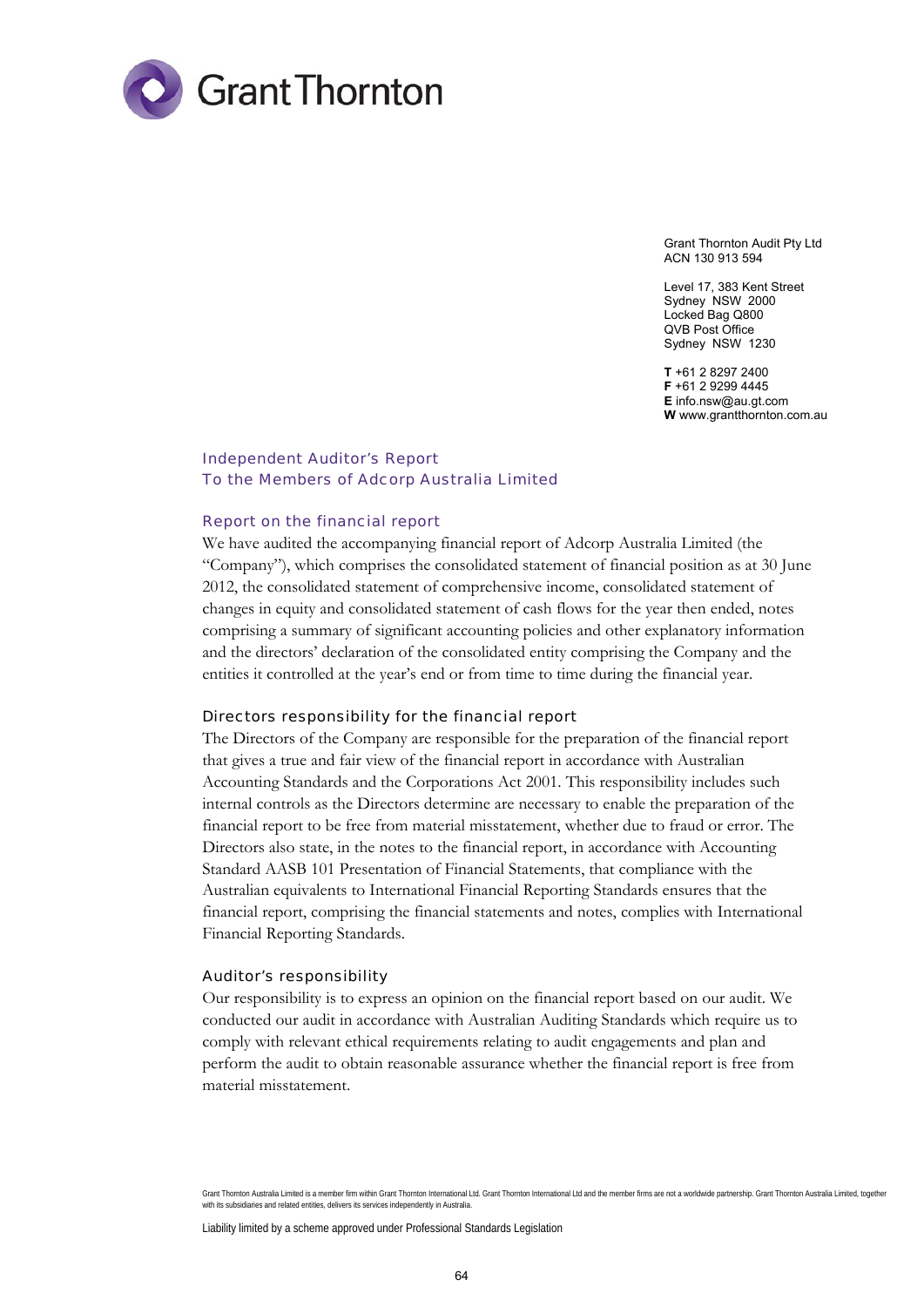

An audit involves performing procedures to obtain audit evidence about the amounts and disclosures in the financial report. The procedures selected depend on the auditor's judgement, including the assessment of the risks of material misstatement of the financial report, whether due to fraud or error.

In making those risk assessments, the auditor considers internal control relevant to the Company's preparation and fair presentation of the financial report in order to design audit procedures that are appropriate in the circumstances, but not for the purpose of expressing an opinion on the effectiveness of the Company's internal control. An audit also includes evaluating the appropriateness of accounting policies used and the reasonableness of accounting estimates made by the Directors, as well as evaluating the overall presentation of the financial report.

We believe that the audit evidence we have obtained is sufficient and appropriate to provide a basis for our audit opinion.

#### Independence

In conducting our audit, we have complied with the independence requirements of the Corporations Act 2001.

#### Auditor's opinion

In our opinion:

- a the financial report of Adcorp Australia Limited is in accordance with the Corporations Act 2001, including:
	- i giving a true and fair view of the consolidated entity's financial position as at 30 June 2012 and of its performance for the year ended on that date; and
	- ii complying with Australian Accounting Standards and the Corporations Regulations 2001; and
- b the financial report also complies with International Financial Reporting Standards as disclosed in the notes to the financial statements.

#### Report on the remuneration report

We have audited the remuneration report included in pages 4 to 9 of the directors' report for the year ended 30 June 2012. The Directors of the Company are responsible for the preparation and presentation of the remuneration report in accordance with section 300A of the Corporations Act 2001. Our responsibility is to express an opinion on the remuneration report, based on our audit conducted in accordance with Australian Auditing Standards.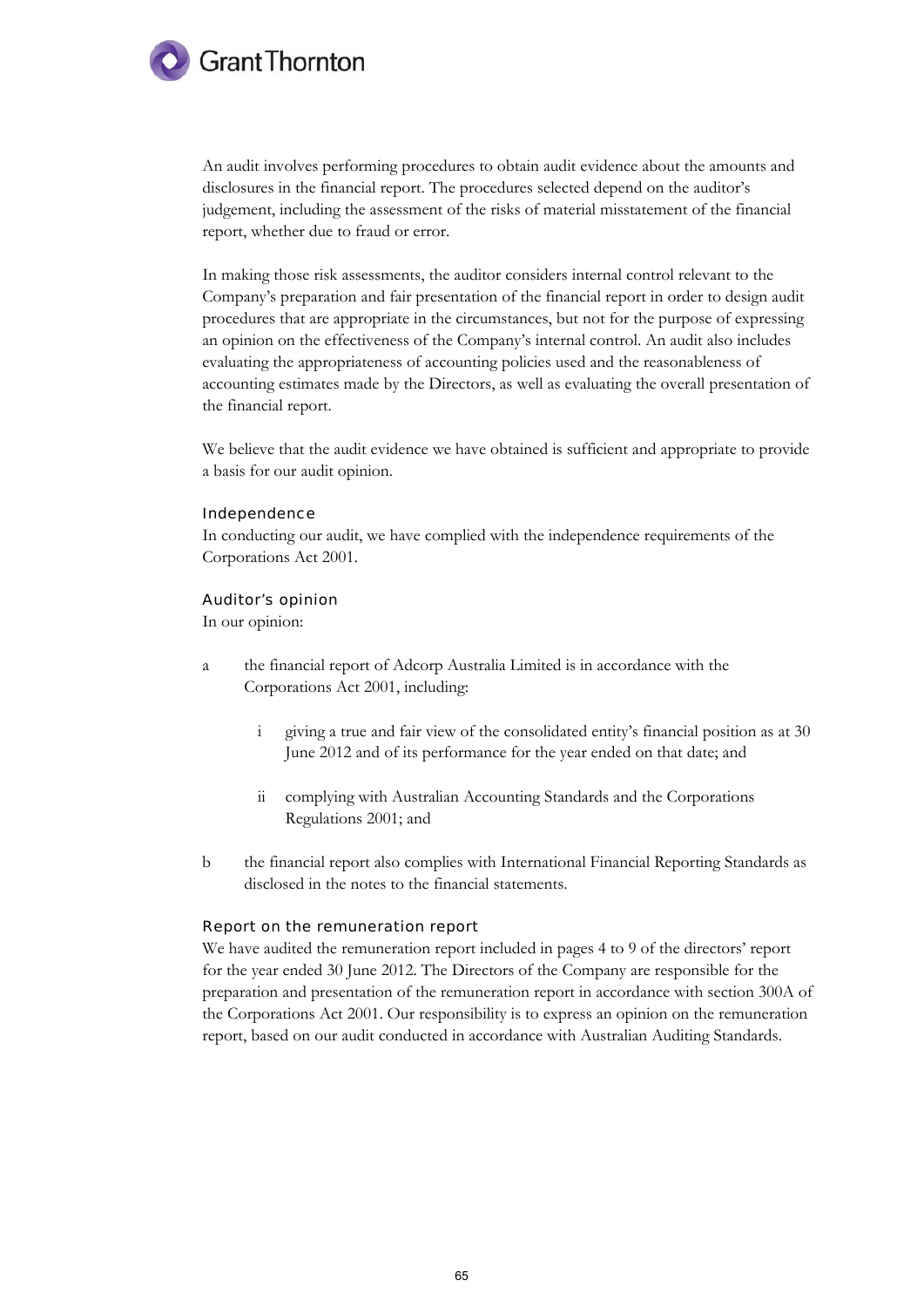

## Auditor's opinion on the remuneration report

In our opinion, the remuneration report of Adcorp Australia Limited for the year ended 30 June 2012, complies with section 300A of the Corporations Act 2001.

Grant Thornton

GRANT THORNTON AUDIT PTY LTD Chartered Accountants

P J Woodley Partner – Audit & Assurance

Sydney, 31 August 2012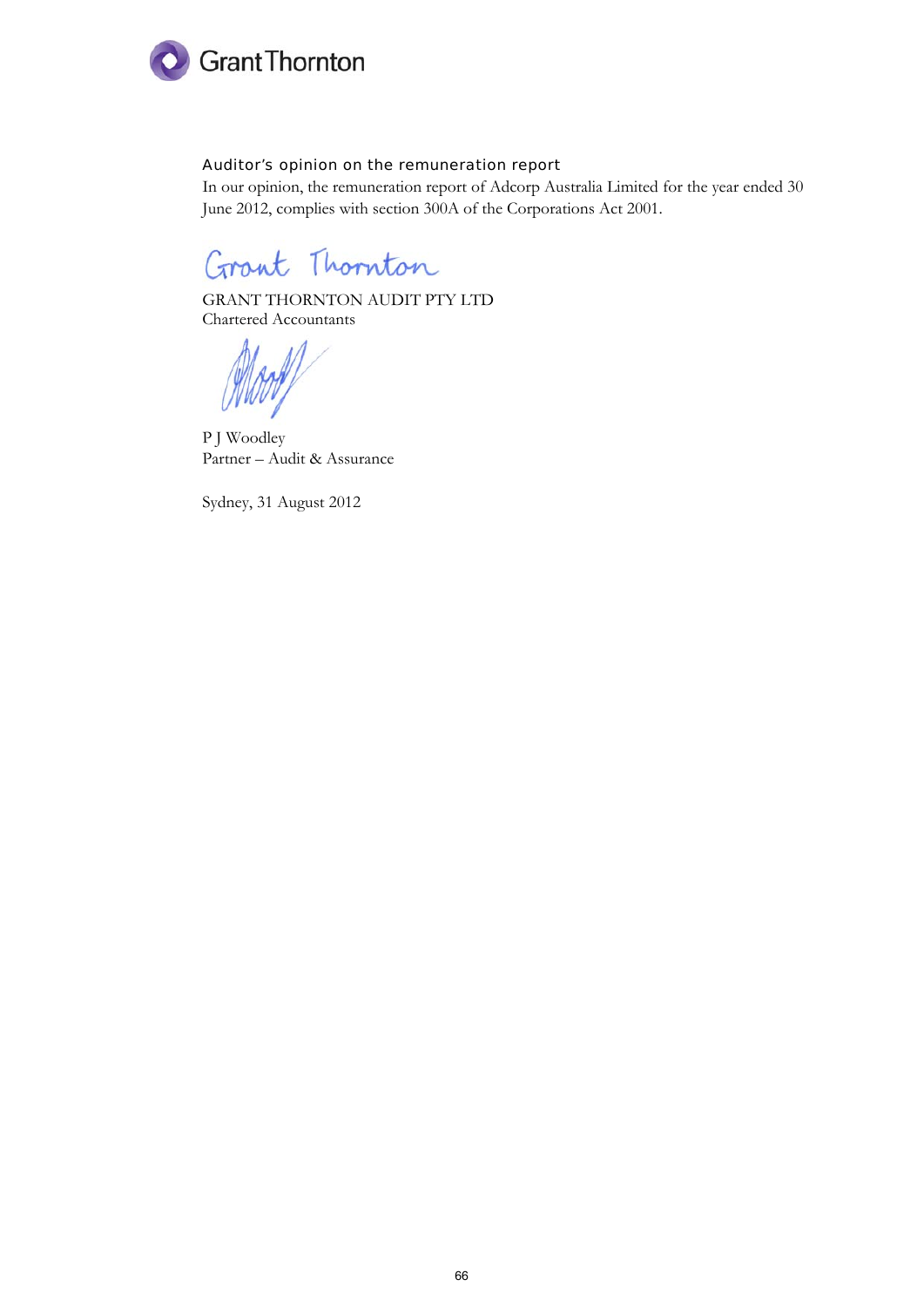## **Adcorp Australia Limited 30 June 2012 Shareholder information**

The shareholder information set out below was applicable as at 15 August 2012.

## **Distribution of equitable securities**

Analysis of number of equitable security holders by size of holding:

|                                       | <b>Number</b><br>of holders<br>of ordinary<br>shares |
|---------------------------------------|------------------------------------------------------|
| 1,000<br>$1$ to                       | 158                                                  |
| 1,001 to<br>5,000                     | 365                                                  |
| 5,001 to 10,000                       | 162                                                  |
| 10,001 to 100,000                     | 309                                                  |
| 100,001 and over                      | 53                                                   |
|                                       | 1,047                                                |
| Holding less than a marketable parcel | 326                                                  |
|                                       |                                                      |

## **Equity security holders**

Twenty largest quoted equity security holders

The names of the twenty largest security holders of quoted equity securities are listed below:

|                                                                                      | <b>Ordinary shares</b><br>% of total<br>shares |        |
|--------------------------------------------------------------------------------------|------------------------------------------------|--------|
|                                                                                      | Number held                                    | issued |
| Sovote Pty Ltd <rodwell (new="" a="" c="" millennium)=""></rodwell>                  | 23,022,362                                     | 37.94  |
| HSBC Custody Nominees (Australia) Limited                                            | 7,390,399                                      | 12.18  |
| Mr Victor John Plummer                                                               | 5,312,343                                      | 8.76   |
| Mr Frederick Benjamin Warmbrand <fb &="" a="" c="" lj="" super="" warmbrand=""></fb> | 937,345                                        | 1.54   |
| Mr Richard Mews + Mrs Wee Khoon Mews < Mews Super Fund A/C>                          | 756,832                                        | 1.25   |
| K B J Investments Pty Ltd < Jarry Family Super Fund A/C>                             | 500,000                                        | 0.82   |
| Mark S Campbell Pty Ltd <mark a="" c="" campbell="" fund="" prov=""></mark>          | 489,901                                        | 0.81   |
| Lozotu Pty Limited <superannuation a="" c="" fund=""></superannuation>               | 480,753                                        | 0.79   |
| Mrs Lilian Jeanette Warmbrand                                                        | 460,000                                        | 0.76   |
| Mr John Maxwell Inglis + Mrs Bernadette Joan Inglis                                  | 400,000                                        | 0.66   |
| Yaffa Syndicate Pty Limited                                                          | 390,000                                        | 0.64   |
| Gemac Investments Pty Ltd                                                            | 378,000                                        | 0.62   |
| Teedon Pty Ltd <donohue a="" c="" f="" group="" s=""></donohue>                      | 371,320                                        | 0.61   |
| Mrs Nelly Michelle Cunningham                                                        | 358,950                                        | 0.59   |
| Lozotu Pty Limited                                                                   | 314,011                                        | 0.52   |
| Mr Edward Marian Czarnocki                                                           | 300,000                                        | 0.49   |
| Miralanco Investments Pty Ltd                                                        | 300,000                                        | 0.49   |
| Mr Peter Russell Simpson <simpson a="" c="" f="" s=""></simpson>                     | 300,000                                        | 0.49   |
| Belabula Consolidated Pty Ltd                                                        | 280,270                                        | 0.46   |
| Bond Street Custodians Limited <drayne -="" a="" c="" i20149=""></drayne>            | 275,000                                        | 0.45   |
|                                                                                      | 43,017,486                                     | 70.87  |

There are no unquoted equity securities. Unquoted equity securities